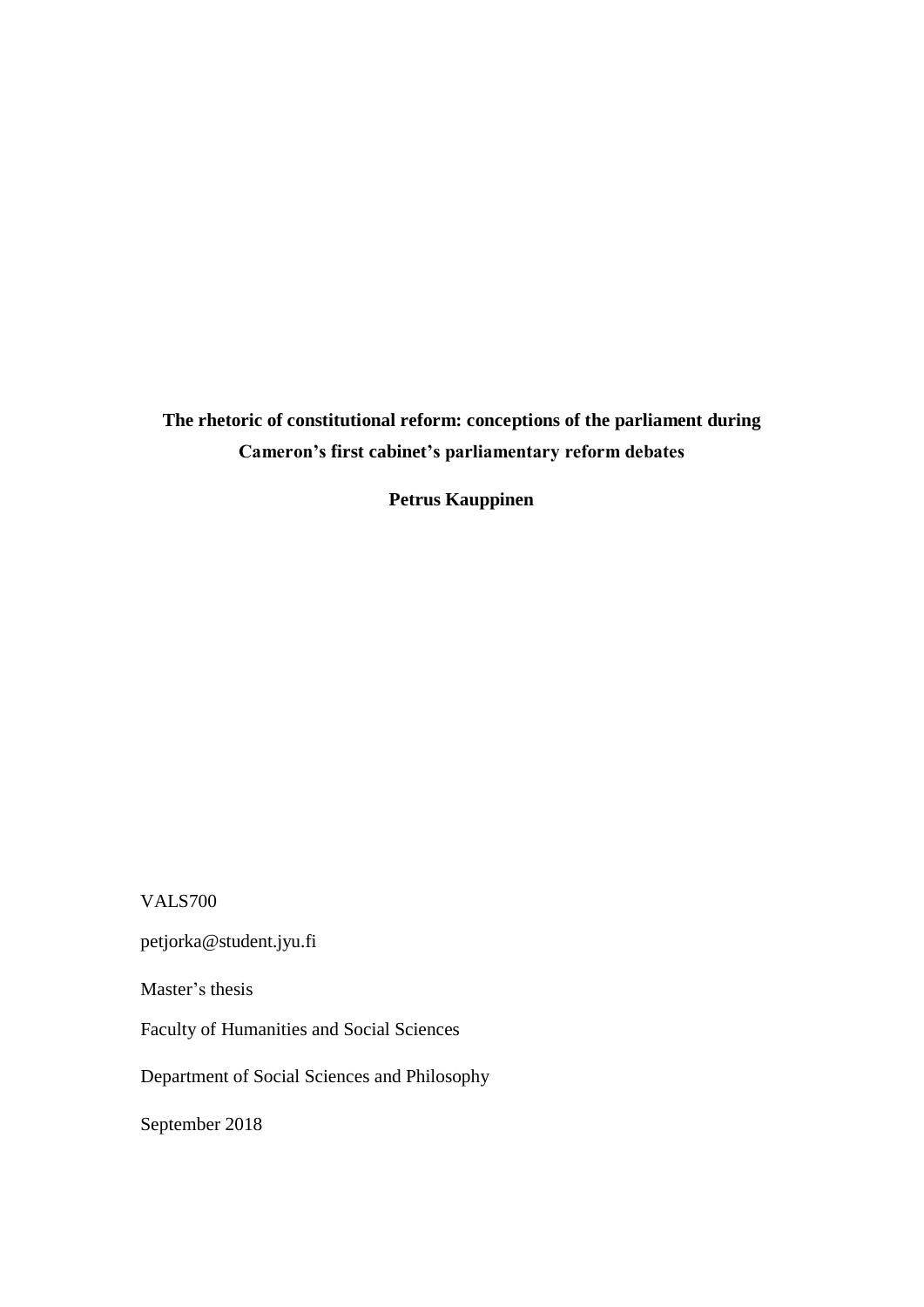| Tiedekunta – Faculty                          | Laitos – Department                       |
|-----------------------------------------------|-------------------------------------------|
| Humanistis-yhteiskuntatieteellinen tiedekunta | Yhteiskuntatieteiden ja filosofian laitos |
| ∥Tekijä – Author                              | Ohjaaja                                   |

Petrus Kauppinen Mika Ojakangas

# **Työn nimi – Title**

The rhetoric of constitutional reform: conceptions of the parliament during Cameron's first cabinet's parliamentary reform debates

| Oppiaine – Subject<br>Valtio-oppi        | Työn laji – Level<br>Pro gradu-tutkielma |
|------------------------------------------|------------------------------------------|
|                                          |                                          |
| Aika – Month and year<br>$S$ yyskuu 2018 | Sivumäärä – Number of pages<br>106       |
|                                          |                                          |

# **Tiivistelmä – Abstract**

Tässä pro gradu-tutkielmassa tarkastellaan Britannian vuosien 2010–2012 parlamenttireformeista käytyjä debatteja. Konservatiivipuolueen ja liberaalidemokraattien koalitiohallitus muodosti merkittävän poikkeaman Britannian politiikkaan tuolloin koska se edusti poikkeamaa yhden puolueen muodostamasta hallituksista jotka ovat Britanniassa normi. Tämän erityislaatuisen ajanjakson tutkimuksen taustateoriana toimii Frank Ankersmitin ja Walter Bagehotin teoriat Britannian kirjoittamattoman perustuslain piirteistä. Keskeisinä piirteinä Britannian perustuslaille he pitävät parlamentin jäsenen ja äänestäjäkunnan linkkiä, jakoa toimivaan (parlamentin alahuone ja hallitus) ja kunnioitusta herättävään (monarkia ja parlamentin ylähuone) sekä debatin suurta merkitystä. Britannian perustuslaillisia instituutioita alettiin uudistaa merkittävissä määrin työväenpuolueen johdolla vuodesta 1999 alkaen jolloin perinnöllisyyteen jäsenyyteen perustuva ylähuone korvattiin ylähuoneella jonka jäsenet hallitus pääasiassa nimitti. David Cameronin hallitus jatkoi tätä uudistuksen agendaa vaihtelevin tuloksin vuosina 2010–2012 jolloin vaalijärjestelmää, vaalipiirien määrää, ylähuonetta ja vaalien päivämäärän päättämistä pyrittiin uudistamaan. Tutkimuksen aineistona on käytetty kyseisistä uudistuksista käytyjä parlamenttidebatteja joita on analysoitu käsitehistorian ja keskusteluanalyysin metodein.

Valitun aineiston perusteella tutkielmassa on selvitetty millaisia käsityksiä parlamentin jäsenillä oli Britannian perustuslaista ja kuinka he asian ilmaisivat debateissa. Tämän ohella on analysoitu sitä miten parlamentin jäsenet suhtautuivat useamman puolueen koalitiohallitukseen joka oli Britannian ensimmäinen sitten toisen maailmansodan. Britannian perustuslaista esitettyjen teorioiden sisältö esiintyi kaikissa käsitellyissä debateissa, joskin vaihtoehtoisa näkemyksiä esitettiin säännöllisesti johtuen parlamentaarisen politiikan konsensuksen vastaisesta luonteesta. Kaikkein vahvimmin perinteinen perustuslaillinen ajattelu näkyi ylähuoneen roolista käydyssä keskustelussa ja vähiten pääministerin oikeudesta päättää vaalien päivämäärä. Koalitiohallitukset miellettiin debateissa kyvyttömiksi noudattamaan vaalilupauksiaan minkä vuoksi ne koettiin epämieluisiksi Britannian politiikassa.

**Asiasanat – Keywords** valtio-oppi, Britannia, parlamentti, reformi, debatti

# **Muita tietoja – Additional information**

Erityiskiitokset Kari Paloselle ohjauksesta kirjoitusprosessin aikana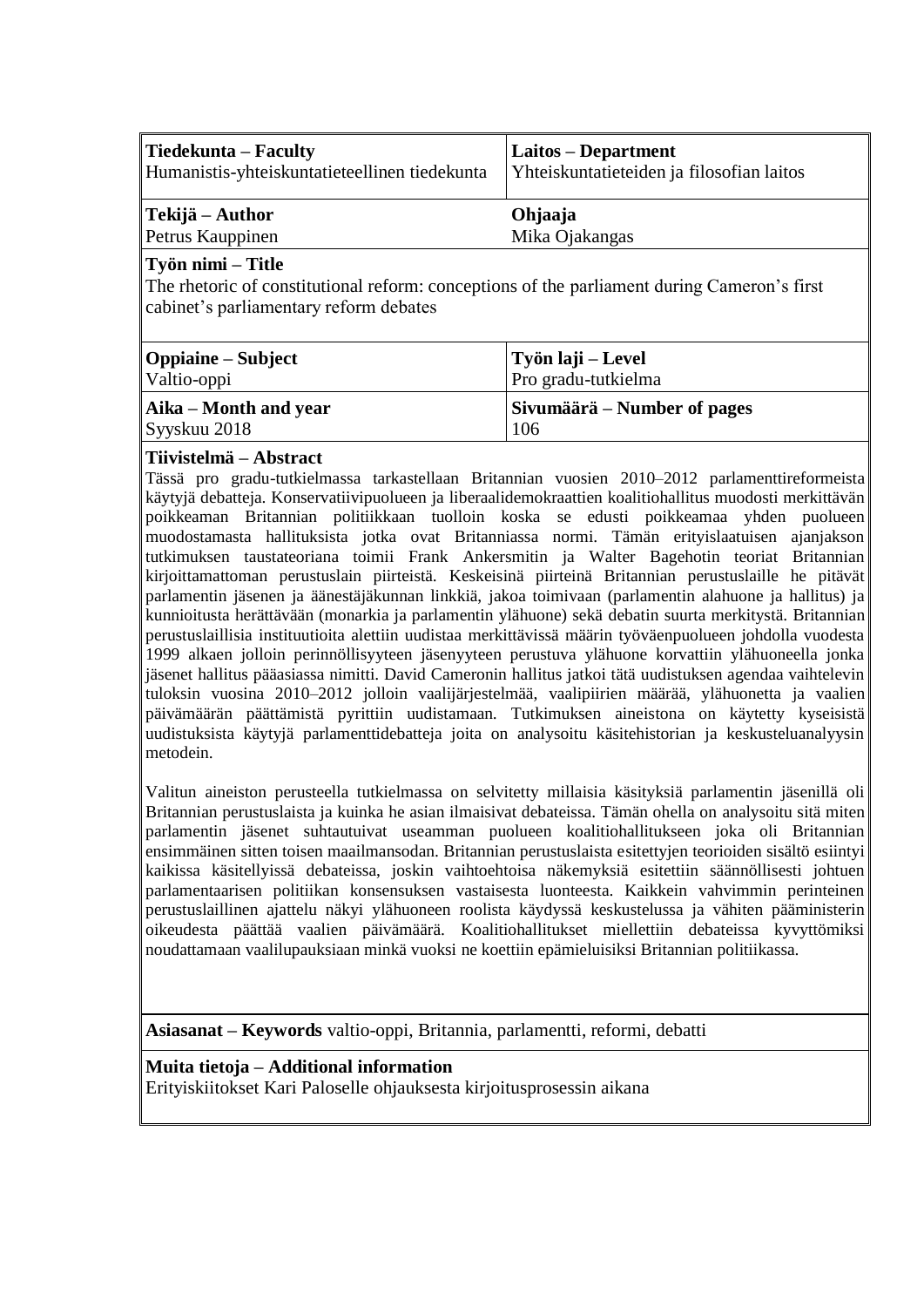**Table of contents**

| 1. Introduction                                            |                         |
|------------------------------------------------------------|-------------------------|
| 1.1 Theories about representation                          |                         |
| and British constitution                                   | $\overline{\mathbf{4}}$ |
| 1.2 Methodology                                            | 11                      |
| <b>1.3 Previous research</b>                               | 17                      |
| 2. Political system and parties of Britain                 | 18                      |
| <b>2.1 The Conservative Party-</b>                         |                         |
| champions of the constitutional status quo                 | 19                      |
| 2.2 The Labour Party-                                      |                         |
| pioneers of the parliamentary reform                       | 21                      |
| 2.3 The Liberal Democrats and                              |                         |
| their parliament of new vision                             | 22                      |
| 2.4 The Regionalist parties                                | 23                      |
| 3. The alternative vote referendum of Cameron's government |                         |
| - a little miserable compromise?                           | 24                      |
| 3.1 British electoral system and                           |                         |
| the Coalition's electoral reform agreement                 | 24                      |
| 3.2 Debates about the Parliamentary Voting System          |                         |
| and Constituencies act 2011                                | 26                      |
| 3.2.1 Debate about equalization                            |                         |
| and reduction of constituencies                            | 26                      |
| 3.2.2 Debate about alternative vote referendum             | 32                      |
| 3.2.3 The Third Reading-                                   |                         |
| the violation of devolution and parliament?                | 38                      |
| <b>3.3 Conclusion</b>                                      | 43                      |
| 4. The House of Lords reform-"the bill guarantees          |                         |
| neither primacy or democracy"                              | 47                      |
| 4.1 Traditional role of the House of Lords                 |                         |
| and its' previous reforms                                  | 47                      |
| 4.2 House of Lords reform attempt                          |                         |
| of the coalition government                                | 50                      |
| 4.3 Debate of the House of Lords                           |                         |
| reform bill 2012                                           | 51                      |
| 4.3.1 Primacy and relationship                             |                         |
| between the two houses                                     | 51                      |
| 4.3.2 Democracy as a concept                               |                         |
| in the debate                                              | 57                      |
| 4.3.3 Expertise and independency                           |                         |
| of the Lords in the debate                                 | 62                      |
|                                                            |                         |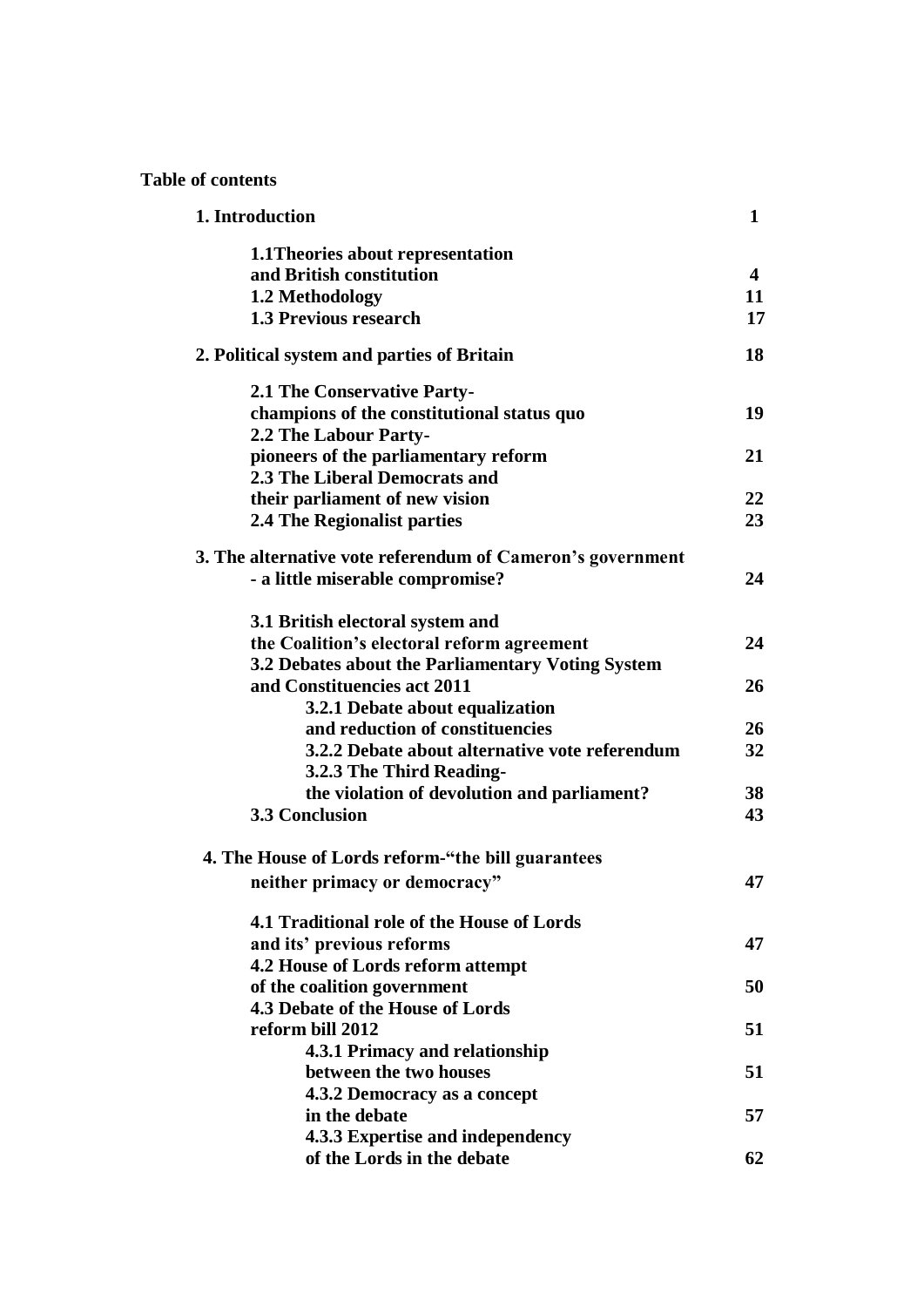| 4.3.4 Referendum as a point of              |     |
|---------------------------------------------|-----|
| contention in the debate                    | 68  |
| 4.3.5 Coalition and compromise              |     |
| in the debate                               | 71  |
| <b>4.4 Conclusions</b>                      | 74  |
| 5. The fixed terms parliaments act $-$      |     |
| "either predictability or right of election | 76  |
| 5.1 Stability and rigidness                 |     |
| as concepts in the debate                   | 78  |
| <b>5.2 Reduction of executive's</b>         |     |
| power in the debate                         | 86  |
| 5.3 Coalition and Fixed-term parliaments    |     |
| in the debate                               | 89  |
| <b>5.4 Conclusions</b>                      | 92  |
| 6. Conclusions and discussion               | 94  |
| <b>7. Sources</b>                           | 101 |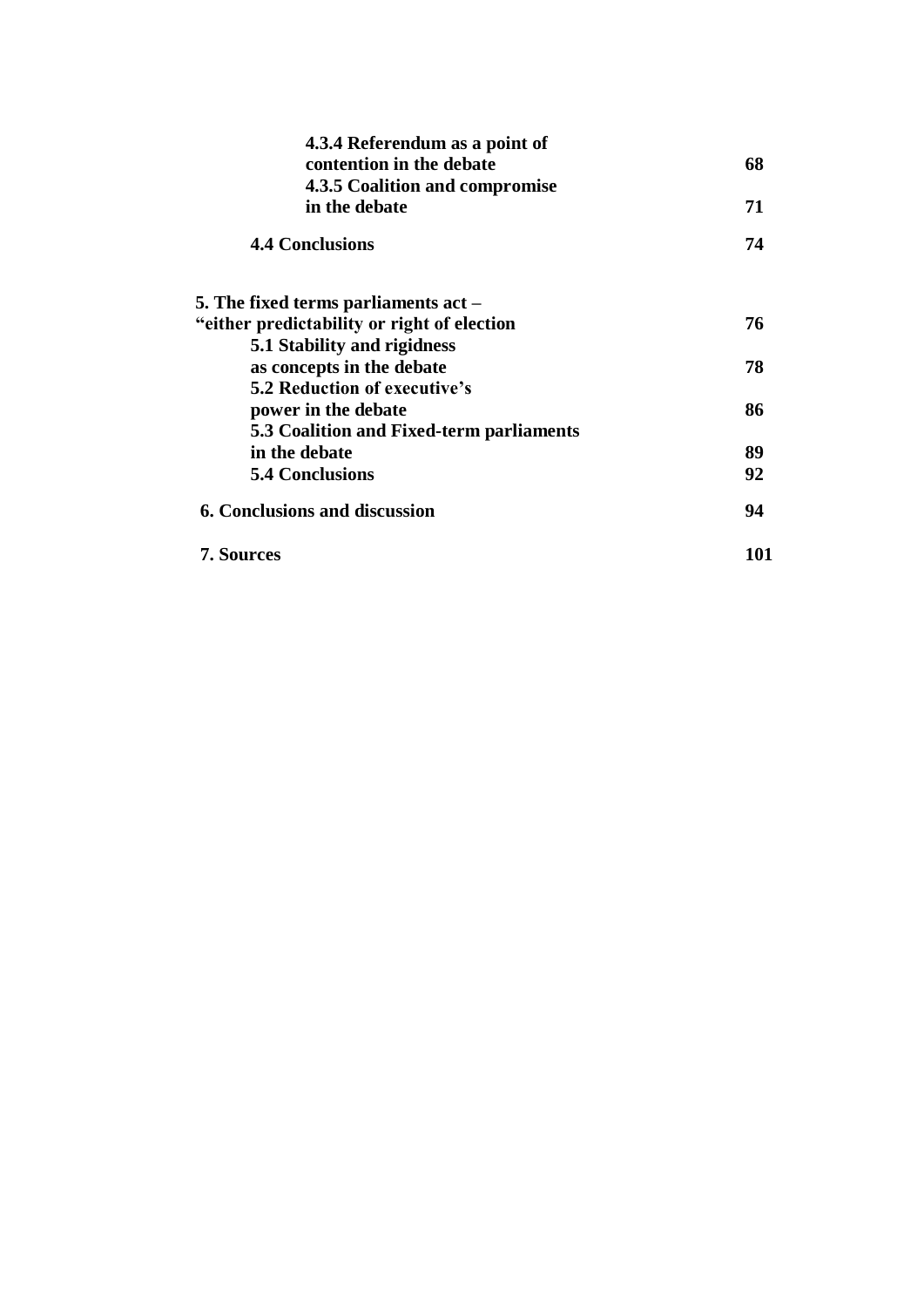# **1. Introduction**

The British party politics has been dominated by two parties from the 1920s, the Conservative party and Labour party. This has been mainly resulted from first past the post electoral system which heavily favors two greatest parties and discourages candidates with close political positions from competition in elections. The general elections of 2010 were significant in that regard that for the first time since the WWII a coalition was formed in Britain following the Conservative party's inability to win a plurality and as such was forced to form a coalition with Liberal Democrats. Thus it was also the first time since WWII that any party other than the Conservative party or Labour party was part of a government, which alongside forming coalition government was a new phenomenon in Britain's politics. Because of lack of experience with coalition governments and lack of formal procedures, many observers thought that coalition governments would be indecisive and ineffective in their policies. However, the Conservative/Liberal coalition soon proved to break these expectations, although the member parties of the government had to compromise their goals in order to make the coalition work (Hazel & Yong  $(2012)$ , 1–7).

One of the most important parts of the coalition's agenda was reforming the parliament of the United Kingdom. The first part of these reforms was to change Britain's electoral system from first-past-the-post system to a more proportional system. This was one of the most problematic parts of the coalition agreement, and these disagreements between the Conservatives and the Liberal Democrats caused one of the most controversial scenes in the form of alternative vote referendum which goal was to legitimize the Liberal Democrats' longstanding agenda toward the proportional system. Because of the Conservative's stance that the electoral system should not be changed, the best that the Liberal Democrats were able to their own agenda in the coalition agreement was to hold a referendum about the alternative voting system in single-member constituencies instead of single transferable vote system with multi-member constituencies. The Liberal Democrats had also to accept that their coalition partner's right to campaign against changing the electoral system which put the electoral reform as highly questionable legitimacy as the government was divided on the reform. Also because of the coalition agreement the alternative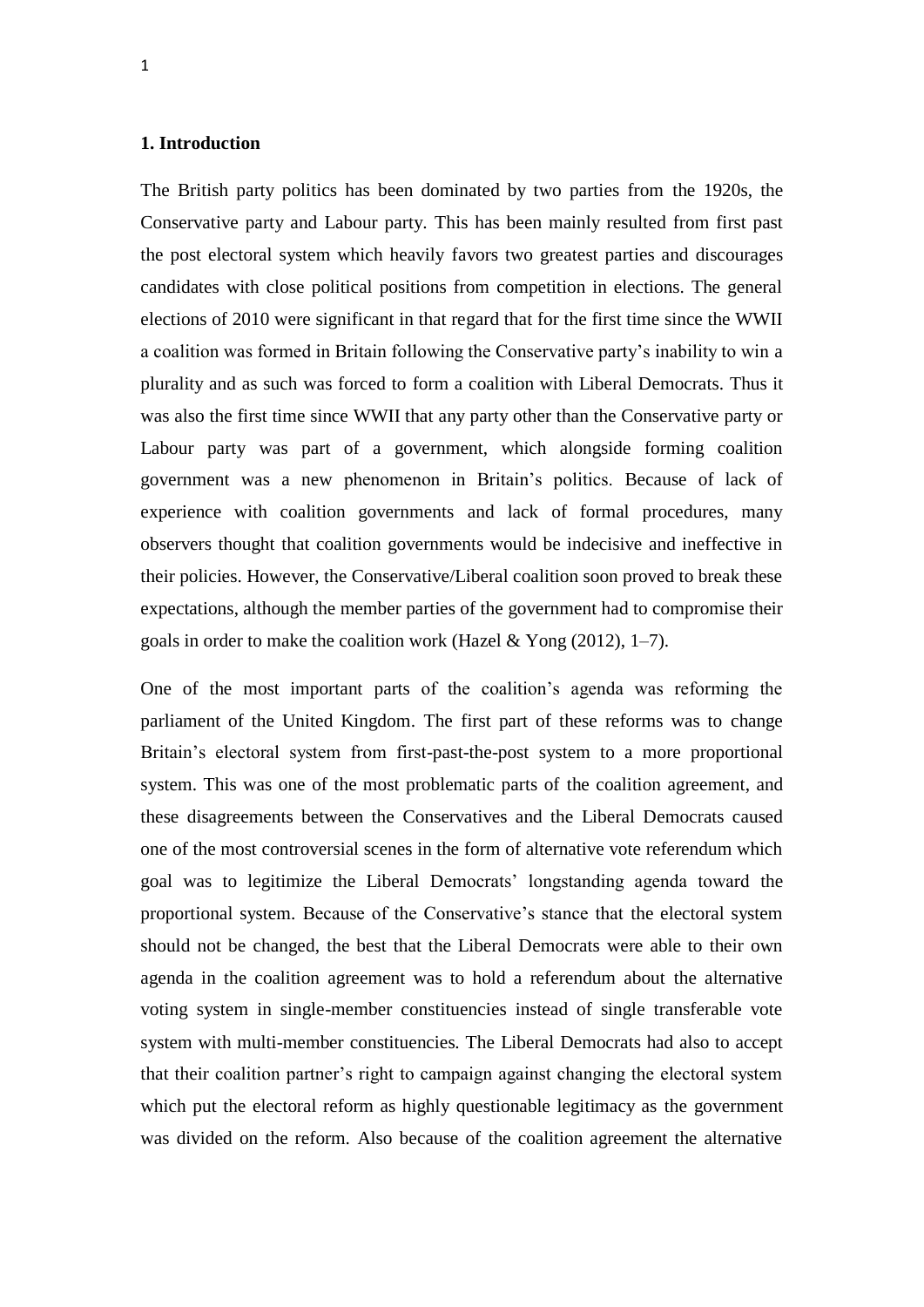vote referendum was combined with reduction and equalization of number and size of constituencies, the bill was seen by many sides as a bad example of coalition politics. Alongside rushed timetable, the alternative vote referendum was ultimately a failure in putting forward the Liberal Democrats' parliamentary reform agenda because the referendum ended in a clear defeat of adopting the alternative vote system. In the referendum which was held in 5 may 2011 67,9 % of the electorate decided to keep existing system and thus ended hopes of the Liberal Democrats of adopting a more proportional system for the rest of the coalition's duration (Hazel & Yong (2012), 143-144, 159-162).

Second important reform put forward by the coalition government was limiting the prime minister's power to decide on which day general election should be held. This power allowed the prime minister to hold an election on a day which he regarded optimal as long as he followed the rule which according to that general election should be held within five years since the last general election. Deciding the general election day allowed a government to try to optimize its chances to win the election and thus politicize in time. Results for government by using the right to use have been questionable regarding their optimality for giving governing party an edge; for example, Harold Wilson was not able to gain electoral victory in 1970 despite at the time polls predicted that he had an advantage over the Conservatives. In 2010 general elections the Liberal Democrats campaigned for reducing the power of the prime minister to set date for general elections and thus advocating fixed-term parliaments. The Conservative party did not advocate changes in regards to limiting the power of setting date for a general election. Fitting these two differing views between the two coalition parties proved problematic in the forming of the coalition agreement. Ultimately the coalition was able to agree to pass the *Fixed-term Parliaments Act 2011* which introduced fixed parliamentary terms to the House of Commons. Unlike the alternative vote reform, adoption of fixed-term parliaments was a victory for the Liberal Democrats in their coalition politics ((Budge & McKay (1993), 97) & Hazel & Yong (2012), 162-164).

Thirdly the coalition government made an attempt to reform the House of Lords, the upper house of the British parliament. Because of the hereditary nature of the House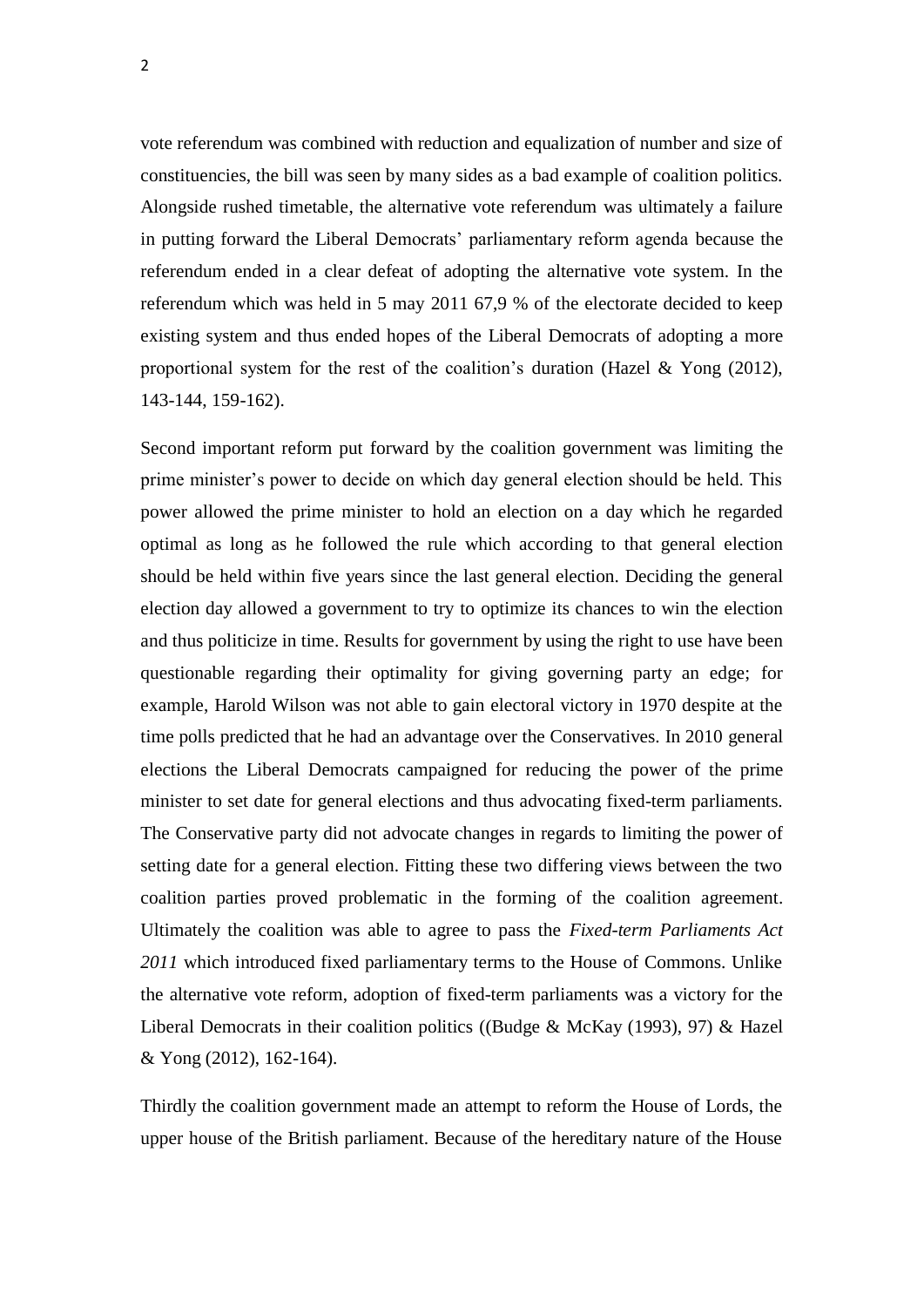of Lords, both the Labour party and the Liberal Democrats had an agenda to reform the upper house to a mostly elected body. The House of Lords have the powers to put amendments to bills and have some legislative power even after the stripping of most of its powers since 1911 when most of the upper house's power to veto bills was removed. This agenda of the House of Lords reform was a continuation of the reforms made by the preceding Labour government during 1997-2010 when the upper house was reformed into a mainly appointed chamber with most of its' hereditary members removed in 1999. The Liberal Democrats attempt to reform the upper house was once again put to compromise by their reluctant coalition partner which did not share an agenda to reform the upper house. The coalitions' cooperation to put forward the reform were put to test in 2012 when a part of the Conservative party's MP: s rebelled over the House of Lords reform bill which eventually killed the bill, thus showing problematic side of coalition politics (Ballinger (2012), 177-178) & Hazel & Yong (2012), 110).

Because of the number of parliamentary reforms introduced by the David Cameron's coalition government, views and conceptions about the role of the parliament were reflected by members of the parliament. These conceptions about their role as the representatives of the people and politicians serve as an interesting topic because they were continuously reflected in their debates about the reforms of the coalition government. Peculiarly for Britain the lack of a codified constitution, this puts more importance for the political culture in defining parliamentary procedure due to lack of formal codification. Due to the nature of the parliamentary politics, every meaningful viewpoint is presented in debates immediately in response to an opposing view. This makes the parliamentary sources superior to the media in the conceptual history. Also, the parliamentary debates are able to generate public debate in the other forms of debate and as such set an agenda for it. This makes parliamentary sources important in studying the conceptional history according to Kari Palonen and Pasi Ihalainen who argue that the parliamentary sources should be in the focus of studying conceptual change and use if concepts (Ihalainen & Palonen (2009), 21-26).

Due to these reasons, I have decided to use the parliamentary debates as a main primary source for this thesis which attempts to cover the use of important concepts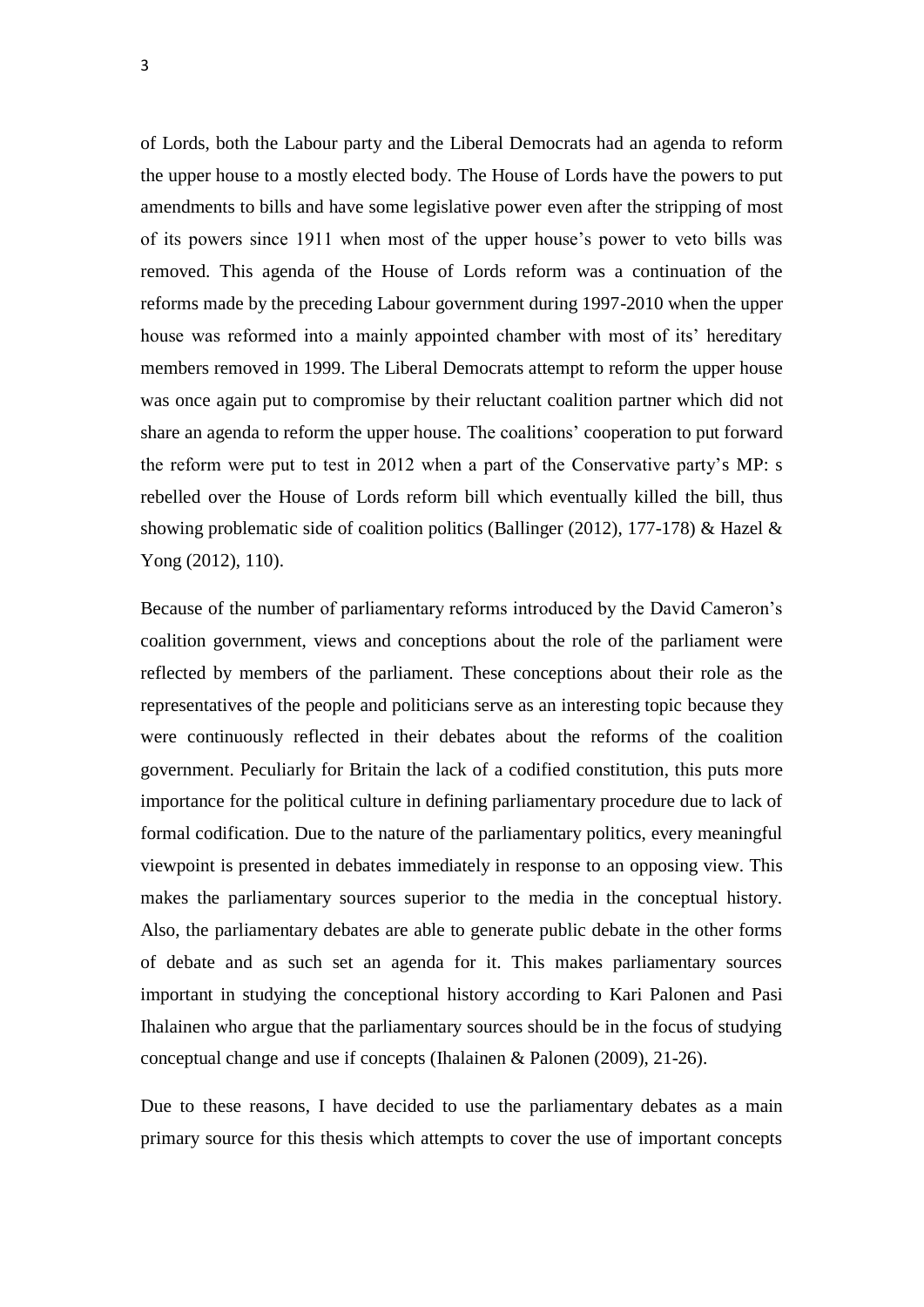used by the members of the parliament during the coalition governments' constitutional reforms. These important concepts include representation, parliament, democracy and legitimacy which are fundamental concepts in a representative democracy and thus reflect conceptions about British political culture. Alongside analyzing use of concepts in parliamentary debates I will focus on coalition politics and how they co-operated in the parliament. This aspect is relevant in that regard that for the first time since the WW II had a coalition government formed from multiple parties instead of one party governments which have been the norm of British politics. Because of this exceptional situation, the constitutional reforms were debated in a situation in which the government had to take account interests of two parties and often compromise their agenda in order to make the coalition to work. Alongside that they had to differentiate themselves from both opposition and their coalition partners in order to build a credible image for their electorate, which also reflects their representation of people in the parliament.

#### **1.1 Theories about representation and British constitution**

The British political culture had a distinct nature from other continental European countries which reflect peculiar history on which the British political institutions have evolved. These peculiarities can be reflected in the conceptions of the parliamentary debates which concern the constitutional reforms because many of the changes proposed in the reforms are inspired by European continental political systems, which are based on different thought about parliamentary politics and representation. Many political theorists have tried to uncover the British parliamentary system and its functions in comparing them with other political systems. I will utilize theory of Frank Ankersmit as a viewpoint how British idea of representation puts emphasis on imperative mandate and electoral link. Also, I will analyze how MPs see referendums which Ankersmit rejects as a form of deliberative politics.

Frank Ankersmit had theorized that the idea of representation should be interpreted as same as in aesthetics. By this he means that as a painting is only one of many possibilities in depicting a target, idea of representation follows the same logic as aesthetics in that regard that MP does not perfectly correspond to an electorate. This allows more creativeness than a strict mandate from an electorate that would obligate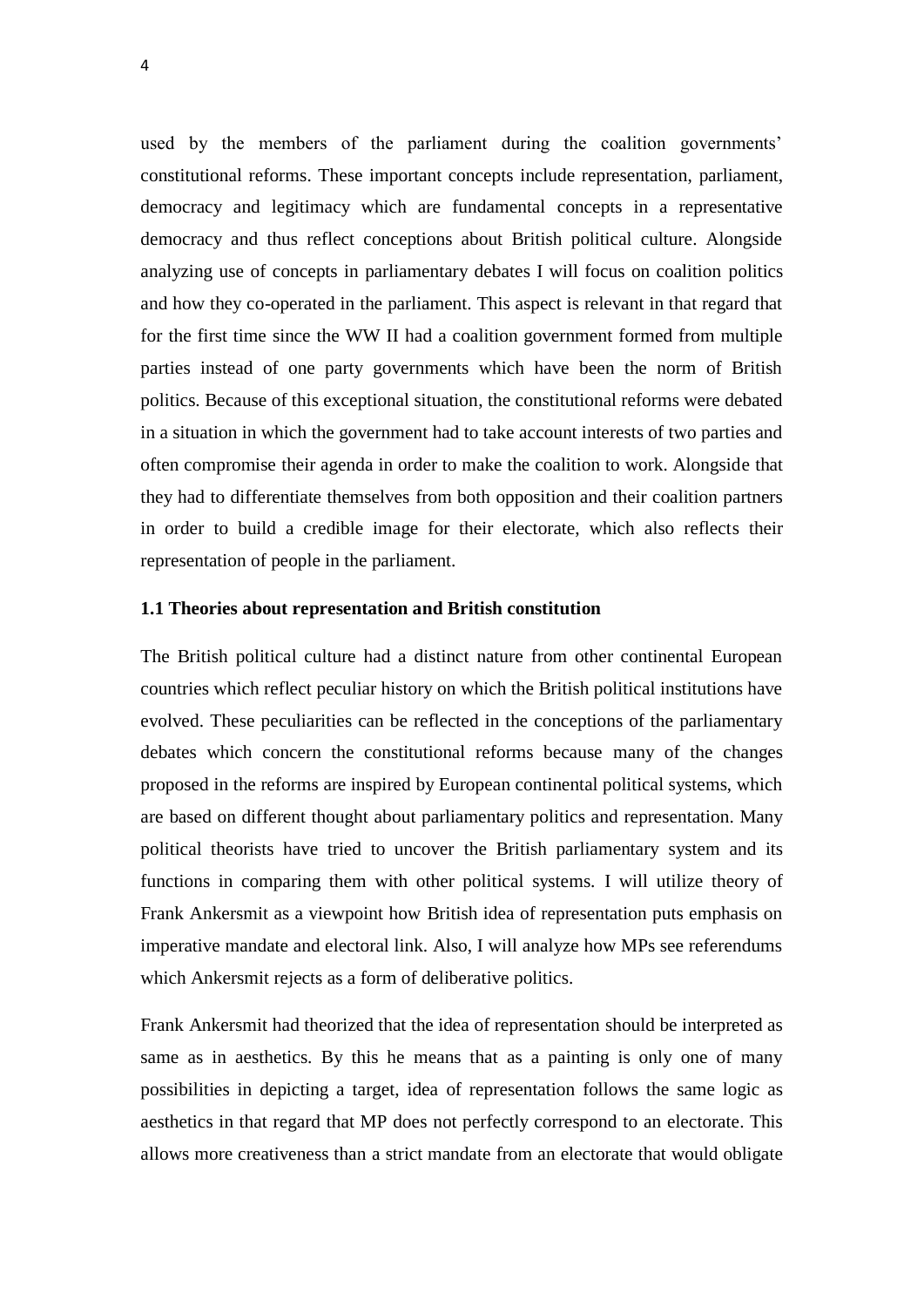representative to pursue the same agenda as the electorate. This does not, however, mean that representative should be totally independent from electorate since his/her mandate is dependent on an electorate which could voice their distrust of their representative by not giving him a new mandate in next elections( Ankersmit (2002), 154-159, 234-235). In this regard the Ankersmit's idea about relative independence of representatives from an electorate is important in analyzing the debates about the parliamentary reforms MP:s had to take account their electoral manifestos which were the main source of agenda on which electorate had elected them to put forward. Since exceptionally Britain had a coalition government in the aftermath of 2010 general elections, delivering electoral promises in the government faced difficulties compared to one party governments since the two parties had to make compromises which resulted into decisions which none of the parties promoted in their manifestos. Legitimating this divergence from electoral manifesto could end up in criticism from political opponents who are trying undermining positions of their opponents in order to gain an advantage in next elections. In response MP:s are trying to defend themselves from accusations from betraying their electorate by legitimating their actions in a debate.

Another important aspect about Ankersmit views concerning representation is the difference between the origins and the means of representative governance between Britain and continental Europe. According to him, parliaments of continental Europe had their origins in the  $19<sup>th</sup>$  century when monarchies tried to preserve their status by giving concessions to liberals who demanded the rule of law and an accountable government. In order to prevent revolution parliaments were given more legislative powers alongside slowly enlarging the electorate represented in parliaments in order to give communities chance to voice in decision making. The parliamentary culture of continental Europe has been built by the principle of compromise in order to promote peaceful coexistence between different groups in order to face upheavals of the French revolution. Representation on this system is based then according to Ankersmit into an attempt to give even the smallest minorities voice in parliament and to make decision making. Also, electoral systems usually are designed in this system to divide power quite equally to multiple sides in order to gain legitimacy by popular representation (Ankersmit (2002), 93-99).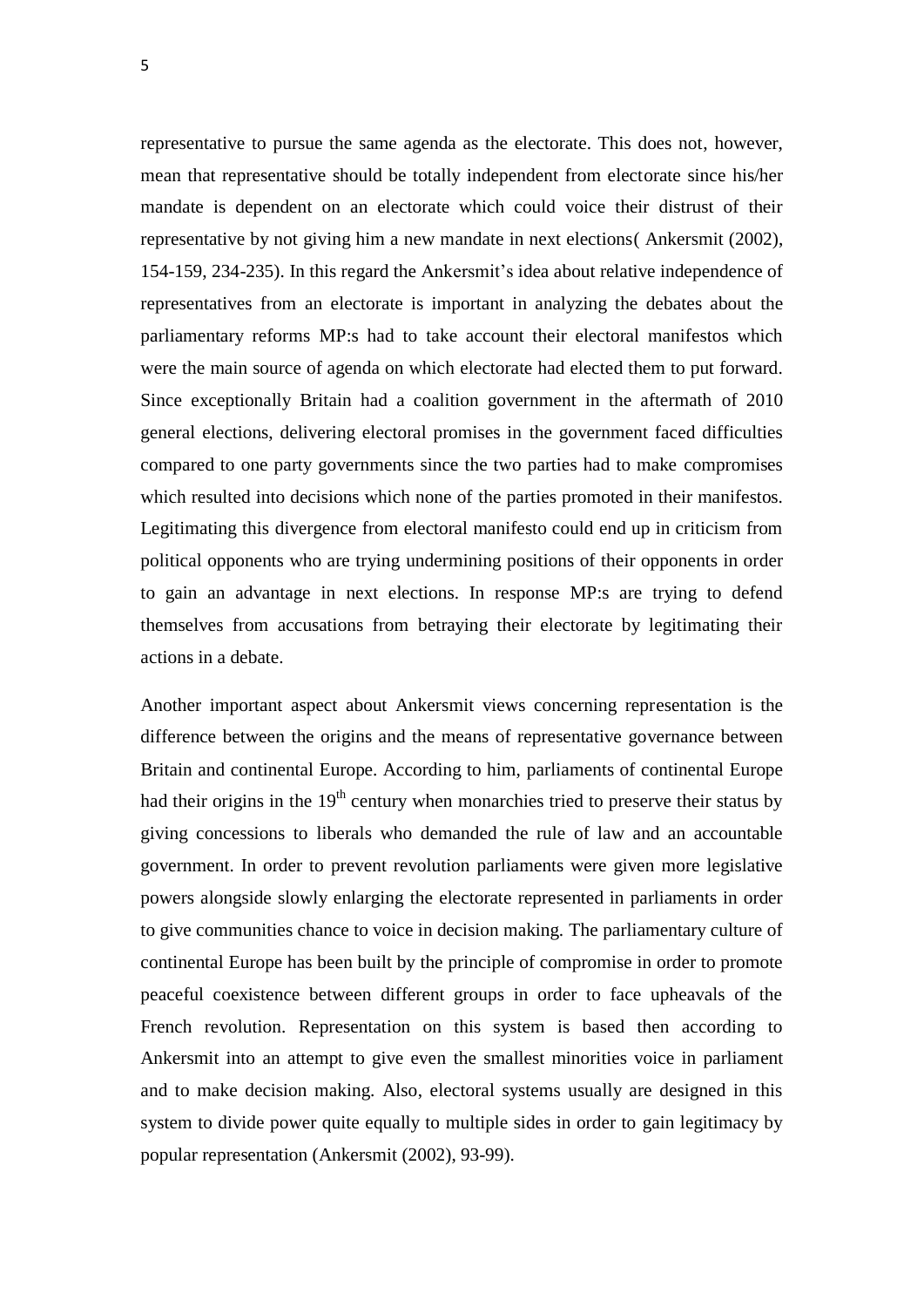In contrast to the continental European representative democracy, the British parliamentary system is based on different logic. According to Ankersmit the foundations of the British representative system is based on the conflict between the parliament and absolute monarchs in using an absolute power. Ultimately in this conflict the parliament ended up as a winner and become the ultimate power in Britain. Because of the fact that the parliament in practice uses the powers of an absolute monarch, the political culture of Britain is based on a principle that one party can practically use a great amount of legislative and executive power. In this system compromise in decision making is not desirable in itself because it is seen as a contradiction to the principle of absolute power. The idea of representation Britain differs from the continental systems from that regard that it is based on representing every natural community in the parliament rather than popular representation. Thus the electoral system is based on plurality in which a majority is given representation and minorities are not provided much political power. This is done to ensure that a party representing the majority could gain a clear mandate to use the power without risking relying on a coalition and compromise (Ankersmit (2002), 99-104).

The implications which Ankersmit had made about the distinction between continental Europe and Britain would prove worthwhile when observing the debates about the constitutional reforms in many regards. Firstly the British idea that is based more on representing interests of local communities in the parliament rather than to provide a popular representation which would give representation in parliament to minorities. This conception could rise in the debate about the alternative vote referendum because of its proposal to change the plurality system into the preferential voting system which would have made electoral system more proportional. That would have questioned the traditional plurality system which would have likely resulted in a more permanent risk of sharing power in coalitions like in the continental system. Secondly, the notions about that the nature of the power of the parliament are based more on using the power of absolute monarch implies that idea about sharing the executive and legislative power is not the basis of the British parliamentary system. This can manifest itself in that the coalition partners' cooperation is seen more as an obstacle than a norm; this view would be supported by the fact that Britain does not have recent experience of multiparty governments which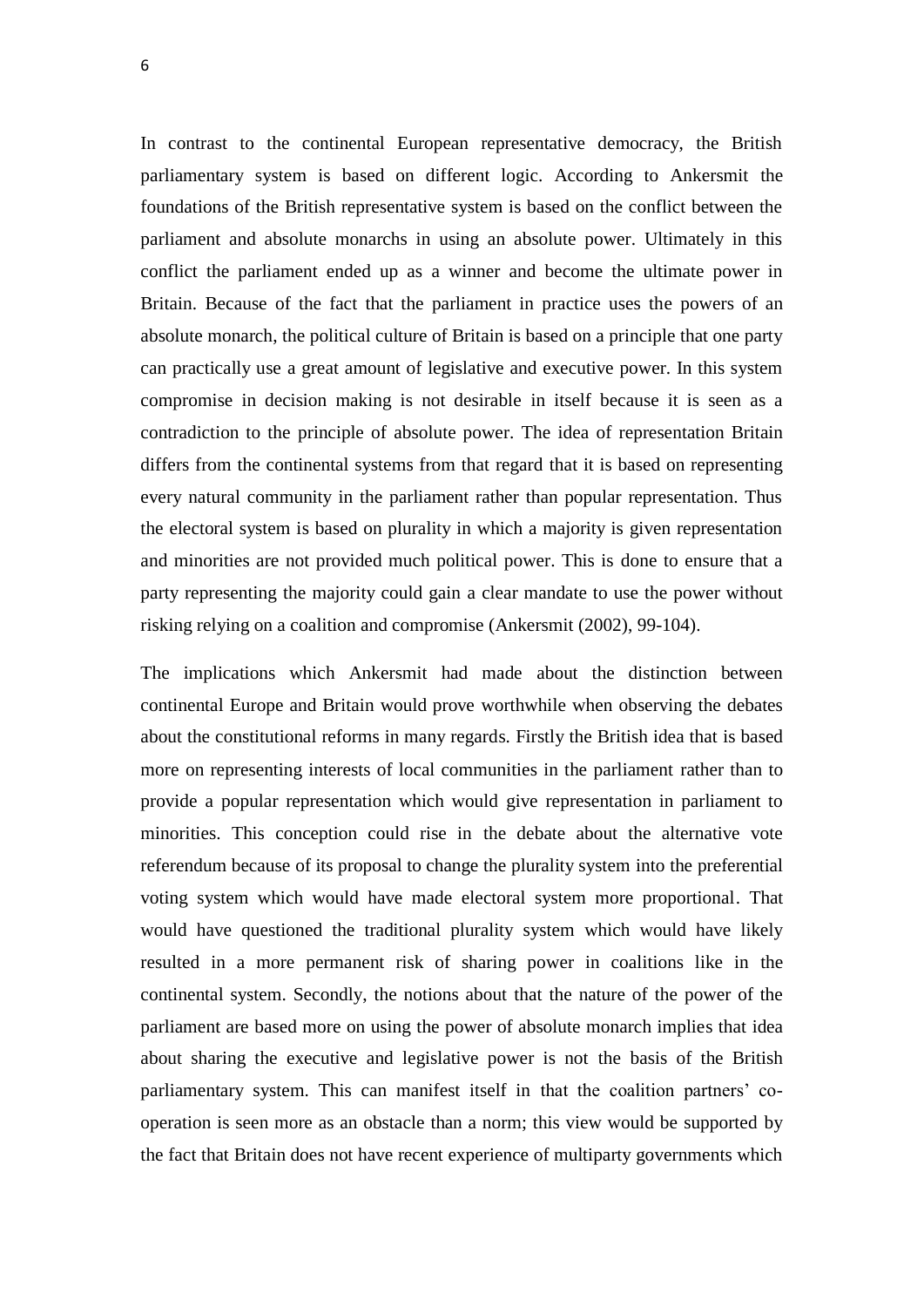have been set up only during crises like the world wars. Also, compromises which are normal in a continental parliamentary system can be seen as undesirable even by the coalition members who potentially would have preferred more straightforward decision making instead of horse-trading which happens outside the parliament.

Despite these ideas that the British political system does not prefer the division of power and compromise, the government has a set of limitations to its' power in British political culture. According to Robert Blackburn government faces two kinds of confrontations regularly in the parliament regarding its' agenda. The first kind of confrontation is between government and opposition which offers alternative to the current government and thus tries to challenge it. The second kind of confrontation is between frontbenches and backbenches of ruling party, Blackburn places equal value to this kind of confrontation as the confrontation between government and opposition. This is due to backbenchers' ability to amend and modify bills in committees alongside being able to introduce legislation in the form of private member's bills. Backbenchers also play an important role as a link between party leadership and the electorate in representing their party in constituencies, as such backbenchers play important role in election campaigns and winning elections. In parliamentary debates backbenchers usually voice their criticism toward governmental bills even after they eventually vote for it. As such backbenchers can voice their opinions and gain support for them during debates which could affect public opinion regarding the issue. In a more direct way to oppose government's legislation backbenchers can directly try to prevent a bill from passing by voting against or indicating that they are going to vote against the will of party whips. These kinds of rebellions have happened frequently in British political history since the WWII and have even caused prime minister to resign when backbenchers of the Conservative Party refused to support Margaret Thatcher in 1990 over poll tax. There is a risk in rebelling in the form of making a party in government look divided. Since electorate could see rebellions as a weakness of government, MPs have to think carefully when to rebel since it could weaken their chances of getting re-elected. As such backbenchers hold an important role in the parliament and its' functions (Blackburn (2003), 14-16, 174-177, 775-776)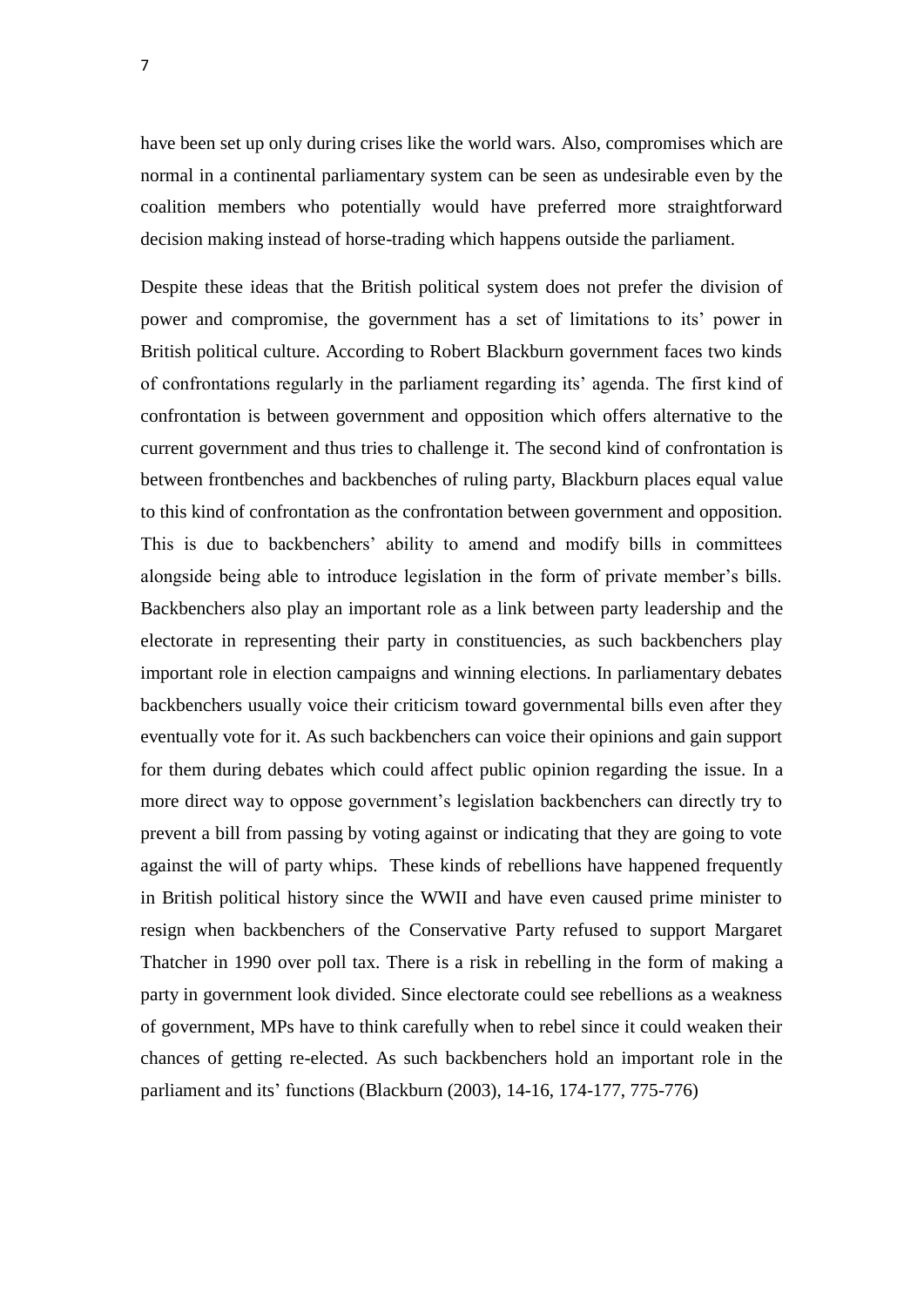For these reasons presented by Blackburn we can question the views of Ankersmit regarding the British parliament and its' relationship with the Crown. Even though the government uses powers which are not limited by a formal constitution, the parliament exerts control over the government in many ways. As such we can argue that the parliament does not use absolute power in the way Ankersmit presents it even though it has important control over Executive in finances. Additionally, we can dispute his viewpoint on how natural communities are represented in the British parliament since constituency redistricting based on arithmetic basis is regularly made in Britain alongside other western democracies. As such we can argue that Ankersmit is mistaken in his views regarding the power of the parliament even though his notions on electoral link and referendums can give insights when analyzing the debates.

Another important theory about the British parliamentary system is presented by Walter Bagehot who described how the constitution worked in practice in *the English Constitution.* Despite his study being written in the  $19<sup>th</sup>$  century since when the British parliamentary system had evolved, it still holds relevance in understanding the peculiar nature of Britain's political system. Bagehot saw the closely knitted relationship between the legislative power (parliament) and the executive power (cabinet) as the greatest strength of the British system since it allowed that the parliament to decide who should use the executive power. Alongside deciding who would set up a government it could also remove it from office if it did not enjoy the support of the House of Commons. This made debates relevant in that regard that they were often crucial for a cabinet to continue in power because if they could not assure support of the parliament in an important debate, a cabinet was expected to resign. Bagehot also saw that debates in the British parliament would build public debate alongside educating the public since differing views will be brought up in parliamentary debate. This was according to him sharp contrast with the American presidential system which he saw clearly inferior to the British system. In the presidential system, the separation of powers between the legislative and executive power caused that system was more rigid than the British one. Because the parliament lacked the power in the American system to dismiss an executive, debates in the congress and the senate lacked significance they had in the British system. Due to this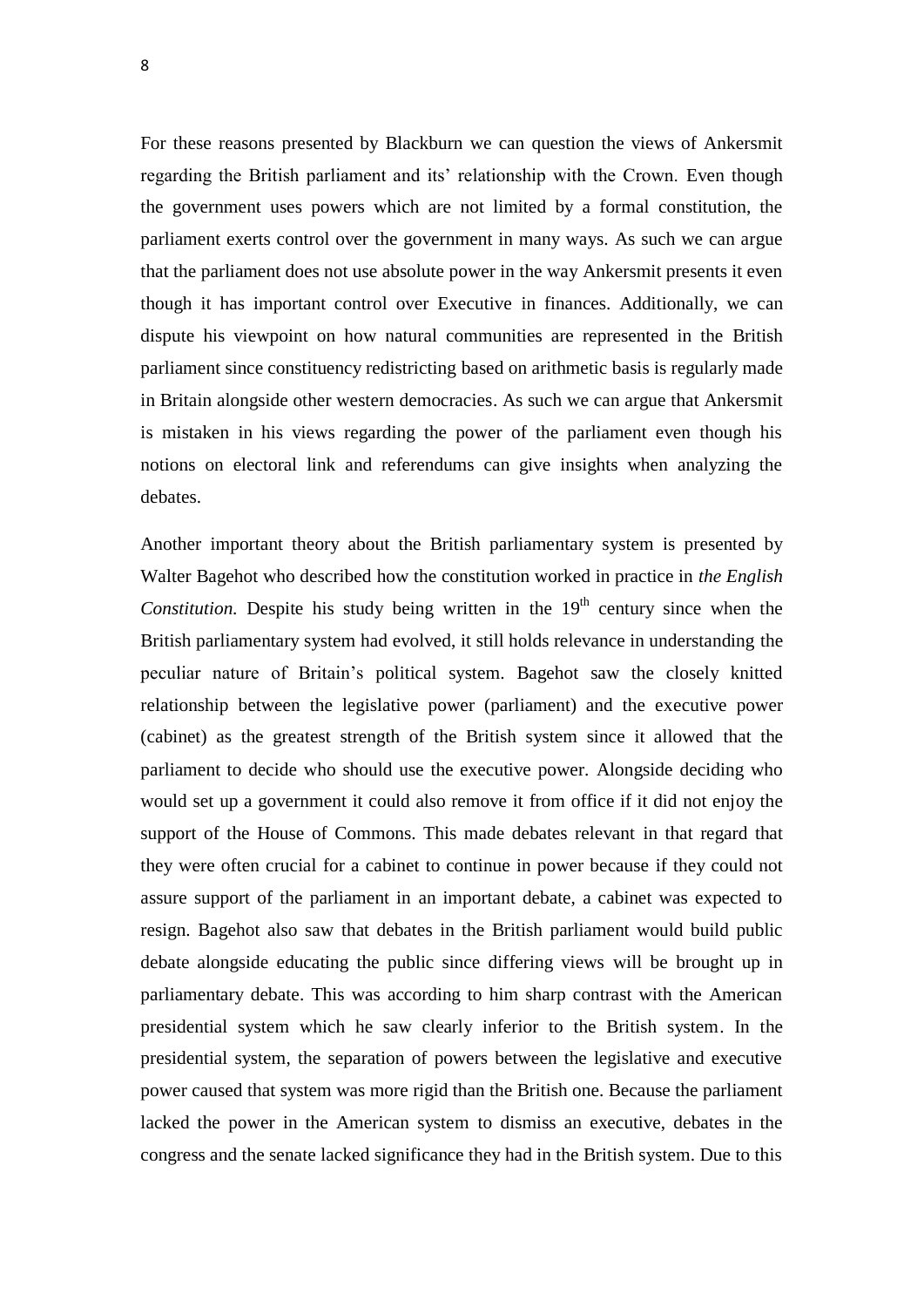unimportance of the legislative to have an important role in the formation of a government, the system cannot generate public debate or educate the public. He also claimed that in the election of president personal charisma rather than political capacities and expertise would rise in the deciding factor in presidential system whereas in the British system the parliament deciding factors would be based on competence of the candidate. Bagehot also deemed that the British cabinet system was more flexible compared to the American presidential system in that regard it allowed to switch an head of government by election when necessary. In the American system electoral terms were fixed and alongside with vice-president's position rendered unanticipated elections nearly impossible which was seen by him rigid (Bagehot (1867), 48-58, 117-119).

Second important aspect in Bagehot study in studying the British constitution is his division between efficient and dignified parts of the constitution. By the dignified parts he meant symbolic parts of British political institutions which had once wielded political power but over the course of time these powers were in practice transferred the House of Commons and the cabinet even though that officially the political power belonged to the dignified part. The monarchy and the House of Lords were the dignified parts of the constitution according to his study as cabinet ruled in the name of king/queen, who however was expected not to directly interfere with cabinet and political life. The role of the upper house was likewise limited to supervise and amend legislation put forward by the lower house, in the case of conflicting views between the two houses the upper house should yield. The dignified parts of the constitution also had an important function in representing the system to the exterior and showing a continuity of the system. The effective parts of the constitution meant the institution which in practice used political power, by which he referred to the House of Commons and cabinet (Bagehot (1867), 44, 90-93, 115-117).

The notions made by Bagehot about the British constitution will be useful in examining the debates about the constitutional reforms in that regard that in those debates it is likely that MP:s reflect their views about the dignified and effective parts of the constitution since the coalition's agenda was to change the character of the House of Lords to nonhereditary upper house. Because of the status of the upper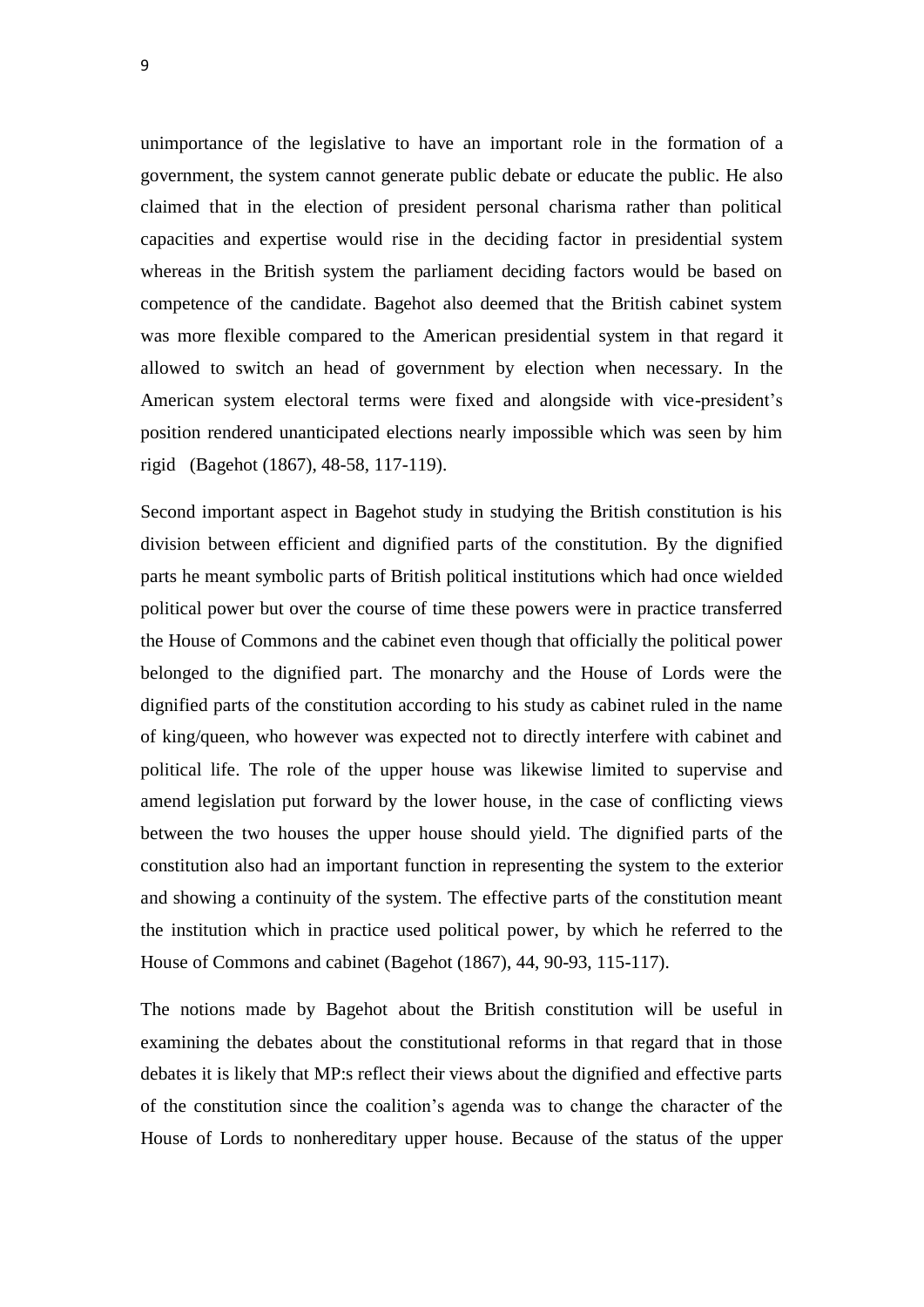house is on the reform agenda and its traditional role in the legislation conceptions about the dignified part of the government and alternative views for it are going to be presented in the debate about the House of Lords. Also, the notion which Bagehot made about the importance of debate for cabinet's functionality is essential in analyzing the collaboration between the Conservatives and the Liberal Democrats since debates could rise up differences between them and lead up to fall of the proposed bill. This is especially relevant because the balance of power in the government was sensitive in that regard either of the two coalition party or relatively small part of the Conservatives could kill the reform bills if they were not convinced by the coalition government's agenda.

Also the Fixed Terms parliamentary act, which set the timetable for the general elections fixed for every five years instead of giving a prime minister a possibility to set elections on the day which he/she saw to be the most beneficial for him/her, was important deviation from traditional British constitutional thinking in that regard it codified some of the parliamentary procedure and made it more like the American presidential system in the way of making a change of executive less likely. This aspect could rise in the debate of the bill since it would render observation of public support in the form of polls pointless and thus make fall of executive the only way by which elections could be held prematurely. This inflexible way to change government was deemed by Bagehot as one of the worst aspects of the American system and as such it would be an interesting point to see if MPs shared notions of Bagehot in regards of fixed parliaments. As such I will analyze how well MPs upheld these ideas about British constitution and do they share Bagehot's distaste for the American constitution and its' characteristics during the debates.

Alongside these two theories about the peculiarities of the British constitution it is important to make distinctions between deliberative, legislative and representative parliaments and their characteristics. Kari Palonen has divided parliaments into three categories regarding their main focus, procedure and relationship with time. As such the British parliament is the prime example of a deliberative parliament; in the British parliament debates are central to the parliamentary procedure since they can affect legislation in the form of amendments and change conceptions toward it. As such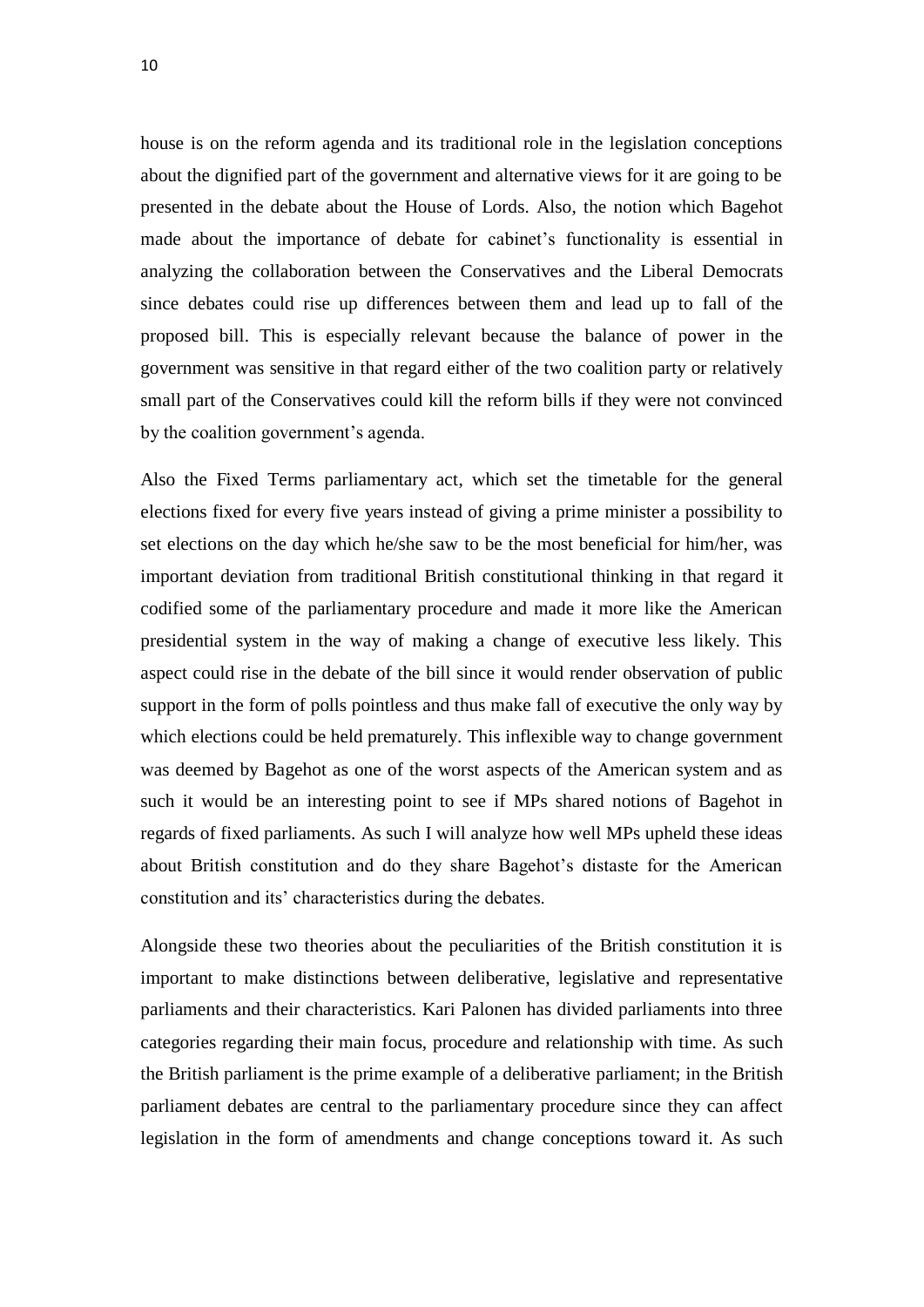initial drafts of bills presented to the parliament are not likely to be passed in their original form, thus pre-legislation and legislation is not the main focus in the deliberative system. In contrast, the main characteristic of a legislative parliament is a focus delivering legislation. Since the efficiency of passing laws is the defining part of this kind of parliaments, enactment of laws and voting on them in a parliament is the main focus instead of deliberation. The USA Congress is the quintessential example of a legislative parliament. The third type of parliament is the representative parliament which bases its' legitimacy on a popular mandate. This kind of parliament focuses mainly on representing a majority in legislation and forming governments which have the support of a majority. In the terms of time, the main momentum of representative parliaments lies in elections and formation of coalition agreements which dictate parliamentary work over a parliamentary term and as such the work of a parliament will be judged based on how well it can realize government's program. France's National Assembly is seen as a typical representative parliament (Palonen (2018), 8-11, 15-17). This typology of different kinds of parliaments will be useful when analyzing perceptions toward coalition governments since the temporal and procedural focus will be different than normal in the British parliament. Since amendments are not likely to be accepted in the coalition's legislation since it would violate the coalition agreement it is likely that some MPs are likely to voice criticism towards lack of amending the legislation. It will be also interesting how temporal focus on amendments and debates in a deliberative parliament like the British parliament are seen during the debates.

# **1.2 Methodology**

In order to study conceptions about parliamentary politics and representation, I will utilize the theories of conceptual history and notions of Kari Palonen about parliamentary politics. Conceptual history is divided into two major schools regarding how to study concepts; the German Begriffsgeschichte and the Cambridge school. According to the Begriffsgeschichte concepts are linked to the social world which inevitably affects a content of concepts. History of concepts is also determined by how concepts can be used in conventional or new situations. As such every new meaning concept receives is influenced by its historical context. An example of this is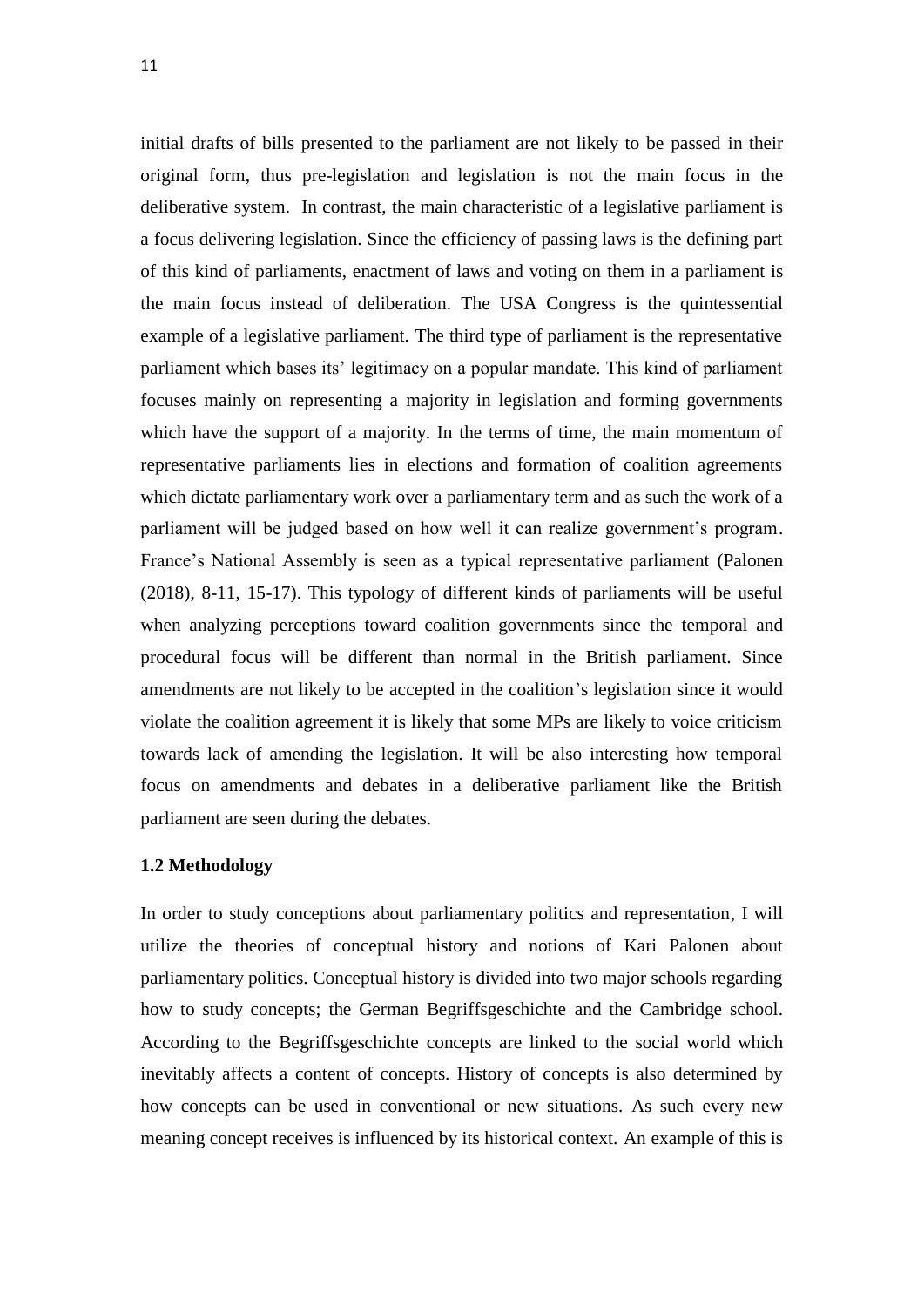the concept of revolution which according to Reinhart Koselleck originally meant the circulation of planets from their original position through a loop back to their original positions. This concept became to mean in the  $18<sup>th</sup>$  century an overthrowing of government by an uprising. Like the concept of revolution, many other concepts had different meanings before the modern era. The transformation period of concepts to their modern meanings began according to Koselleck from 1750 and ended approximately at year the 1900, this period is called Sattelzeit due to its position as an outlook where both original and modern meaning of concepts in addition of their slow transformation (Koselleck 1986, 30–31, Richter 1995, 41–42, 44). Although my goal is not to analyze concepts in their long-term evolution as Koselleck had, part of my thesis is to acknowledge that the use of language is influenced by meanings which concepts had accumulated in the past. Rather than long-term analysis, my aim is to study uses of concepts in specific debates in which both their long-term and new contents are brought up.

The goal of the Begriffsgeschichte represented by Koselleck is to decipher the contents and uses of central concepts in order to gather them in a dictionary which could be utilized by scholars specialized in studying premodern era. This goal has resulted in Geschichtliche Grundbegriffe, in which Koselleck himself had written articles, which is a lexicon about political concepts in German-speaking areas before the modern era. In order to compile the lexicon, many different genres of texts must be studied in order to realize different possible uses of concepts. This includes both primary uses of concept in its own field and its use outside of its primary field. For example, the concept of state must both be studied in political literature and vernacular use in order to grasp different possible meanings of the concept. The classics should not be in focus of a study of concepts due to canonizations of authors in later eras could ignore ongoing conceptual evolutions which did not affect concept's content significantly in later generations (Richter 1995, 50–51).

One of the most significant notions made by Koselleck for my research is the idea of conceptual struggle. Even after the use of a concept is heavily affected by social and political context, concepts are usually shared by competing groups/ideologies which are trying to change concepts to serve their needs. For example, the concept of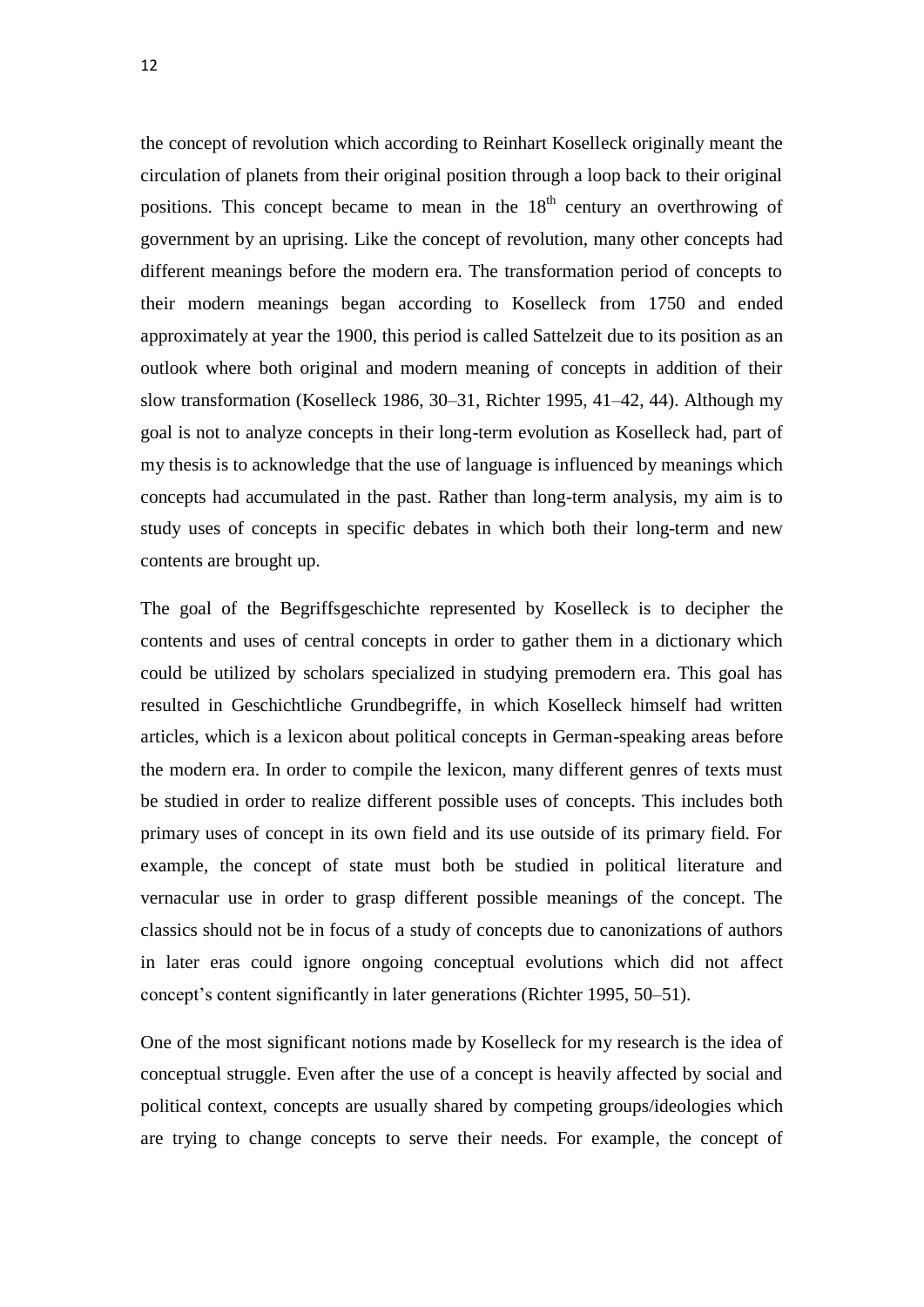democracy could be used by conservatives, liberals and socialists to legitimize different political regimes; alongside using different prefixes which could denote different emphasis on different features of the concept such as peoples or liberal democracy. The main element of this conceptual struggle is an idea of counterconcepts by which concepts could be contrasted with. Example of counter-concept is a democracy, which counter-concept was initially tyranny and with the evolution of a concept of democracy, dictatorship became its counter-concept (Richter 1995, 140). This notion will be utilized in this thesis in analyzing how MPs of different political parties comprehend different concepts and how they position them with other concepts. For example, a concept of representation could be described as being related to democracy as a link between electorate and parliament in which MPs should be similar to electors and pursue their goals regularly. It could also be described as a link between area/communities and central government rather than an attempt to imitate electorate in the parliament.

The other major school of conceptual history is the Cambridge School. Quentin Skinner is one of the most principal representatives of this school alongside P.G Pocock. According to Skinner, every speech act is an attempt of a speaker to pursue his/her intention, and these can be interpreted by understanding linguistic conventions and language-games of language. Deciphering cultural values of historical eras and particular context is the key to understanding intentions in Skinner's theory. Understanding a context is also quintessential in discovering possible innovations and conflicts in a use of language. Charting different possibilities of using concepts is an integral part of understanding the content of concepts which are according to Skinner devices for achieving intentions (Richter 1995, 131, Skinner 2002, 142).

Skinner also emphasizes a need to take account not only the meaning of different concepts but also rhetorical means such as irony in which speaker does not mean things he/she said. According to him, speakers had to legitimize their actions by certain moral principle even after they themselves do not support it in order to pursue their intentions in the prevailing culture. According to Skinner focus of studying speech acts should be in analyzing speakers' self-made motivations in which they claim to be their reason to do specific actions. Also evaluative and describing terms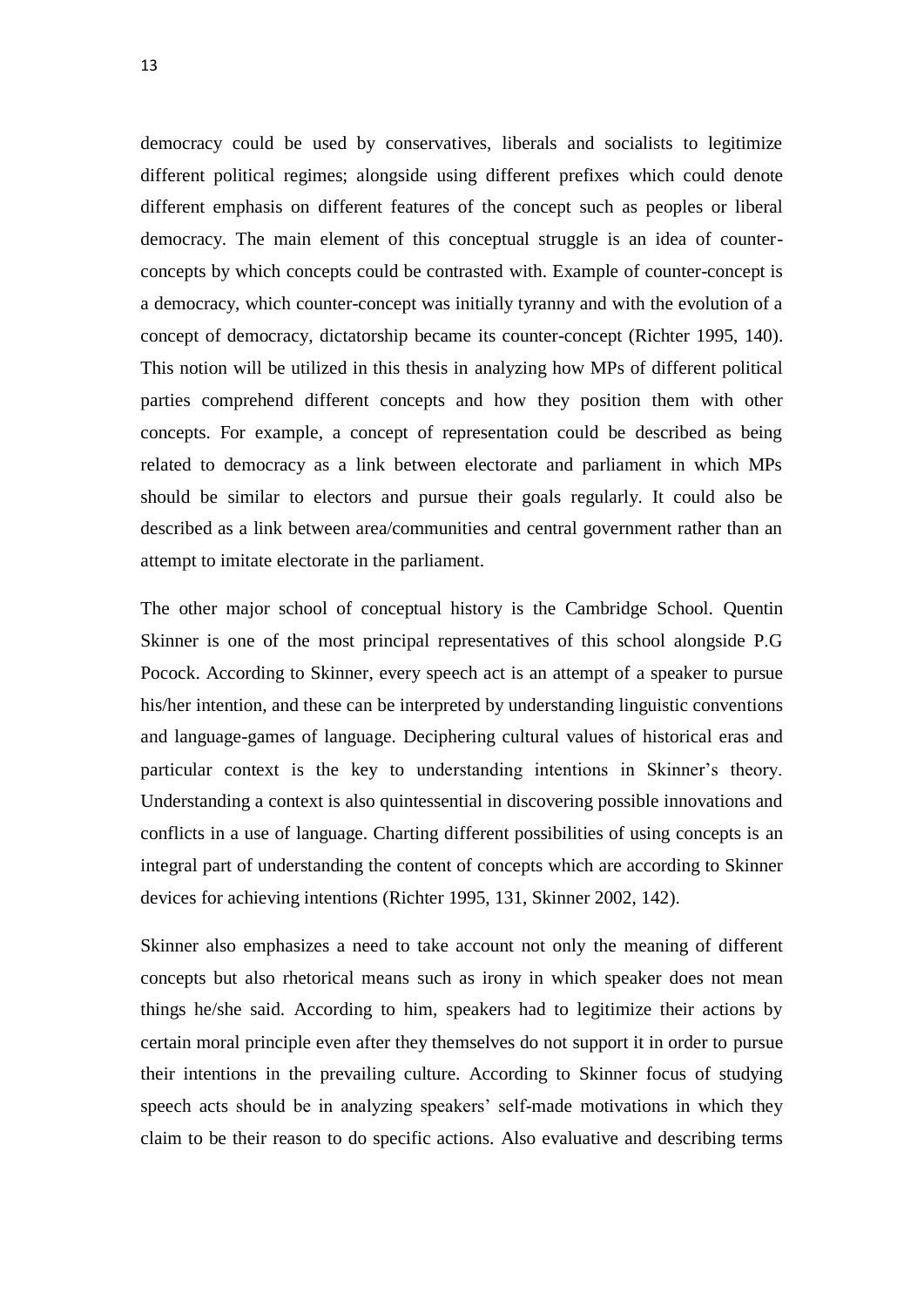are important in understanding speakers' position and intentions (Skinner 2002, 155– 156). This thesis is going to utilize these notions of the Cambridge school in that regard that my purpose is to decipher possible motivations behind speech acts made by different parties in the parliament. For example in debates about changing the electoral system of Britain parties' advantages in a certain system could influence argumentation of MPs even after they are ideologically not opposed to it. Another significant notion about the context of speakers is a division between the government and the opposition. This division often explains sceptical attitudes of opposition parties against government proposals since the main function of opposition is find a weakness of government's actions and to offer alternatives to it.

The main difference between the Begriffsgeschichte and the Cambridge School is their differing focus in individual uses of concepts. The German conceptual history focuses more on general uses of concepts in long-term period whereas the Cambridge school focuses more on individual uses of concepts. Skinner and other English scholars of conceptual history see language and concepts as unique to each speech acts. Koselleck argues instead that concepts are a product of long-term formation and their meaning cannot be reduced originating as individual and intentional speeches. Koselleck also emphasizes that context and values governing an use of concept cannot change quickly as a result of single speech acts (Richter 1995, 117, 131, 133- 134; Ihalainen 1999, 38-40).

These two schools differ also according to that what is the most sensible way of approaching in studying meanings. In the German tradition focus is more on deciphering concepts whereas in the English conceptual history focus is more on languages and discourses. This distinction becomes clear in their primary focuses; Koselleck and other Begriffsgeschichte scholars are interested in concepts themselves and aspire to write a history of concepts in the form historical of lexicons, the Cambridge school is more interested in discourses and intentions in which content of concepts mainly derives from. By this, Skinner, for example, meant that concepts get their meaning primarily from intentions of individual users and thus it is more productive to analyze ideologies influencing speakers rather than concepts themselves. These discourses and ideologies should be studied according to him as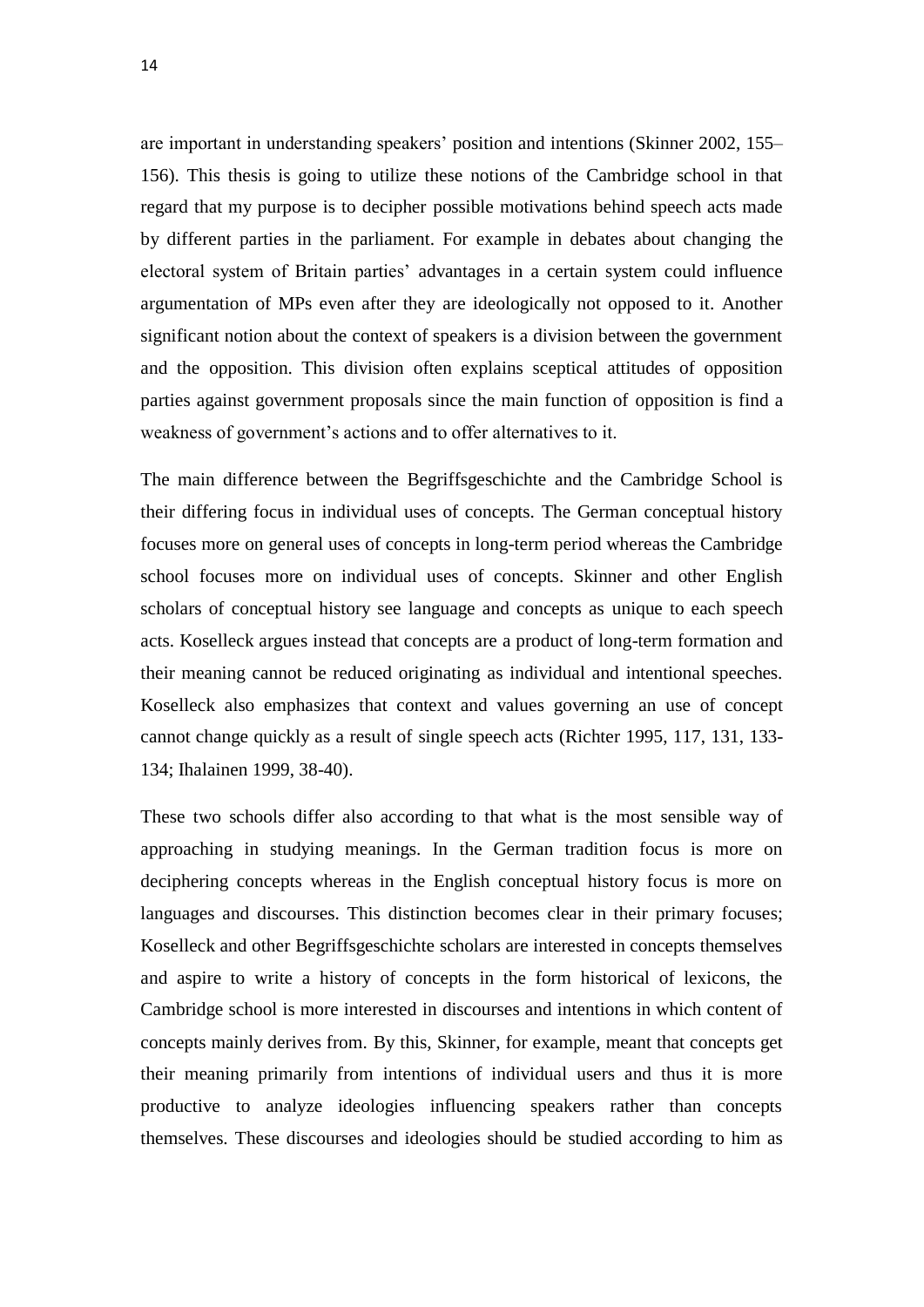part of language use rather than separate since they are intertwined. For this reason, Skinner championed that there can be no histories of concepts but rather histories of usages of concepts (Richter 1995, 117, 131, 133-134; Ihalainen 1999, 39-40; Skinner 2002, 164-169).

Even after it is impossible for the scope of this thesis to fully go through all of the possible discourses ranging from ideological ones to party politics, my goal is to study the use of concepts as a part of the larger context in the form of discourses. My approach is more of micro-level one in a sense of observing individual speeches in the parliament although macro level analysis is also going to be part of the thesis in a form of analysis on contextualizing debates on larger agendas in order to reform the parliament in the past and present and how they become part of this picture. In the chapter 2 backgrounds of the political parties and their primary agendas will be covered in order to understand their potential argumentations legitimizations and motives in the debates. Another point in which views of these both schools could be linked together is the notion of counter-concepts which could be brought in the analysis of concepts according to Melvin Richter (Richter 1995, 140). These counterconcepts had a function that is used to question meanings attributed by opposing political groups to concepts. These different conceptions are brought into light during parliamentary debates when different speakers value and devalue concepts based on different backgrounds such as political alignments and professions.

Kari Palonen (Palonen 2008, 82–103 & Palonen 2012, 21, 61–62) argues that ideal of parliamentary politics is reached when the language used in debates is utilized to argue in pro et contra, in such situation arguments are presented from opposing points of view. Disputation is a quintessential part of this kind of politics which he calls "the parliamentary style of politics". Parliaments had developed a distinctive political culture in which issues are by specific parliamentary procedures such as through pro et contra debate at each step of the process. This parliamentary style of politics influences the political profile of members of parliament through the rhetorical nature of his or her political discourse. This influences most fundamentally the way by which members of parliament speak both in parliament and to the public. This is a major part of the parliamentary procedure in that regard that members are expected to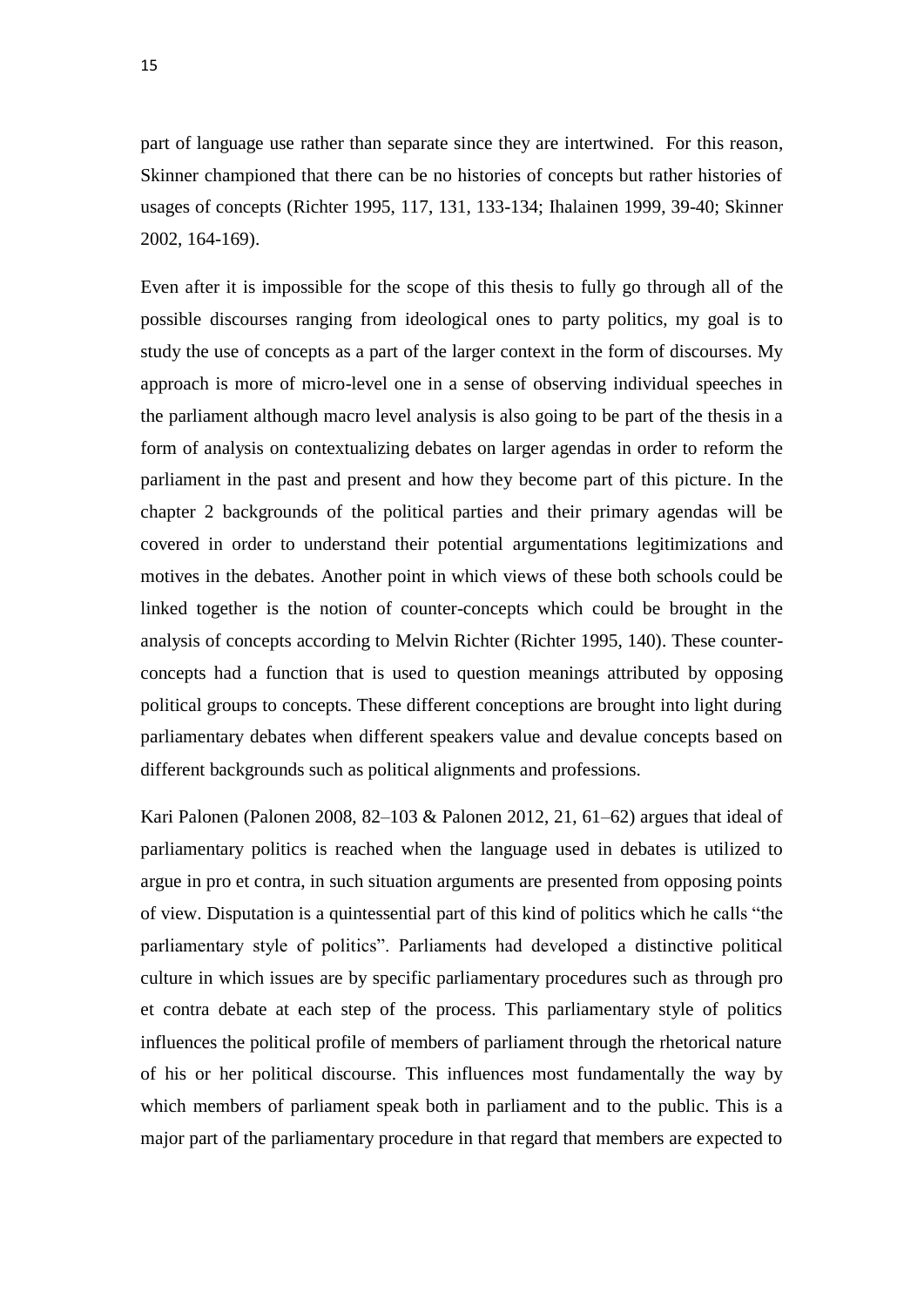use a different kind of language and speech. This naturally affects the nature of parliamentary debates.

Palonen also makes a distinction between different kinds of parliamentary debates which involve dissensus of concepts. He divides these into four types of dispute; policy, polity, politicking and politicization. By policy, Palonen refers to agenda at hand whereas polity refers to the question of a regime (parliamentary, presidential etc.) Politicking is how parliamentary procedures are used and politicization means putting things on the agenda (Palonen (2017), 103-108). Regarding my research topic, we can utilize this division by analyzing the debates by notifying aspects related to this division of politics. In the constitutional debates agendas are reforms proposed by the coalition government. Polity in these debates are likely to be conceptions of British parliaments and how it is compared to other countries, comparisons to USA system are likely to be made since it was the basis of Bagehot's theory of British constitution. In the terms of politicking, the most interesting aspect will be how coalition manages parliamentary procedures in a system where governments of one party are a norm. By bringing parliamentary reforms into government's agenda it will be interesting to analyze how urgent or desirable these agendas are conceived.

The notions made by Palonen can be utilized in this thesis to provide possible discourse in which speech acts made by MPs during parliamentary reform debates can be reflected. Due to the nature of the parliamentary politics we can, for example, expect that the governmental side of the parliament and opposition have a tendency to form dissensus in debates even if they tend to agree on an agenda on a debate. This form of politics offers an interesting perspective in studying political thought through concepts in that regard speakers have to immediately respond to previous speech acts as opposed to newspaper article or books which are more delayed and separated from political debate. Although the thesis cannot compare differences in the parliamentary and non-parliamentary political language, it is important to take into account these peculiarities possessed by the parliamentary style of politics. Because parliamentary debates are thus unique source material compared to other forms of political culture, I have decided to limit my analysis to parliamentary debates.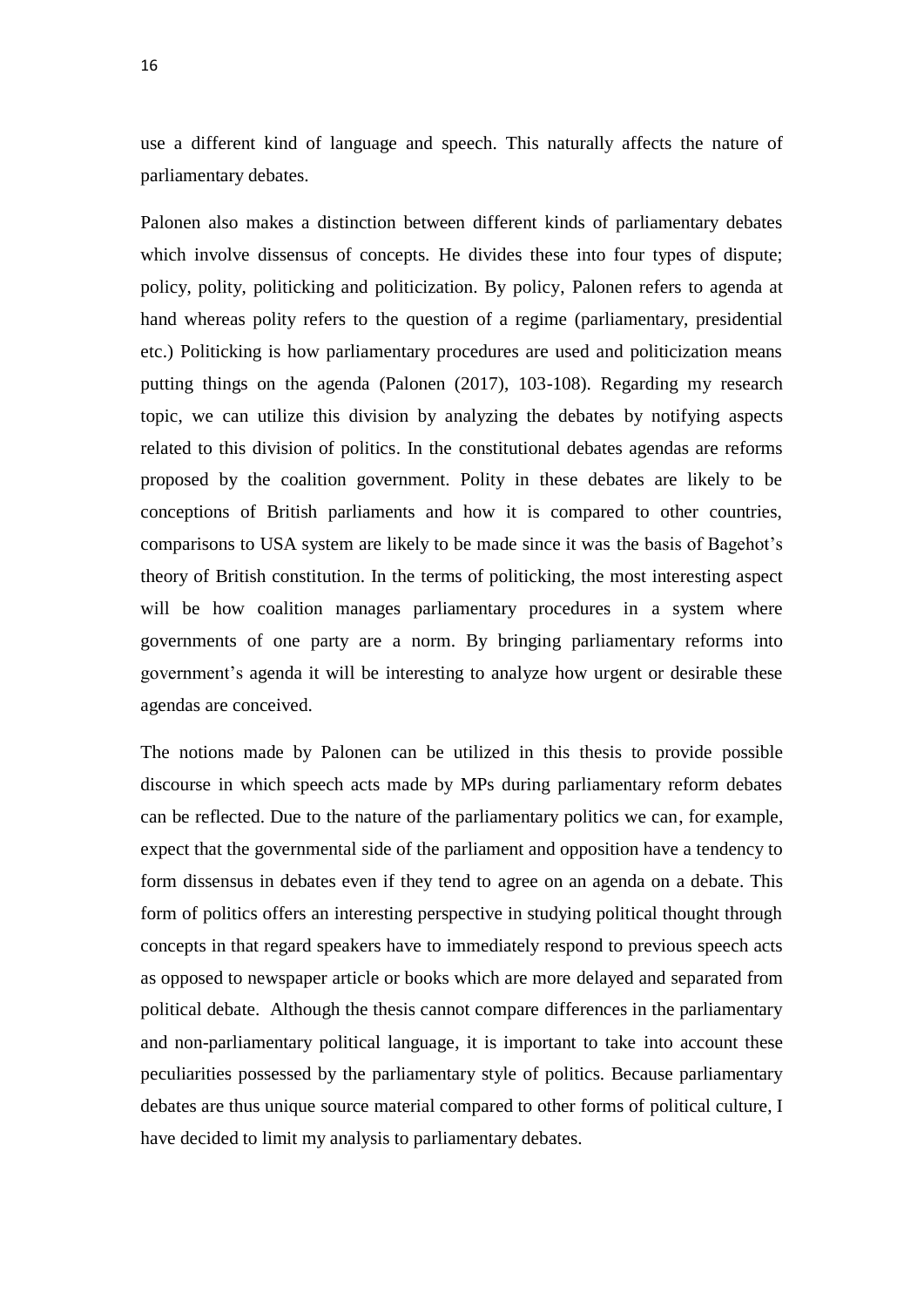# **1.3 Previous research**

Due to belonging to recent history, the parliamentary reforms made by Cameron's first government had been studied only in limited scope. These studies have mainly focused on the coalition's inner functionalities and its policymaking due to the peculiar position of the government as the first multiparty government since the WWII. For example, a comprehensive study by Hazel and Yong (Hazel & Yong 2012) had analyzed how the Conservatives and the Liberal Democrats had made coalition politics in a viewpoint of making distinctions from each other and how well the coalition parties had managed to put their agendas forward. Although this study had utilized multiple sources including parliamentary debates in analyzing the coalition's politics, focus in the parliamentary debates concerning the parliamentary reforms is more on their problematic passages through the parliament due to the coalition agreements rather than actual debates and language used in them. In this regard, there is space for this thesis since it will be the first research focusing on the conceptual dimension of the parliamentary debates of Cameron's parliamentary reforms.

Researches by the methods of the conceptual history of the British parliament during earlier eras are more numerous. Even after these are by their time period far from this thesis alongside featuring highly different political and social context, they can provide examples of how the conceptual history could be utilized in studying parliamentary debates. Pasi Ihalainen (Ihalainen 2010) had, for example, analyzed conceptions of the British MPs during the  $18<sup>th</sup>$  century during a long-term period in his study *Agents of the People*. In the book, he had argues that traditional pejorative Aristotelian viewpoints about democracy and the rule of the people dominated conceptions of the parliament for much of the century, only after the French revolution conceptions toward democracy and the people as a source of political legitimacy. As a source material, Ihalainen used several debates such debate on the removal of the Septennial act which extended terms of the parliament in order to observe concepts linked to the parliament by its members.

Debates of constitutional reforms of Britain during the  $21<sup>th</sup>$  century have been analyzed with the methods of conceptual history in *Debates, Rhetoric and Political*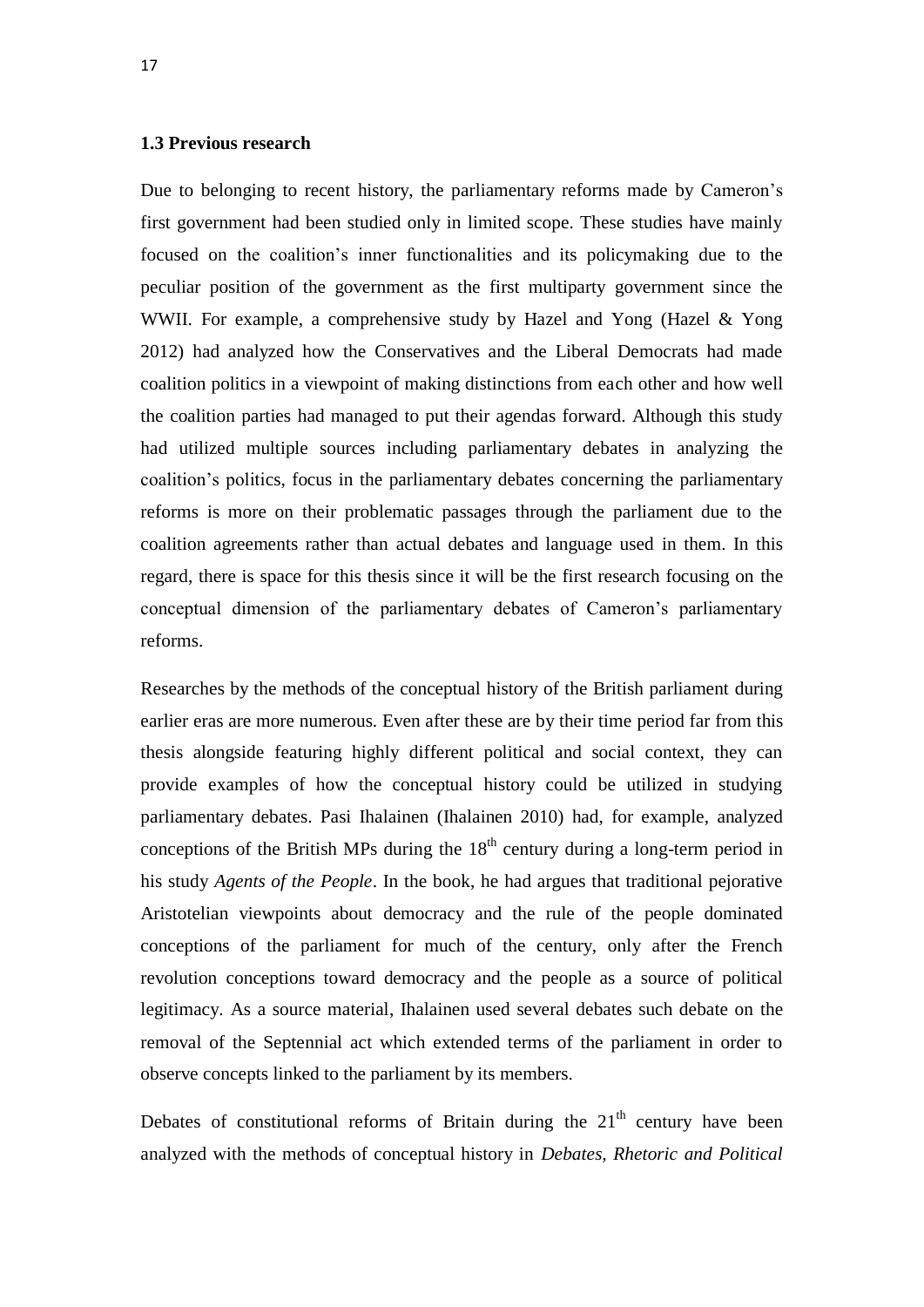*Action*. There Haapala, Palonen and Wiesner have utilized notions of Skinner and conceptual history in order to study debates concerning Gordon Brown's unsuccessful attempts to reform parliament in 2009. In analyzing these debates they found out that Brown justified his reform by recent MPs expense scandal which required his reforms in order to regain public confidence in politics. Brown's agenda to introduce reforms such as a proportional system for general elections was met with opposition from Conservatives led by David Cameron. Cameron argued that these reforms were just a way for the government to redirect public attention away just a year before the next general elections. Additionally, he noted that these reforms were unnecessary and would just weaken parliamentary system instead of strengthening it. Nick Clegg, on the contrary, welcomed these reforms introduced by Brown and urged the government to pass them without committees since these reforms were long overdue (Wiesner et al (2017), 112-114, 116-119). It will be interesting to see how these positions regarding constitutional reforms changed or alternatively remained similar in the debates during the 2010-2015 parliamentary term.

As mentioned before, my thesis will not focus on the evolution of the parliamentary concepts in long-term. Instead, my thesis' focus is on multiple debates concerning the role and its procedure during one parliamentary term in order to observe contemporary debates during extraordinary conditions in which Britain was during the first peacetime coalition government. Although the political cooperation between the coalition parties is not in particular focus, it will inevitably arise on the debates since the parliamentary reforms were one of the most controversial parts of the coalition agreement and the last ones to be decided.

#### **2. Political system and parties of Britain**

1

Britain had one of the most stable political systems in the world in that regard that the political regime had evolved peacefully and gradually over many centuries instead of stark disruptions or largescale political turmoil. Alongside stable political institutions, political parties in Britain also share long-term continuity from the  $19<sup>th</sup>$  century and in some respects even  $\text{longer}^1$ . The only major shift in relative power of the political

<sup>&</sup>lt;sup>1</sup> The Conservative Party was founded officially in 1834 after issuing the Tamworth manifesto which promised to respect parliamentary rule guaranteed by the Reform act 1832. The party's roots are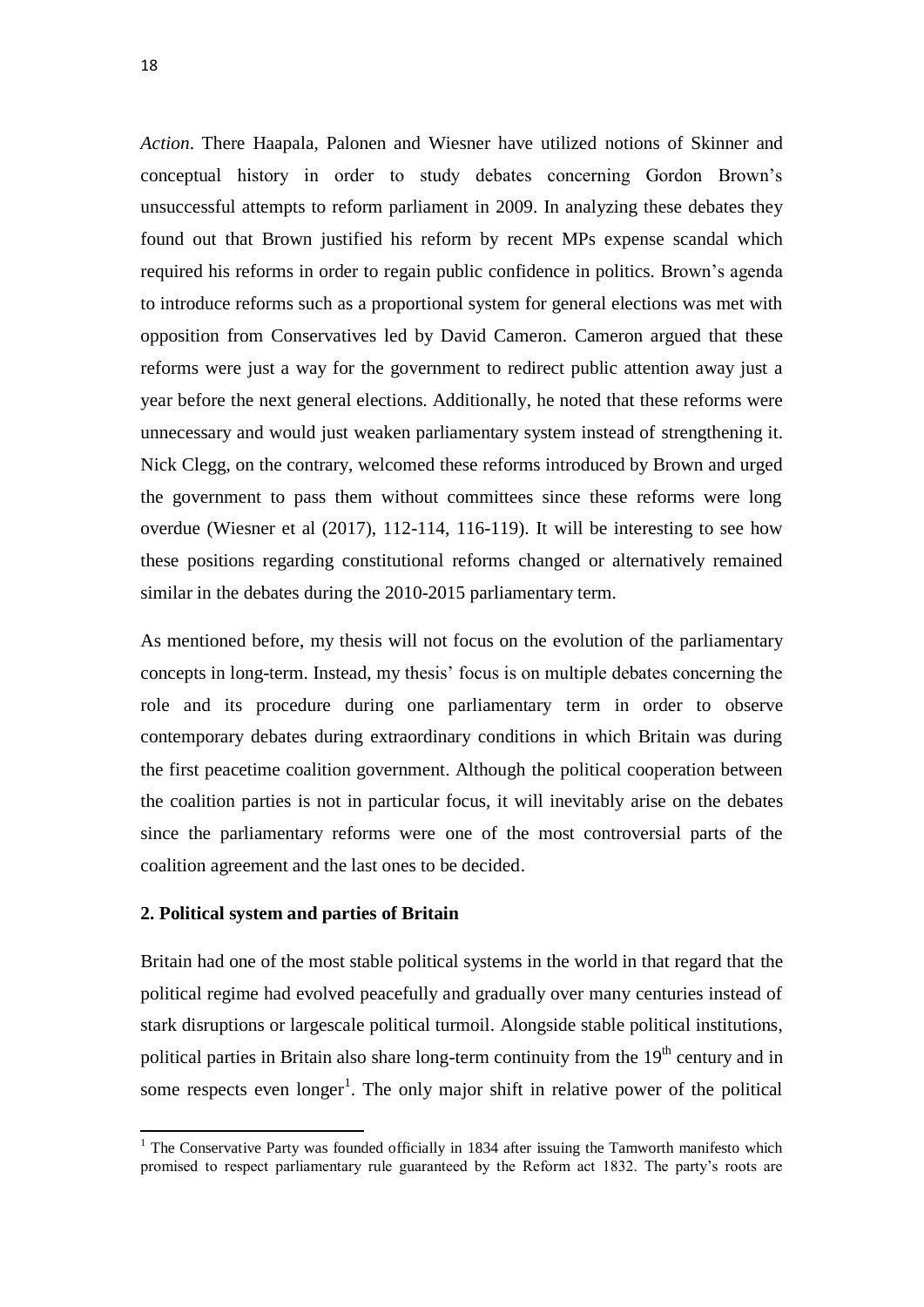parties had been the rise of the Labour Party at the beginning of the  $20<sup>th</sup>$  century at the expense of the Liberal Party (Searle (2001), 1). In this chapter, I will present the major political parties of Britain and their agendas during Cameron's first premiership. For this preview, only the parties with significant parliamentary representation will be discussed because of the thesis' focus on parliamentary debates. For this reason, parties such as UK Independence<sup>2</sup> party will not be covered since they could not take part in the debates of the parliament even after it would be interesting to study their conceptions about the parliamentary reforms.

# **2.1 The Conservative Party: champions of the constitutional status quo**

The Conservative Party emerged as the greatest party in the parliamentary elections of 2010; this electoral victory marked an end of their long opposition period from 1997 when the Labour scored landslide after long premierships of Margaret Thatcher and John Major. During this long opposition period, the party had to reconsider its position due to its ideological evolutions what it experienced during the previous leadership of the party. This was evident in that way that the party have emphasized multiple different ideologies and agendas during its time; the Conservatives have their origins in defending status of aristocrats and landed interests during the  $19<sup>th</sup>$ century, after this the party evolved into center-right party encompassing broad political views especially after the decline of the Liberal Party in the beginning of the  $20<sup>th</sup>$  century as a major political force. For this reason and due to its' pragmatic nature of its' ideology, the party is quite divided on multiple agendas (Webb (2000), 88-92).

The most fundamental shift experienced by the Conservatives was the rise of economic liberalism and "Thatcherism" from the 1980s onwards. According to this tendency (Green 2002, 215–217) state action and planning in the economy are seen as a harmful that is why Thatcher and her government introduced neoliberal policies which cut social security and taxes in order revitalize at the time struggling British economy. Thatcher herself has been influenced by Friedrich Hayek who argued that

 $\overline{a}$ 

however even older, originating in the Tory party, which supported monarchy of the 18<sup>th</sup> century. The Liberals had their roots both in the Whiggism, which supported aristocracy and the parliament and in the Chartist radicalism which agenda was to enlarge political franchise and rights.

<sup>&</sup>lt;sup>2</sup> UKIP gained parliamentary representation in  $2014$  when it won several by-elections. However, by then the parliamentary reforms had either been failed or implemented.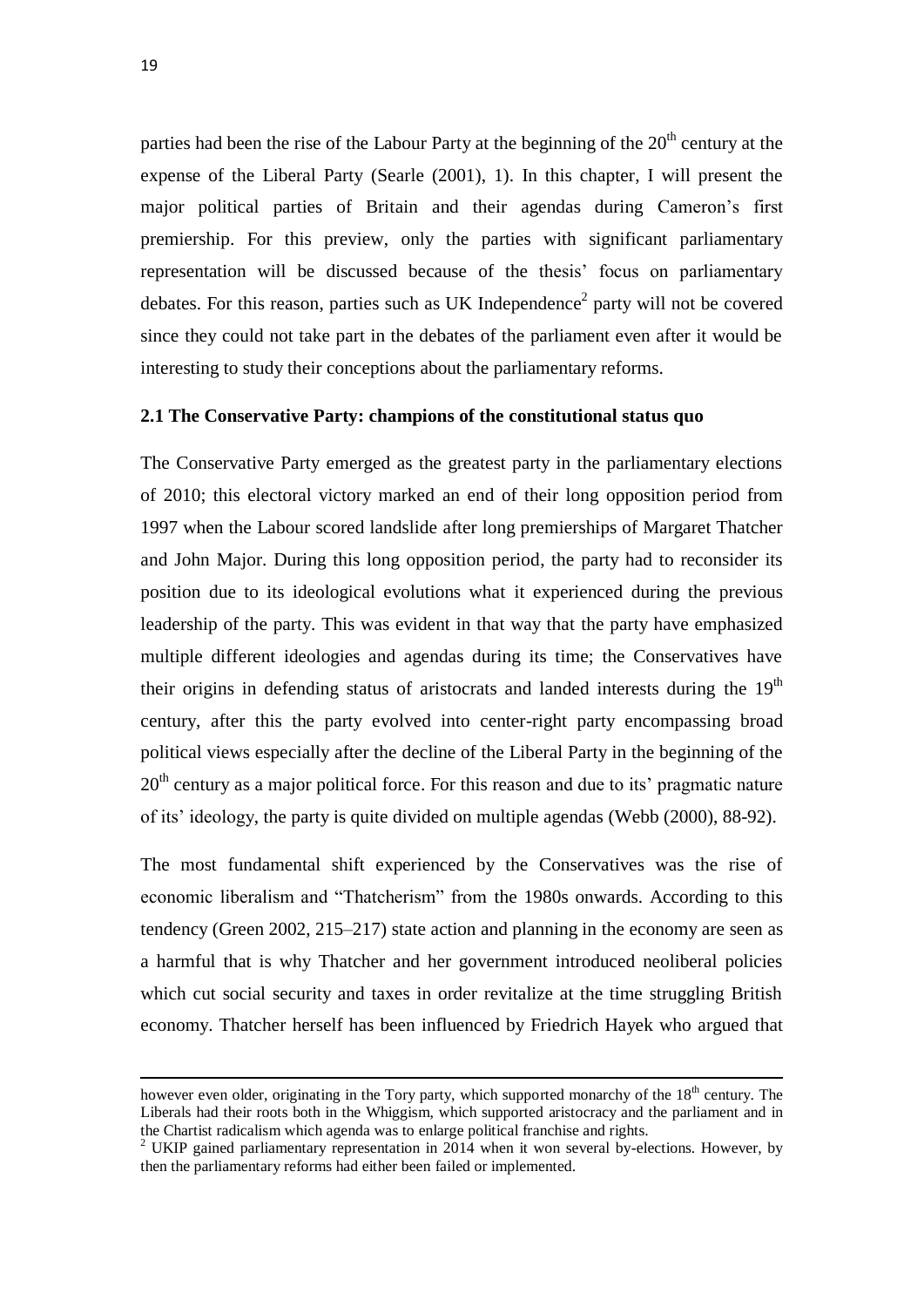totally free markets would eventually end up in spontaneous order which would eventually allocate resources most effectively to citizens. The role of the state would be primarily focused on lawmaking and enforcing laws by punishments according to him. Due to these anti-statist views pursued by the leadership of the Conservative Party views about classless society had been on the rise in the party. David Cameron himself claims to be the successor of Thatcher and follower of his legacy although he also has tried to profile himself more as a liberal on social matters than Thatcher (BBC 22.11.2005 & The Guardian 18.12.2005).

The other major ideological tendencies in the Conservative Party are the One-Nation Conservatives and the Cornerstone Group. The One-Nation Conservatives are focused mainly on safeguarding the unity of Britain by opposing devolution to the nations and by preventing social unrest by improving the status of poor by progressive taxation and social network and thus preventing the country from splitting into two parts; rich and poor. This tendency was the most prominent ideological strand in the party before the rise of Thatcher although it is still prominent in the party. The Cornerstone Group is a social conservative grouping which strongly defends traditional values and institutions such as the Church of England. This includes also political institutions such as the parliament and the monarchy which are according to the grouping the most important points of the British political system (Green (2002), 247–248, Cornerstone group website).

These different groupings are united by their Euroscepticism and their opposition to transfer the power of the parliament to other institutions such as devolved parliaments or multinational institutions although their degree of opposition to these institutions varies between the fractions. The Conservatives also tend to oppose procedural changes of the political system and favor the unwritten constitution instead of writing it formally. This had become evident in the electoral manifesto of 2010 were the only significant agenda considering the parliament was a reduction constituency from 650 to 585 seats in order to make the House of Commons more efficient after the expenses scandal of 2009. Otherwise, the party did not pursue any significant agenda concerning the parliament; this naturally led them opposed to other parties' reform agendas (Conservative manifesto 2010, 63–67).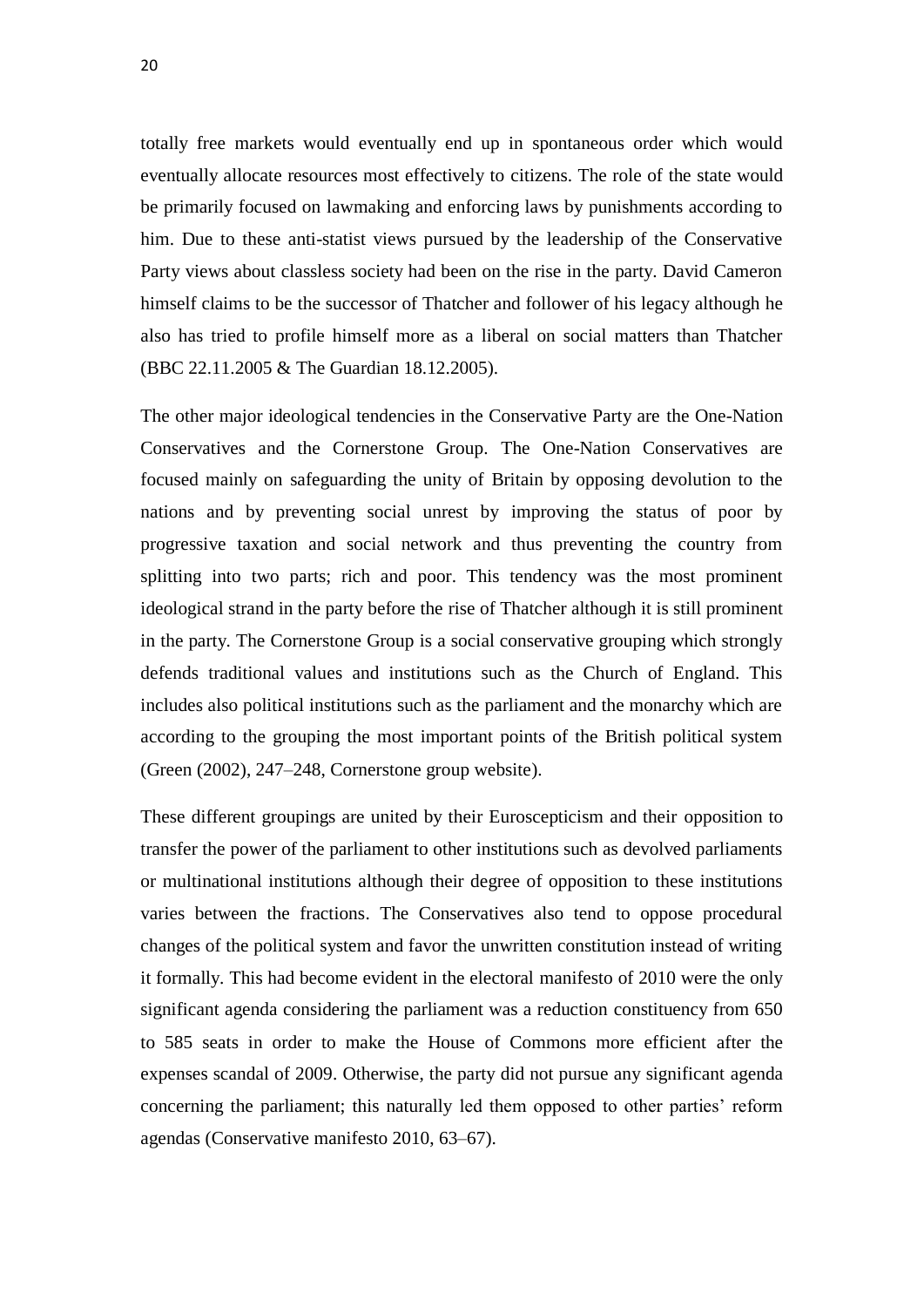#### **2.2. The Labour Party- pioneers of the parliamentary reforms**

The Labour Party had its origins in the trade union movement of the  $19<sup>th</sup>$  century. During the beginning of the  $20<sup>th</sup>$  century, the party gradually evolved into a reformist social democratic party with some socialistic tendencies such as nationalization of key industries as its agenda. The Labour rose to the second major party of Britain during 1920s when the Liberal Party declined due to internal strife and inability to adapt into the universal suffrage. The party managed to form government multiple times in the  $20<sup>th</sup>$  century and during this time the party managed to build Britain as a welfare state. However economic problems faced by Britain during 1970s led to the victory of the Conservatives and longtime opposition period for the party. During this time the Social Democratic Party, a more centrist fraction of the Labour, split from the party due to its heavily leaning politics during the 1980s. Lack of electoral successes against the Conservative Party led by Thatcher who had reformed her party at the same time led to agendas aiming to shift the Labour Party to a more modern position from its traditional roots (Thorpe 2001, 27, 47, 188).

This change came into motion after Tony Blair became the leader of the Party in 1994. By distancing himself and his party from socialism and trade unionism under the slogan "New Labour" and labeling his policies as a third way between the left and the right he was able to renew the Labour Party and defeat the Conservatives decisively in the 1997 parliamentary elections. During his premiership the parliament and legislation were reformed in multiple ways, strengthen the European integration and improved social security system of Britain although keeping economic policies pursued by the Conservatives primarily intact. These new policies pursued by Blair and his follower, Gordon Brown, met growing criticism from the party, this criticism led to shifting back to more traditional policies pursued by the new leadership of Ed Miliband from 2010 onwards (Thorpe 2001, 225–226, 234–235).

The electoral manifesto of 2010 of the Labour Party pursued a referendum about switching the first-past-the-post (FPTP) used to elect the British MPs into the alternative vote system in which voters could rank multiple candidates according to their preference. Their other parliamentary agendas were also to lower voting age to 16 and continuation of devolution of power to the legislatures of Scotland, Wales and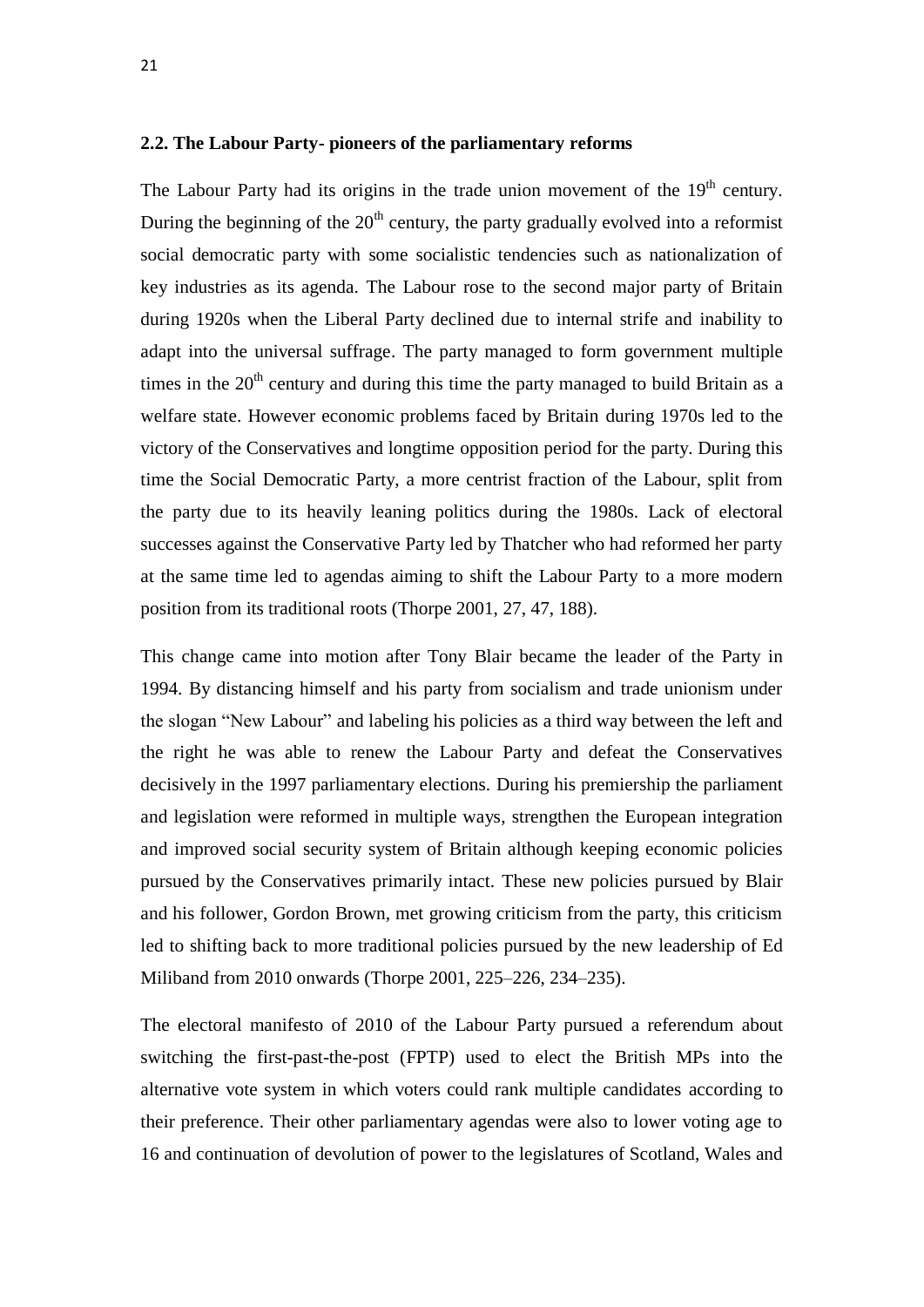Northern Ireland in addition of increasing powers of local councils. The party also sought to introduce fixed-term parliaments (Labour manifesto 2010, 9–9:6). Ironically as we later will find out, the Labour's agenda of reforming the parliament was adopted by the coalition, this led to a rather awkward situation for the party in that regard that at the same time it had to oppose these agendas which they had themselves pursued at the elections.

#### **2.3 The Liberal Democrats and their parliament of new vision**

The Liberal Democrats are followers of the legacy of the old Liberal Party and the splinter Social Democratic Party from the Labour since 1988 when these two parties merged. The party had its roots in social liberalism which advocated social security system which would safeguard the liberty of possibilities of the citizens. The Liberals were the second major political force in Britain until 1920s when the Labour Party replaced it. From that point on the Liberals survived on few peripheral areas of Scotland, Wales and Cornwall until they experienced partial revival from the 1970s onwards. Although the Liberal Democrats were never able to regain major party status despite significant shares of the popular vote, they were able to gain a position of kingmakers when neither the Conservatives nor the Labour was able to gain an absolute majority in the parliament in 2010 elections. As a result, the party was able to form the coalition government with the Conservatives (Budge & McKay 1993, 87).

Internally the Liberal Democrats are mainly divided by economic policies (Hazel  $\&$ Yong 2012, 127). The so-called orange bookers, which dominated the party during the coalition government, support more market mechanism based policies instead of state actions. The leader of the party, Nick Clegg, and other who preferred Conservatives as coalition partners belonged to this fraction. The other main fraction is the social liberals who pursue more state-oriented solutions in economics. In the parliamentary reforms the party as a whole is unified in a support for adopting proportional electoral system, significant reduction of number of MPs from 650 to 500, introducing fixed-term parliaments, replacing the House of Lords by elected second chamber and writing the constitution of Britain (Liberal Democrat manifesto 2010, 87–88). Due to the coalition agreement with the Conservatives who had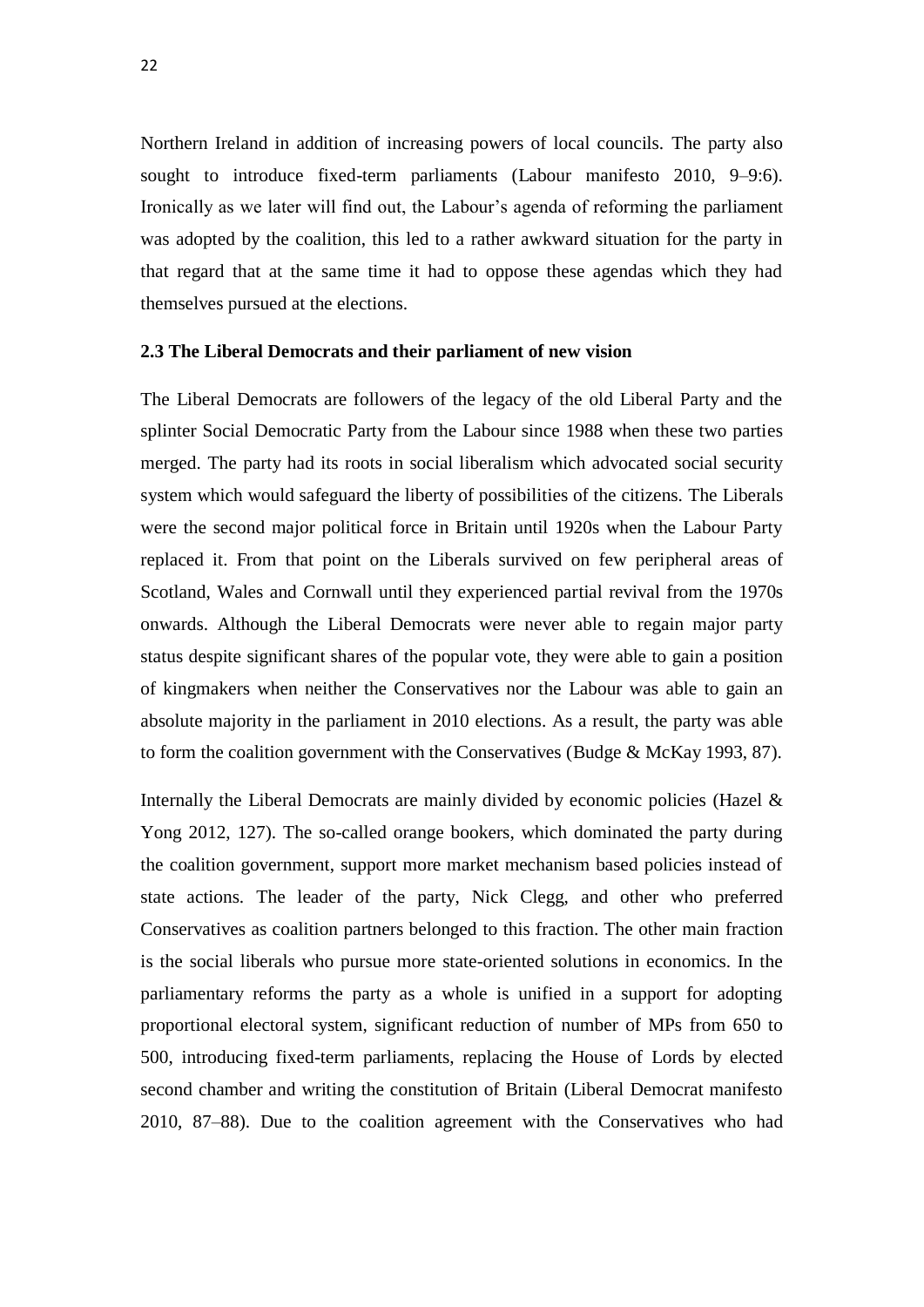radically differing reform agenda, many of these agendas were dropped or radically altered in the government's program.

#### **2.4 Regionalists parties – missionaries of reformed parliament**

Due to the fact that Britain is a state with four constituent nations, it is natural for regional parties which advocate the interests of their respective nation to emerge. These parties are the Scottish National Party (SNP), Plaid Cymru and Northern Ireland's (NI) parties. Due to differences between statuses of each of the nations, these parties differ in their nature and status in their nation's political landscape.

SNP and Plaid Cymru are both founded during interwar period as nationalist parties representing their nation's interests. Although they were founded during the interwar period, they did not gain regular<sup>3</sup> representation before the 1970s when both of the parties gained multiple seats in the parliament. SNPs high-water mark was during 1974 general election in which they gained a total of 11 of 71 seats of Scotland, Plaid Cymru has never been able to win any more than 4 of 40 seats of Wales. These electoral performances deteriorated after failed devolution referendum which would have established Scottish parliament in 1979. After this SNPs electoral representation varied between 2 to 6 MPs until 2015 general elections. Ideologically both of the parties are big tent center-left parties with Scotland's and Wales' agendas uniting their supporters. They differ however significantly on their electoral strategy in that regard that Plaid Cymru is advancing the status of Welsh language than SNP which utilizes mainly English in order to appeal larger electorate. This could explain the differences between their electoral performances (Ball 1981, 192–195).

Northern Ireland differs totally from the rest of Britain in its political landscape in that regard that it has totally separated political parties. Whereas SNP and Plaid Cymru contest against the major parties and the Liberal Democrats, NI parties contest against only between themselves. As such political division is based in a peculiar situation between differences concerning the status of NI as either part of Britain, agenda which is advanced by unionists, or unification with the Republic of Ireland. The major unionist party is the Democratic Unionist Party (DUP) which has close

<sup>&</sup>lt;sup>3</sup> SNP won few by-elections prior 1970s but they were not able to hang in these constituencies in general elections.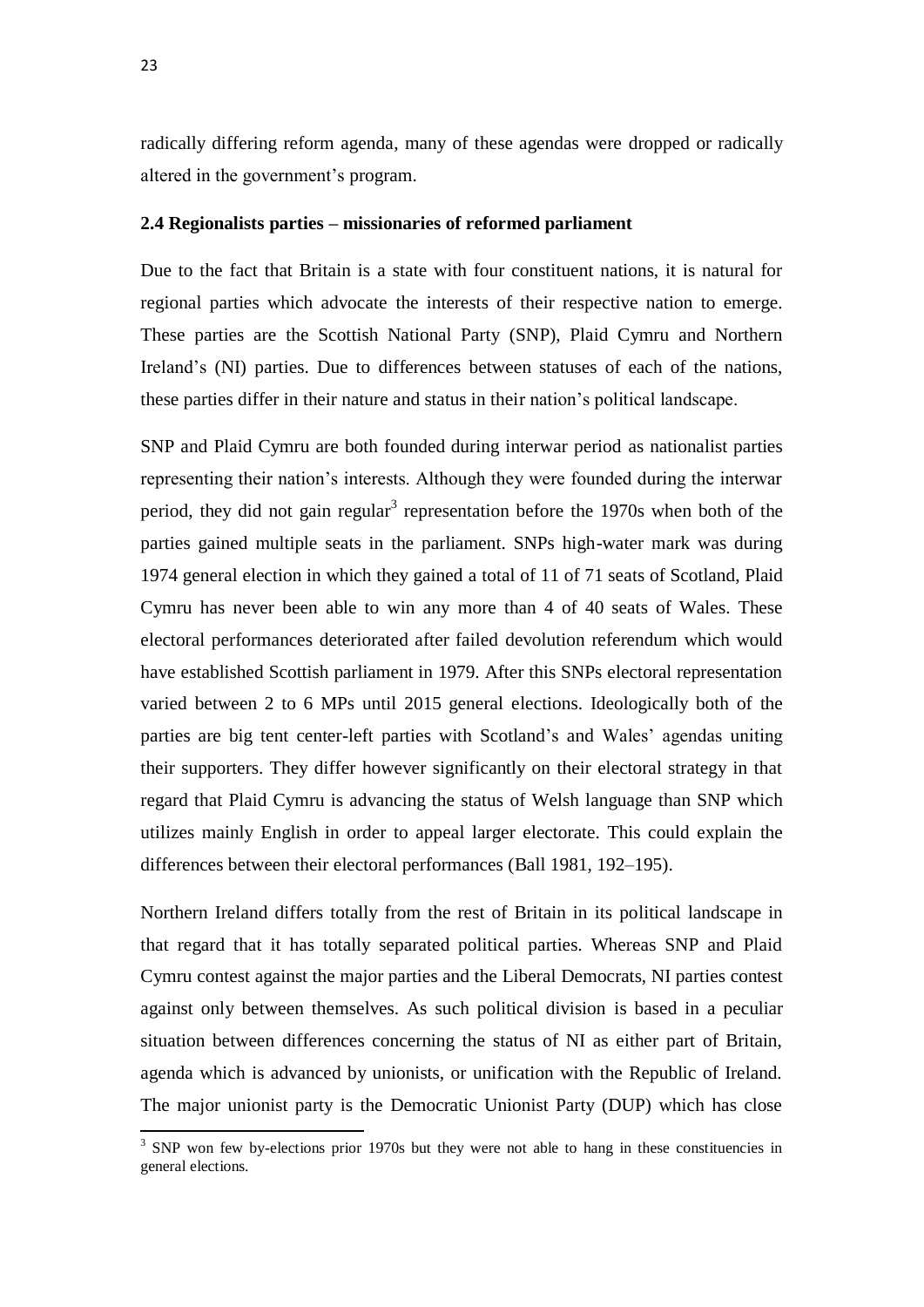relations with the Conservative Party and major Irish nationalist parties are Social Democratic and Labour Party (SDLP) and Sinn Féin. These two differ primarily on their working methods, SDLP works through parliamentary way and Sinn Féin through abstentions by boycotting Westminster parliament (Ball 1981, 195–198).

Regionalist parties primarily function in their devolved legislative bodies which have different parliamentary system and procedure than Westminster parliament. As such it is expected that MPs of these parties represent different ideas concerning parliamentary concepts in addition to advancing their nations' agendas.

# **3. The alternative vote referendum of Cameron's government- "a little miserable compromise"?**

The first major constitutional reform advanced by Cameron's government was to forward the electoral reform agenda of the Liberal Democrats in holding a referendum about the adaption of alternative vote system and reduction of the number of constituencies. These two items were combined into one bill which was given a second reading on 6 September and a third reading on 2 November of 2010 in the Commons.

## **3.1 British electoral system and the Coalition's electoral reform agreement**

United Kingdom's general elections use first-past-the-post (FPTP) as an electoral system. In this electoral system Britain is divided into 650 constituencies in which one MP is chosen per constituency. The candidate who receives most of the votes is chosen as Member of Parliament, candidates placing receiving lesser votes in each constituency are left without any representation to parliament. This makes FPTP– system single-winner electoral system as opposed to a proportional electoral system in which more than single candidates are chosen to parliament. FPTP affects party system in different ways than a proportional system. According to Maurice Duverger, FPTP-system makes the biggest party over-represented and second and third biggest parties under-represented in parliament. This thus leads often into a two-party system where electors tend to abandon third parties because they do not want to vote parties which cannot gain significant representation and start to elect one of two major parties instead. Proportional system is different in that regard that it practically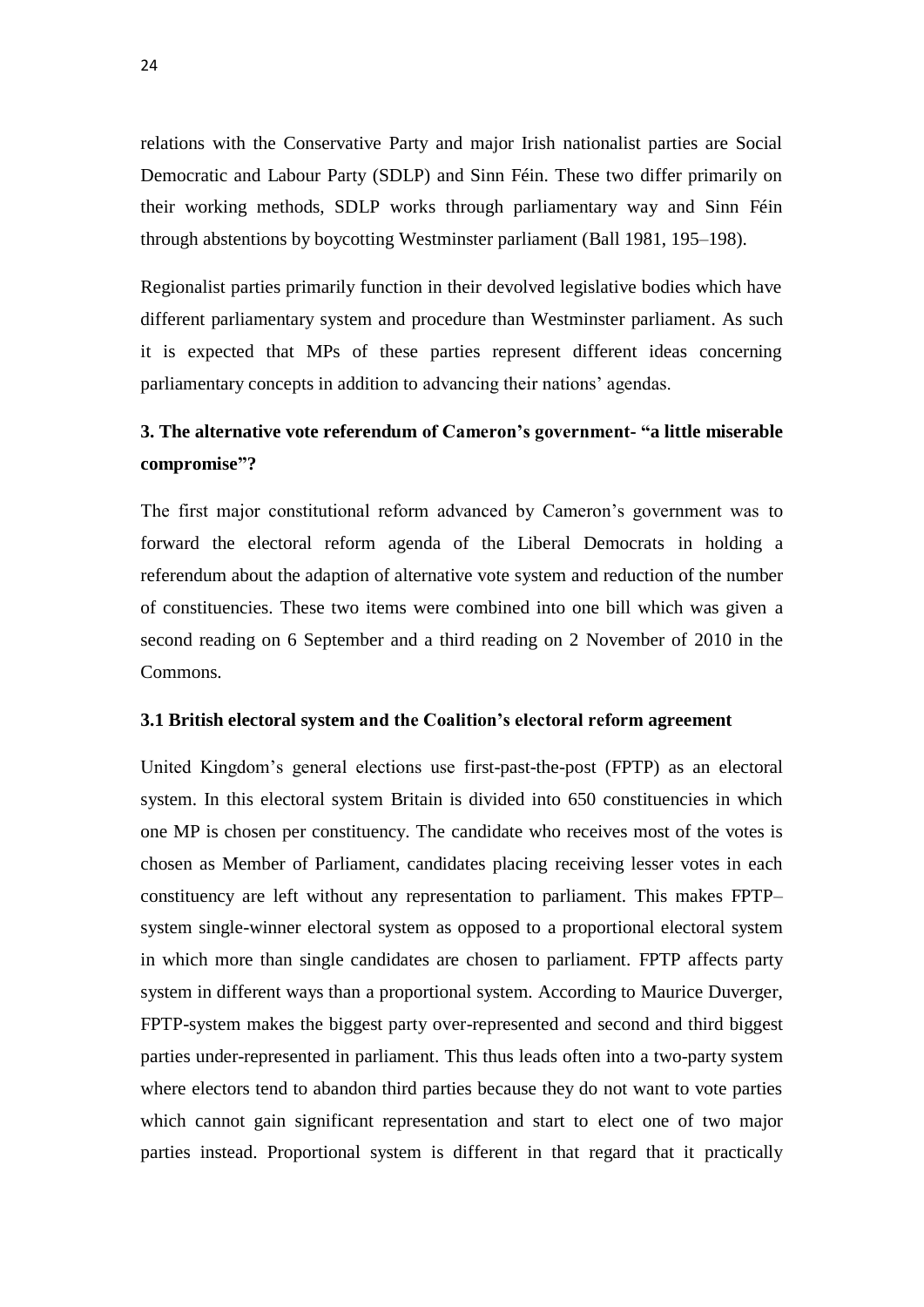guarantees that even the weaker parties get representation in parliament. FPTP is according to Duverger the most significant factor why the Liberal party lost its status as Britain's second major party during the 1920s (Duverger (1973), 23–32).

Because of this disadvantage which FPTP-system poses for third parties, the goal of the Liberal party and the Liberal Democrats which succeeded it is to adopt a proportional electoral system in Britain's general elections. A proportional electoral system is not in itself unknown in Britain since it is used in European parliamentary elections and Scotland's devolved parliamentary elections<sup>4</sup> and Northern Ireland elections<sup>5</sup>. These elections, however, do not include the House of Commons which is the highest legislative organization of Britain. Reforming the House of Commons was one of the goals of all three major parties in their electoral manifestos of general elections of 2010. However, parties differed significantly on how to reform the House of Commons (Bogdanor (2011), 53–55).

The Liberal Democrats aimed at their electoral manifesto to hold a referendum about changing the British electoral system into proportional single transferable vote system<sup>6</sup>. Labour proposed also to hold a referendum about reforming the electoral system into Alternative vote system, which would have retained single-member constituencies but would have made voting preferential (Labour manifesto 2010, 9:2). In this system voters could rank their preferential candidates which are calculated if none of the candidates secured more than half of casted votes. Then a candidate with the least amount of first-preference votes is eliminated and votes are recalculated so that eliminated candidate's votes are transferred to their second preference candidate. This process is continued until one candidate gets over half of votes. The Conservative Party was against any kind of electoral system change in their manifesto. Parties also proposed a reduction of constituencies in order to make work of the House of Commons more efficient. The Liberal Democrats proposed a reduction of constituencies from 650 to 500; Conservatives had a more moderate aim of reduction to 585 seats (Hazel & Yong (2012), 159-162 & Kelly (2011), 42).

1

<sup>&</sup>lt;sup>4</sup> Scotland's parliament uses a mixed version of both FPTP- and proportional party list system based on the electoral system of Germany's Bundestag.

<sup>&</sup>lt;sup>5</sup> Except for the general elections of Northern Ireland's constituencies.

<sup>&</sup>lt;sup>6</sup> A proportional system, where electors rank candidates in multi-seat constituencies.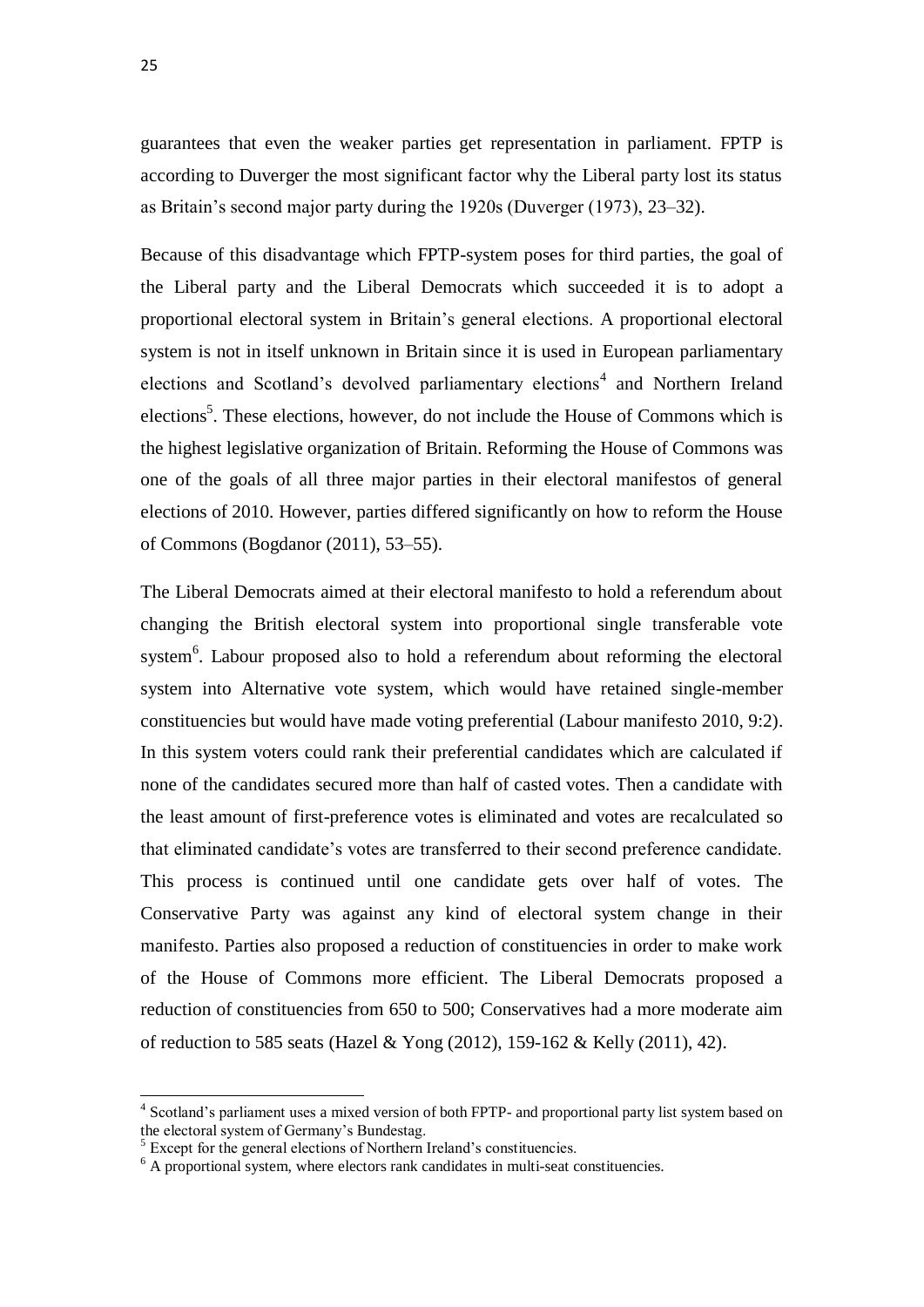These differing electoral manifestos about electoral reform turned out to be the most problematic element in forming the coalition program, as it was the last part of Conservative-Liberal Democrat coalition agreement to be accepted. Ultimately Conservatives offered as last resort to hold a referendum about adopting alternative vote, which the Liberal Democrats agreed to accept even after it was not their optimal choice. In this question the Conservative Party managed thus managed to get the best compromise for them as they would have opted for not pass any electoral reform at all, and the electoral system which referendum was to be organized was fundamentally same as FPTP. The parties were also able to agree reduction of House of Commons to 600 seats which was closer to the Conservatives manifesto than the Liberal Democrat's one (Qvortrup (2012), 108–109 & Threlfall (2010), 522).

#### **3.2 Debates about the Parliamentary Voting System and Constituencies act 2011**

The alternative vote referendum and the reduction of seats of the House of Commons were combined into a single bill labeled as Parliamentary Voting System and Constituencies act 2011. The referendum was to be held at 5 May 2011, which was a relatively fast timetable in arranging a referendum. According to the coalition agreement the Conservative Party was given right to participate No-campaign in the referendum, which allowed the coalition parties to campaign for opposing sides. The bill went to the House of Commons for second reading on 6 September of 2010. During that reading the bill faced both criticism and praise from both the coalition and opposition (Hazel & Yong (2012), 159-162). Because the bill had two different parts, I have decided to divide this chapter into two parts: debates regarding the alternative vote and the reduction of constituencies.

#### **3.2.1 Debate about equalization and reduction of constituencies**

At the start of the second reading of the bill deputy Prime Minister Nick Clegg defended the content of the bill as a whole. He described the main two measures of the bill as a moderate way to restore Parliament's transparency and making elections fairer. Because the bill was a compromise between Liberal Democrats and Conservative Party, Clegg saw the bill as a bare minimum in reforming the electoral system. This expressed Liberal Democrats' long-standing electoral reform agenda,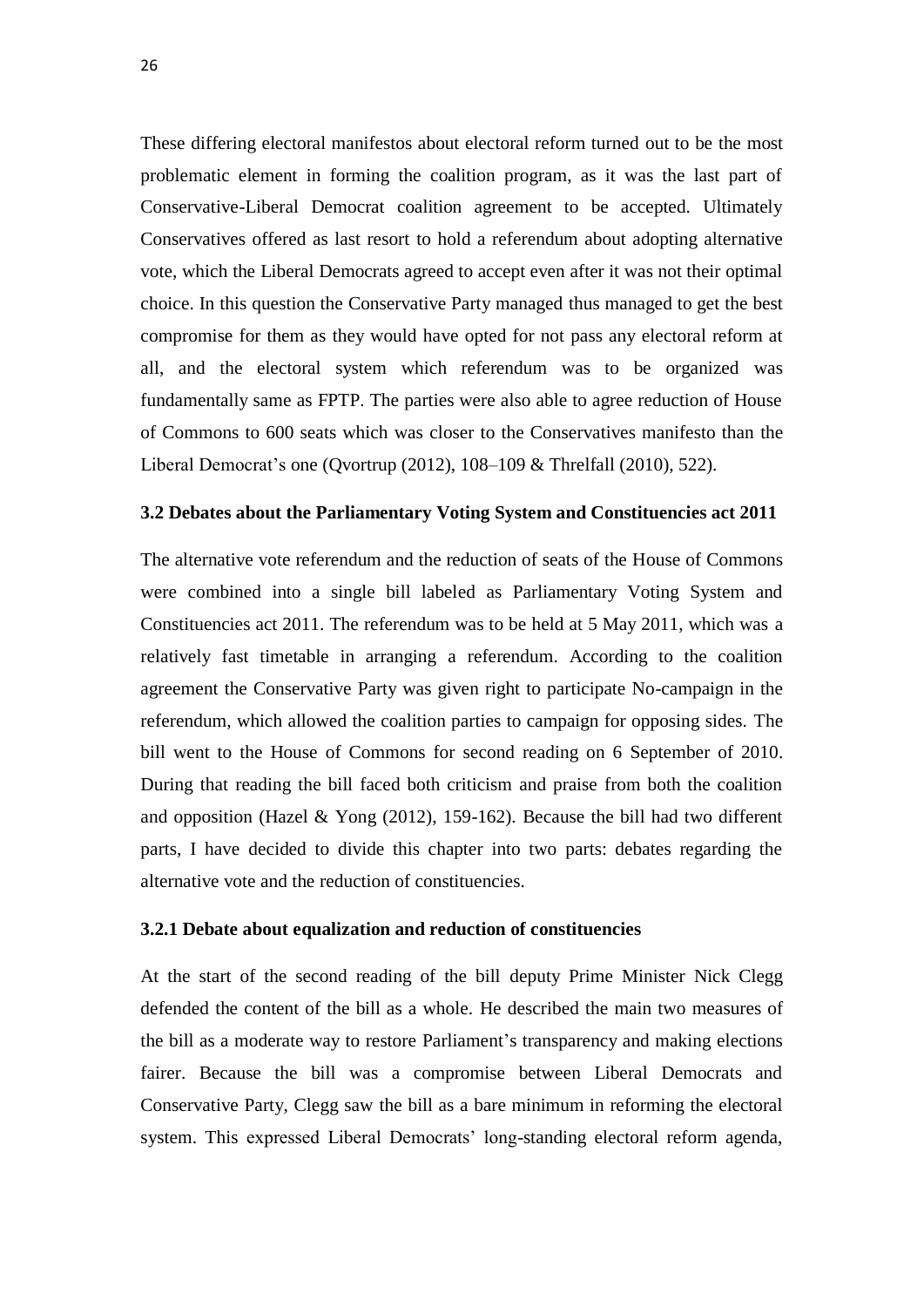the party's goal was to change the electoral system into anything else than FPTPsystem which they regarded as unfair. The other major concern in which the deputy prime minister focused was the unequal size of constituencies, which was to be fixed by the bill. Equality of votes was a major concern because differences between constituencies' number of voters were large, which Clegg regarded as a flaw. He also noted that the House of Commons was the largest parliament in Europe, which should be reduced. For him, the bill's twofold content was parallel to each other in reforming the parliament rather than two different bills put together (House of Commons Hansard (HCH), 6.9.2010, c. 34-40). The major concepts he used about the bill were thus fairness and legitimacy which the bill would deliver to the parliament. Use of these concepts in his speech could be explained by also as a need to legitimize his party's position in reforming the parliament after the Labour's failure to do so in addition to the unpleasant position where his party was in the present system.

Other Liberal Democrats were mostly favorable regarding the constituency equalization in the second reading of the bill. Roger Williams<sup>7</sup> compared the equalization of constituency sizes to the Chartist movement of the 1830's, which goal was to make constituencies equal in size (HCH, 6.9.2010, c.63-64). The main goals of the Chartists were achieved in the Reform Act of 1832 although also many of them were not to be implemented until much later, such as universal suffrage. Mentions of the Chartist movement were unique in that regard that it was the only historical electoral reform movement to be mentioned in the second reading of the bill. These mentions of the Chartist could be explained by the view of the Liberal Democrats that they were successors of the Chartist who were integrated into the Liberal Party later in the  $19<sup>th</sup>$  century in their agenda to enlarge political rights. Otherwise historical references were scarce, usually referencing only to the last constituency border acts in 1980's and need to check them more often in avoiding constituencies based on population which is outdated.

1

 $<sup>7</sup>$  Roger Williams was a livestock farmer and member of the Labour Party before the split of SDP in</sup> 1981. He represented Brecon and Radnorshire constituency of Wales during 2001–2015. Information about MPs provided in footnotes like this is mainly based on information provided by UK parliament website.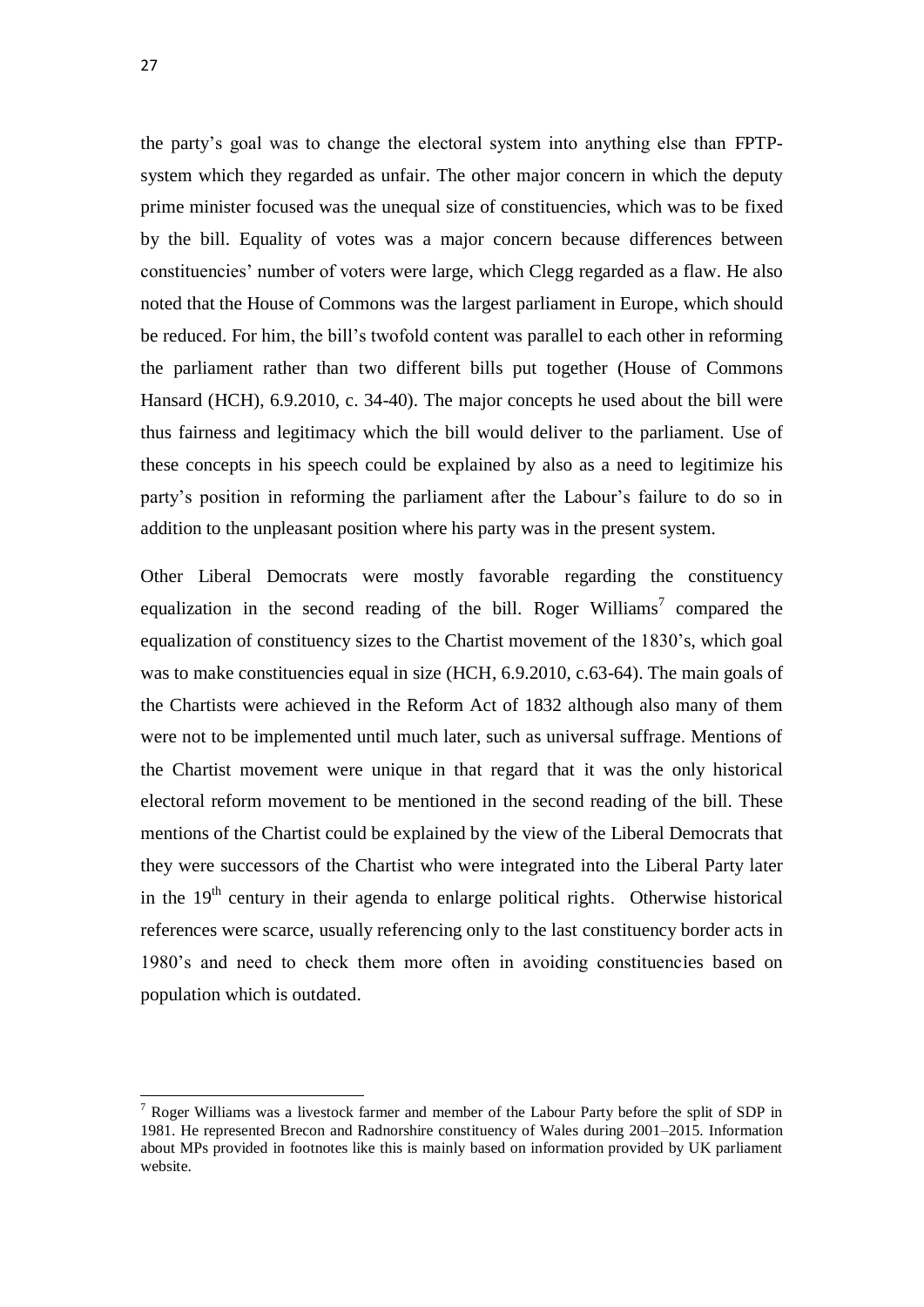28

1

However, MPs of the other parties did not share the conception of the Deputy Prime Minister about the fairness of the bill. Jack Straw<sup>8</sup> of the Labour Party called the bill as "the worst kind of political skullduggery for narrow party advantage" and gerrymandering, because of arbitrary reduction of the seats and arithmetical formulations which do not regard natural community boundaries. He also noted that the only exception to the bill was constituency of Orkney and Shetland, which he noted to be Liberal Democrat held constituencies. This also proved for him that the bill was a partisan one. Partisanship of the bill threatened to destroy the very things which the bill was about to bring according to Straw, democratic and fair principles. He, however, admitted that the alternative vote referendum was in the interest of the Labour Party although he noted that Clegg should have separated the reduction of seats and the referendum in order to maximize support for the electoral reform. Also for him the bill appeared as an arithmetical fixation which did not regard the value of natural communities that constituencies presented (HCH, 6.9.2010 c.45, 47, 50-51). As such, Straw's conception of the bill was strongly disapproving, in which addition of artificiality of combining the referendum with gerrymandering made the bill as a political trade-off between the coalition parties.

Straw's criticism against the seat reduction of the bill was not unique for him. The major concern for a majority of Labour MPs was the reduction of the seats, not equalization of constituencies. Phil Wilson<sup>9</sup> summed this during his speech, which summarized Labour MPs' conception of reduction of seats as partisan and gerrymandering:

"Nobody can be against the equalization of constituencies, but why at the same time should we have to reduce the number of MPs from 650 to 600? Why cannot we equalize the constituencies and keep the number of MPs at 650-for the many good reasons that the hon. Member for Broxbourne (Mr Walker) put forward? The only reason for the proposed reduction to 600 is

<sup>&</sup>lt;sup>8</sup> Jack Straw was a barrister and MP for Blackburn from 1979 to 2015. He was a part of the Labour frontbench team and he held many high-ranking offices such as Lord Chancellor and Secretary of Justice during Gordon Brown's government during 2007–2010.

<sup>&</sup>lt;sup>9</sup> Phil Wilson was Labour MP for Sedgefield from 2007 onwards. He was a clerk by his background.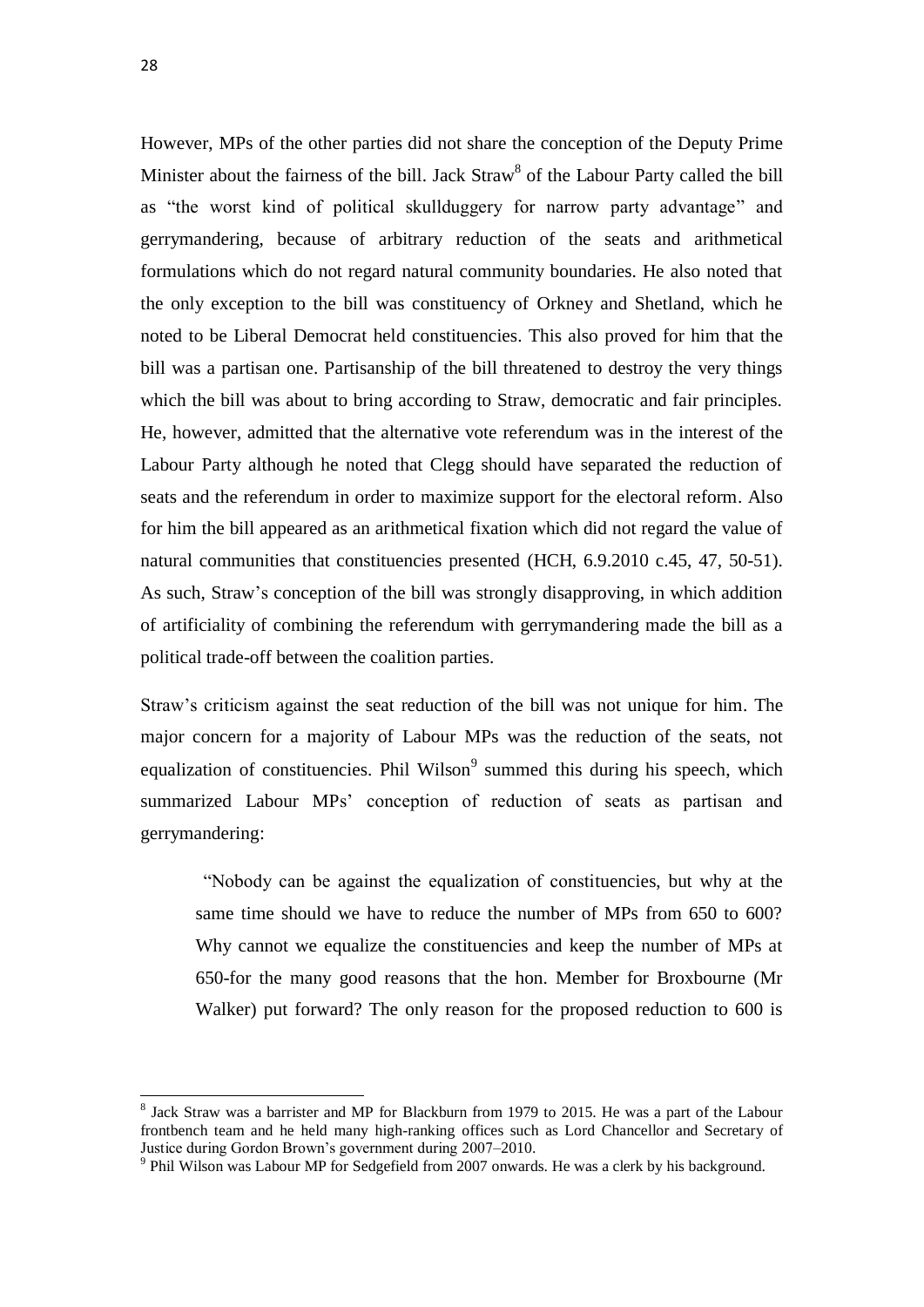partisan gain on the part of coalition Members, especially those in the Conservative party.( HCH, 6.9.2010, c. 108)"

The Chartist references by the Liberal Democrats faced rejection by the Labour MPs, who noted that the Reform act 1832 did not bring an end to rotten boroughs. They also mentioned annually chosen parliaments as an example of Chartists' reform goals, which the Liberal Democrats did not follow. As such the links between the Chartist movement and the bill's aim to equalize constituencies' size were perceived by the Labour at spurious at best (HCH, 6.9.2010, c 72,109). These speeches in which the reformists outlook presented by the Liberal Democrats were questioned were probably motivated by the Labour's need to portray their opponents in an indefensible situation by showing that the Chartist were purer in their motivations and thus lacked partisan politics what they could pursue. In addition to this the tendency of the Labour MPs to focus more on contemporary issues rather than far-reaching historical references can also be seen as a strategy to show that the government was out of touch from the present situation.

Another major point of criticism against the reductions by the Labour Party was the reduction of Wales' seats. Of the planned reduction of 50 seats, 10 seats of Wales' 40 seats were planned to be reduced. The major reasoning for this drastic reduction was according to the Liberal Democrat Roger Williams<sup>10</sup> that both Wales and Scotland were over presented<sup>11</sup> in the House of Commons (HCH,  $6.9.2010$ ,  $c.64$ ). This, however, did not stop the Labour MPs from accusing the coalition about ignoring Wales and democratic principles. This was not surprising in that regard that Wales is perceived as one of the strongest electoral areas of the party, and for this reason it was natural for reasons based on party advantage to oppose any attempt to reduce the political position of their electoral stronghold.

 $\overline{a}$ 

<sup>&</sup>lt;sup>11</sup> Wales has 40 seats (6,15% of all seats) in House of Commons but under 5% of the population of Britain.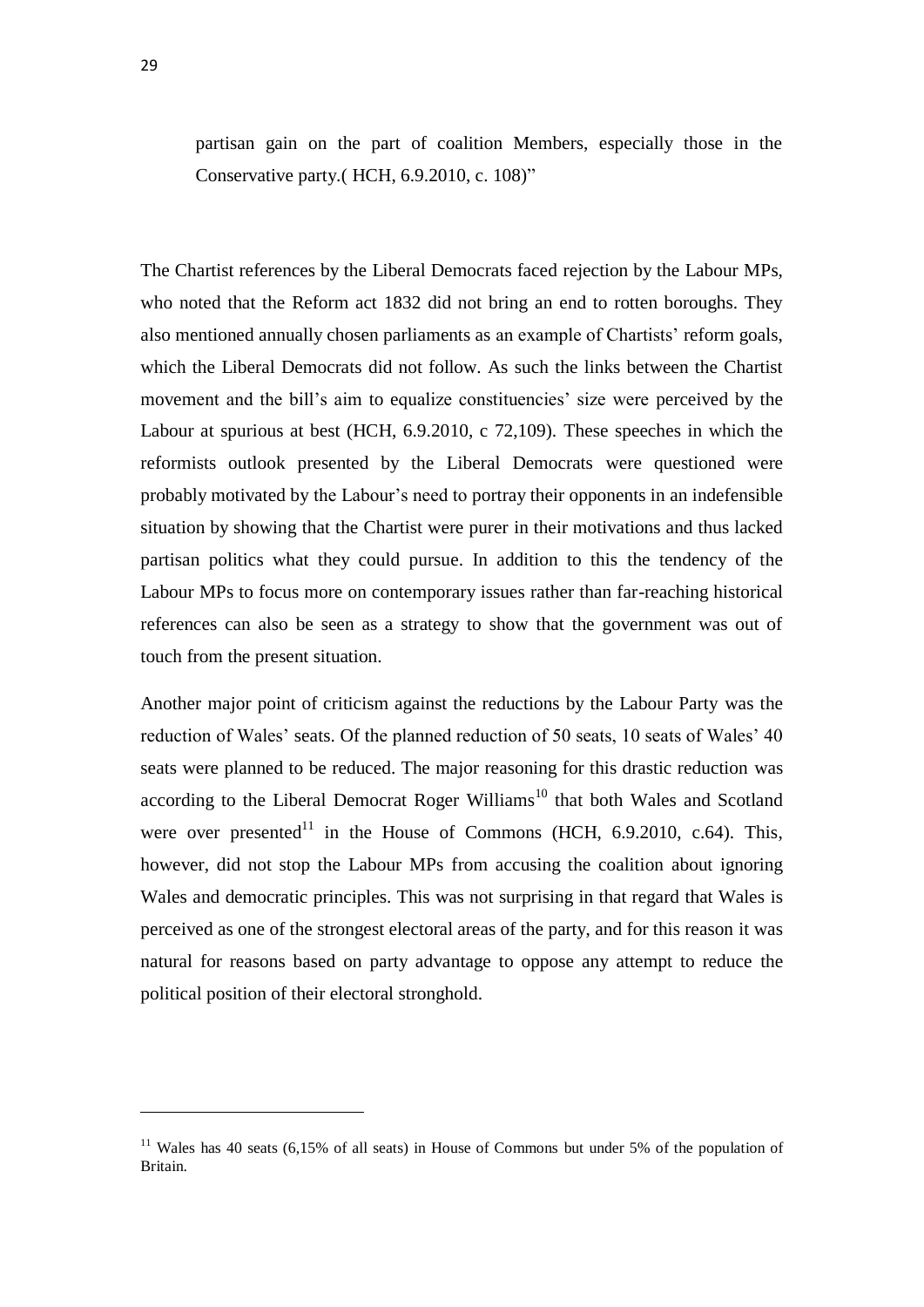$\overline{a}$ 

For example, Wayne David<sup>12</sup> of the Labour Party defended the peculiar position of Wales as distinct Nation from the rest of Britain. Because of these peculiarities, Wales requires its' unique representation in the Westminster parliament. He also noted that Wales' representation in Westminster is crucial even after powers have been devolved into the Welsh parliament. The overrepresentation of Wales according to him was a result of the need to recognize Wales' distinct needs, not the partisan policies of the Labour Party, which was a common accusation of Conservatives toward Labour. Mr. David also mentioned that the reduction would be destructive for natural welsh communities because it would create huge and unnatural constituencies (HCH, 6.9.2010, c. 90). This speech act shows common defense of MPs role of representing their communities and its' interests rather than their role as legislators. Also, the role of nations' distinct nature is notable in the rhetoric because it acknowledges that Wales and other parts of Britain have peculiar features which have to be taken accord in the place of emphasizing Britain's uniformity of interests. His speech act which emphasized Wales' special status in Britain can be explained by his professional status as a historian specialized in Wales and its position as well as his position of being MP of Wales.

Conservatives did not find the bill's reduction of seats as a measure of gerrymandering but as a measure to fix existing flaws and gerrymandering in constituencies. Equalization of constituencies was seen as achieving one vote, one value principle which was based on an arithmetical formula as a democratic principle, which did not work in the current situation where this ideal was not achieved. Accusations of the Labour advantage were common, as current constituencies were seen favorable to the Labour Party (HCH, 6.9.2010, c. 91,106). These speech acts were most likely motivated by grievances of the Conservatives toward the Labour's constitutional and constituency reforms during Blair's premiership which they had opposed.

The situation in Wales was a major point of criticism for the Conservative Party, which saw Wales as an example of current flaws of constituency sizes. Jonathan

 $12$  Wayne David was Labour MP for Caerphilly from 2001 onwards. He graduated in Welsh history and worked as a teacher of history before going into politics.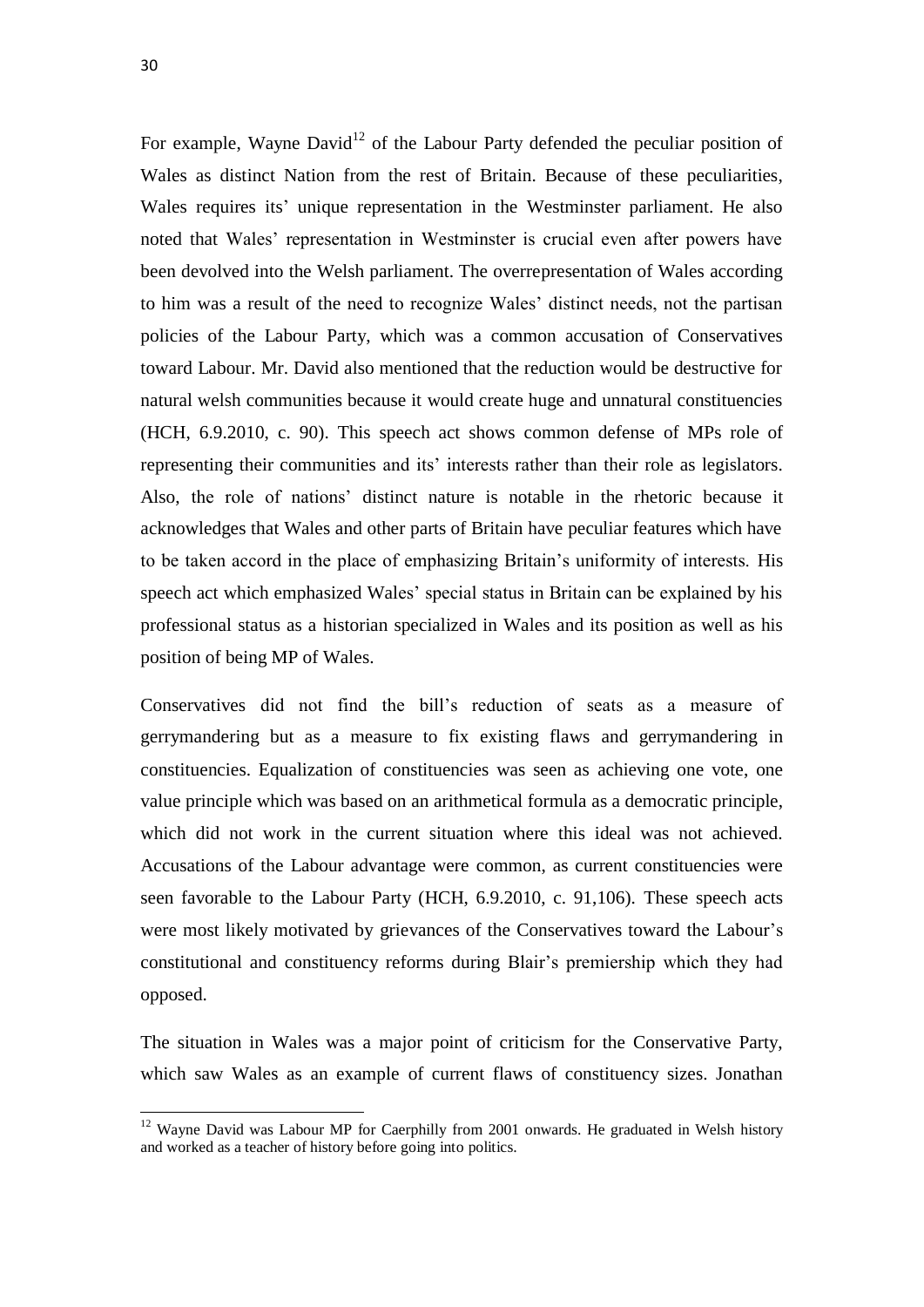Evans<sup>13</sup> presented Wales' election results in which although the Labour only got 35% of the votes in Wales, they got over 65 % of seats. However, at the same time he noted that Conservatives did not achieve a majority in the House of Commons with the similar amount of votes in general elections of 2010. As such the electoral situation was unbearable by democratic standards as the same amount of votes did not result in the same kind of electoral success (HCH, 6.9.2010, c.66-67). Thus the major conception of electoral system's fallacies for Conservatives was that current constituency borders were gerrymandering that needs to be fixed. The bill's reduction of seats was seen as a measure to fix these fallacies rather than to destroy natural communities by arithmetical calculations, which were seen as basics of democracy. Also, the opposed stance of the Conservatives toward devolution of Wales and Scotland may explain reasons for their MPs not speaking about special or traditional rights of these regions like the Labour which defended overrepresentation by these grounds.

Overall the three major parties during the debate about the reduction of the seats of the House of Commons did not share common conceptions about the reduction. The Liberal Democrats perceived the reduction as a method to renew the legitimacy of the parliament and to make the elections more democratic and votes more equal. They however at the same time saw the reduction as a minimal one as the Liberal Democrats would have opted for much higher reduction of seats. The Labour Party did not share the conception of that reductions were made in order to improve the efficiency of parliamentary work and to make elections fairer. Instead, they saw the reductions and equalization which the bill was set to achieve as an act of gerrymandering and partisan gain. Also, the defense of natural communities', which the bill was according to the Labour Party to disrupt, was utilized as a concept to deny the bill's content. The overrepresentation of Wales did not appear as fallacious to the Labour, instead they perceived it as recognition of distinct needs of the nation. Conservatives' conception of the bill was positive in that regard that it would solve fallacious situations in elections such as the Labour achieving majority of seats with a smaller share of votes than the Conservatives. This point is interesting in that regard

1

<sup>&</sup>lt;sup>13</sup> Jonathan Evans was Conservative MP for Cardiff North during 2010–2015 and MEP of Wales during 1999–2009. He was solicitor by his profession.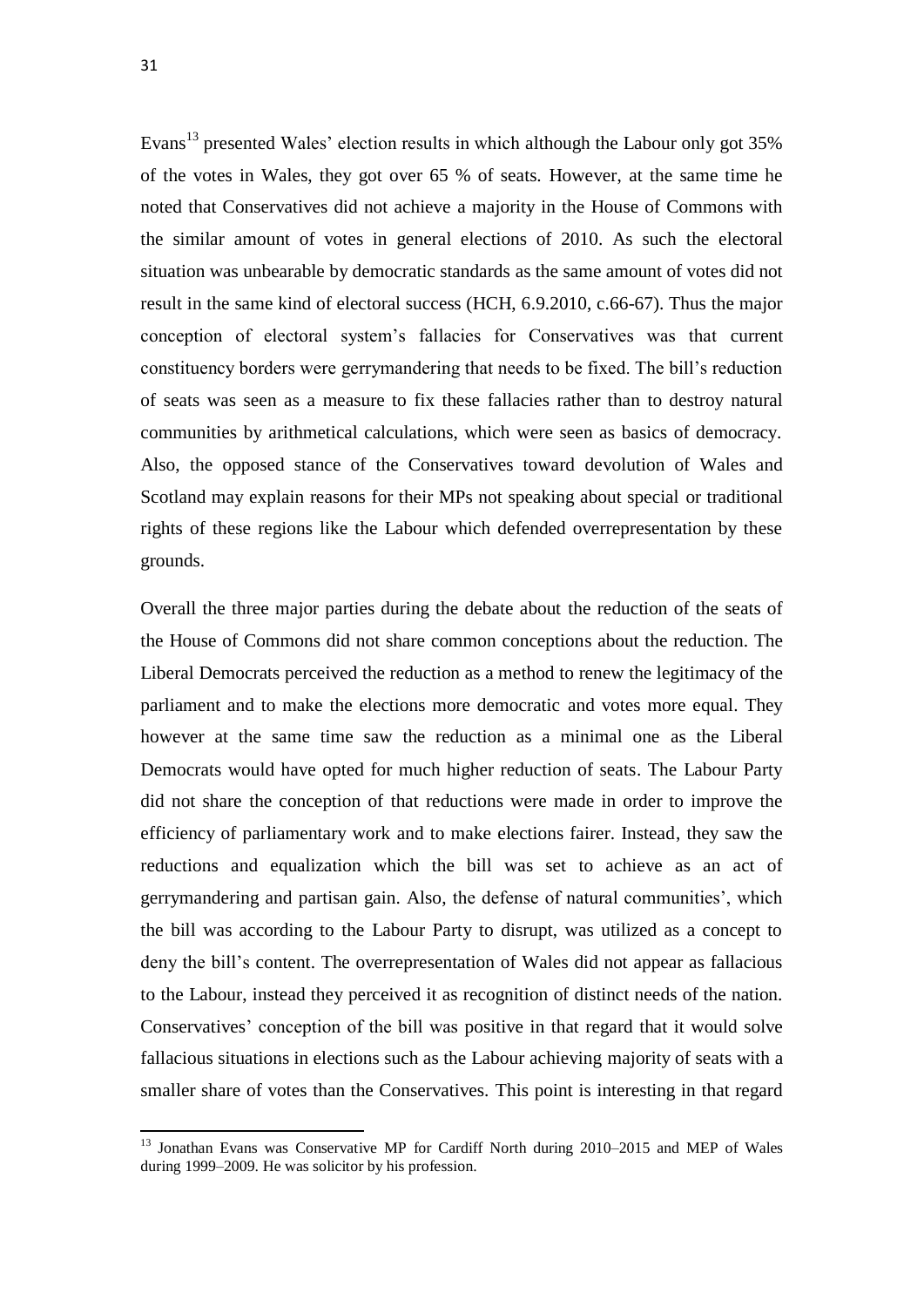that only the Labour MPs of Wales highlighted the special position of Wales whereas other Welsh MPs did not promote their home nation's special positions significantly.

#### **3.2.2 Debate about alternative vote referendum**

The other part of the bill concerned holding a referendum about changing FPTPsystem into alternative vote system. Being a distinct element from the other major part of the bill, the debate about the alternative vote generated different kind of debate than equalization and reduction of constituencies. This did not go unnoticed as many MPs found indicated that they supported one part of the bill but opposed the other part. Majority of Conservatives accepted the equalization and of constituencies reduction of seats but were negative about the alternative vote. The Labour was more supportive of the alternative vote but at the same opposed reduction of seats. Michael McCann, for example, described the bill's alternative vote referendum as an act to smokescreen to cover gerrymandering of constituency reductions (HCH, 6.9.2010, c.117).

Only the Liberal Democrats accepted the bill as a whole, although they viewed the alternative vote as a compromise as they could not have a referendum about a proportional electoral system because of opposition from the Conservative Party. However, they viewed the alternative vote as advancement compared to FPTPsystem, even after many Liberal Democrats such as Nick Clegg had called it before the coalition government as a "miserable little compromise" as reminded by Jack Straw during the debate (HCH, 6.9.2010, c.45). Other Liberal Democrats were supportive of alternative vote, although they noted that alternative vote was not a proportional system, it would have resulted in more proportional election results (HCH, 6.9.2010, c. 77-78). As such the Liberal Democrats saw the alternative vote system as a step toward proportional system rather than an end itself. However, Angus MacNeil<sup>14</sup> of Scottish National Party (SNP) did not see the alternative vote as a good compromise at all for a proportional system. According to him the alternative vote was only a step of 2 % to the way into a proportional system, which was not a big step. As such he lamented that SNP and other small nationalist parties were left

1

<sup>&</sup>lt;sup>14</sup> Agnus MacNeil was SNP MP for Na h-Eileanan an Iar from 2005 onwards. He had worked as an engineer, reporter ,and teacher before his political career.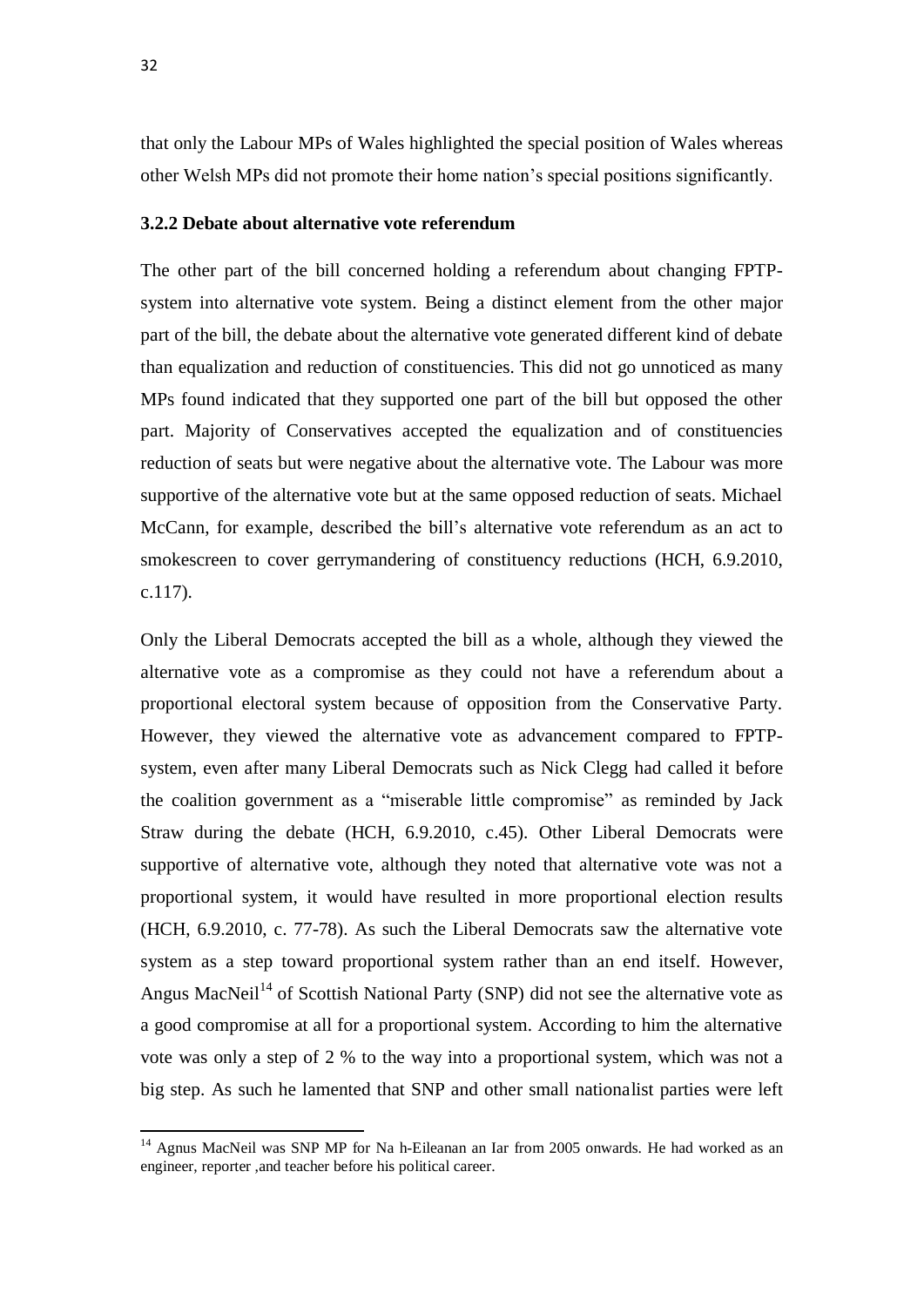alone by the Liberal Democrats to support proportional system (HCH, 6.9. 2010, c.59). Alternative vote system was thus seen even by the parties advocating electoral reform as a modest change compared to the present system and was not strongly supported in itself. These views could be accounted for the experience of the proportional electoral system of devolved legislatures which provided significantly different electoral results than in parliamentary elections of the House of Commons. In addition relative obscurity of the alternative vote as an electoral system can be held an account for modest enthusiasm toward it when compared to an ideal system for each party.

The Labour Party saw the alternative vote as an improved version of the FPTP system and its strengths. However, unlike the Liberal Democrats who saw a proportional system as an ideal system, Labour MPs emphasized the good sides of the FPTP system. For example, Margaret Beckett<sup>15</sup> argued that a view, in which argued that FPTP is flawed and proportional system is fair, is not correct because all electoral systems have flaws. A proportional system gives too much power to minorities according to Beckett, which she saw as equally problematic as FPTP system giving too much power to majorities. She also argued that in FPTP people would easily understand the end results of their votes unlike in proportional system where end results are decided by complicated coalition agreements which would take power from electors and hand it to politicians (HCH, 6.9.2010, c.55-56). These speech acts showed views about proportional electoral systems were seen as flawed as it would make elections more complicated instead of clear choices in the FPTP system. Also, coalitions themselves were perceived in the Labour fundamentally undesirable because their forming required backroom negotiations, which was not usual in FPTP system because it usually gives majority which would render coalitions as pointless.

The Conservative Party, however, did not agree on the desirability of the alternative vote as the Labour. All of the Conservative MPs declared that they would campaign for No-vote in the referendum, although most of them agreed to support the bill. Like

<sup>&</sup>lt;sup>15</sup> Margaret Beckett was long-timer of the Labour party; his parliamentary career had started in 1974. She served multiple times as minister during Blair's premierships as a minister of housing and planning in addition of multiple times as secretary. She also led a campaign to retain FPTP-system in the alternative vote referendum.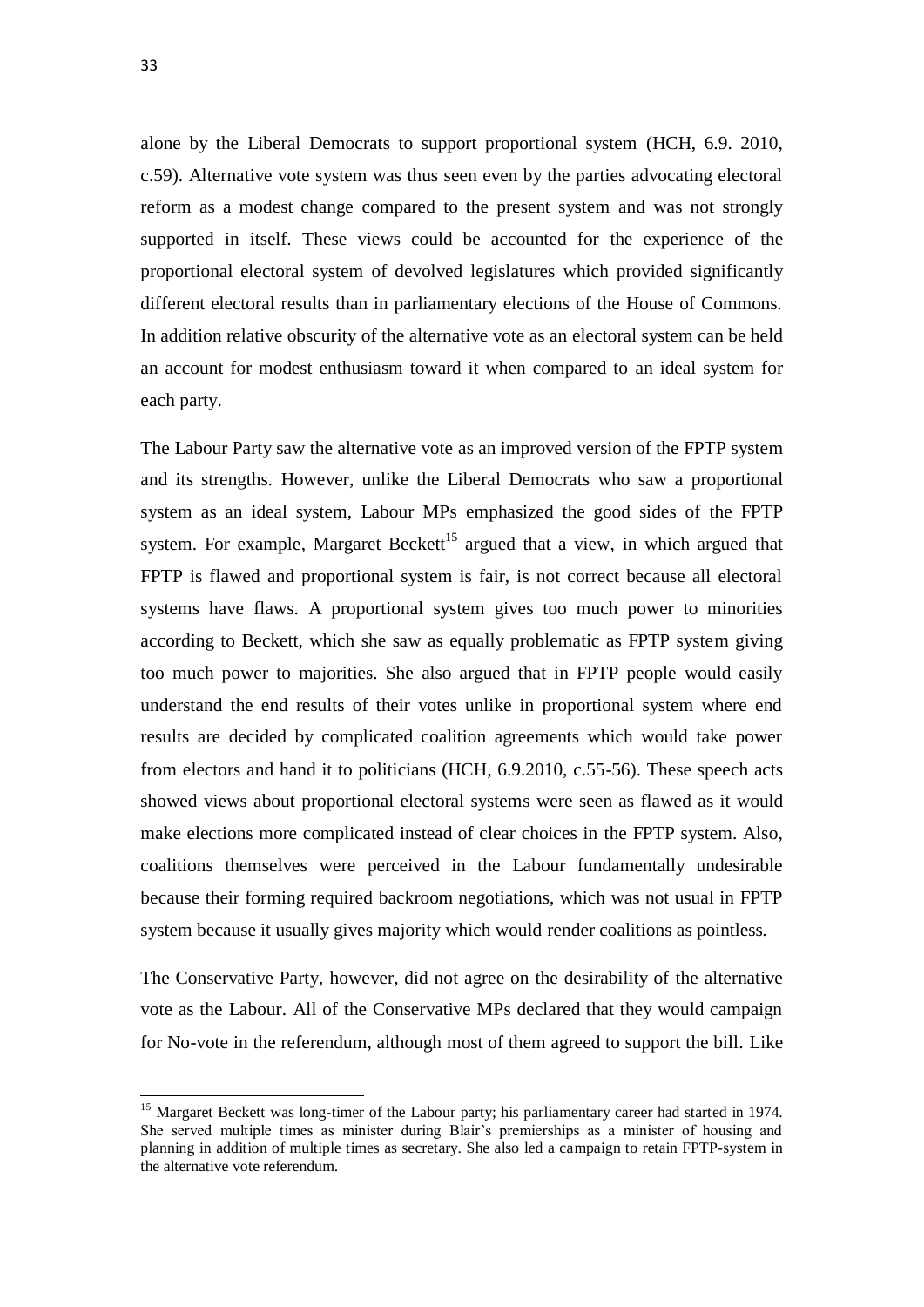1

the Labour Party, Conservatives expressed strong support for FPTP system and its virtues. One of these virtues of FPTP was that it had prevented extremist parties such British National Party from gaining any seats and as such. Conservative MPs argued that the system also had endured the test of time and had enabled changes in political power when needed, as an example they used electoral victories of Clement Attlee and Margaret Thatcher in 1945 and 1979. Also, FPTP was perceived as a simple system which was easy to understand because electors need to take accord who they want as their representative rather than to think about multiple candidates as in a proportional system or alternative vote (HCH, 6.9.2010, c. 61,70-71,95). This stern defense of FPTP could be perceived as a legitimization of the present system of the parliament which was beneficial to both of the two major parties. Differences between the Conservative and the Labour in reasoning for defending the FPTP concerned primarily their emphasis; the Labour MPs were keener to raise matters of clarity and better possibilities of the people to change their representatives whereas the Conservatives highlighted stability provided by the system in addition to aforementioned aspects by the opposition. These reflect the traditional position of the Conservative Party as a defender of status quo and stability in the British institutions and the Labour's.

A proportional system was seen by the Conservative Party as a flawed system, in which the gap between the electorate and political elite is large. The main example which the Conservatives used against a proportional system was European parliamentary elections which use a proportional system. According to Daniel Kawczynski<sup>16</sup>, the electoral system in which MEPs were chosen was the major reason for the low turnout in European parliamentary elections (HCH, 6.9.2010,c.58). This argument is remarkable in that regard that the Conservative Party is softly Eurosceptic, and as such MPs of the party could have used popular mistrust against the EU as an argument rather than the electoral system. Also, a proportional system was argued to cause that MEPs link between electorate would break because constituencies would be too large for any representative to handle interests of the electorate. An important feature of FPTP-system, the ability of the electorate to sack a

<sup>&</sup>lt;sup>16</sup> Daniel Kawczynski was Conservative MP for Shrewsbury and Atcham from 2005 onward. He was manager by profession before becoming a politician. By background, he is a polish immigrant.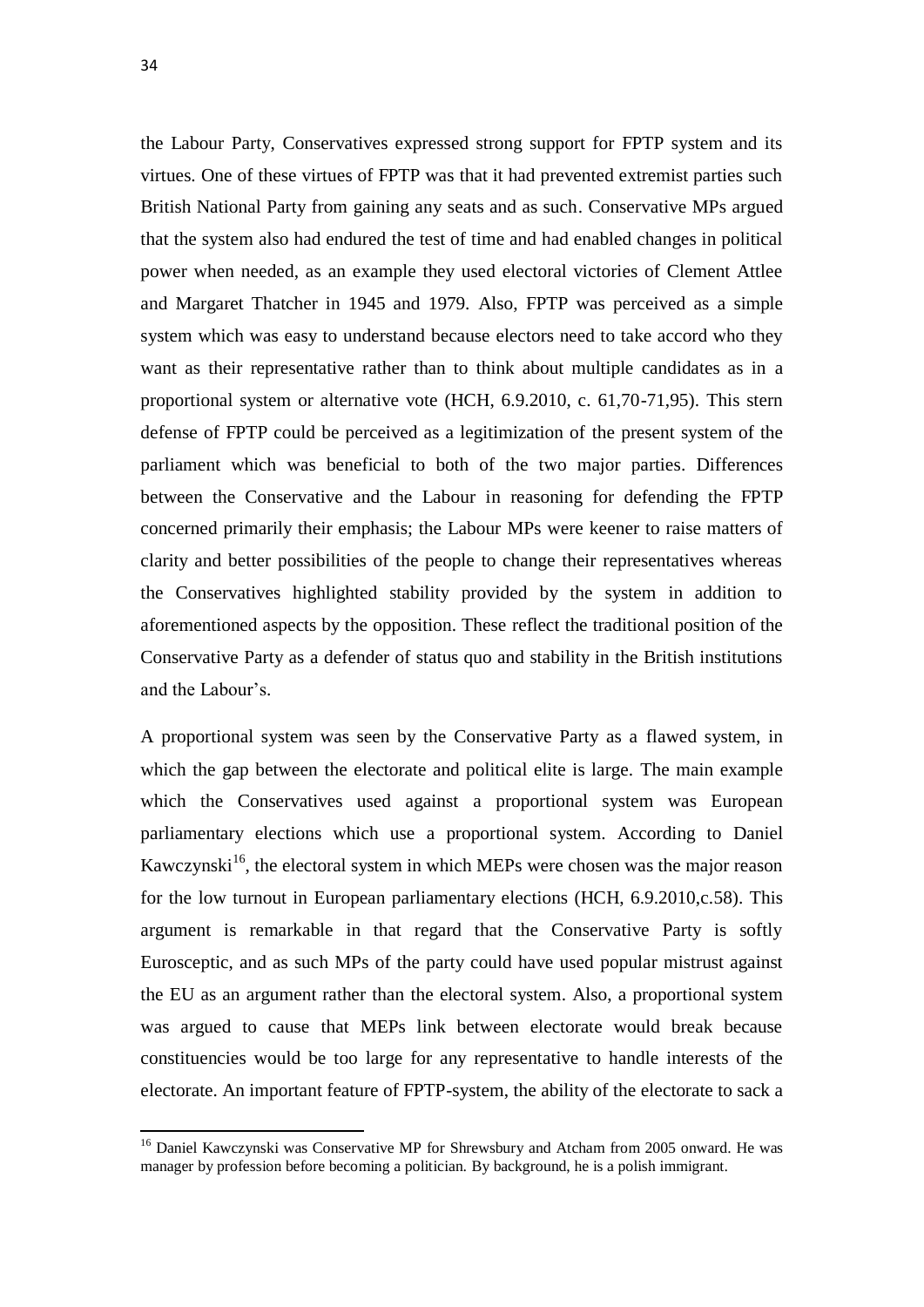government, was not possible in a proportional system was a common argument by the Conservatives. As an example of this they used Germany where politicians just shifted political posts between each other after elections, which was seen as an anomaly of the system by Andrea Leadsom $^{17}$ :

"That leads me on to the third important point about first past the post, which is that we get the ability to sack a Government when they have reached the point when we no longer want them. In Germany, for example, where they have long had proportional representation, every time there is a general election they wake up with the same people involved in government, but just with the deckchairs moved around slightly. The same can happen with the alternative vote."(HCH, 6.9.2010, c.116).

Interestingly Leadsom referred Germany having a proportional representation even though Bundestag uses it for a minority of its seats whereas majority being elected by FPTP system. The proportional system was used as a vague concept during the debate without specifying any specific method or referencing mixed system as proportional like in Leadsom's speech. Also, her speech did not mention safe seats being an obstacle for the electorate for sacking unpopular representatives. Such seats usually allow MPs of the dominant party in constituencies to continue their political careers despite their unpopularity nationwide; in proportional systems safe seats are not as common due to the electorate of each constituency being larger than in FPTP and thus electorate being more diverse and dynamic. Also choosing the German electoral system as an example for proportional systems being rigid can be seen intentional since post-WWII Bundestag was designed<sup>18</sup> to prevent governmental instability after the failure of Weimar Republic. As such Leadsom's reference to the German electoral system can be seen as an intentional method to show proportional systems as undesirable despite the fact that the German system was unique on how it was designed to be a more rigid system and as such not a good comparison for the British system.

 $\overline{a}$ 

 $17$  Andrea Leadsom was a Conservative MP of South Northamptonshire from 2010 onwards.

<sup>&</sup>lt;sup>18</sup> Bundestag has 5% threshold for the proportionally elected seats which makes extermist or minor parties gaining power difficult while preventing parliament frombecoming too splintered. FPTP seats are designed for large parties in mind since they allow them to gain enough seats to easily form government with a single coalition partner.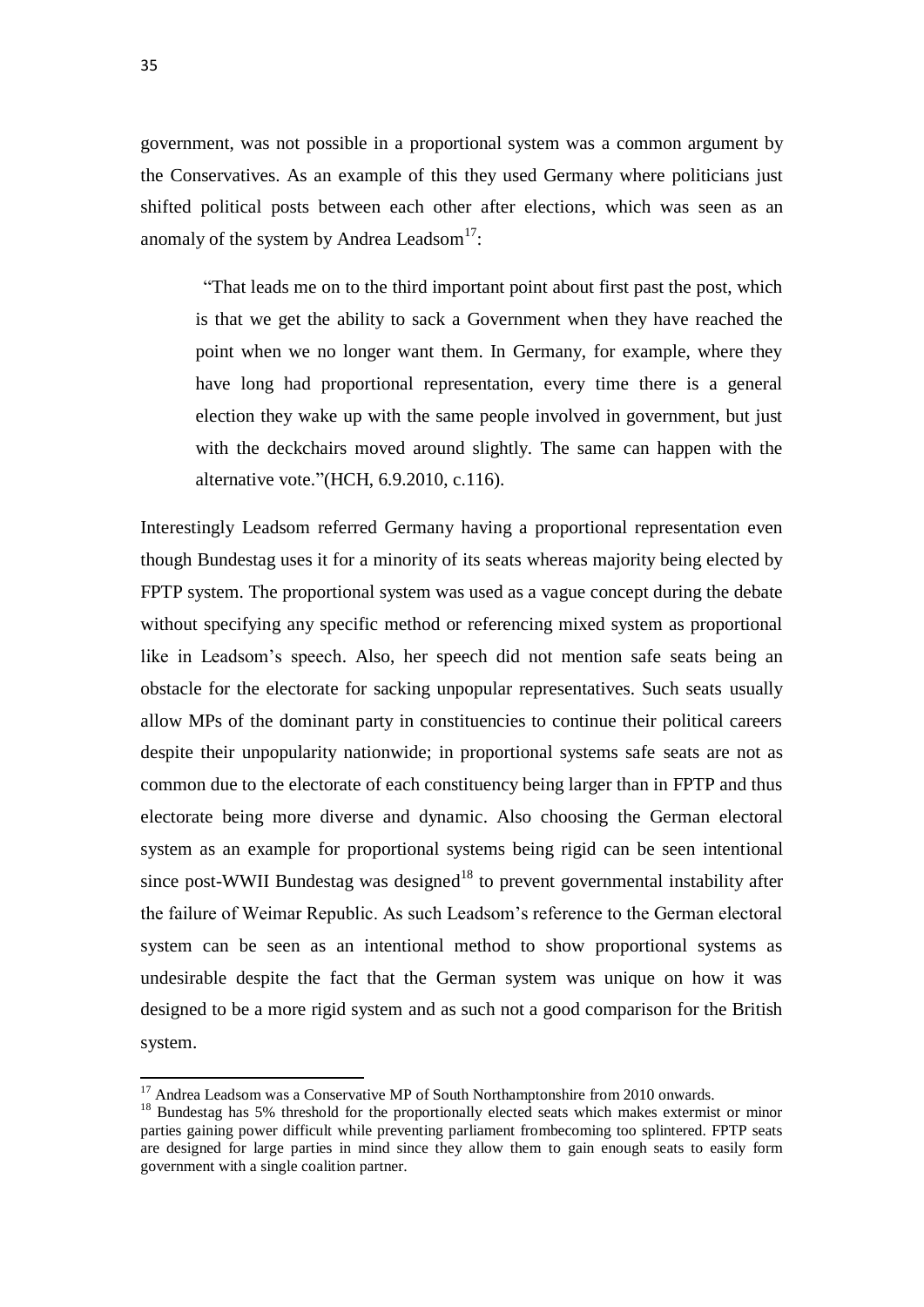36

1

The alternative vote itself was not also viewed favorably by the Conservatives for a multitude of reasons. One of these reasons was that instead of increasing proportionality, the alternative vote would create disproportionalities because it would not fundamentally help smaller parties. In addition to this the Conservatives argued that instead of the most popular candidate winning, third candidates would be decisive in elections. As an example of that kind of situation where a Conservative candidate would lose by having 40% and Labour and Liberal Democrat candidates about 30% and Labour and Liberals having second preferences for each other. Alternative vote as such was seemed to disfavor Conservative Party, in which addition they claimed that alternative vote would effectively give some voters multiple votes which would increase disproportionalities (HCH, 6.9.2010, 61-62, 70- 71, 94-95). The Conservative Party thus saw the alternative vote as an alternative for FPTP which would not solve the problems of the FPTP but instead worsen its current problems and lead to new problems as well. They also claimed alternative vote as a detrimental system for their party as it would favor their opponents who would form an electoral alliance against the Conservative Party.

Other major criticism against the alternative vote referendum by the Conservative MPs was that it was not proposed in the Conservative Party's manifesto, which many MPs of the party cited for their opposition to the alternative vote. They did not see coalition agreement as binding as the manifestos, which Gary Streeter<sup>19</sup> emphasized in his speech against the alternative vote:

"The measure was in the manifesto of our coalition partners, not in our manifesto. It was in the coalition agreement, which I respect-it is an impressive agreement-but I do not believe that that agreement is binding on me. This Parliament is sovereign, and my manifesto is binding on me, but the coalition agreement is not binding on me." (HCH, 6.9.2010, c. 61).

Streeter's speech act emphasized the role of the manifesto as his guiding document than coalition document. Reason for this can be attributed to that representative got their mandates from the electorate who voted them according to their political

<sup>&</sup>lt;sup>19</sup> Gary Streeter was Conservative MP for Plymouth Sutton during 1992–1997 and of South West Devon from 1997 onwards. He was a solicitor by profession.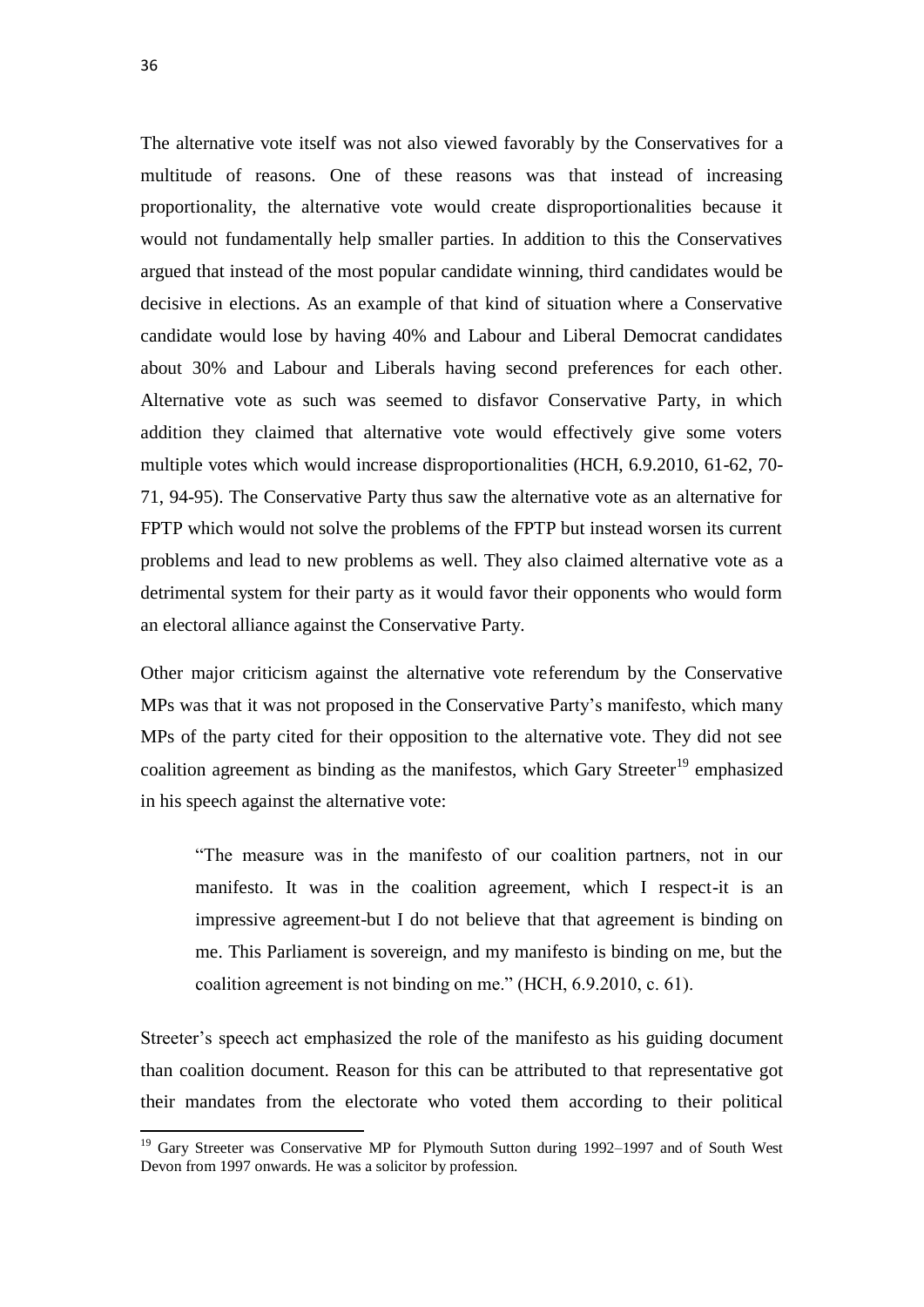agendas expressed in manifestos to power in order to put forward these manifestos. As such manifestos were seen as a binding and whose content should be put into the government's agenda. The coalition agreement did not hold such mandate because it was not voted by the people and as such lacked agenda of the electorate. This view was shared by many Conservative as they explained that their constituents have never demanded electoral system change, even after they contacted their MPs from many other important issues. The referendum was also referred as unimportant when Britain was facing greater problems, electoral system change was compared to Nero's fiddling at the same time as Rome burned (HCH, 6.9.2010, c. 61, 94). These demands to follow the will of the electorate is reminiscent of imperative mandate in that regard that the Conservatives claimed that changing of the electoral system was unnecessary due to lack of demands from the people. This is an interesting notion in that regard that in these argumentations independent agendas from electorate are not seen as an ideal since it would take power away from citizens. This is a huge contrast to Ankersmit's views of representation in the sense of ideal representation where the best debates can be achieved by allowing autonomy of MP in agendas.

The coalition was seen as necessary evil by the Conservative Party and alternative vote referendum as a result of coalition politics. The overall perception of the coalition with the Liberal Democrats by Conservatives was it was necessary to form in order to solve urgent problems plaguing Britain. However, the coalition had led to governmental agendas such as the alternative vote referendum which was not advocated in either of the coalition parties' manifestos. This then resulted in horse trading decisions in which none of the parties of the coalition preferred. One of the Conservative MPs referred to Disraeli's dictum that "Britain does not love coalitions" to sum up his feelings toward coalition governments in general (HCH, 6.9.2010, c. 85). These conceptions of coalition governments reflect Britain's political culture where one-party governments are seen as a norm rather than a coalition government since it would render electoral promises and agendas more difficulty to put forward due to a requirement of compromise. Also, the view of Ankersmit about the British political system as a parliament exercising the power of absolute monarch seems to hold up in that regard that power-sharing governments which included multiple parties are seen as alien and opposed to the British politics.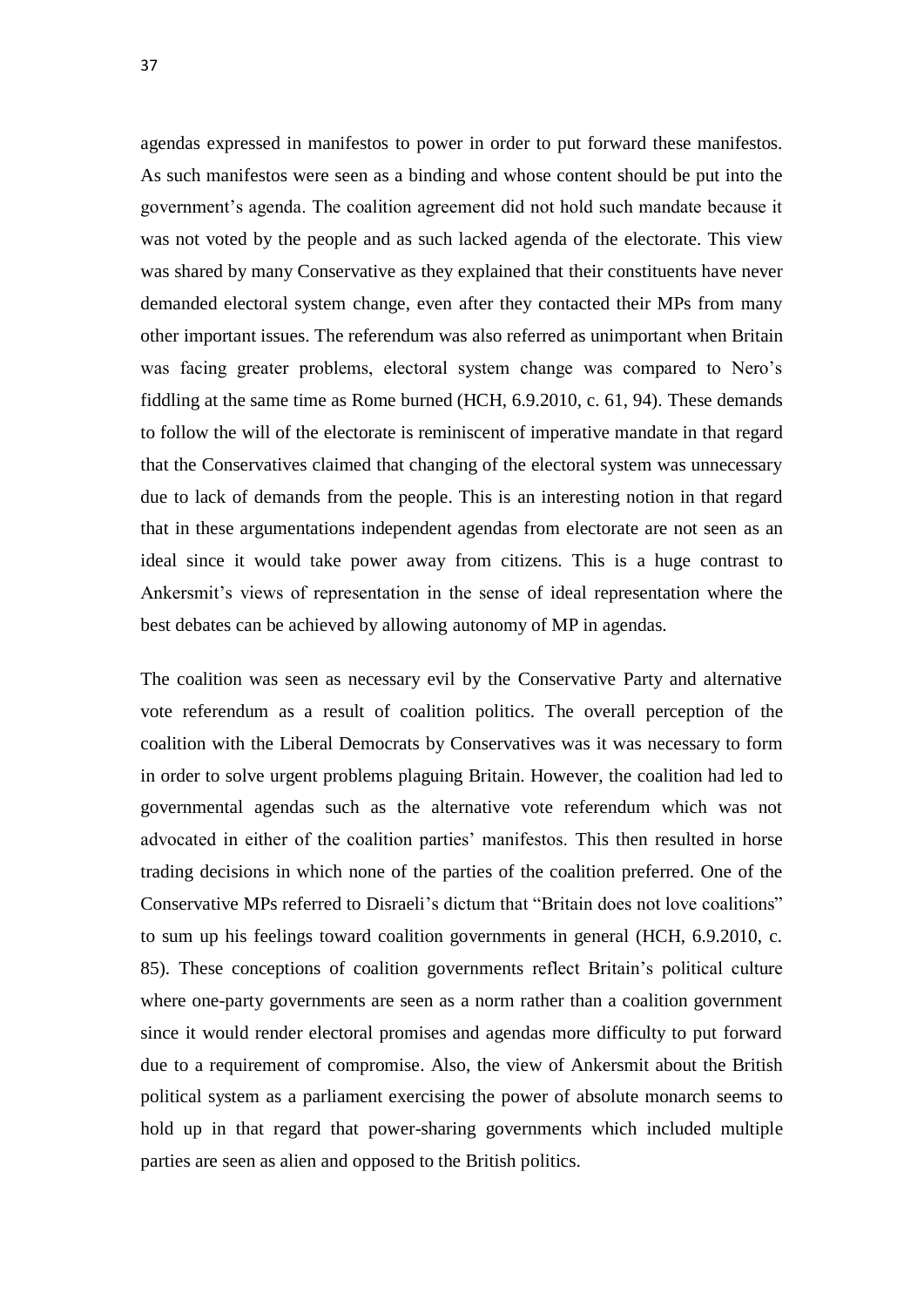Overall, conceptions of the parties toward the alternative vote were divided as they were toward the House of Commons' constituency reduction and equalization. The Liberal Democrats saw the alternative vote as a compromise in moving toward a proportional system. Scottish National Party was critical to this view because they deemed alternative vote as an extremely minor upgrade of FPTP, which was not worth compromising. The Labour Party shared mostly the views of the Liberal Democrats that the alternative vote would be an improvement of FPTP. They rejected any movement into a fully proportional system, however. The Conservative Party rejected the alternative vote system as an anti-Conservative system, which would not have the strengths of FPTP-system which had endured the test of time. They also viewed the referendum as an agenda which only minority wanted and what coalition agreements forced them to put forward against their own manifesto.

## **3.2.3 The third reading; the violation of the devolution and the parliament?**

During the third reading of the bill the conceptions concerning the alternative vote and the reduction of constituencies were mostly brought up in the debate as they were in the second reading; the Liberal Democrats saw the bill as a largely a positive albeit minor step toward renewed parliament (HCH, 2.11.2010, c. 861–864, 883), the Labour was moderately supportive of the alternative vote but strongly opposed to the constituency reform based on gerrymandering arguments (HCH, 2.11.2010, c. 870, 885–886) and the Conservatives opposed the alternative vote and supported the reduction of MPs (HCH, 2.11.2010, c. 870–872). However, two significant notions about the bill emerged during the third reading.

The first of these notions was a controversy concerning the date of the referendum which coincided with the elections of the local governments and devolved legislatures on 5 May of 2011. The decision of the government was defended by the governmental parties as a way to reduce expenses of arranging multiple elections at the same time and with same ballot (HCH, 2.11.2010, c. 797–798). This, however, met criticism from the MPs of the regionalist parties who claimed that it completely disregarded the rights of devolved countries. MacNeil of SNP, for example, argued that the Government did not respect legislatures of devolved nations: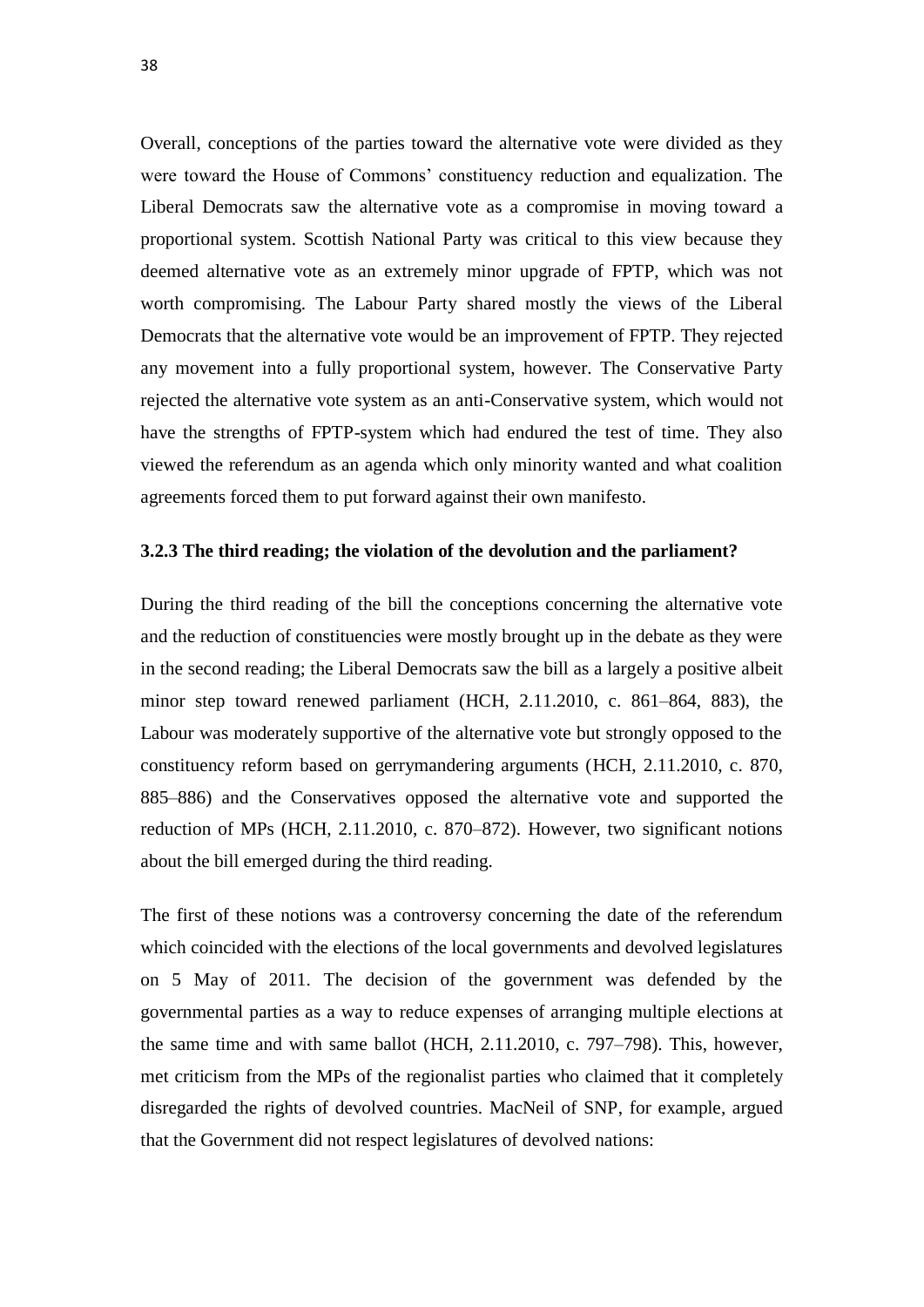"Gate-crashing Scotland's day of democracy shows a lack of respect on the part of the Government. They say that they would have respected the devolved Administrations, but when pressed they tell us that the opinions of the governing parties of Scotland, Wales and Northern Ireland do not matter-a case of words and actions diverging greatly." (HCH, 2.11.2010, c. 806).

In his speech act MacNeil raised differences between the rhetoric of the government and actual actions and thus showing to his audience that the government's promises are only rhetoric. He also hoped that the government should pay respect to other parties in this kind of decision-making in order not to alienate potential supports such as him. He also raised the issue of Scottish independence if devolved parliaments could not receive respect from the central government (HCH, 2.11.2010, c. 807–808). The notion was aimed as criticism toward the governmental parties in that regard that they had already decided most of the content of the bill already when the coalition agreement was signed. This left the government with practically without any room to accept amendments to the bill, a fact which was not overlooked by the opposition.

Problematic nature of multiple elections was raised by also the Labour MPs who argued that politicians could not properly campaign for multiple elections at the same time. This was especially true for the members of the devolved legislatures since the referendum would not be of great importance to them compared to the other elections. This was deemed as another factor undermining the success of the referendum by Kevin Brennan<sup>20</sup> alongside MacNeil in that regard it would take attention away from devolved agendas and as such they comprehended the date as a cause of confusion and mess rather than saving of expenses. These notions were also supported by claims that media focus would further misunderstandings due to its focus on national issues such as referendum instead of local agendas (HCH, 2.11.2010, c. 809–810, 813–815, 818). The problem of media attention was recognized by the Liberal Democrat Mark Williams<sup>21</sup> who however emphasized that the problem was more in the handlings of the media rather than complexity of questions. The Conservatives, however, claimed that electorate should not have too big of a problem in voting in multiple elections at

<sup>&</sup>lt;sup>20</sup> Kevin Brennan was Labour MP for Cardiff West (Wales) and former minister and secretary of Brown's government.

 $21$  Mark Williams was Liberal Democrat MP for Ceredigion from 2005 onwards (Wales).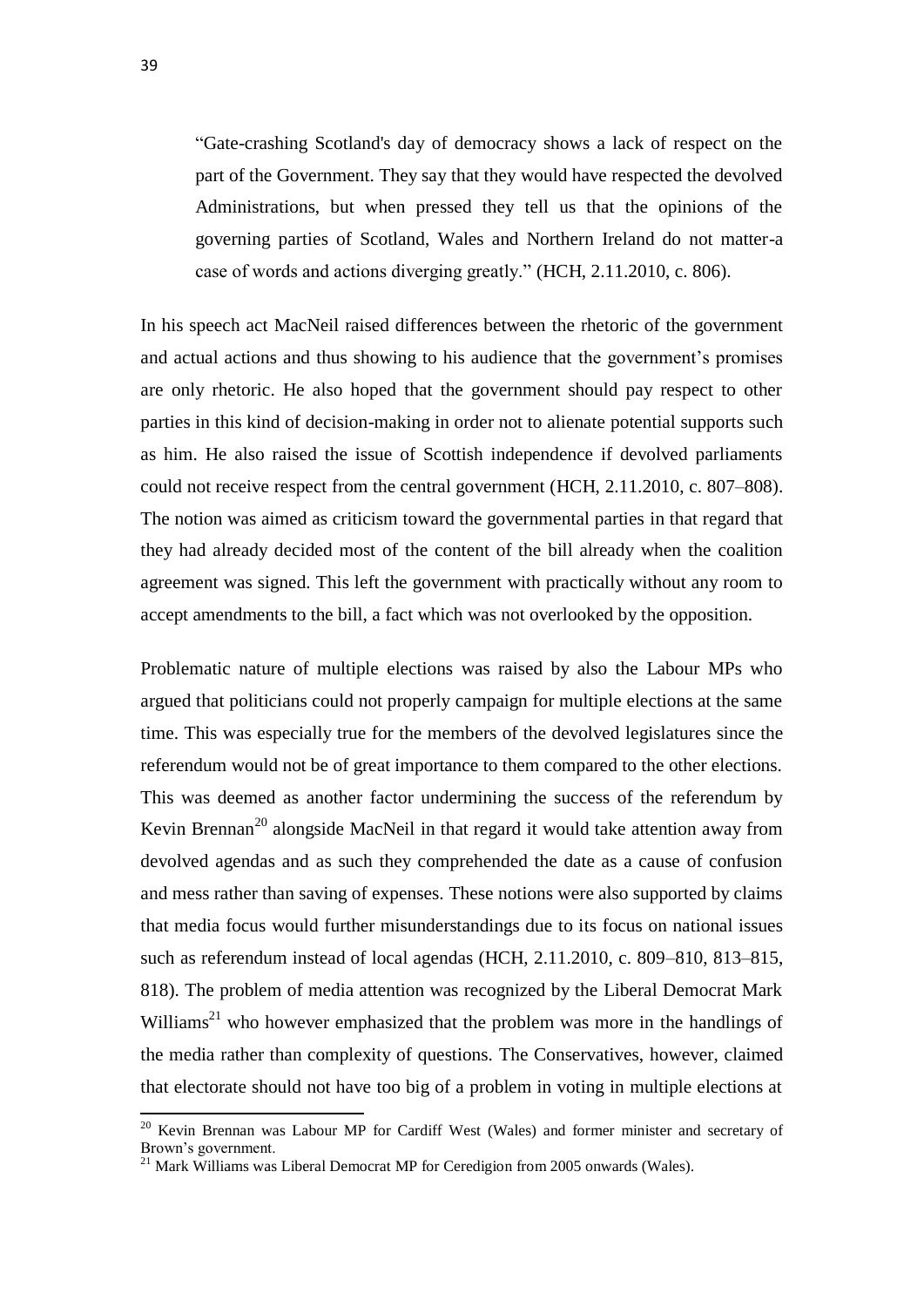the same time. Louise Bagshawe<sup>22</sup> used the USA as an example where multiple elections are organized all the time with minimal problems and as such it would be an underestimation of the electorate to assume that they could not handle multiple elections. These claims were denied by the John Mann<sup>23</sup> of the Labour in the grounds of differing degree of complexity between elections of USA and Britain; all of the elections of USA utilized the same system whereas in Britain devolved legislatures, Westminster parliament and referenda all used different system which required much more from electorate (HCH, 2.11.2010, c. 814–815).

These conceptions about the electoral time can be seen as a desire for fairness in both time and attention to their agendas. Because their focus mainly on regional agendas, the MPs representing regionalist parties conceived combining of the elections as a challenge to their newly organized parliaments which they seemed as equal with Westminster parliament, with hopes of more powers to them or even independence. The Labour shared these notions about the status of devolved parliaments although their motivation for their speech acts could be their strong position in both Welsh assembly and Scottish parliament<sup>24</sup>, power sharing between devolved and Westminster parliaments would give more power to the Labour Party than decisionmaking solely in Westminster where the party was in opposition. The speech acts of the Liberal Democrats which defended the government stance and at the same time showing sympathy for the opposition could be explained by their intention of building consensus for the reform, in the debate earlier they have been largely been in an isolated position in the defense of the bill. The Conservatives had already expressed their opposition for the referendum and supported it only reluctantly in order to keep up with their coalition agreement. For this reason it was natural to combine referendum day with other election dates in order to avoid additional expenses and organize it more smoothly. The references to USA elections made by the party was used to legitimize multiple elections are interesting in that regard that the Conservative Party had a tradition of upholding Transatlantic relationship with the

 $\overline{a}$ 

 $^{22}$  Louise Bagshawe was Conservative MP for Corby during 2010–2012. She is a writer by profession.

<sup>&</sup>lt;sup>23</sup> John Mann was Labour MP for Bassetlaw from 2001 onwards. He had trade union background in his professional history.

 $24$  In 2010 the Labour Party was the second largest party in the Scottish parliament after SNP with 46 seats (of 129) and largest in the Assembly for Wales with 26 seats (of 60).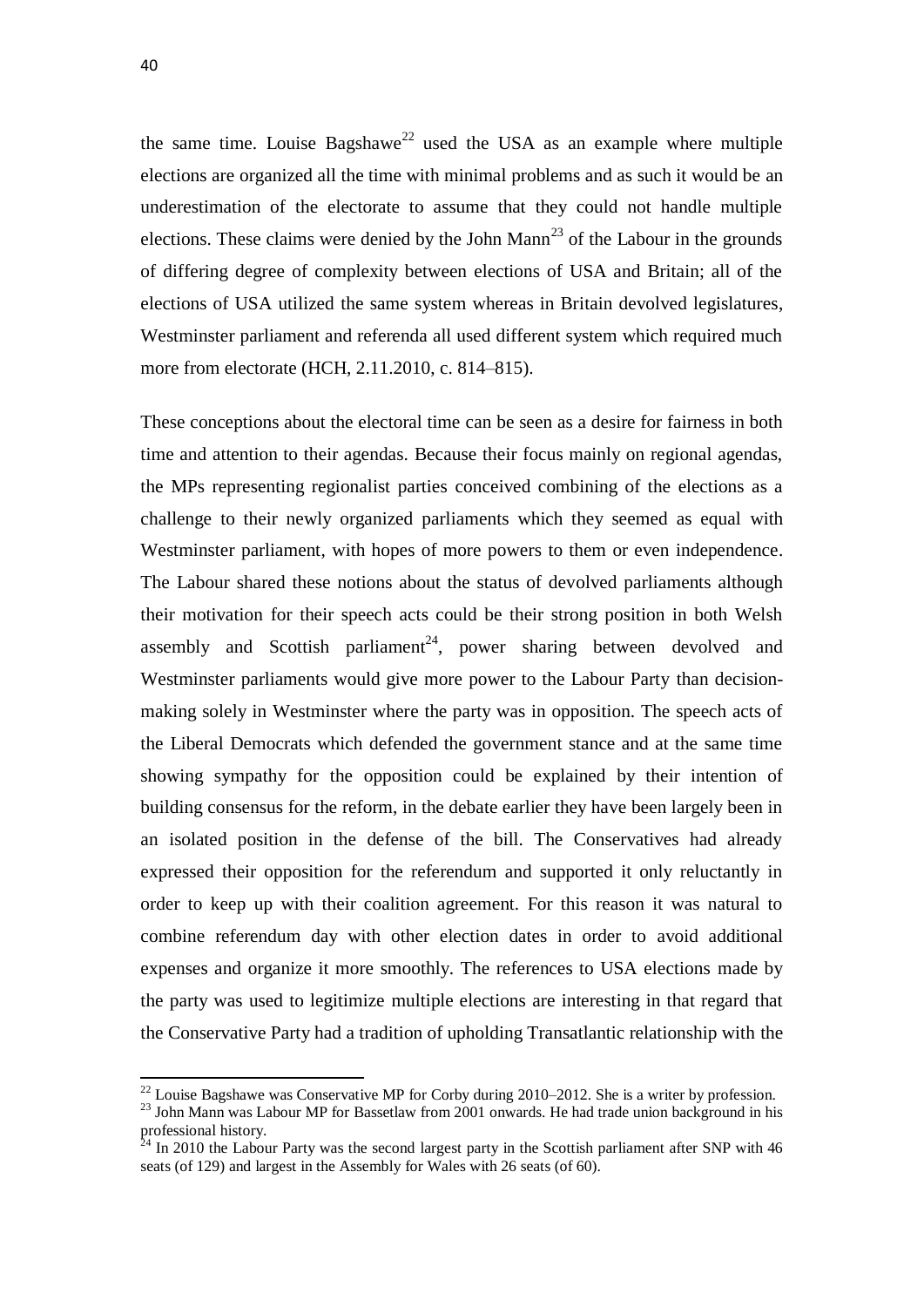USA. From these notions it is possible to argue that the party looked up to the USA also in domestic policies rather than just cooperation in foreign policy.

The second interesting notion brought up in the third reading of the bill was remarks of lack of time for the debate of the bill. This anomaly was raised by Sadiq Khan<sup>25</sup>, a Labour MP, who noted that:

"The Bill is more far-reaching than the Acts to which I referred, but there have been fewer than 40 hours of debate on it in the House before it goes to the other place. Day after day, colleagues on both sides of the House have been denied their wish to speak and deprived of the opportunity to make important points, and their speeches have been truncated when in full flow. The Liberal MPs on the Front Bench below the Gangway have had their mouths zipped because of the way in which the coalition Government have rushed the Bill through." (HCH, 2.11.2010, c. 867).

Khan's speech act makes remarks of how little time was spent on the debate of the bill and how many speeches were skipped in order to pass it. He implicitly criticized the government for straight forwarding legislative process in order to make the coalition work at the expense of debate, which he seemed an essential part of democracy. His accusation against the Liberal Democrats was pointed at the relative lack of speeches made by them even after they had forwarded agendas of the bill before elections and how they ignored the fact that the reforms included in the bill were not in their own agenda. Later (HCH, 2.11.2010, c.868) in his speech he argued that the railroading<sup>26</sup> made by the government concerning the bill endangered exemplariness of the British parliament as a role model for emerging democracies by showing that significant constitutional changes with clear partisan gain can be made in Britain without any independent committee. This notion is interesting in that regard that the British MPs had a conception of the British parliament as a "mother of

<sup>&</sup>lt;sup>25</sup> Sadiq Khan was Labour MP for Tooting from 2005 onwards. He also served as minister of state for transport and communities during Brown's cabinet during 2008–2010.

<sup>&</sup>lt;sup>26</sup> By railroading he referred guilotine motions which refers to a parliamentary procedure which brings debate into a closure.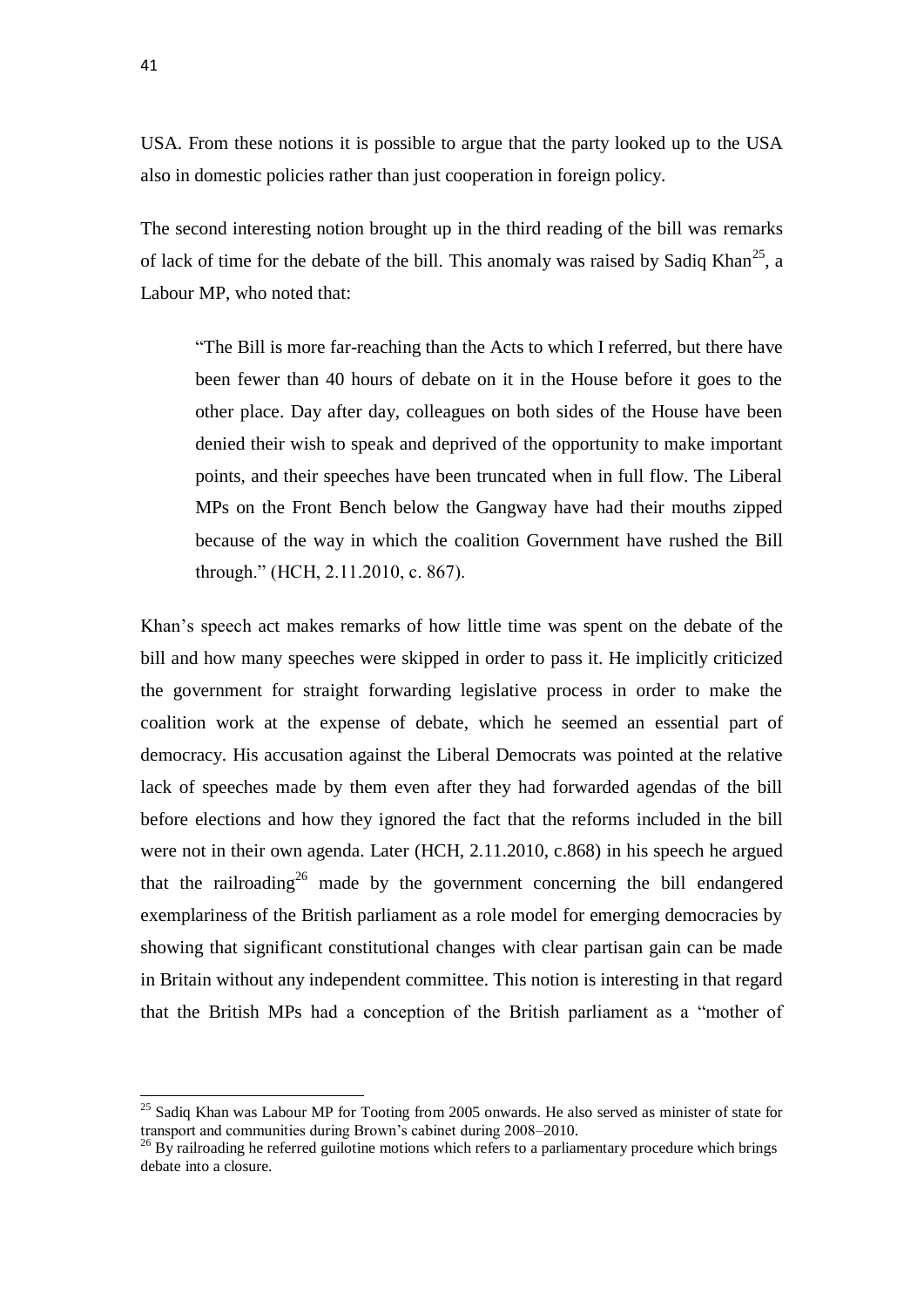parliaments" which had an obligation to respect parliamentary principles not only for the British constitution but for the whole world.

Khan was not alone in his criticism toward diminishing the role of the parliament in the legislature. Charles Walker<sup>27</sup> on the government side noted that the bill did affect another problem of the British politics; a size of the executive:

"Once again, we see the Executive seizing more powers at the expense of Parliament. The House will be reduced to 600 Members of Parliament, while the Executive will remain as large as it is now."(HCH, 2.11.2010, c. 875).

As a backbencher Walker's speech act was made to notify that the government should also make cuts alongside the parliament. This was made in the background of the increased role of the government's functions and voting discipline of the parties which rendered individual members' chances to affect policies more limited. The most recent of offense toward the parliament according to him was reduction of debate time which made the executive even more powerful since it would take away even the last bits of MPs' influence. As such he advised in the latter part of his speech to oppose the bill since it would be only way influence the bill since it could not be amended. This request made by him to rebel against the frontbenchers is not a unique strategy for backbenchers to use power; many governments' initiatives have been failed due to opposition from backbenchers. For example, John Major's government's agenda to further integration of EU failed due to his small majority in the Commons, which gave relatively small part of the governmental party significant power. The situation of Cameron's government was similar in that regard that majority of the governmental parties was rather modest considering it had multiple parties, something which was unnatural for British political culture.

Overall, the debate during the third reading of the bill same conceptions toward the reduction of constituencies and the alternative vote referendum arose. The speedy process of the bill brought up new conceptions regarding the parliament. The first one was a relationship between devolved legislatures and the Westminster parliament.

 $27$  Charles Walker was Conservative MP for Broxbourne from 2005 onwards.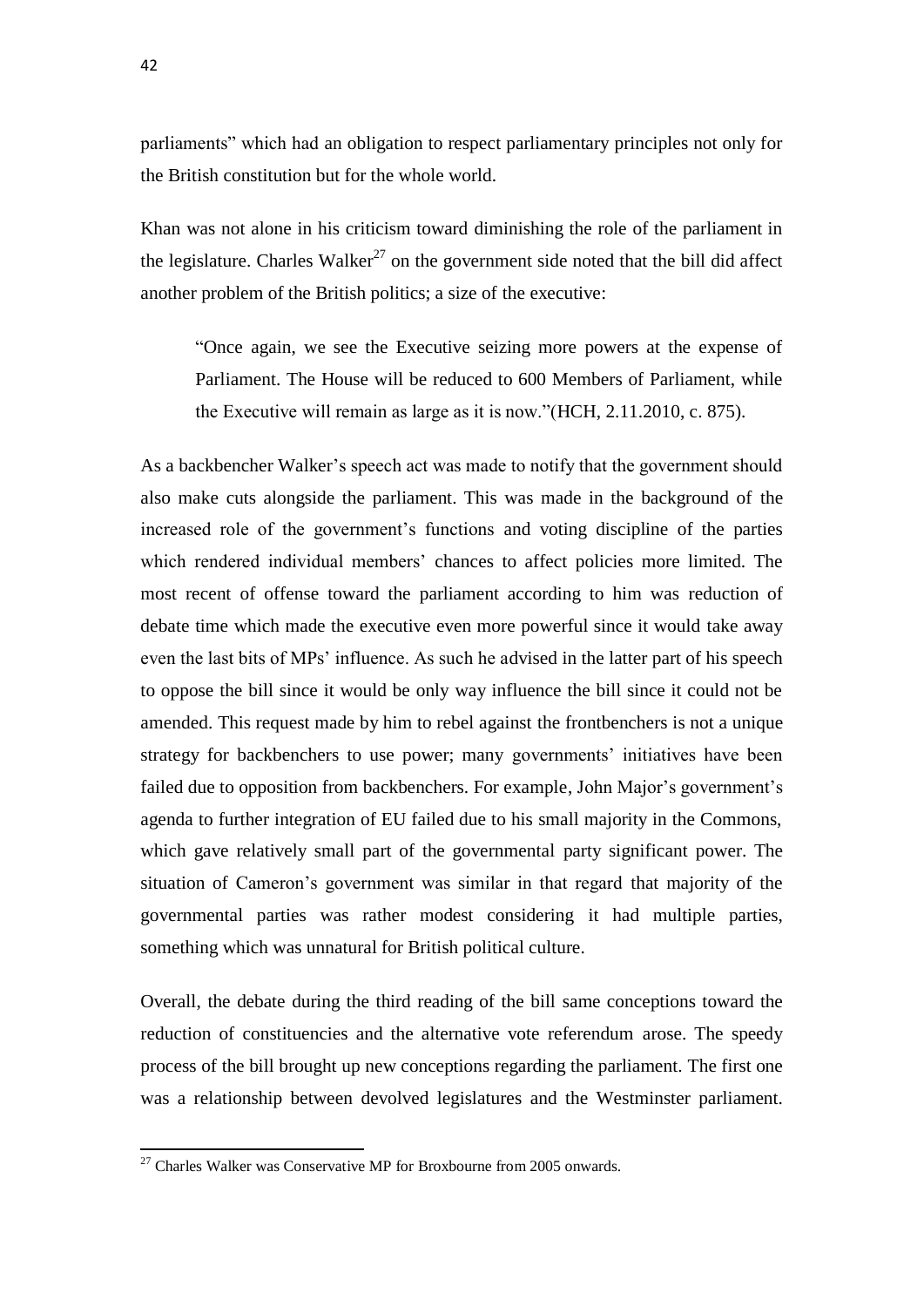The status of devolved legislatures was deemed on the same level as the central government by the opposition who argued that holding the referendum on the same day as devolved parliaments' election would show disrespect toward them. The government rejected these claims by the ground of saving expenses of holding two election campaigns. The lack of debate prompted the second important set of conceptions concerning the role of parliament regarding the executive. Role of a debate was seen as crucial for democracy since it would allow multiple viewpoints influence lawmaking. This dimension of parliamentary politics was challenged by the speedy implementation of the bill by the government because it did not allow full debate about it. Thus the process and the content of the bill threatened the very foundations of the British democracy according to the opposition who claimed it was made without a popular mandate to only forward narrow party advantage.

#### **3.3 Conclusion**

The alternative vote and its referendum were perceived by many different concepts during the House of Commons debates. The most defining line between different conceptions did not lie in government/opposition division but rather more on an individual level and depending on specific agendas. This was especially evident in the conceptions about the alternative vote system which was deemed by Liberal Democrats, regionalists and majority members of the Labour party as positive. However, there were differing ideas between those parties how ideal the alternative vote was compared to FPTP. Conceptions of the Liberal Democrats about the bill were concerned around fairness which it would have introduced to minor parties and saw it necessary to renew legitimacy of British democracy. They did not, however, saw the alternative vote as the end itself but rather as a step toward a proportional system, as such MPs of the party saw it as a good compromise. Labour MPs did mostly saw the electoral reform as a strengthening of the FPTP, which was itself deemed the most ideal system due to its clarity and decisiveness, as it would somewhat fix disproportionalities. Regionalists who had already experience with proportional system expressed that the alternative vote was not significantly better than the present system. Conservatives were practically unanimously against the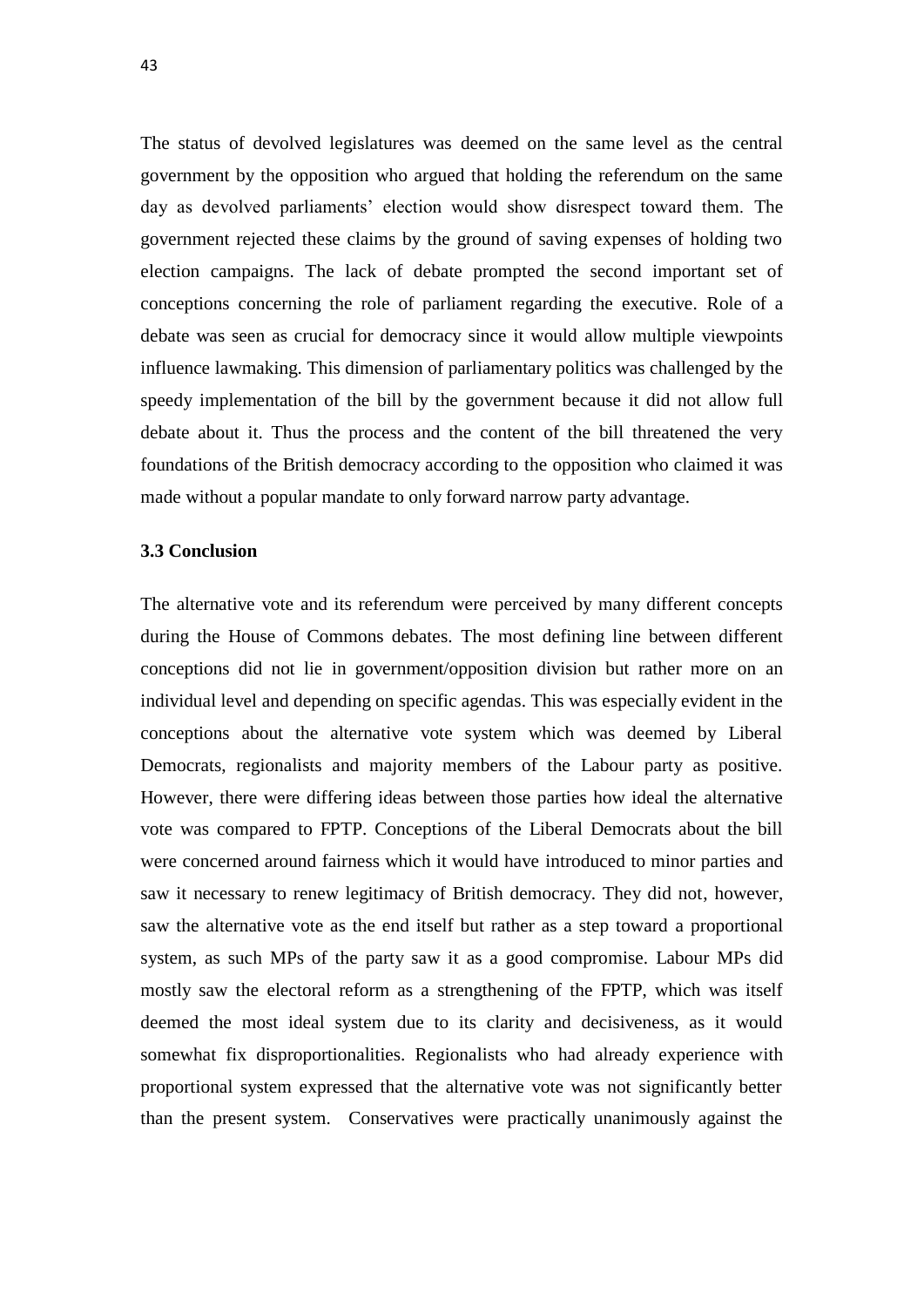electoral reform since they preferred FPTP since it was perceived as a stable and simple system in contrast with the alternative vote.

Reasons why the Liberal Democrats agreed to have such an unideal compromise for an electoral reform in the first place could be explained by both coalition politics and misreading of the public opinion. Since the Conservatives supported the FPTP, they would not likely adopt any kind of proportional system or have a referendum about it while in power. Since the alternative vote system was the least proportional of potential electoral systems, having a referendum about adopting it was acceptable to the Conservatives since even in the situation in which the public voted for its adoption it would not be a significant defeat for the FPTP and its principles. Also, the alternative vote as proposed in the bill was arguably a system with the least amount of advantages compared to other systems. It lacked the simplicity and understandability of the FPTP while being only slightly more proportional than it. Compared to proportional systems it lacked proportionality while being harder to understand calculation method behind it. As such I would argue that having a referendum on the alternative vote was a good compromise for the Conservatives irrespective of the referendum result. The Liberal Democrats likely accepted the referendum as a compromise since they were unlikely to have their demand of adopting a proportional system accepted by either the Conservatives or the Labour Party. Since the Labour Party had a manifesto promise of having a referendum about the alternative vote combined with the likelihood of Liberal Democrat's voters to support more proportional system, it is likely that the leadership of Liberal Democrats believed that adoption of the alternative vote was the most probable outcome. For this reason, I argue that the reason for accepting the bill as a compromise was caused by the misreading of the public opinion regarding the electoral system.

Reduction of the number of constituencies was perceived by the governmental parties as a way to legitimize the status of the parliament after the expenses scandal. Positive qualities of these cuts were efficiency, equality and democracy as seen by these parties. Labour and regionalist MPs described reductions planned in the bill as gerrymandering and artificial since it would favor governmental parties and break natural communities. The great reduction of Welsh seats, which was seen by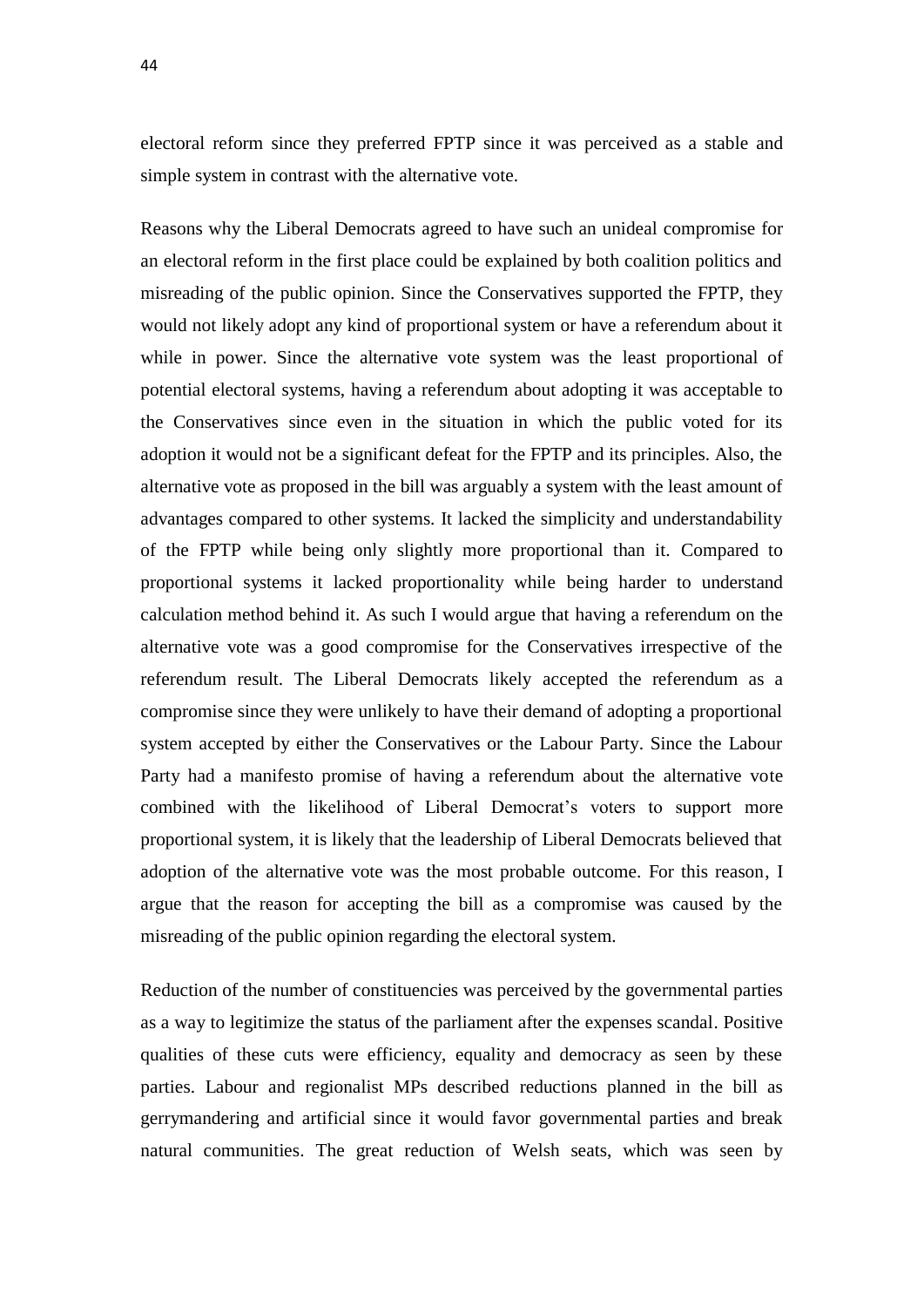Conservatives as the mending of the unfair situation which favored the Labour Party, was branded as a violation of special status of Wales as a nation. This was linked to another important set of counter-concepts which was between equal/natural constituencies. Both of the governmental parties advocated equal constituencies in the name of the equal voting principle according to which one vote should have equal weight regardless of a constituency. This was seen by them as a way to reduce democratic deficit left by the previous government. The notion of equal constituencies was denied by the opposition who claimed that it would break natural communities and establish artificial constituencies which would not follow any established pattern other than party advantage. The opposition thus utilized the concept of natural constituencies in order to deny desirability of equal constituencies forwarded by the government.

Conceptions of representation followed primarily Ankersmit's idea of representing interests of a community rather than an idea of what the parliament should be an accurate reproduction of electorate. This was expressed with such expressions as claiming that multimember constituencies could not be represented sufficiently due to their size and speech acts against the Liberal Democrats on the grounds of having only minimal demand for electoral reform from the electorate. Only the Liberal Democrats and regionalists challenged this conception as unfair due to the tendency for FPTP give overrepresentation to majorities. The idea of the imperative mandate was utilized in the debates concerning fulfilling electoral manifestos. Since none of the major parts of the bill was actually in governmental parties' manifestos it was natural for opposition to point out that the government did not have a mandate for farreaching reforms such as the bill. Reference to the imperative mandate was even utilized by the backbenches of the Conservative Party to legitimize their defiance toward the bill.

The multiparty coalition government was seen by majority of the MPs in a negative light due to compromising it required in order to function. This was evident in the debate in that regard that both opposition and government benches voiced dissatisfaction toward the content of the bill which was seen watered down version of proposed reforms advanced by political parties of the government. Some speeches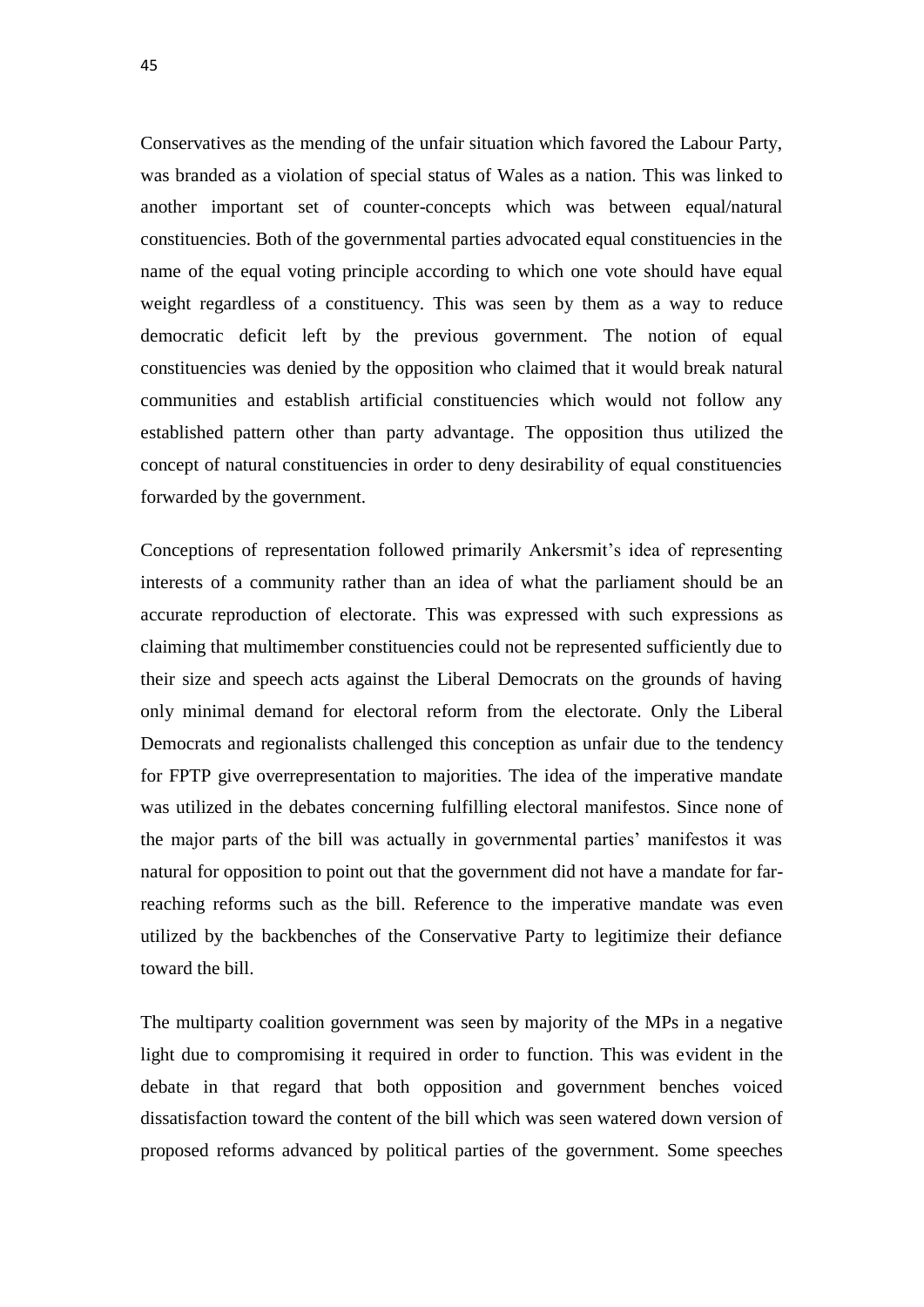also noted that coalition politics would also undermine the status of the parliament by reducing significance and degree of debate, thus enhancing the power of the executive at the price of the parliament. FPTP-system was seen ideal by the majority of the Labour and the Conservatives as a way to avoid unpleasant coalitions whereas proportional and other electoral systems were seen as a seal for permanent multiparty coalitions. Only the Liberal Democrats and regionalists did not share these conceptions on the grounds of fairness and democracy which FPTP-system did not achieve in representing significant minorities' voices. It can be thus argued that the two major parties shared Ankersmit's view on the peculiar idea of British representation in that regard that the parliament exercises the power of absolute monarch rather than the continental idea of achieving compromises. Hence the Liberal Democrats and the regionalists can be argued that they shared the continental idea of representation in that regard they saw power-sharing with other parties less problematic and emphasized respect for the plurality of viewpoints rather than stability or direct mandate of MPs.

In terms of discussion of polities and political regimes Germany and European parliament were brought up in the debate. Both of these systems were perceived pejoratively by the Conservatives who brought them as an example why proportional system was seen inferior by them. Germany was seen as a country where governments and politicians never changed even though this characteristic of German political system is intentional and unlikely caused by a proportional representation. Likewise issue of elections of European parliament having low turnouts can be attributed to the lack of legitimacy and democratic deficit of European Union rather than the electoral system is having. As such the FPTP system which the British system had was seen as a reason for its superiority compared to other countries.

Overall conceptions toward the bill's content were divided depending on how the idea of representation was perceived. Those who shared the idea of Anglo-Saxon idea of representation saw a change of the FPTP system as a step toward indecisive and unstable governments and thus opposed it. Also, the link between electorate and MP was seen by them be safeguarded best by FPTP whereas in a proportional system there would exist no such link. Thus, this group saw the alternative vote and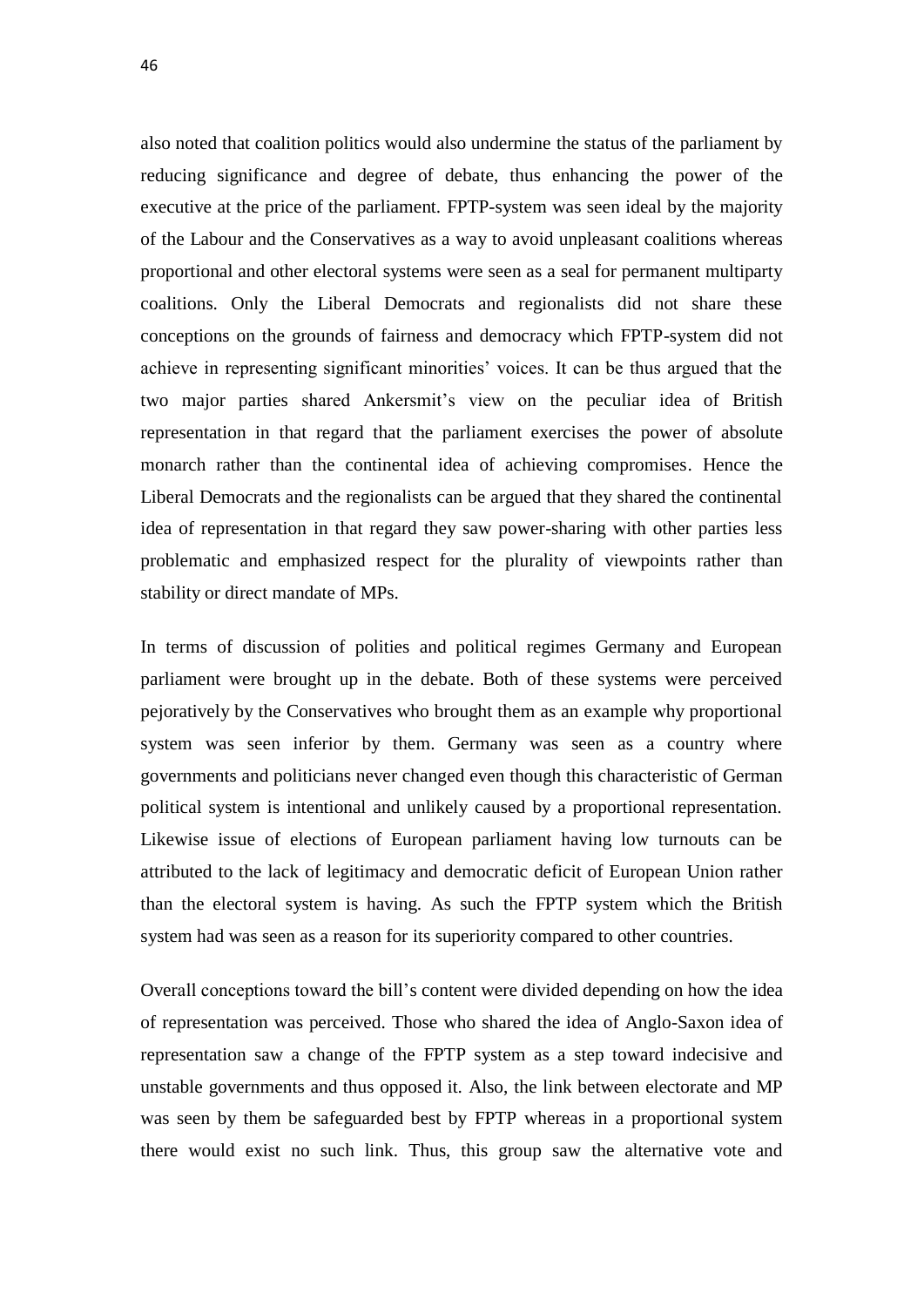characteristics of it as negative counter-concepts. This was contrasted by those who saw proportional representation and compromises as an ideal and the FPTP as a way to twist representation of large parts of the electorate. Communication between electorate and representatives were not raised by those who shared the continental conception in their speeches, probably because a proportional system would make constituencies so large that communication with most of the electorate would be impossible. Other significant notion related to the issue of representation was conflicting views on equal constituencies in which the government conceived equal constituencies as a way to strengthen democratic principles. The opposition opposed this notion on the grounds of the benefits of natural communities that was seen by them as a more sensible way to form representation than strict arithmetic formulas.

# **4. The House of Lords reform act 2012 -"the bill neither guarantees primacy or democracy"**

The House of Lords is the upper house of British parliament, mainly composed of members of peerage and bishops of the Church of England. Its' members have traditionally been hereditary nobility until 1999 when Tony Blair's government decided to greatly limit the number of hereditary peers in order to promote appointed peers. Appointment of peers is formally duty of the monarch; however, the government appoints members of the upper house in practice as an unwritten rule. As such membership of the House of Lords is not determined by democratic mandate or by elections but by the patronage of the people in power. This is unique globally since most of the other countries either directly elect members of upper houses (USA) or indirectly elect them such as state parliaments and municipal councils (Germany, France) (Harrison & Boyd (2006), 17-20).

#### **4.1 Traditional role of the House of Lords and its' previous reforms**

According to Bagehot, the main function of the House of Lords is to function as a revising chamber that provides its own unique expertise to amend legislation. Since members of the upper house have been members of the aristocracy, level of education and scientific knowledge has been generally higher in the House of Lords than in the Commons. The unelected nature of the upper chamber helped its members to focus on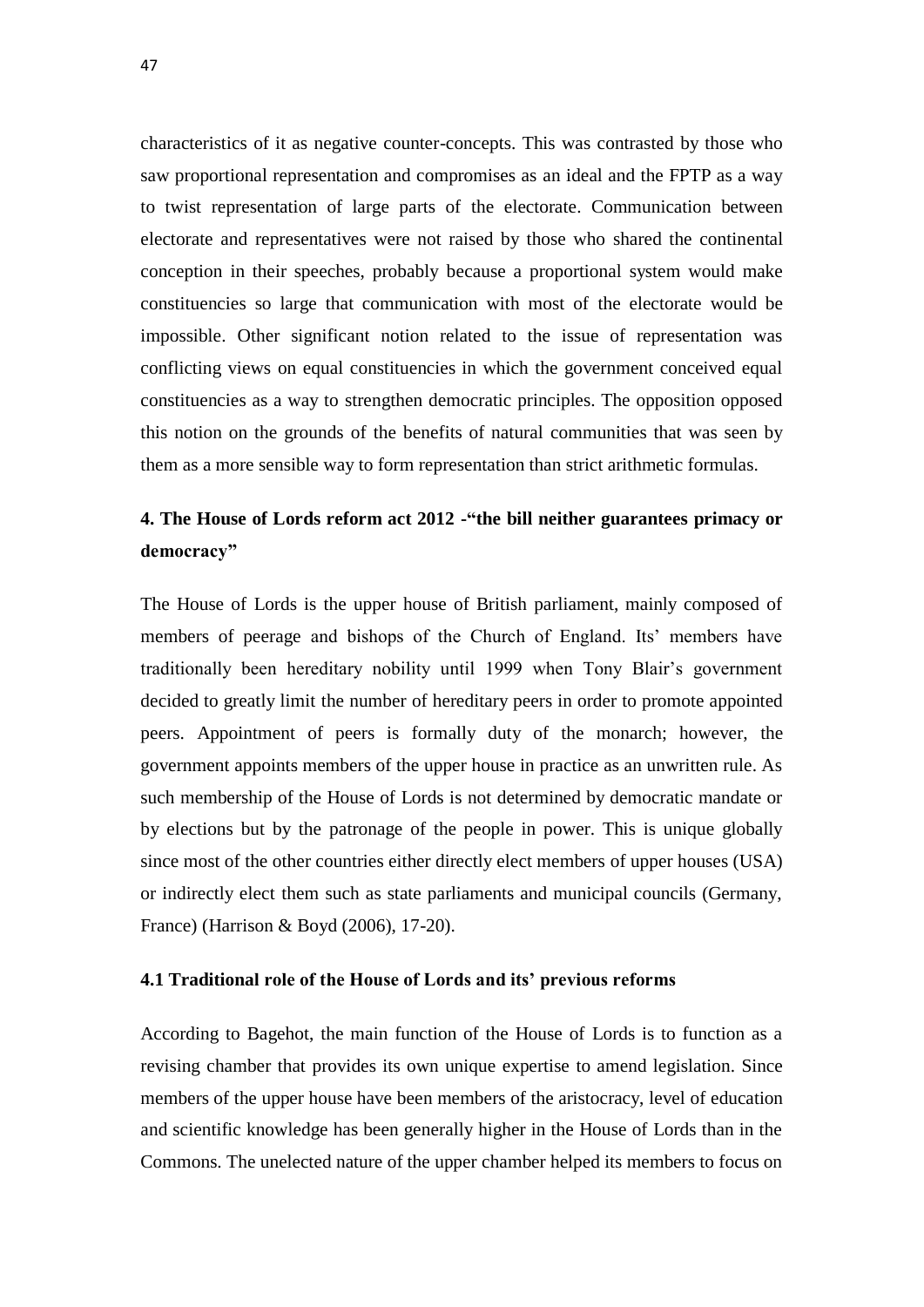their civil careers and expertise compared to the lower chamber because they do not need to focus on being elected and sacrificing their time on electoral politics. Due to their aristocratic wealth, members of the House of Lords also were materially wellbeing and thus would not need to bother with making their income; to Bagehot this provided the upper house financial security and opportunity to travel to other countries, which also contributed to their expertise on various subjects. Due to this leisured lifestyle, they could see bills as a greater whole and less passion than their counterparts in the lower house since legislation usually did not threaten their economy and way of life. However, their reliance on aristocratic lifestyle and land properties meant that they were usually not adept at business. This experience of business was instead present in the House of Commons that Bagehot saw as the only kind of expertise in that the lower house was superior to the House of Lords (Bagehot (1867), 68-72).

Traditionally both houses had the same powers to legislate and pass legislation although the power over finances was in the Commons. Since the great reform bill of 1832 when the House of Commons gained more popular mandate, it has been the unwritten rule that the House of Lords would not block legislation accepted by the Commons since it had no other mandate than their birthright and respect of society. In addition, the ability of monarch and government to appoint new members that is more favorable to the lower house as an extreme measure to bypass Lords opposition made the upper house more agreeable to accept legislation. As such the House of Lords usually was satisfied in its role as revising chamber instead of legislating one apart from a few notable incidents since the  $19<sup>th</sup>$  century. Bagehot thought that this kind of limited power over legislation and abstaining from rivaling the lower was desirable since it set clear hierarchy over who was effectively the effective part of the constitution. It also prevented gridlock between the two houses which were common in USA politics where either of the houses could prevent legislation passing and thus paralyzing the political system (Bagehot (1867), 72-75).

Probably the single most important conflict between the two houses occurred in 1909 when the Liberal government led by Lloyd George faced opposition from the Lords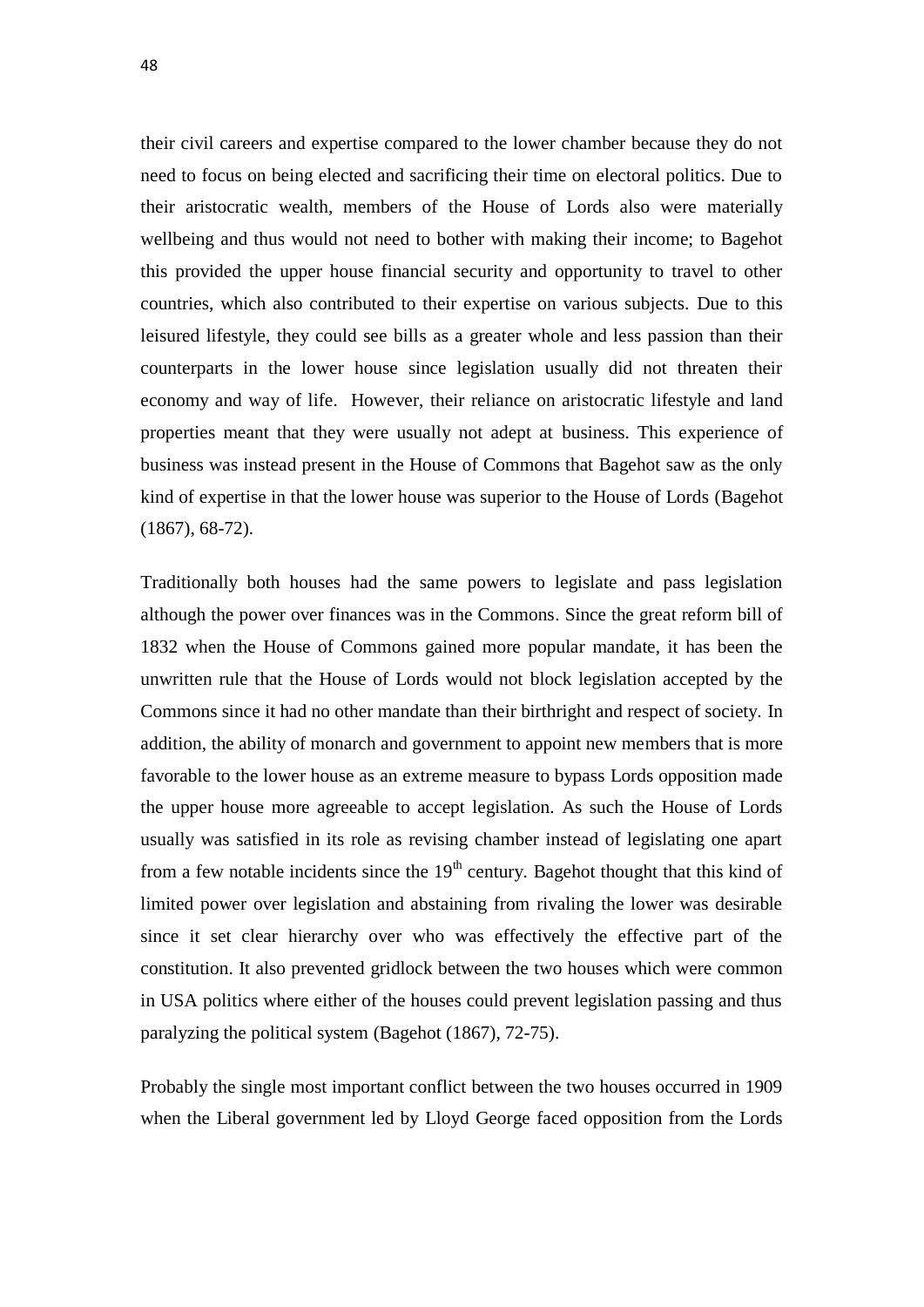while trying to pass his People's budget<sup>28</sup>. Since the House of Lords had the veto right over legislation, the upper house rejected the budget. This caused a constitutional crisis in which the Liberal party was able to get upper hand and as such pass the Parliament act of 1911, which limited the Lords' veto to temporal one in which they could delay laws only two years at most. This was later reduced to one year after the Parliament act of 1949. Due to these reforms, the effective power of the upper house to oppose legislation passed by the House of Commons was practically eliminated (Ballinger (2011), 20-23, 28-30, 73).

Since these reforms there have been no significant pieces of legislation that determined the powers of the House of Lords. Instead, there have been two major reforms that have affected the composition of the upper house. The first one was the introduction of life peerage in the Life Peerage Act of 1958 that was passed by the Conservative government premiered by Harold MacMillan. This act made possible to appoint members of the upper house for life instead of giving hereditary right of a peerage to both peer and his successors as well (Dorey (2009), 263-265). Hereditary nature of the upper chamber continued to be dominant until 1999 when Tony Blair's Labour government expelled most of the hereditary peers and replacing them with appointed ones. This meant the end of the traditional House of Lords as a hereditary aristocratic institution (Ballinger (2011), 173-174).

Although the House of Lords has been reformed number of times, none of the reforms have achieved to make the upper house an elected body with a democratic or popular mandate. Only significant attempts to introduce elected elements to the House of Lords before the coalition government was the Wakeham Commission, which proposed that part of the upper house should be elected by a proportional and regional system by the electorate while retaining independence and expertise of the upper house. These recommendations were not implemented due to lack of consensus on specific amount elected and appointed members (Kelso (2009), 159-161).

 $28$  This budget included increased taxes on rich landowners that dominated the House of the Lords at the time.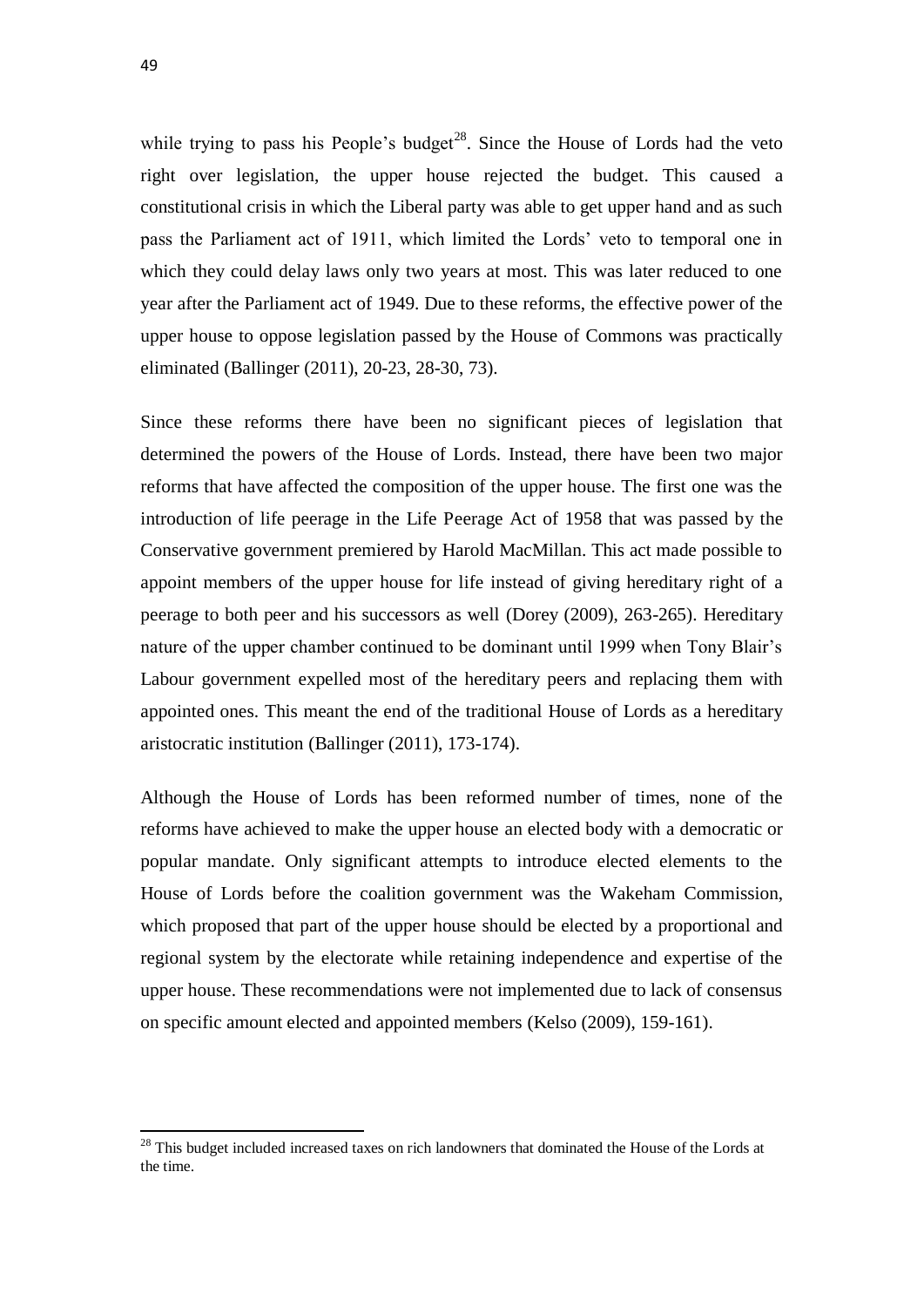#### **4.2 House of Lords reform attempt of the coalition government**

During the election campaign of 2010 general election all of three major parties included the House of Lords reform in their manifestos. The Conservative party's manifesto stated that they would build consensus to reform the upper house into mainly-elected in order to become more effective and legitimate second chamber (Conservative manifesto (2010), 67). The Labour likewise proposed to reform the upper chamber into a fully elected chamber with an open-list proportional electoral system in stages over the years. They would have finalized their reform at the end by organizing a referendum about accepting this newly elected chamber (Labour manifesto (2010), 9:3). The Liberal Democrats also advocated fully elected chamber in their manifesto although they did not specify their idea of reform any further than that (Liberal Democrat manifesto (2010), 88). As such all of the major parties had reform of the House of Lords on their agenda.

Due to inner pressure from more traditionalist groups within the Conservative party, a proposal to reform the upper house was a problematic issue in the coalition agreement. Also, the vagueness of the two parties' manifestos over technical details of potential reform caused a significant amount of tension between the two parties since the only things they had promised was to reform the House of Lords into a more democratic chamber and reduce the number of its members. For these reasons, the coalition agreement included vague agenda to reform the upper house into wholly or partly elected chamber (Bogdanor (2011), 132).

As such the bill was made as a compromise of the ideals of the two parties. Size of the new reformed chamber was to be 450 members in addition of 24 bishops of the Lords Spiritual. Of these 450 members, 360 members or 80 % were to be elected by using proportional semi-open list system as an electoral system. 90 members or 20 % of the new chamber were to be appointed by the government. Parliamentary terms for these members would have been 15 years without a possibility to be elected for the second term. Powers of the upper house would have remained the same as clause two of the bill established that current Parliament Acts were to remain in force after the reform (UK parliament website: House of Lords reform bill 2012-2013).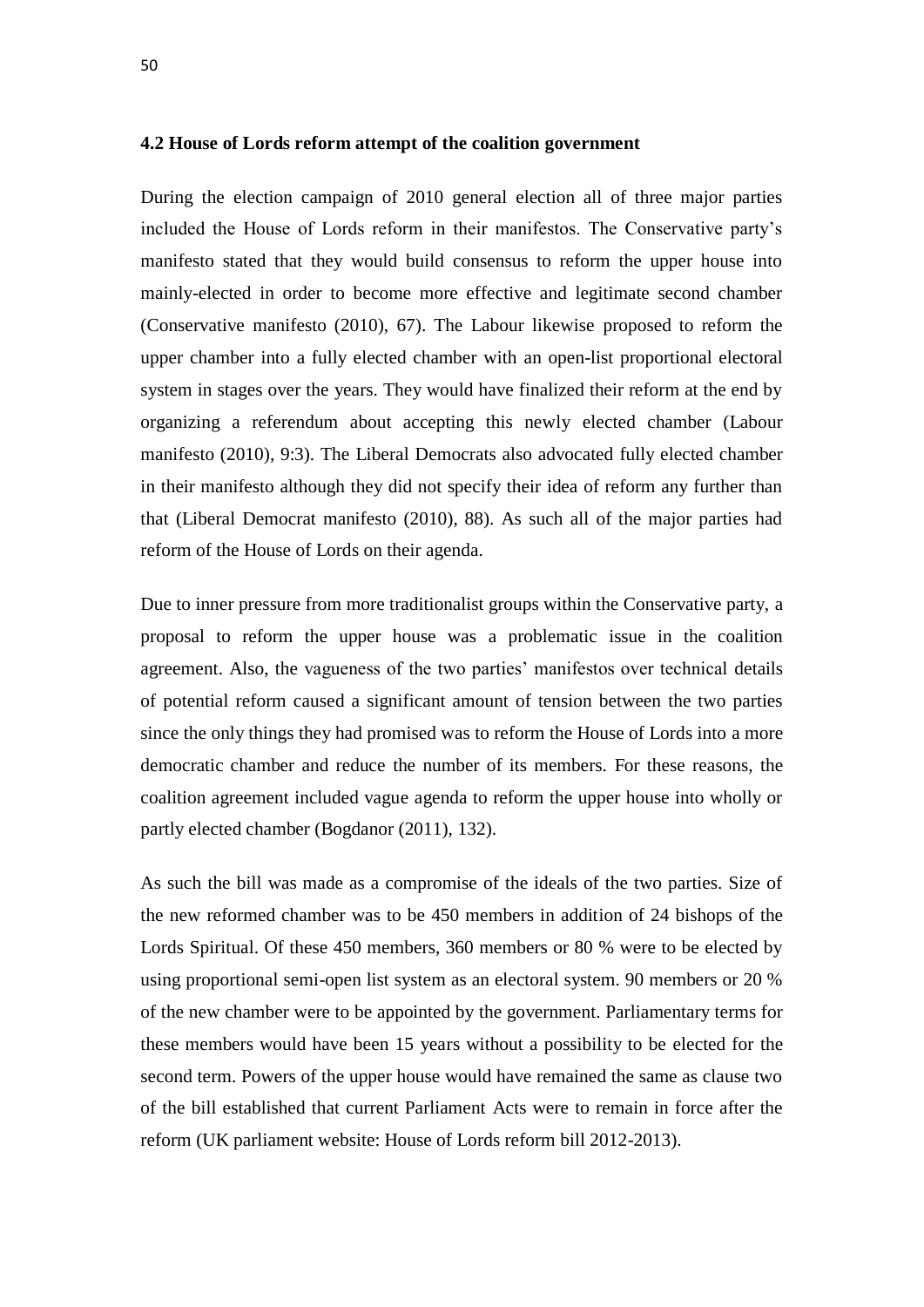Because of these characteristics of the bill being a compromise between different ideal solutions to the House of Lords reform, the bill received a significant amount of opposition from the major parties in the House of Commons debate. The bill received its' second reading in the Commons in 9 -10 of July 2012 where it was met with open rebellion within the Conservative Party alongside skeptical attitude from the Labour Party. It soon became clear after the second reading that the bill would not pass without the full support of the Conservatives and required that government had to negotiate with the rebels. Negotiations did not lead to an agreeable solution to either side and as such the bill and attempt to reform the House of Lords came to a halt in August (UK parliament website: House of Lords Reform Bill 2012-13: decision not to proceed).

#### **4.3 Debate of the House of Lords reform bill 2012**

During its two days of debate, the House of Lords reform bill was debated intensively in the House of Commons and generated differing ideas about the bill and thus raised a lot of conceptions about the current and ideal reformed upper house. Opinions ranged from preserving the current system to completely abolishing the upper house in order to move into a unicameral system. I have divided analysis of the debate into categories defined by their main topic and conceptions about the reform and the current system. I have also dedicated attention how the compromised bill was perceived as a product of the coalition and in providing a satisfactory solution to different sides of the debate.

### **4.3.1 Primacy and relationship between the two houses**

Due to the unwritten constitution and rather limited set of Parliamentary acts which determine powers between the two houses, many MP:s did not think that having an elected upper chamber would work the same way as before. Since it has been customary for the House of Lords to yield when viewpoints of the two houses conflict due to its lack of democratic mandate, many speakers were concerned that giving a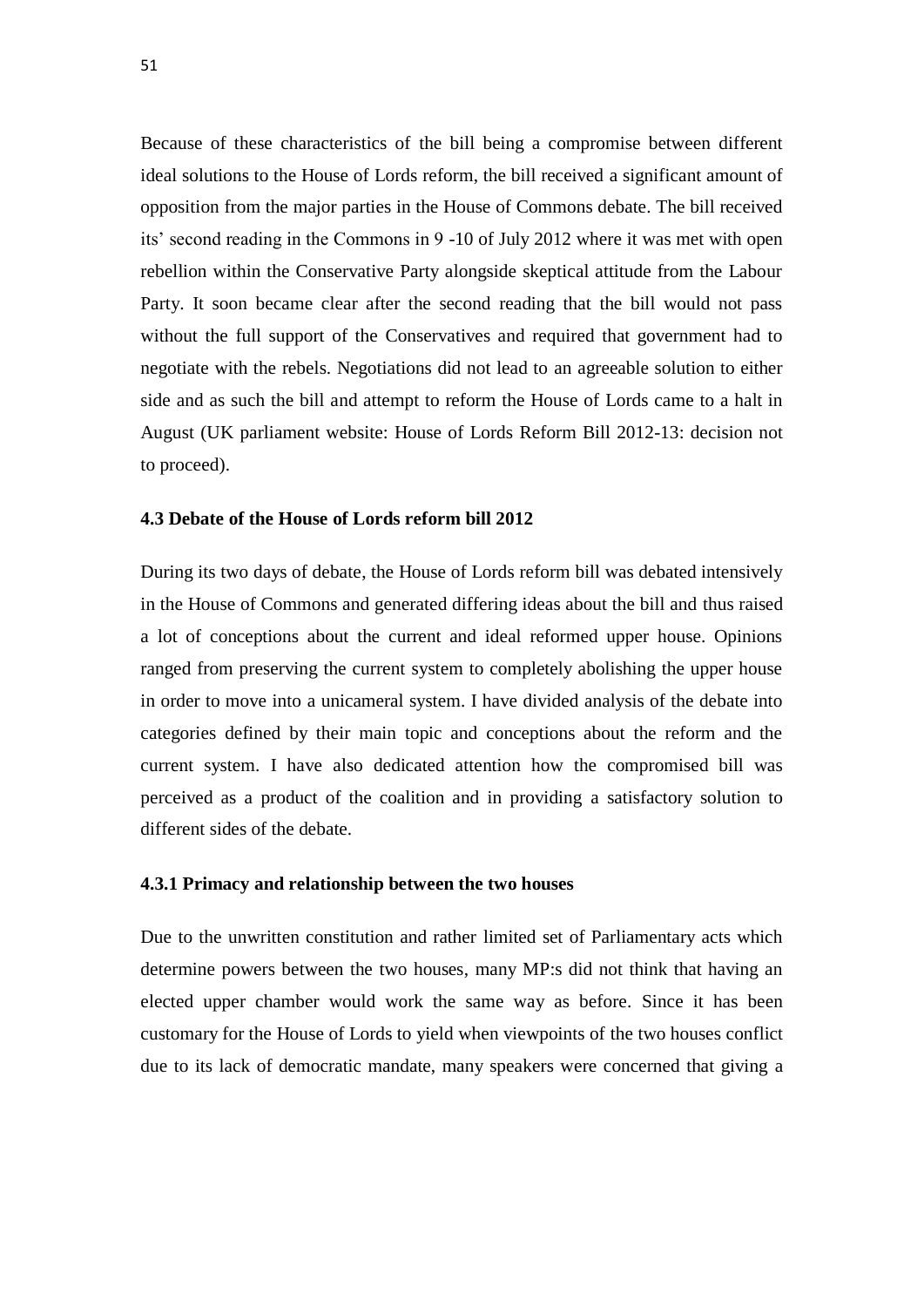democratic mandate to the upper house would lead to increase in its' confidence to challenge the Commons. This view was expressed by Oliver Heald<sup>29</sup> in the debate:

"Following the proposed changes, we will struggle to have effective government. The Parliament Acts cannot be used on every occasion. It is a nuclear option. We rely on the Lords' giving way, but the fact is that without conventions and arrangements between the Houses —some means of ensuring that we always prevail in the end—it will be more difficult to ensure that we have effective government in this country." (HCH, 9.7.2012, c. 69)

In Heald's speech we can notice that he utilizes a dichotomy between the dignified and efficient parts of government which was devised by Bagehot himself. Since the two houses were thought to be two separate entities with their own function instead of being two parts of the same thing with similar functions and nature, many speakers in the debate made it clear that they preferred that the upper house should be revising and/or secondary chamber instead of being the same as the lower house (HCH, 9- 10.7.2012, c.88, 103-104, 118, 229). In these contributions to the debate, speakers noted that they thought the upper chamber as a check for the lower house power and revising organ instead of the Lords being a legislative chamber. As such these speakers did not conceive lack of elections being detrimental to the functions of the House of Lords since they did not have the same powers and mandate as the Commons. Instead, elections to the upper house were seen as unnecessary for its current functions and that they would bring nothing beneficial to its role as a secondary chamber.

This conceptual division of the British constitution between its' different parts was utilized as a reasoning why reforming the upper house into elected chamber met criticism from different speakers. This kind of division between dignified and efficient part of the constitution was utilized by Bagehot to explain why there was no significant conflict between the two houses despite having no formal constitution. This was different from the USA where the two chambers had equal powers and could undermine or block legislation from the other house. According to him, the

<sup>&</sup>lt;sup>29</sup> Oliver Heald was Conservative MP for North East Hertfordshire from 1997 onwards.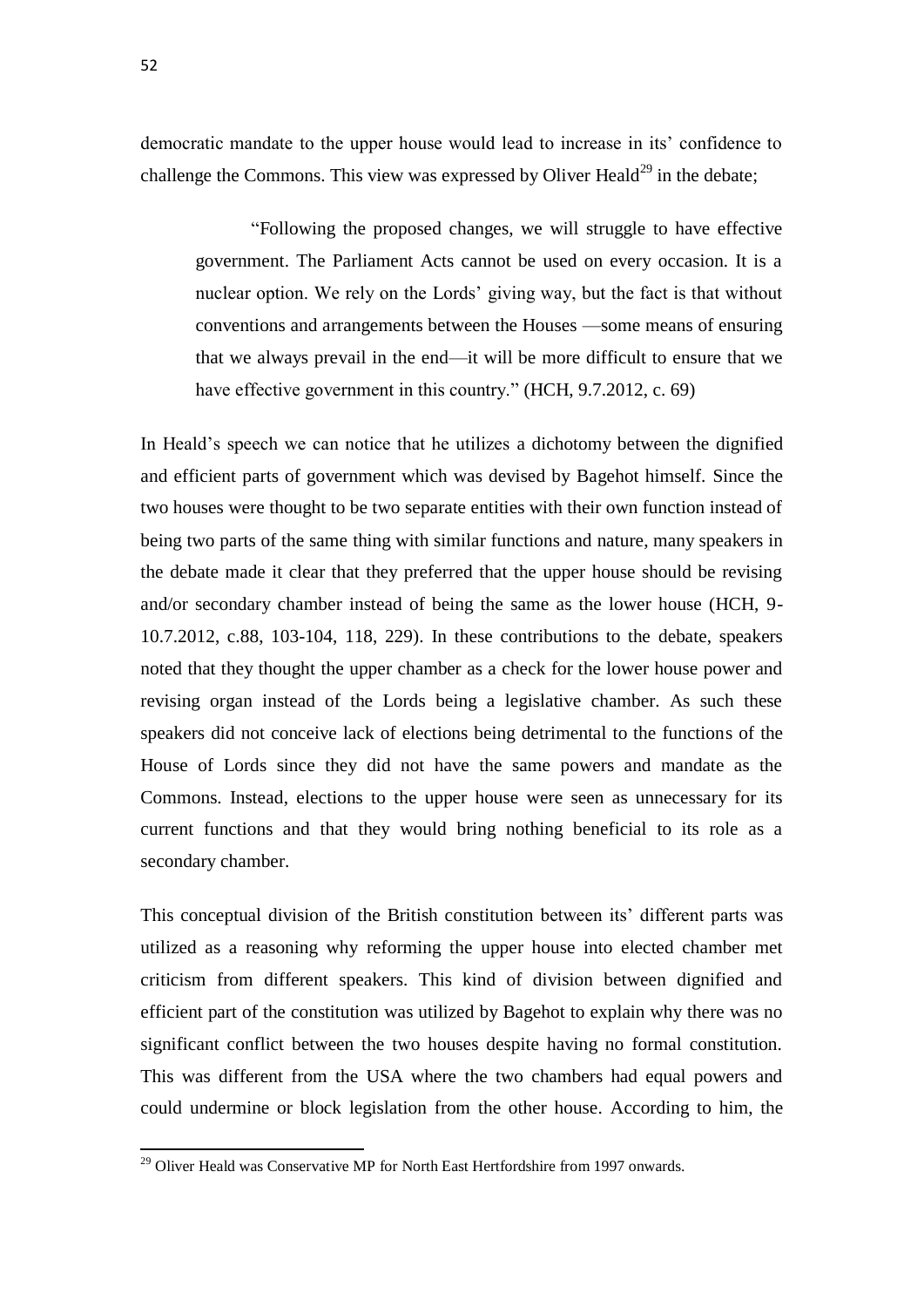American constitution could lead easily into a gridlock between the two houses since there was no way to change Executive prematurely by calling early elections. This American example was used as a warning example for how a relationship between two chambers in bicameral systems could develop. This can be seen in Jesse Norman's $30$  speech when he referenced then-recent American politics as a warning example;

"The US offers a useful cautionary tale. The American political system is manifestly struggling: beset by gridlock --------- The two Houses have repeatedly found it impossible to achieve consensus on important legislation. Pork-barrel has been replaced by stand-off. President Obama's health care Bill is a classic example and it ended up in the Supreme Court." (HCH, 9.7.2012, c. 80).

In his speech, Norman made reference to the Obama's health care bill which received a significant amount of opposition from all levels of legislature and judiciary despite being an ordinary law. The healthcare bill was passed only after long negotiations between congressional, senatorial and presidential parties. This kind of gridlock has happened rarely in British parliamentary history, the aforementioned standoff between Asquith and the Lords being the most notable one. Other speakers also used the USA as a bad example for bicameral systems with two equal houses (HCH, 10.7.2012, c 229, 255). These conceptions of the American constitution as a flawed system compared to the British one are in agreement with Bagehot's conceptions of the strengths and weaknesses of each system.

Other countries, which had different arrangements between two chambers of parliament, were also utilized as examples when dealing with the Lords reform. The most notable references were made to German and Indian systems where subnational parliaments appoint members to the upper house and thus voters indirectly elect its' members ( HCH, 9-10.7.2012, c. 51, 117, 219, 236). These kinds of systems where appointment to the upper house is made by collective bodies were seen as superior compared to the British system where few members of governments made the same thing. Few speeches also mentioned Sweden and Nordic countries as a good example

<sup>&</sup>lt;sup>30</sup> Jesse Norman was Conservative MP for Hereford and South Herefordshire from 2010 onwards.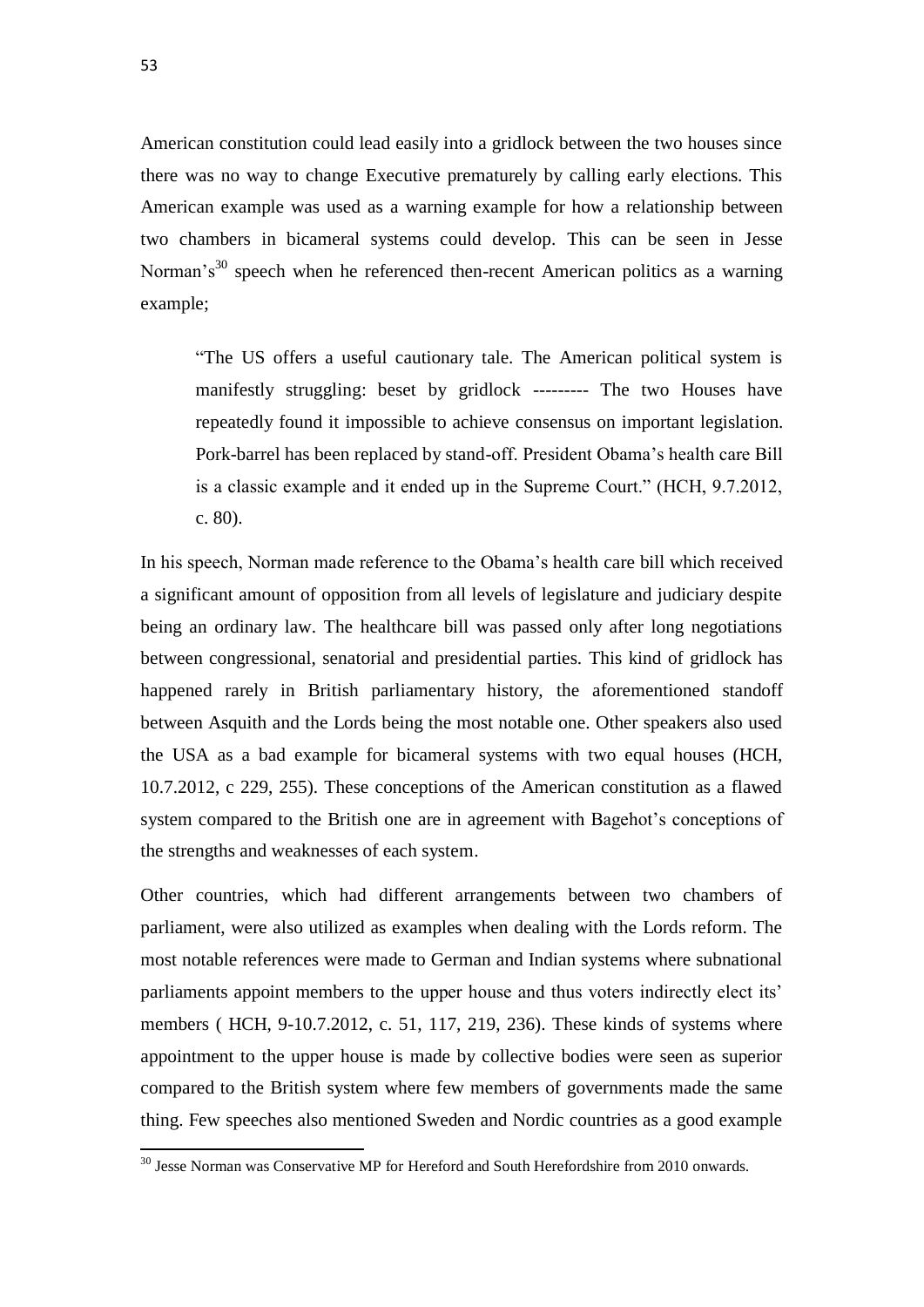of a system without a second chamber (HCH, 10.7.2012, c. 236, 242). Preferences for the unicameral system were likely motivated by enhancing the power of the Commons and its members alongside making legislation more straightforward since there would not be an additional level in the legislation process. Also, Labour's old agenda to abolish the House of Lords which was deemed as an aristocratic bastion of power was providing background for these speakers. These good examples were not however seen by speakers optimal for British parliament since the British constitution does not differentiate ordinary and constitutional laws from each other and require larger majorities for changing constitution like Nordic countries. Also, the lack of a written constitution was seen as problematic in a unicameral system when passing constitutional laws. The unicameral system was otherwise seen as a problematic solution for the Lords reform since multiple speakers saw that only one chamber could not scrutinize laws and challenge Executive enough (HCH, 9-10.7.2012, c. 118, 245-246, 266). Aside from some speeches mainly from the Labour (HCH, 9- 10.7.2012, c. 70, 93, 98, 260) speakers were mainly in favor in having second house due to their desire to have check and possible revision for legislation in order to avoid ill-thought legislation and a prevent tyranny of the majority. This viewpoint can be motivated by a desire of individual members to have their workload shared with other institution since one MP cannot focus on all legislation due to the amount of legislation passed. It can also be explained that individual MPs prefer to limit the power of Executive in which the second chamber is more optimal than unicameral parliament.

This challenge to Executive was utilized as an argument for elected since some MPs saw government too powerful in the contemporary system. Since elections would give the upper house more legitimacy and power according to conceptions of many speakers, governance would be improved as parliament would be able to scrutinize it better. This would lead to better laws as well as better system since it would governments could not pass ill thought and underdeveloped legislation as easily as before since it would need to pass double check of two chambers, as a result there would have been fewer laws which would have made legislation more transparent to the public which was regarded as being confused by torrents of new legislation (HCH, 9-10.7.2012, c. 25-26, 192-193, 222). These ideas about elected second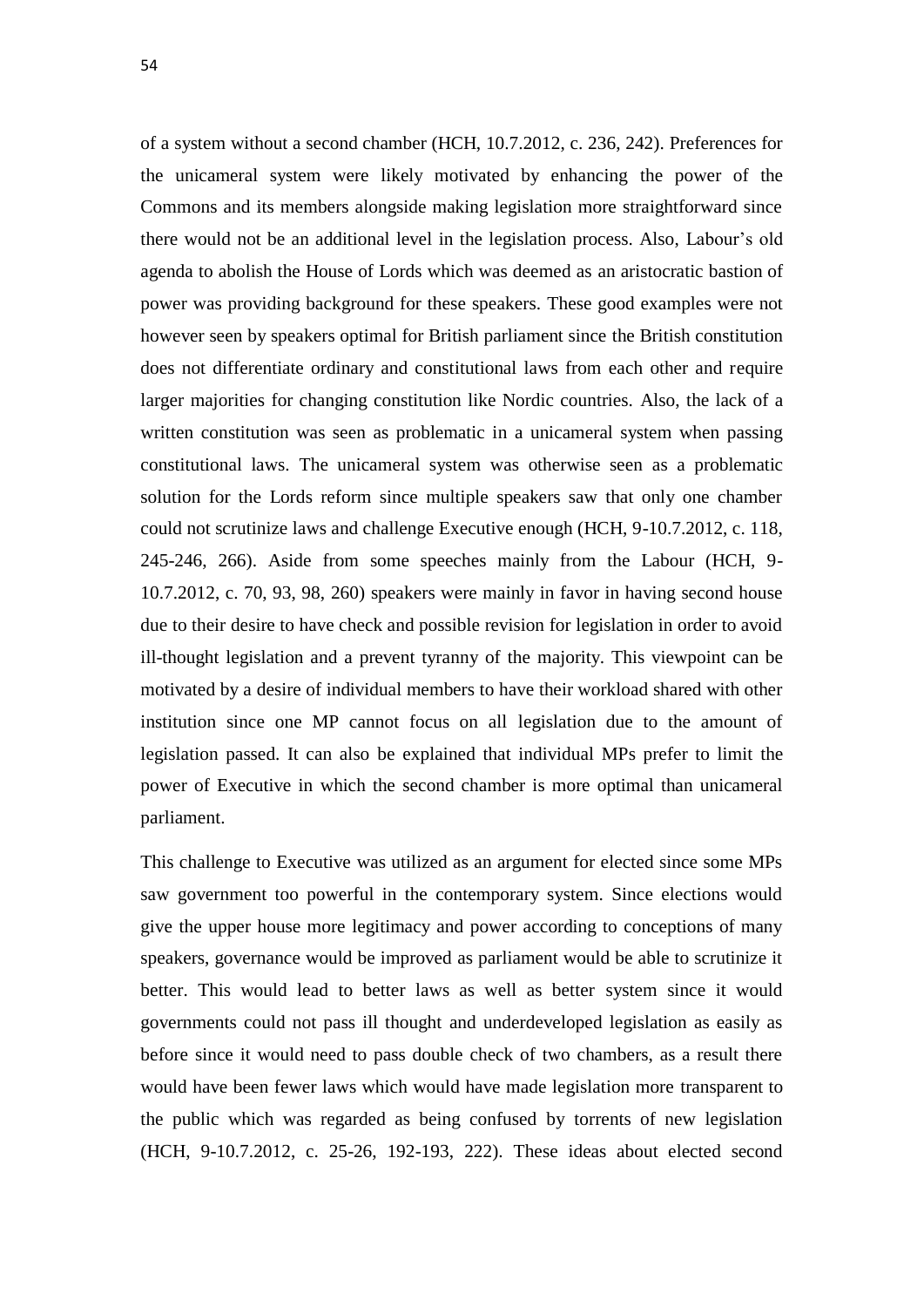chamber being more challenging toward Executive can be seen motivated by MPs rivalry with government by increasing power of parliament as a way to limit the power of Executive. Since a lot of backbenchers of parliamentary groups do not have significant ways to affect how government benches draft their bills before they go to the parliament, having more powerful parliament would pressure governments to listen to their backbenches more often.

Overall there was no significant division of conceptions between party lines during the debate. In both of the major parties there were speeches for and against having an elected second chamber although in the Conservative party MPs advocating status quo or smaller reforms were majority (HCH, 9-10.7.2012, for example; c. 59-60, 69, 79, 80, 205, 229) compared to reformist ones ( HCH, 9-10.7.2012, c. 106-107, 192- 193, 244-246). This could be explained by the multitude of factors, first by the general outlook of the House of Lords in its contemporary form was more moderate and preserving chamber than the Commons due to its status as an appointed chamber. Since the Conservatives were in favor of preserving traditional British institutions, having the second chamber as a revising body would help to moderate any radical legislation. Secondly, the membership of the Lords is favorable to the Conservatives due to it being formed from upper echelons of society who are likely to be more favorable toward them than the other parties. Also, life peers and bishops of the Church of England are likely to be in favor of status quo and the Conservative agenda. Thirdly unelected House of Lords serves as a "retirement" place for politicians since its members are largely appointed by the Executive. Since it would be easier to get appointed to the Lords than get elected to the upper chamber, it would be logical for members to support current system which could provide an easy way for MPs to continue their political careers in the case of losing their seats. Fourthly it is likely that many members saw the current system working well and as such saw no need to change it to something unproven. This classic argument for the Conservatives was even mentioned directly in the debate many times as Steve Brine<sup>31</sup> put it;

"I think that most of the sensible people I represent would say, "If it ain't broke, don't fix it." (HCH, 9.7.2012, c. 88).

 $31$  Steve Brine was Conservative MP for Winchester from 2010 onwards.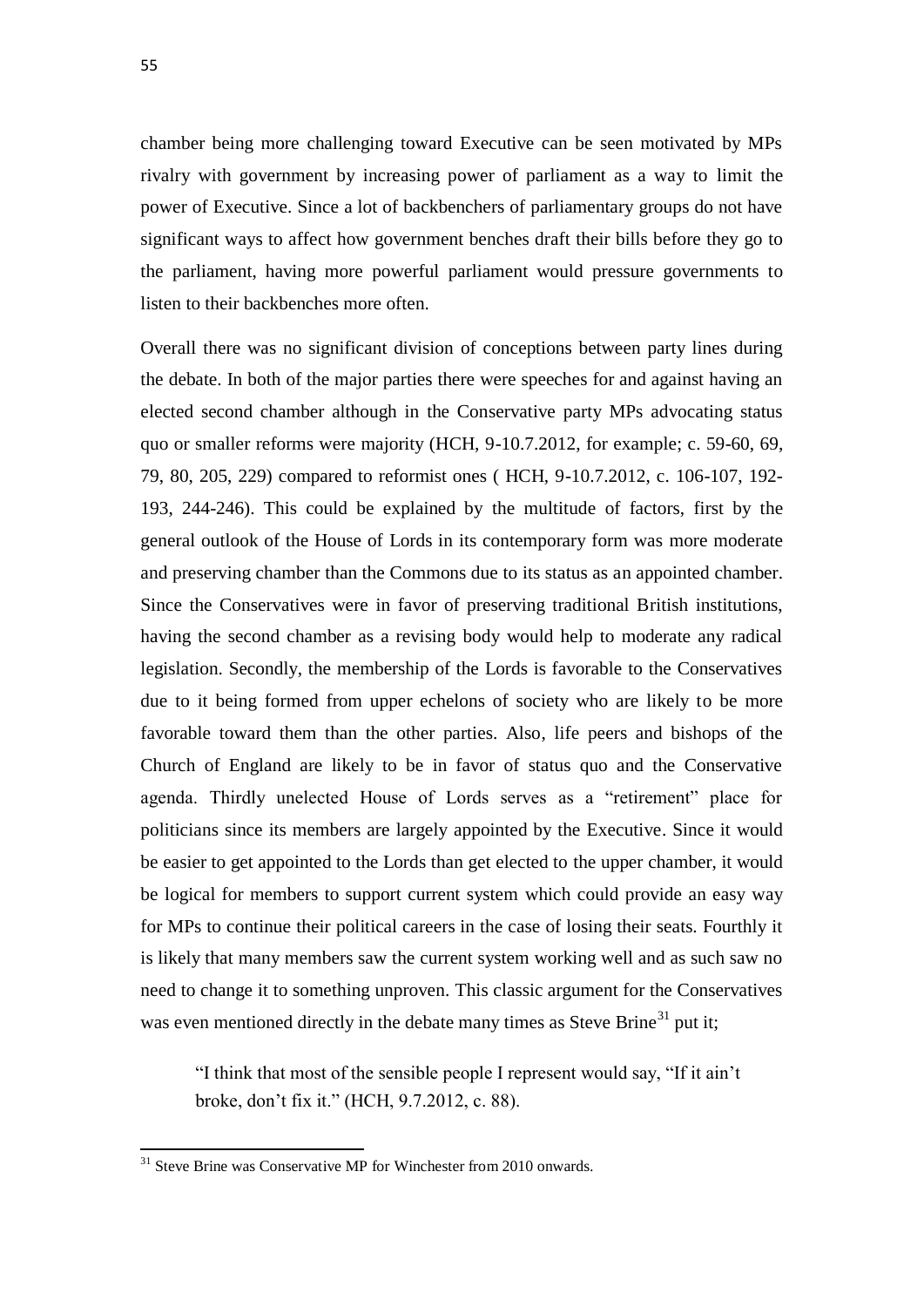As such like Brine, the main conceptions about having an appointed chamber would guarantee its role as a revising chamber without interfering with the Commons and ensure effective governance. An elected chamber was instead seen as an unnecessary and dangerous since it would just duplicate the lower house and remove the revising role of the contemporary one and take primacy of the Commons away and as such paralyze effective part of the constitution.

Labour MP:s mostly also shared views that elected chamber would not be needed in for the contemporary role of the Lords and that elected chamber would lead to hierarchy problems without clear definitions for their powers. A minority of Labour MPs did not see the appointed house as problematic and voiced their opinions in support of status quo (HCH, 9-10.7.2012, c. 90, 101-102, 125-126, 229) since they regarded lack of a written constitution and lack of clear precedents would cause a political crisis in a form of gridlock. Frank Dobson compared the reform bill as "choosing a team without knowing what game is going to be played" and that "the reformed second chamber would play contact version of rugby instead of touch rugby insisted by the Commons" (HCH, 10.7.2012, c. 225). These kinds of conceptions were likely motivated by precedents set by British parliamentary history where the Commons gradually gained more powers and legitimacy after becoming increasingly more democratic since the  $19<sup>th</sup>$  century without being formally codified into a constitution. Giving the upper house elected mandate could lead to it demanding more power as had already happened with the Commons. Also lack of international experiences of an upper house becoming elected from before being largely appointed and hereditary body have likely motivated these conceptions about potential evolution of the House of Lords into questioning the primacy of the lower house.

Majority of the Labour were in favor of having elected chamber although the bill was not their ideal form of reform due to its problems in multiple areas which we are going to cover in other subchapters. In these speeches (HCH, 9.10.2012, c. 65-66, 85- 86, 221-222, 240) speakers preferred that the elected chamber should retain its status as a secondary chamber instead of becoming equal to the Commons due to aforementioned problems with USA constitution and fear of conflicting powers. Aside from those few speakers who preferred that elected second chamber could hold Executive in check, MPs advocating elected chamber showed preference to the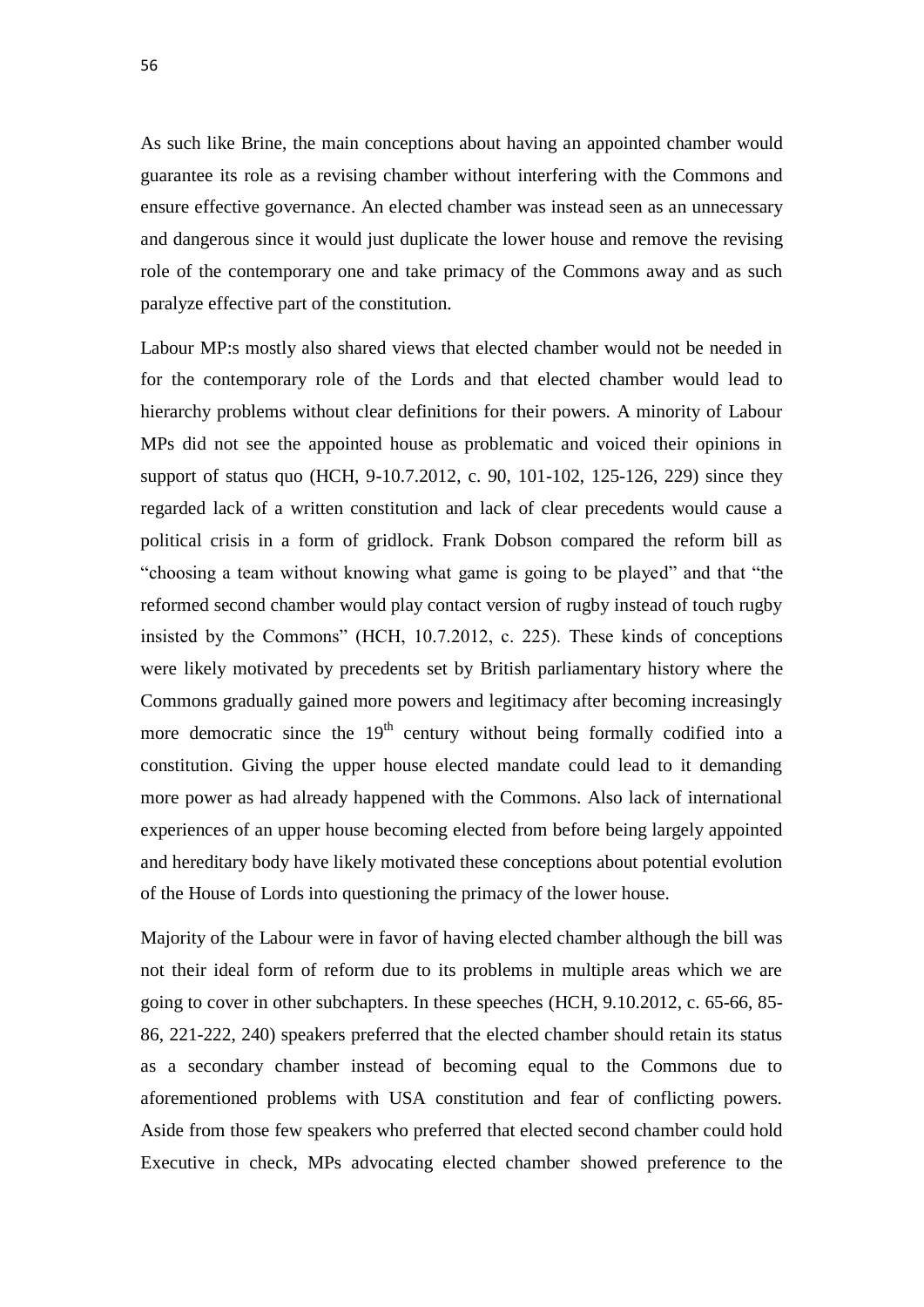division of dignified and efficient parts of the constitution. A motivation for these ideals can be seen coinciding with the supporters of the status quo since their conceptions of the House of Lords as a secondary chamber was shared with them. Only the way how the second house should be composed was the dividing point between them. Liberal Democrats also shared this viewpoint of retaining current powers while making the upper chamber elected (HCH, 9.7.2012, c. 30-31, 55, 96). SDLP MPs' sole speech also shared this kind of view by emphasizing their policy to refuse to take seats in the unelected second chamber due to their republican ideology (HCH, 10.7.2012, c. 232). These speeches can be seen as a protest toward the appointed system which favored the two major parties and left minor ones underrepresented in the Lords. Having elected chamber would fix this anomaly and strengthen their position in revising legislation.

Overall the conceptions of Bagehot about British constitution being a hybrid system of having a legislating and a revising chamber instead of two legislating chambers like in the USA were upheld by a majority of MPs in the Commons during the debate about the reform bill. Also the notions of efficient part of constitution residing in the lower house were utilized by many speakers as an argument why reforming the upper house was problematic. Possible solutions for regulating powers of the two houses were likewise seen unideal for unwritten British constitution since they could not set every kind of problematic situation between two elected houses in Parliament Acts before there had been precedent, having to wait and see what kind of political culture would evolve with the new system was seen a step into the darkness. In this regard speakers shared the viewpoint of Bagehot in retaining the constitution flexible instead of having a rigid constitution like the USA one. Only speakers who advocated unicameralism did not share this viewpoint and preferred abolishment of the upper chamber. These viewpoints were not shared by a majority of the house and thus faced opposing views and arguments of other speakers, however. In conclusion we can argue that Bagehot's ideas of the House of Lords were influential for the debate.

## **4.3.2 Democracy as a concept in the debate**

Use of democracy as a concept to justify or reject the bill was a major part of the debate as it was seen major agenda to promote democracy since many speakers saw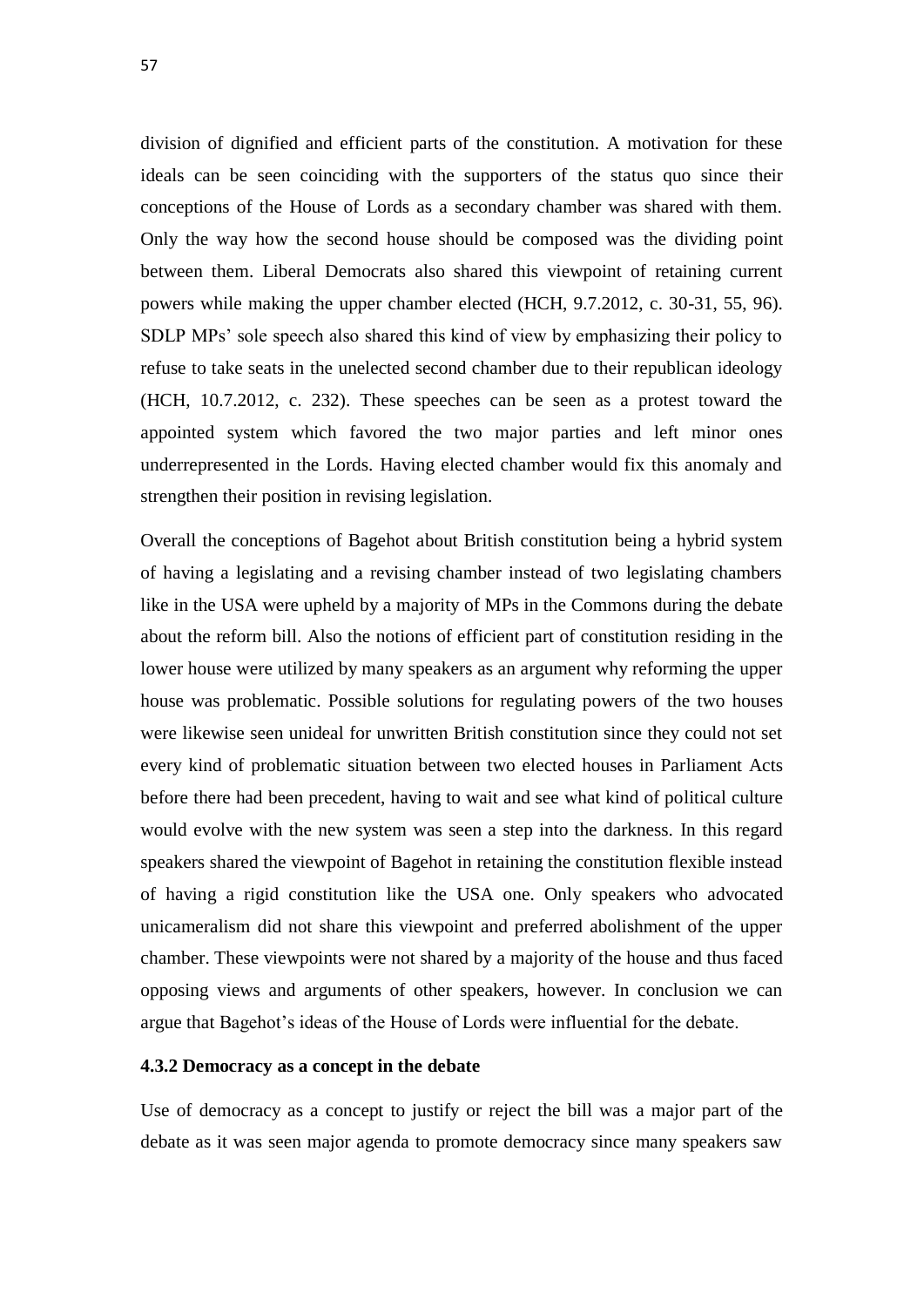that democracy in Britain was in crisis due to lack of public interest in politics and a downward trend in electoral turnout. As such most members of the Commons saw that reforming the British political institutions into more democratic ones as a solution to this crisis. Different conceptions about the bill in this regard rose wherever the bill was a step into right direction into democracy or was the bill lacking in its' democratic qualities.

The proposed term of 15 years without a chance for reelection for the second term for the reformed chamber was met with nearly unanimous criticism from all sides of the House due to its lack of accountability which was seen integral part of democratic process (HCH, 9-10.7.2012, cc.59, 83, 114, 123, 214). Lack of being unable to elect current members out of office and thus indicate lack of confidence by electorate could not be done with the proposed system was seen as unaccountable as appointed House of Lords. Since the bill offered no way to sanction members of the reformed chamber for failing to perform their duties, many members speculated that significant amount of its members would not pay attention to their constituents and legislation because lack incentive to do so. David Tredinnick<sup>32</sup> even suggested that;

"but when we couple it with the absurd proposition of an elected House with 15-year terms, we see that this entire proposal presents an opportunity to get elected and then go and live in the south of France. Those elected would never need to come back, because they will never stand for election again. This is a recipe for lazy peers. Why should anybody want to turn up for that length of time? There is no accountability either. (HCH, 9.7.2012, cc.111)."

In Tredennick's speech we can see that he preferred not to have legislators whose actions during their tenure could not be put into an account in elections as undesirable for legislators. This kind of conceptions can be seen originating from standard work of MPs in the British system like we already have seen in the Alternative vote debate, Ability to directly give a sign of confidence or lack of thereof to sitting MP and government was seen as a clear way to show public opinion by the electorate in plurality system. In this system link between electorate and government is MP who is expected to consult his/her constituents regularly in order to make their needs known

 $32$  David Tredinnick was Conservative MP for Bosworth from 1987 onward.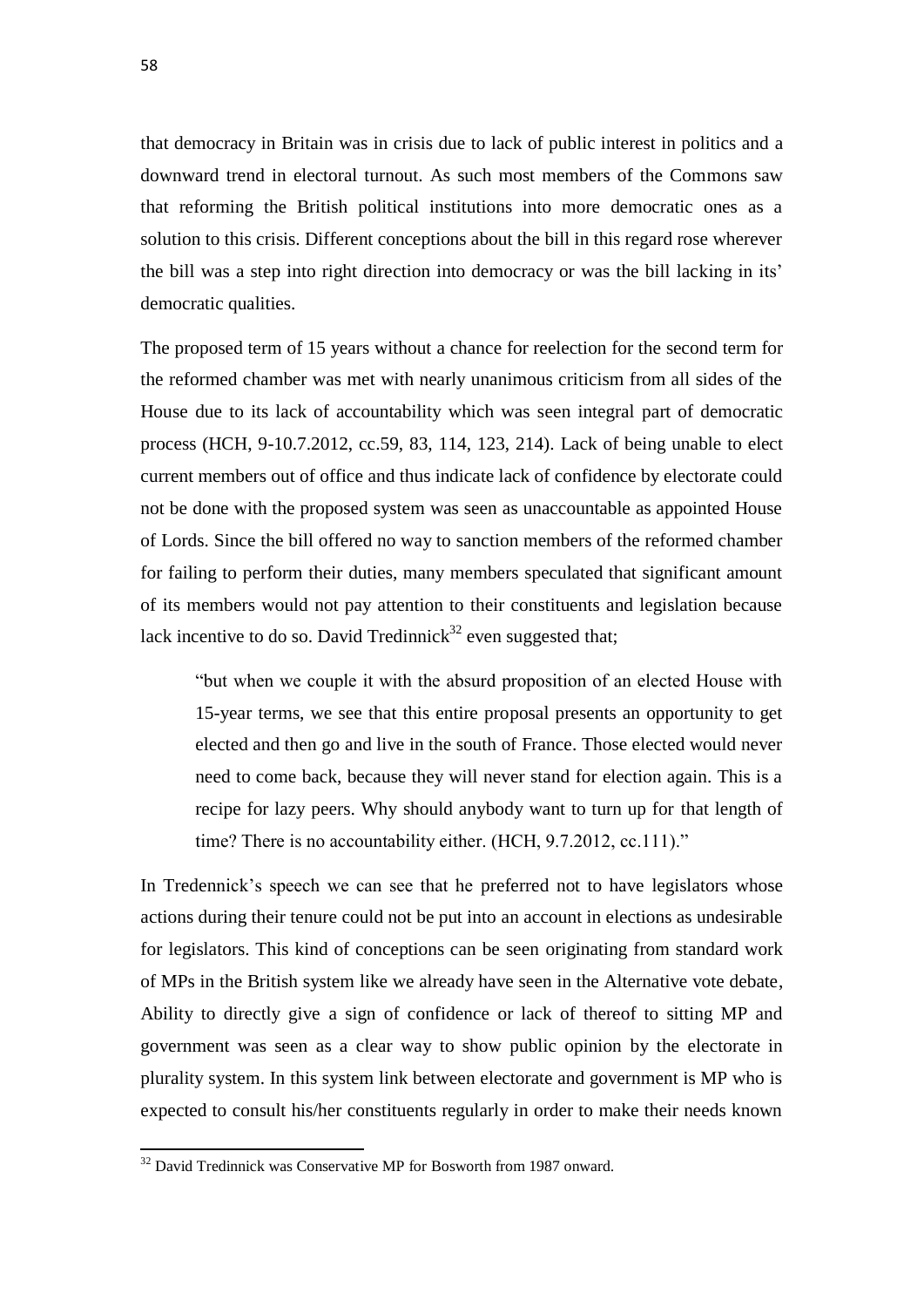to Executive. Since that kind of link could be broken easily in the proposed single term system, it was seen as undemocratic to electorate due to its unaccountability by the way of reelection. It is also probable that many MPs of the lower house did not want that members of the reformed upper house could be elected just like them without any responsibilities of the profession while potentially threatening to usurp primacy of the Commons. As such it would have reduced powers of individual MPs while retaining unbalanced responsibilities toward electorate between the houses.

15-year term was conceived to be a far too long term for a democratically elected legislator (HCH, 9-10.7.2012, cc. 84, 86, 88-89, 114, 224, 258). Since parliamentary terms in the Commons last at most 5 years, 15 years in an elected office was seen undemocratic since in combination with the inability to stand for reelection it could make possible for irresponsible politicians to remain in office for multiple parliamentary sessions in Commons. Although few members noted that 15 years was preferable to contemporary lifetime appointments which at average lasted 26 years while still retaining longer time perspective than the Commons (HCH, 9-10.7.2012, cc.108, 209), a majority of MPs' speeches pointed some comparisons about the proposed term period. Hazel Blears<sup>33</sup> made reference toward Chartists and their proposal to have annual parliaments as a more ideal parliament than having elections every 15 years as an example how he could not see the proposed bill to bring more democracy since 200-year-old proposals to reform parliament were more ambitious in this regard (HCH, 9.7.2012, cc. 70-71). 15-year term was also negatively contrasted with terms of leaders of dictatorial states in Gareth Johnson's<sup>34</sup> speech which noted that even Robert Mugabe<sup>35</sup> did not dare to have such long presidential terms as one of most egregious dictators in Africa (HCH, 10.7.2012, cc. 205). These conceptions of the 15-year term being too long can be seen in contrast with other terms of elected upper chambers, for example, a term in the Senate of both France and USA is sixyears. Considering that most of the western democracies do not have terms longer than that for any political office, it is reasonable to assume that 15-year terms cannot be conceived democratic at all. It is also noteworthy to point out that the 15-year term

 $\overline{a}$ 

<sup>&</sup>lt;sup>33</sup> Hazel Blears was Labour MP for Salford and Eccles from 1997 onwards. She was also a minister in Labour cabinets during 2003-2009.

<sup>&</sup>lt;sup>34</sup> Gareth Johnson was Conservative MP for Dartford from 2010 onwards.

<sup>&</sup>lt;sup>35</sup> Mugabe was president/prime minister of Zimbabwe from 1980 from 2017. His leadership was characterized by authoritarianism and corruption.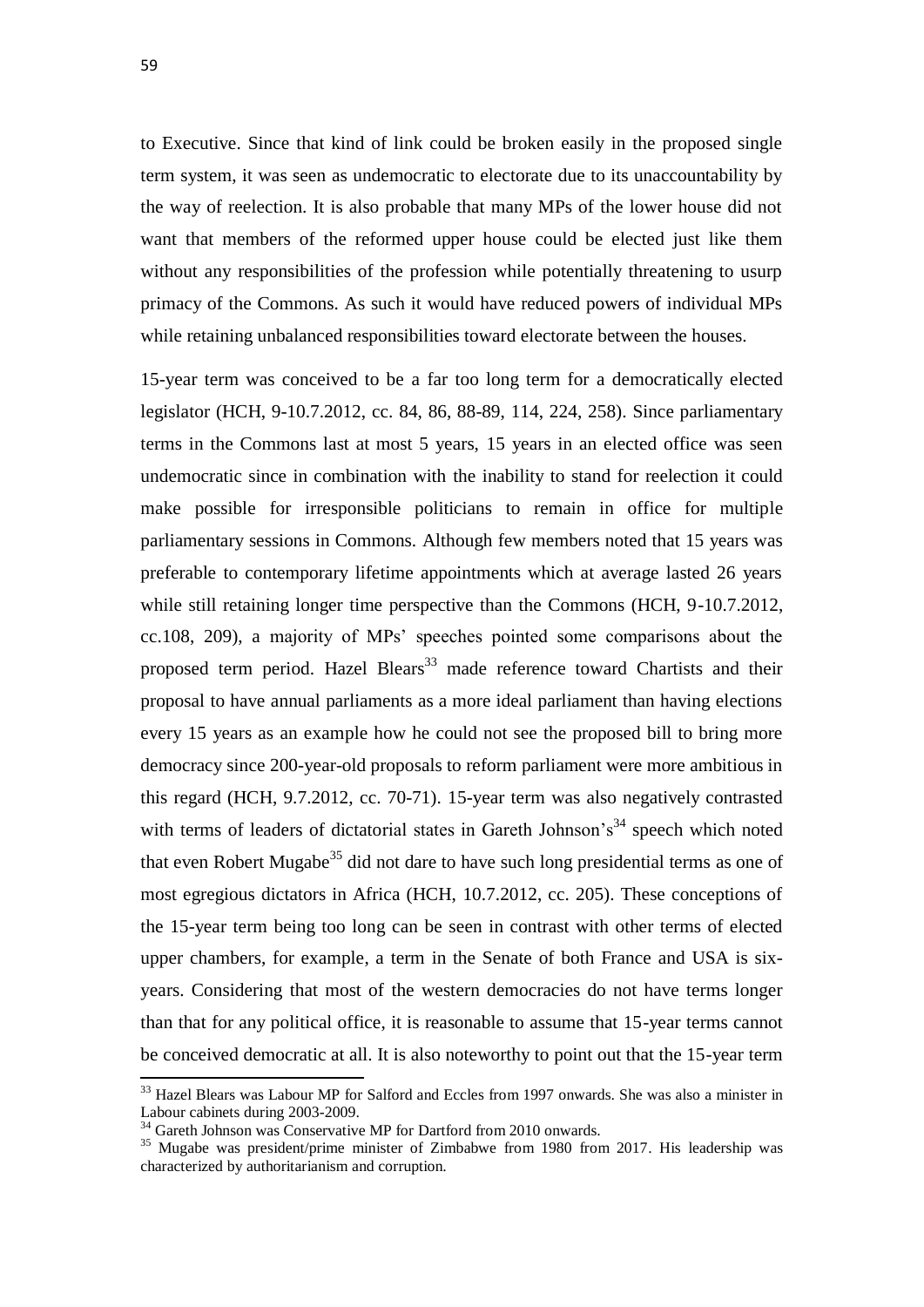would have been longer than any British premiership in the  $20<sup>th</sup>$  century<sup>36</sup>. This would have been a long time for legislative gridlock and alongside fears of potential political crisis due to lack of clarity regarding the primacy of the houses it is understandable that most of the MPs were critical of the term length.

Having an elected body does not automatically mean that country or institution is democratic. This point was made by Nadhim Zahawi<sup>37</sup> who reminded that the recent developments in the Middle East<sup>38</sup> have shown that democracy is more than holding elections and that building stable representative institutions is as important. He also noted that democratic deficit is a problem in Britain but the House of Lords is not the primary cause of that. (HCH, 9.7.2012, cc. 118). This notification is important since many undemocratic countries have elections regularly but due to the dominant position of one party and/or widespread corruption elections favor one party over others in form of pressuring voters not to support opposition parties or straight voter fraud. One-party states also usually have elections although their results are predetermined due to having candidates only from an official ruling party.

Having 20% of members of the reformed chamber appointed alongside elected members was seen as a major point to show that the bill was not totally committed to reform the upper house democratically and that Executive wanted to retain a degree of appointments, this would have meant that patronage of Prime minister would continue despite the reform. This was regarded by multiple MPs from the Labour (HCH, 9-10.7.2012, cc. 44, 206, 214-215, 269) as a problem due to concerns of the rise of assertiveness of the reformed house due to its democratic mandate. In that scenario appointed members would hold the balance of power despite having questionable legitimacy in legislation and thus undermine democratic principles. Counter-argument for this was that partly appointed chamber would retain some expertise the House of Lords had in either having all or part of them appointed (more on this in the next subchapter). These views (HCH, 9-10.7.2012, cc. 85, 206) argued that their ideal reformed chamber would contain the best elements from both the old and new, democratic, upper house. As such they made a point for compromise which

<sup>&</sup>lt;sup>36</sup> Longest tenure in the office was premiership of Thatcher which lasted 11 years.

<sup>&</sup>lt;sup>37</sup> Nadhim Zahawi was Conservative MP for Stratford-on-Avon from 2010 onwards.

<sup>&</sup>lt;sup>38</sup> He was likely referencing the Arab Spring revolutions which shook the Middle East from 2010 onwards.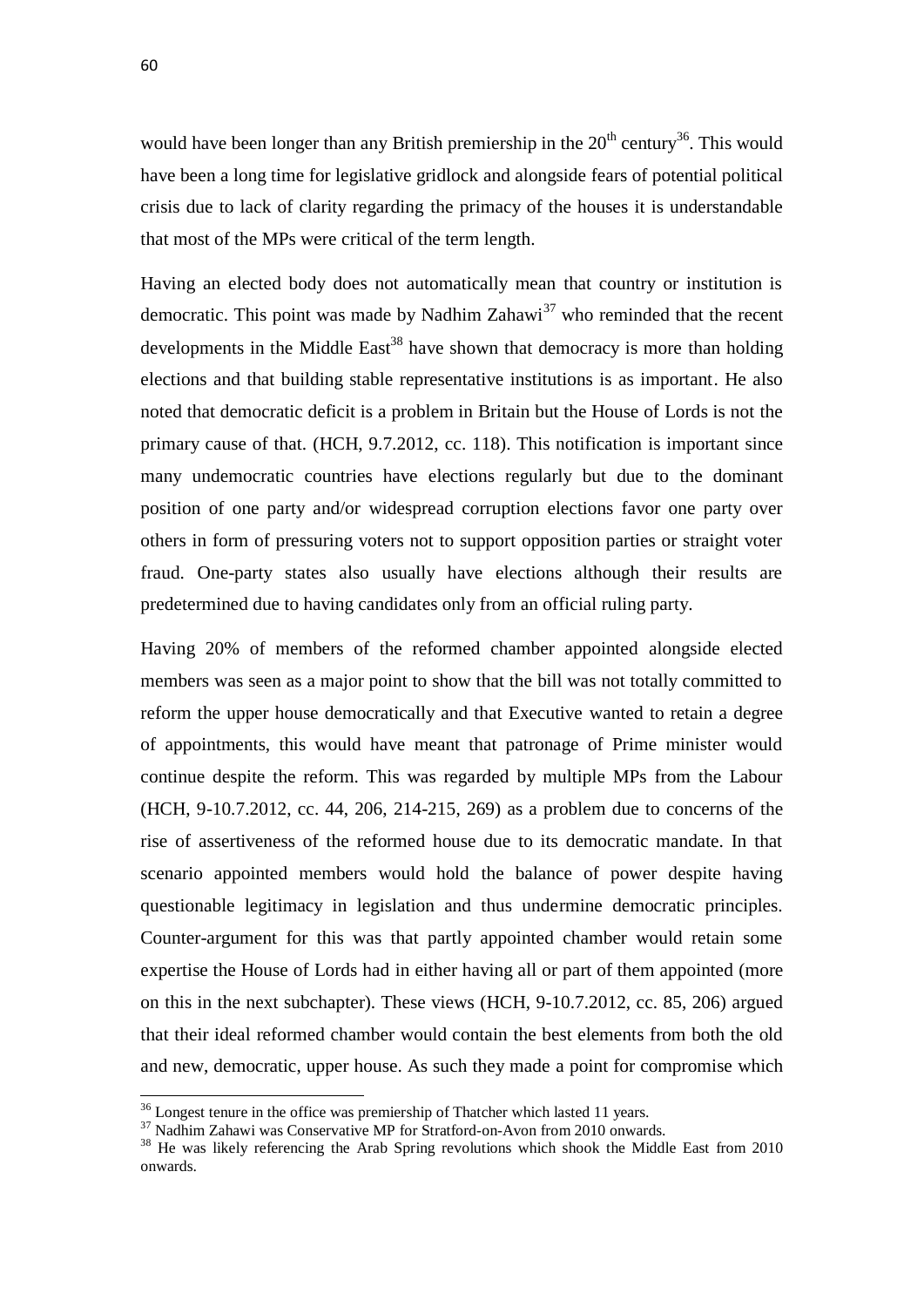they saw as the best solution instead of extreme views of abolishing the upper house or retaining appointed one in the debate. These views could be attributed to the different conceptions about the British constitution; while preferring to have more democracy in their institutions' members recognized some of the strengths the House of Lords has and thus wanted to retain some of it. Also these views defending/dismissing appointments can be seen as a reaction and solution toward abuse of appointment by Prime minister; some wanted to remove appointments altogether in order end the practice they regarded undemocratic or limit it to a portion of appointments in order to keep them in check.

Although many speakers shared the view that Britain was facing a crisis in democratic legitimacy, a majority of speakers saw that the House of Lords reform is not the correct way to resolve that problem. In these speeches (HCH, 9-10.7.2012, cc. 77, 91, 104, 123, 205, 212, 241-242) speakers either saw that either due to multiple questionable elements (15-year term, 20% appointed members etc.) in the bill made its goal to have a democratic chamber null or that the Lords do not need democratic mandate due to their role as revisionary chamber instead of legislators and due to the Commons already having democratic mandate, giving the upper house democratic mandate would just blur electoral links as we have seen on how primacy of Commons was viewed in the debate. It is interesting to see that the Lords was likened to other unelected offices such as judges, generals and other experts instead of other parliamentary bodies as a reasoning why the upper house should not be elected. This un-politicization of the Lords could be seen in the background of unwritten constitution and lack of supermajorities in the British legislation, instead of relying upon checks and balances between institutions the upper house acts as a buffer against ill-thought legislation and tyranny of the majority in offering more detailed views about legislation.

Like mentioned earlier in analyzing debate about the primacy of the houses (HCH, 9- 10.7.2012, cc. 65-66, 108, 222) some speakers saw democratic mandate giving the upper chamber more assertive role against Executive and thus it the bill would produce better debate in the parliament. In these speeches the appointed Lords were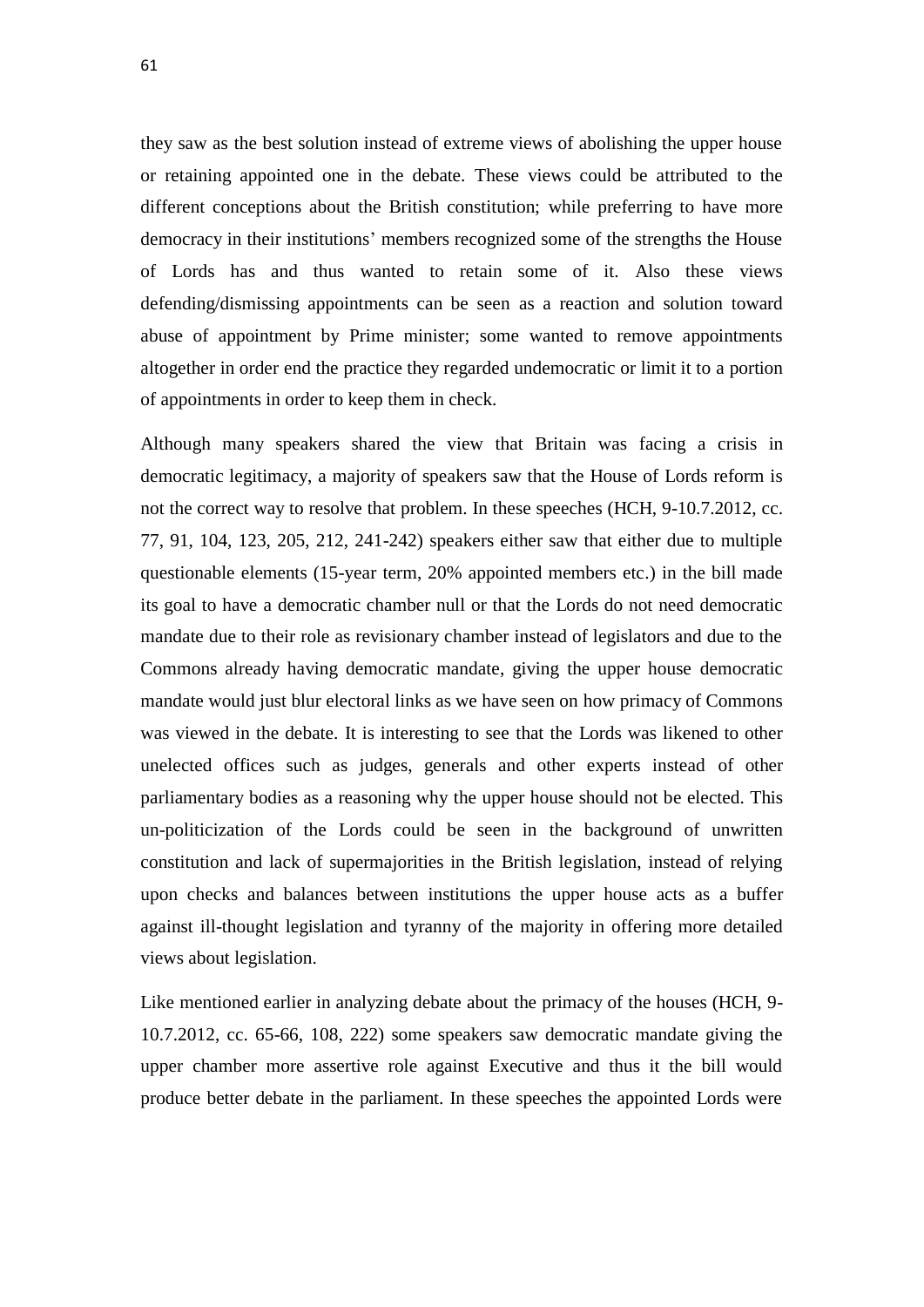seen anachronistic institutions, David Miliband<sup>39</sup> even made Harry Potter reference in making a comparison how the current constitution feels like a trip to Hogwarts and game of Quidditch (HCH, 10.7.2012, cc.221). These speeches and conceptions can be seen against the general democratic crisis in which a significant part of citizens see politics distant from themselves, this manifests itself in low turnouts in general elections compared to earlier decades. By reforming these old institutions to have modern functions speakers saw as a way to show that they wanted the electorate to be more involved in legislative process and politics.

Overall speakers during the debate preferred to introduce more democracy into the upper house were seen as essential although many saw that the bill failed to deliver its promises to make the upper chamber more democratic and accountable. 15-year terms, lack of chance for reelection and 20% of appointed membership were seen as an antithesis for democracy and accountability as a whole. Despite some speeches were made in defense of these features, a majority of them admitted that the bill's provisions were just a step forward in their ideal reform instead of a desirable solution. As such most of MPs held democracy as a positive concept and perceived the bill lacking in that concept the fatal flaw of the proposed upper house. Some members made a point that while introducing more democracy was desirable, the House of Lords was not the right place for such reforms due to its own peculiar status as revising chamber.

## **4.3.3 Expertise and independency of the Lords in the debate**

As mentioned before, Bagehot argued that the main advantage the House of Lords has over the Commons was that it was full of expertise on different fields due to its members' ability to focus on their specialties without worrying about getting elected or having financial uncertainty. Despite the traditional hereditary upper house was reformed into appointed one in 1997, in the debate the upper chamber was perceived having expertise and knowledge that the Commons lacked due to its members appointed mostly on basis of outstanding performances on different fields. As such

<sup>&</sup>lt;sup>39</sup> David Miliband was a Labour MP for South Shields from 2001 onward. He was also a minister in Labour cabinets during 2002-2010. He was a brother of Ed Miliband who was the leader of the Labour party during 2010-2015.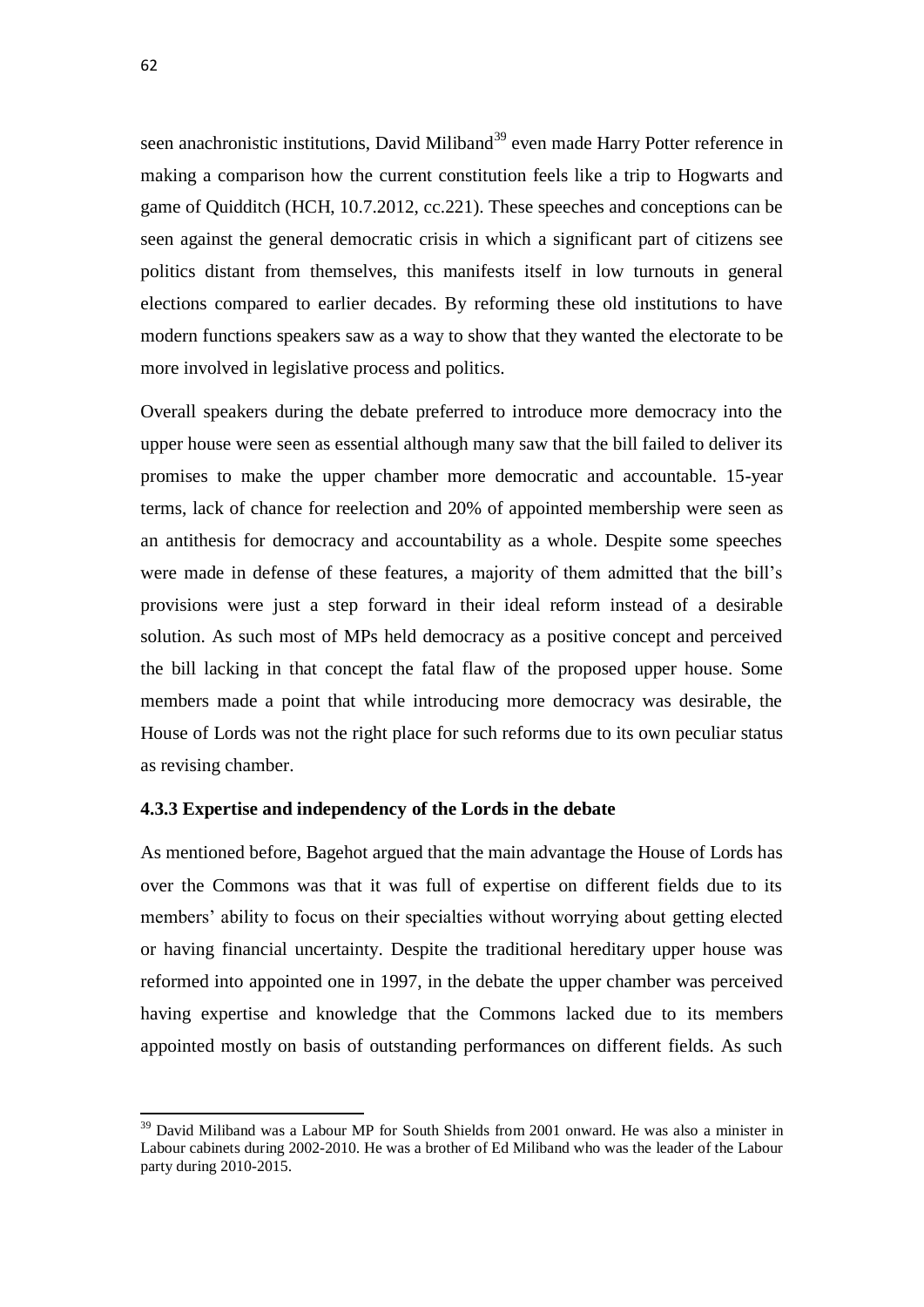many members in the debate, most of them Conservatives, defended the status quo of the upper chamber due to these qualities.

Since a majority of Conservatives' speeches (HCH, 9-10.7.2012, cc. 79, 84, 104, 212, 238) preferred to have the second chamber based on expertise outside of parliamentary politics, the regarded elected chamber inferior to the appointed Lords. Malcolm Rifkind raised this conception in his speech;

"The Bill is a puny measure. It is unwelcome and it will do far more harm than good to our constitutional structures and to the good government of this country. I say that because, essentially, two things will happen. First, the Bill will lead to the departure—the expulsion—of the vast majority of Cross Bencher and specialist Members of the upper House. ------- What are we to replace them by? Essentially, it will be a sham democratic Chamber, consisting overwhelmingly of Members who would rather be in this Chamber and who will be elected under a party list system that is an insult to the electorate." (HCH, 9.7.2012, cc. 50).

In the speech we can see that Rifkind that he conceived that the bill would ruin the British constitution rather than to improve it. His main points against the elected chamber was that it would get rid of specialist and replace them with members who could not win constituency seat in the Commons and as such would bring nothing new to the legislative bodies. In other speeches, expertise was linked to the Lords being revising body instead of an equal legislative chamber with the Commons, in such function it was likened to that of judges instead of the lower house. In such status, MPs saw no need to have them elected. Also being appointed by their merits outside politics was used as a positive notion compared to being elected since they could not deny the primacy of the House of Commons due to their lack of democratic legitimacy. These viewpoints aligning with Bagehot by Conservatives can be explained by their traditional views of the British constitution and a preference for status quo as a whole regarding it. Some individual Conservatives, however, voiced that claims of the Lords being full of expertise being exaggerated (HCH, 9.7.2012, cc. 93, 107) and that expertise of its membership was more exception than the rule.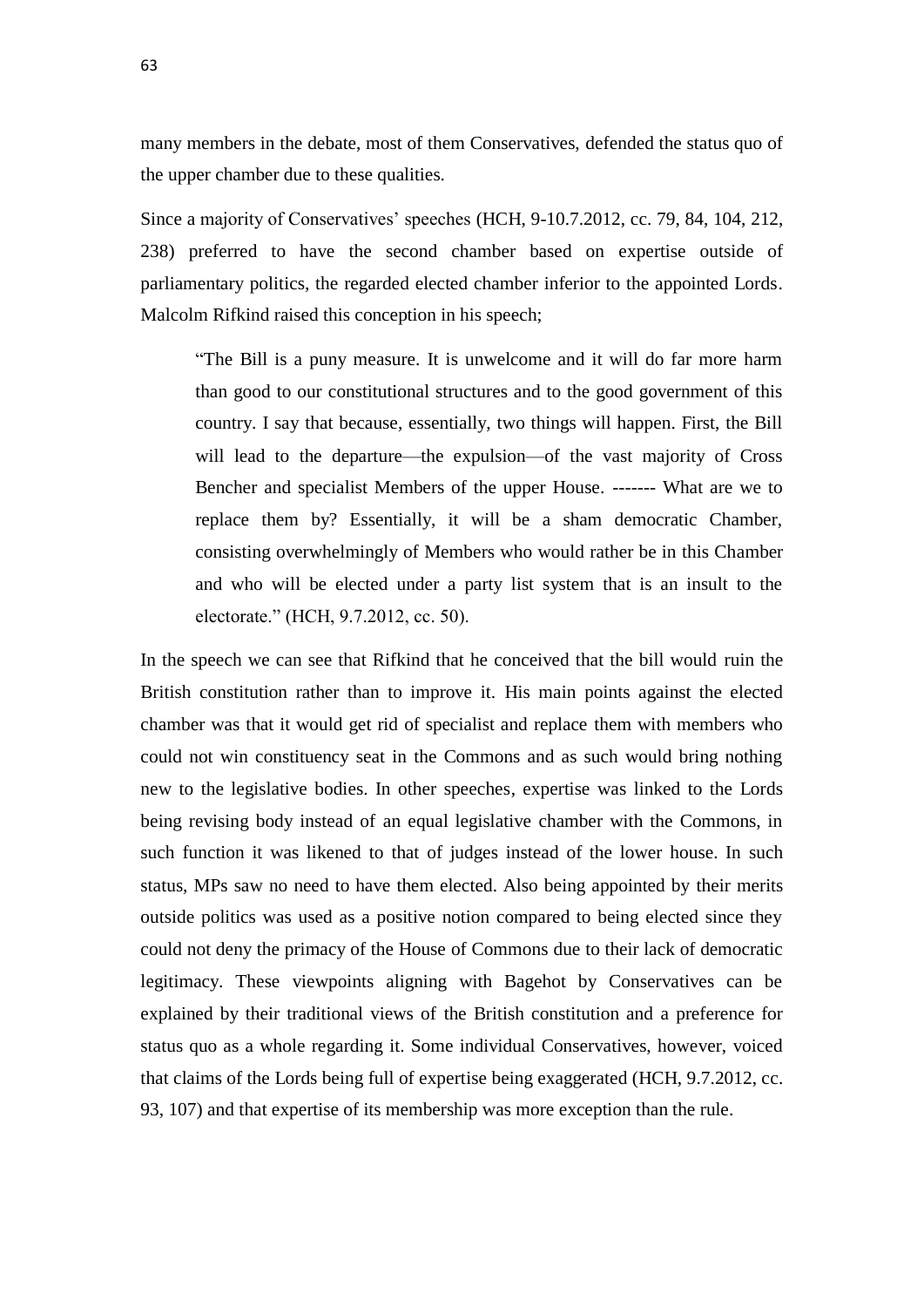1

Labour MPs held more diverse views about the upper house holding plenty of expertise. While some speakers (HCH, 9.7.2012, cc. 53, 112) held similar views to Conservatives regarding their preference for revising second chamber full of expertise instead of elected chamber, most of them held critical views toward expertise as its basis instead of democracy present in the Lords and limitations of that expertise. In these conceptions ( HCH, 9-10.7.2012, cc. 65, 94-95, 254, 269) Labour MPs argued that democratically elected chamber could retain the same kind of expertise and professionalism as the appointed house and thus continue to provide an effective check on legislation. They also noted that despite members of the Lords could provide their knowledge on their fields in revising duty now, that would probably be not the case after 15 years have passed since their expertise could become outdated in that period. Also, the narrowness of members' expertise was seen by as problematic for revision process, while one peer could be expert in medicine he probably does not have any knowledge about army was used as an example in speeches. They also raised concerns that some appointed members could have their economic interests in revising bills more to their personal advantage instead of providing objective opinions about bills.

Interestingly Bagehot himself was referenced in the debate as an argument by Labour MPs in regards how to cure their admiration for the House of Lords was to observe it more (MPs referenced Bagehot (1867), 83-84. There Bagehot pointed out that debates in the Lords were lifeless and inferior compared to the Commons' debates). Graham Stinger<sup>40</sup> shared Bagehot's view in that despite having some capable people it was not the wonderful place which other speeches made it out to be (HCH, 9.7.2012, cc. 77- 78). Alan Johnson<sup>41</sup> also shared a similar view in that status quo was indefensible even though he admitted that Bagehot was not right about the contemporary House of Lords:

"I do not agree with Walter Bagehot's comment that the cure for admiring the House of Lords is to go and look at it, but neither do I agree with the constant stream of self-regard that comes from those on the other side of Central Lobby

<sup>&</sup>lt;sup>40</sup> Graham Stringer was Labour MP for Blackeye and Broughton from 1997 onwards.

<sup>&</sup>lt;sup>41</sup> Alan Johnson was Labour MP for Hull West and Hessle from 1997 onwards. He was also a minister in Labour cabinets during 2003-2010.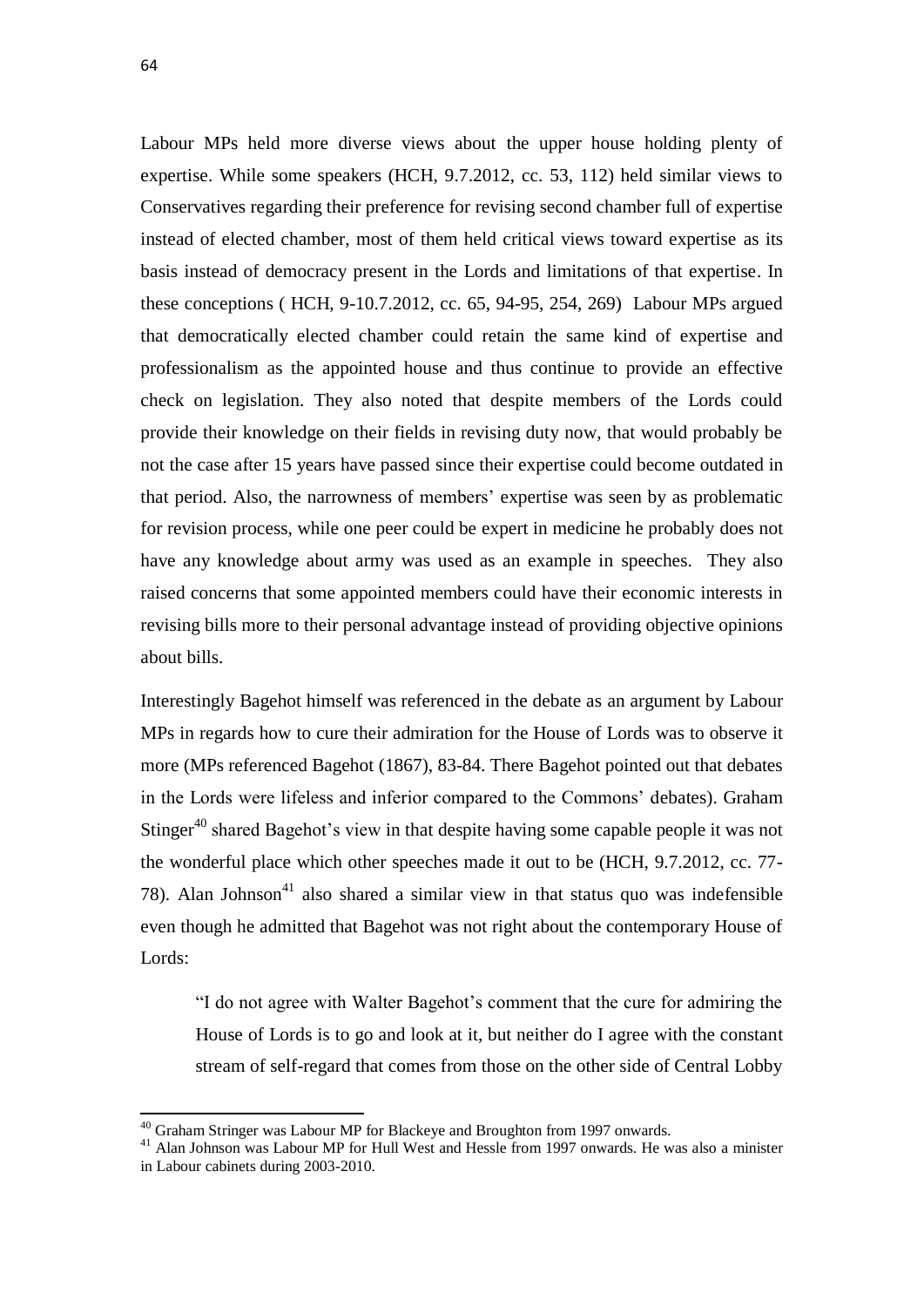about how it is the greatest, most expert revising chamber ever to be devised in the world. They have certainly been very expert at preserving the status quo. (HCH, 9.7.2012, cc. 57).

These views were countered by Steve Brine who pointed out that Bagehot must not have been in the House of Lords recently:

I wonder what the public would think if they actually saw the other place in action and were exposed to its debates in the same way they are to debates in this House, at Prime Minister's questions for instance. I think that they would be genuinely shocked to find the level of debate that their lordships pursue and the much reduced partisan nature of their proceedings. Bagehot has been quoted a few times today, but clearly he has not been in the House of Lords lately. (HCH, 9.7.2012, cc. 89).

Brine's admiration for the appointed chamber was manifested in his conception about Bagehot since his own experiences about observing the Lords have been different according to his speech since he regarded that level of debate in the upper house was on a surprisingly high level. These conceptions of Bagehot were utilized to argue different agendas, for Labour members Bagehot's notion was used to justify their dislike for the contemporary upper chamber and either reform or abolish it altogether whereas Brine used it to show that appointed House of Lords had advanced significantly since the days of Bagehot. These conceptions were also linked to their conceptions about the relationship between the houses; Stinger preferred unicameralism because he perceived it to be too difficult to democratize the second chamber without risking primacy of the Commons and also because he thought that appointed second chamber was not working ideally, Johnson preferred elected chamber because conceived that level of expertise could be maintained despite giving members of the second chamber popular mandate, Brine instead saw that the appointed chamber was functioning surprisingly well alongside that he perceived that elected chamber could not reach to that level alongside his fears of it overthrowing primacy of the House of Commons. These conceptions thus could be explained largely by the framework of balance between expert revision and democracy, while a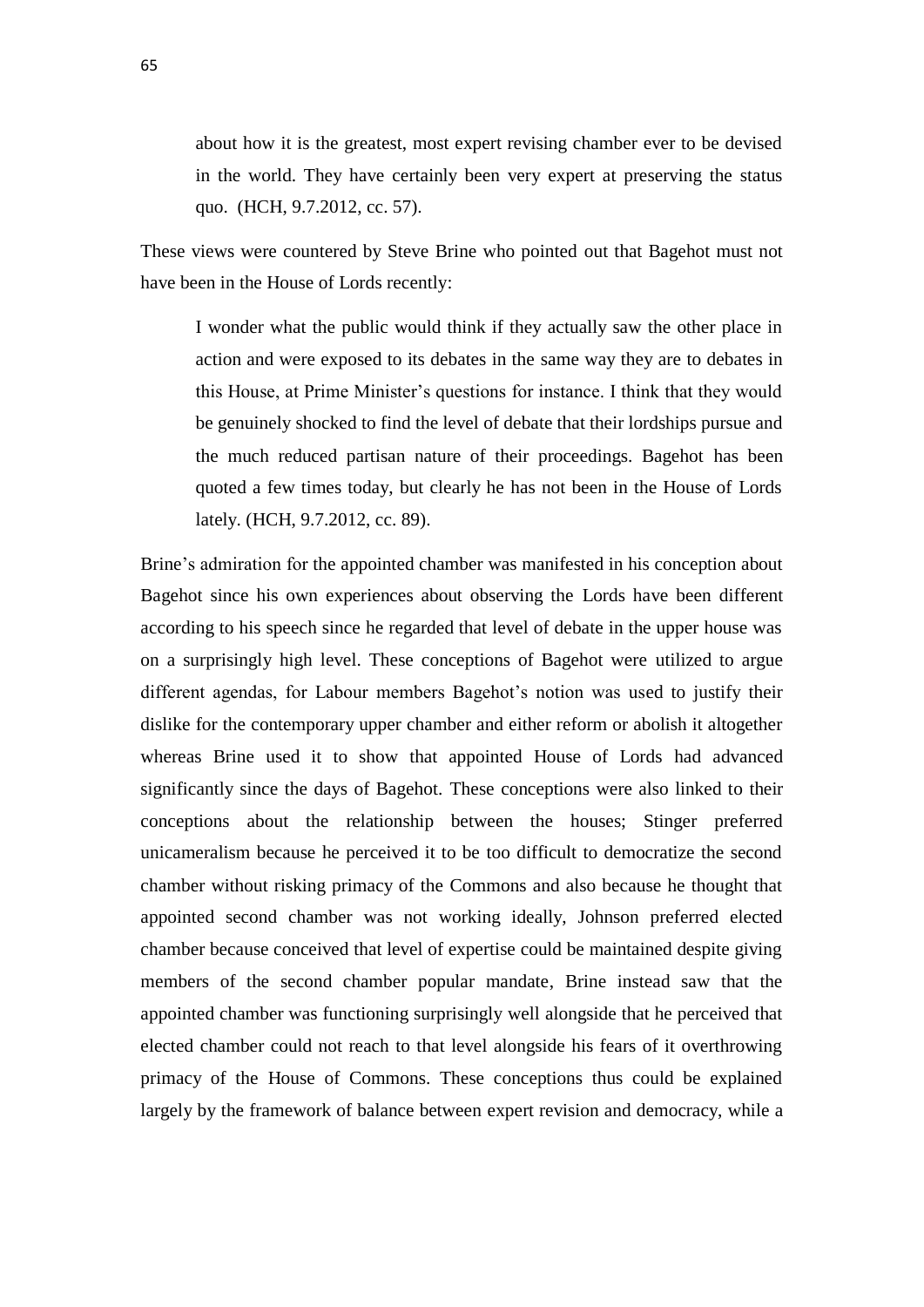majority of Conservatives preferred expertise over democracy, a majority of Labour preferred more democracy while some of them preferred balanced approach retaining.

These divergent conceptions from Bagehot's theory towards the House of Lords could be explained by how the composition of the House of Lords has changed since the  $19<sup>th</sup>$  century. Since members of the Lords during Bagehot's time were landed aristocrats with the membership of the House being hereditary, members of the Lords had no incentive to improve their oratorical skills which were already inferior to the oratory in the Commons. This is different compared to the modern House of Lords which includes professional politicians a significant part of its membership. Since many members of the modern upper chamber are former members of the House of Commons, it is understandable that quality of debate has improved in the Lords since many of its members have years of experience in deliberative politics.

Being appointed for working outside of politics was seen as a positive trait compared to working as a career politician for whole life in revising chamber. Since a majority of MPs perceived that there was growing distrust toward political elite in the public, they expressed critical viewpoints toward introducing more elected career politicians in the second house. They raised concerns that those members contributing a lot as revisionary members would not be elected in elections due to their lack of political experience and as such reforming the upper house into the elected chamber would mean a great loss to British constitution (HCH, 9-10.2012, cc. 99-100, 212, 249-250). Richard Harrington<sup>42</sup>, for example, argued that the House of Lords should not be composed of the same gene pool as the Commons since it would weaken democracy by taking away possibilities of talented people being able to participate in revisionary duty without being part of political parties and their organization (HCH, 10.7.2012, cc. 219-220). These views about having non-career politicians as members of the revisionary second chamber could be seen as a way to express their views for defending the weak second chamber. Since appointed members did not participate actively in party organizations, many members of the Commons perceived them as being less able to form organized opposition to the legislation and not be that ambitious in competing with them for political offices. It is also notable that unlike

 $42$  Richard Harrington was Conservative MP for Watford from 2010 onwards.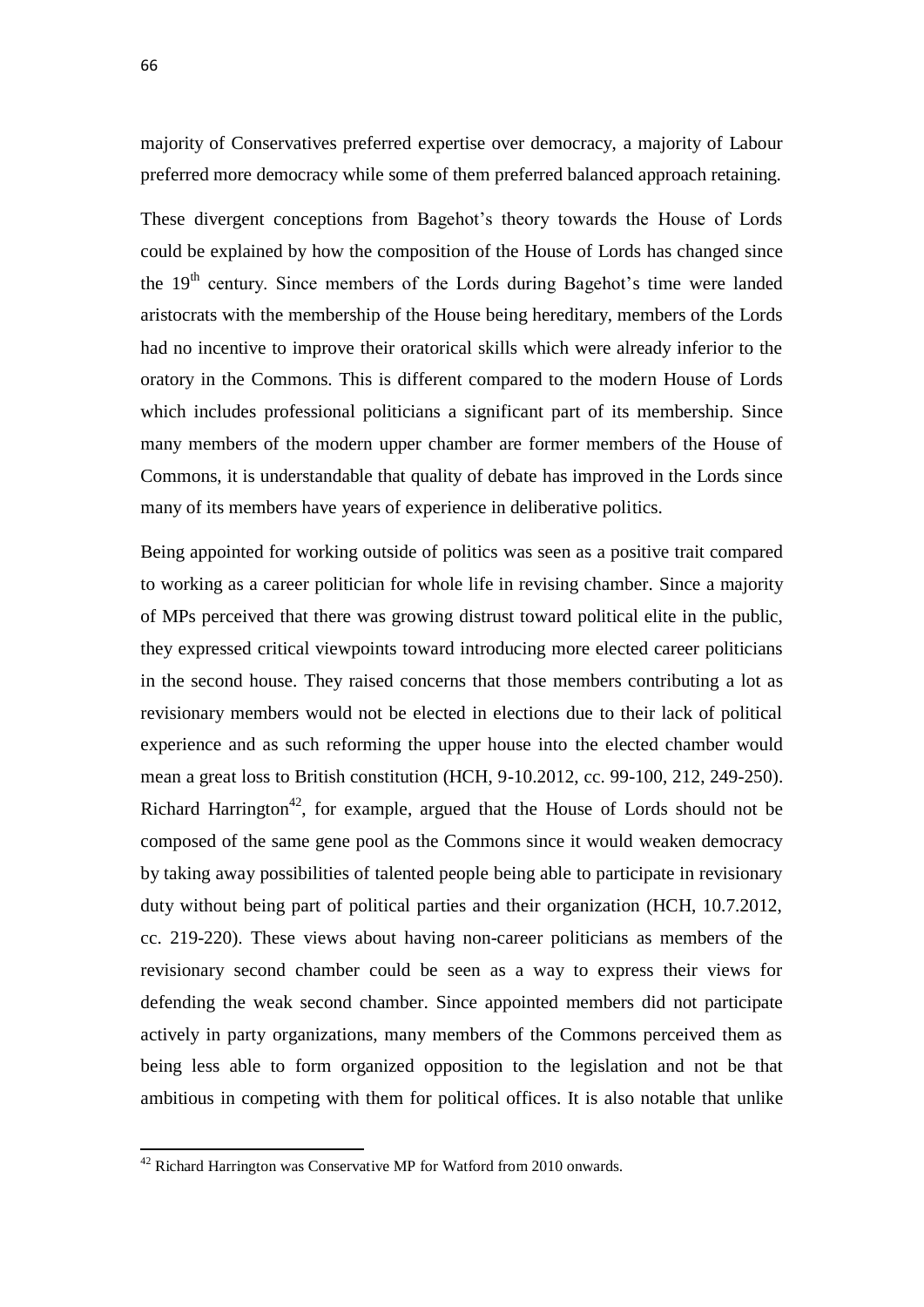countries with proportional systems, it is more unlikely to get elected into British parliament without being a member of a political party since parties could put only one candidate per constituency and because those parties preferred to nominate candidates from their own ranks instead own nominating non-party members as their candidates.

Whipping and party loyalty were seen as aspects which should not be replicated in the reformed upper house since it would reduce the quality of debates since members would need to follow electoral manifestos and party discipline in debating and voting. Many Conservative members participating in the debate (HCH, 9-10.7.2012, cc. 89, 212, 226-227, 238) saw that being part of political parties in revising bills would be detrimental to legislative process since Whips would force members of the reformed upper chamber to amend and vote according to party lines instead of acting independently from the parties. This perception was explained by some MPs by their bad experiences of Whips turning their criticism down when amending bills. Thus they perceived that instead of improving democratic legitimacy, the bill would make it worse since it would put more power to party organizations instead of electors since there would be no effective check on their power. These views sharing that the Lords were independent of political parties was questioned by few Labour MPs (HCH, 10.7.2012, cc.254, 266 ) who noted that despite not being selected purely on party grounds, many members of the upper house were party affiliated and it had significant amount of partisan voting through this viewpoint was raised only two times in the debate. These differing conceptions how independent the House of Lords could be explained by their different attitudes about reforming the upper house, Conservatives were likely perceived more positively by independent peers since they were the least likely of the main three parties to challenge status quo and thus take away their status and as such saw independence from parties in more positive light whereas Labour MPs perceived independent peers more as a challenge to themselves than Conservatives did.

Overall expertise and independence were used extensively as concepts to justify the current status of the House of Lords. Although the amount of those two qualities in the contemporary and the reformed house were disputed, a majority of members saw that second chamber should retain these qualities somewhat even though some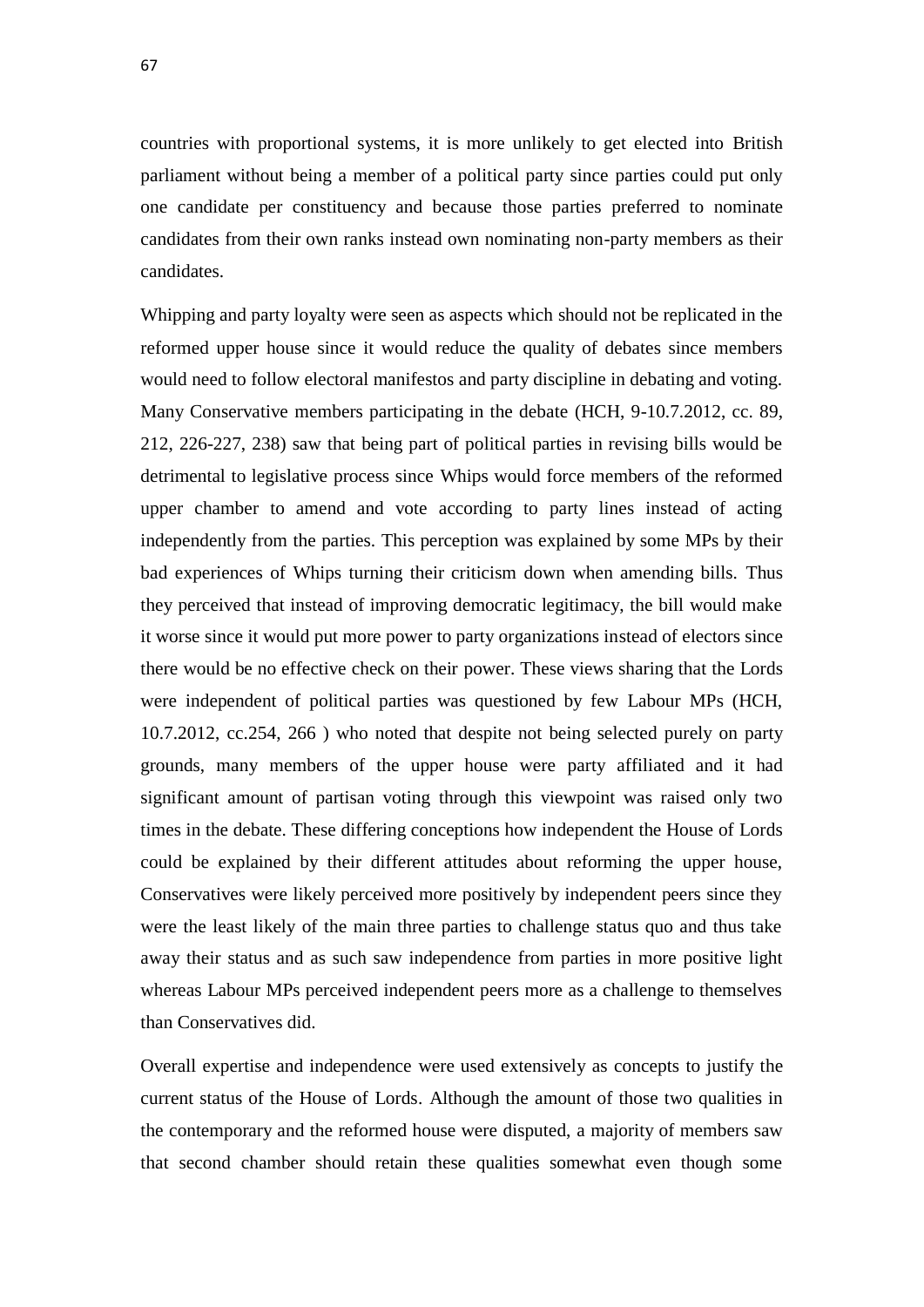members wanted to focus more on democracy and transparency. These viewpoints are thus in line with Bagehot's views since he also preferred the second chamber to have more professional and independent outlook than the Commons which function was to hold a democratic mandate. Participants of the debate even demonstrated openly that they were familiar with Bagehot in the form of referencing him in the debate.

### **4.3.4 Referendum as a point of contention in the debate**

Since holding a referendum about reforming the House of Lords into an elected chamber was part of the Labour electoral manifesto, many Labour MPs alongside speakers from the other parties made an issue to hold a referendum in reforming the upper house instead of the normal legislative route. As such referendums about matters of constitutional importance were an important part of the debate.

The Labour MPs were critical of the bill since the government did not include referendum as a part of the bill and thus voiced opposition to it. Many of their speakers made references to referendums organized by Blair's government about Scottish and Welsh devolved parliaments as a good example of how to make good constitutional reforms instead of the government's bill which they saw as a way to rush reforms in a hurried manner. They also noted that many cities had referendums about having elected mayors, this issue was seen very important because MPs argued that if they can have referendums on such insignificant issue, why they could not have referendum on crucial constitutional issue which could change British parliament forever (HCH, 9-10.7.2012, cc. 46, 82, 116, 214). Many Labour speakers also reminded that the United Kingdom already had referendum last year (2011) about the Alternative vote which was eventually rejected by the electorate. Since participants of the debate saw that referendum as minor issue compared to the Lords reform at hand, they found it conflicting that the government was willing to hold referendum about such minor modification of electoral system but not on reforming the upper house into mostly elected chamber which could totally alter the constitution by questioning primacy of the Commons. Many of them speculated that the government was afraid to hold a referendum because they were afraid to lose it like in the Alternative Vote referendum (HCH, 9-10.7.2012, cc. 126, 199, 271).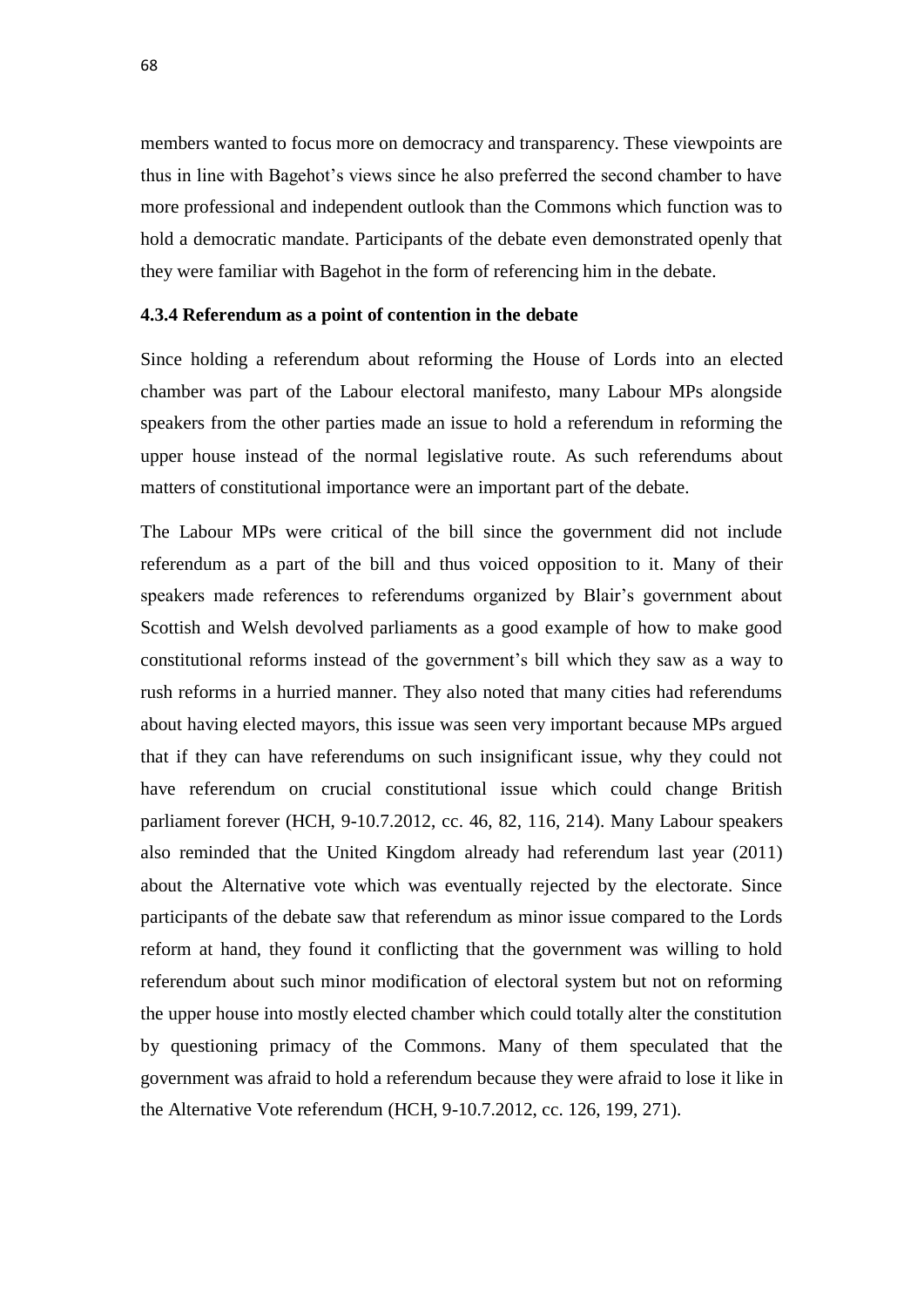This focus on holding the Lords reform referendum could be explained as a way to keep unity in the Labour parliamentary group since they held diverse views on what kind of the Lords reform should be as we have seen previously when analyzing the debate. Since there was no clear consensus should there be appointed, partially elected, fully elected or no upper house at all in Labour MPs ideals, an easy solution was to transfer responsibility of deciding ideal reform directly to the electorate instead of trying to impose one single view on all of its members and as such alienate some of its membership and electorate. This reason is probably why Labour promised to hold a referendum about the reform instead of reforming it in the traditional legislative way.

Conservatives also shared views that significant changes in the constitution could be changed only by referendums. In these speeches that argued that the bill would get better democratic legitimacy if it had referendum than being guillotined as they perceived in having limited debate and the minimal pre-legislative process of the bill. Also having referendum would ameliorate the many flaws of the bill although they did not believe that the bill would be accepted by the electorate in a referendum because of those flaws. Conservative MPs also noted that the probable reason why government and Deputy Prime minister Clegg would not hold a referendum because they seemed the bill to favorable to Liberal Democrats (HCH, 9-10.7.2012, cc. 60, 63-64, 76, 120, 238-239).

Conservatives' views on holding the referendum about can be seen in the same viewpoint on how they saw the Alternative vote referendum bill, even though they opposed alternative vote system itself, they saw no problem about holding a referendum about it since they believed that electorate would be sensible and reject proposed system. Like we have seen in the Alternative vote debate, MPs voiced their potential standpoints in hypothetical referendums since they could legitimate their ideal views about the constitution and electoral system in referendums and as such strengthen their arguments. Also, referendums could be seen as a way to escape the responsibility of making difficult decisions; like Labour, Conservatives could avoid alienating their traditional electorate who prefer status quo while on the same time trying to appeal to the more reform-minded public.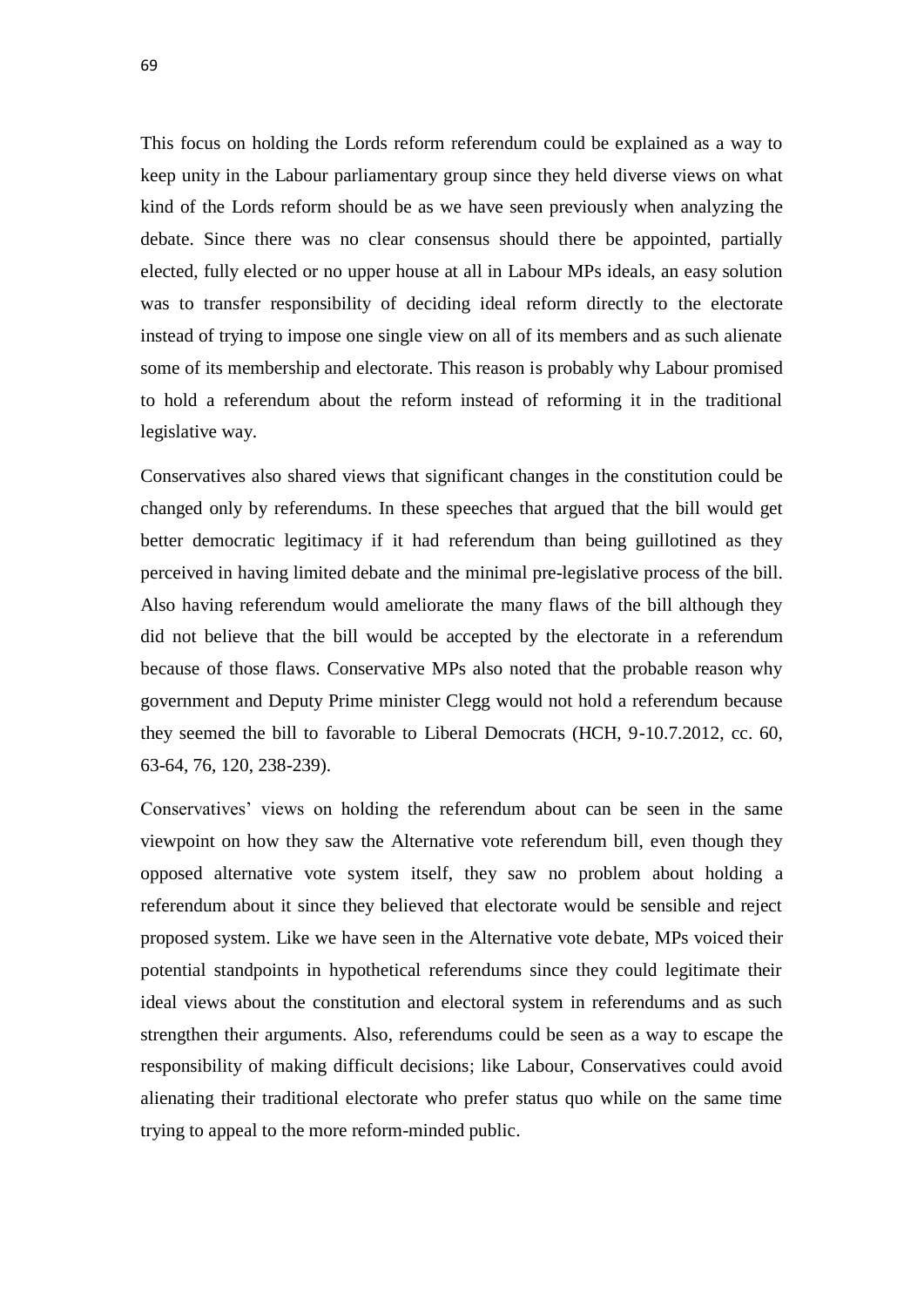Few individual speakers made points against holding a referendum on the bill. Deputy Prime Minister Clegg argued that referendum was not needed and unnecessary since all of the major parties had Lords reform in their manifesto (HCH, 9-10.7.2012, cc. 28). This viewpoint was challenged by multiple participants of the debate by clarifying that the Labour manifesto only promise to hold a referendum about the fully elected chamber and Conservatives only promising to build and search consensus to reform the upper house (HCH,  $9.7.2012$ , cc. 45, 111). Barry Sheerman<sup>43</sup> also was skeptical of holding a referendum on the subject;

"I can remember when people on both sides said that referendums were not British, and I can remember criticising the first referendum on membership of the European Union promoted by Tony Benn. I called it, "Tony Benn out of Benito Mussolini", because dictators love referendums. They are a way out of the problems of weak leadership. The House does not need referendums for everything."(HCH, 10.7.2012, cc. 244)

Sheerman's speech made interesting notification in that sense it made conception that referendums are not a traditional part of the British constitution and that they are not a necessary part of democracy. By citing dictators' tendencies to legitimize their status by holding referendums instead of parliamentary processes is interesting in that regard that it could be seen MPs way to critique governments as being too arrogant toward MPs. It is also interesting to note that he could be criticizing both Cameron's and Blair's governments being weak on leadership since Blair held multiple referendums on devolution and that Cameron's government was indecisive in the Alternative vote bill. Blenn's conception is thus in line with Bagehot's views which held no significant part of British constitution since he regarded that the Commons already provided popular legitimacy through the Commons.

In Ankersmit's views referendums are not ideal for representative democracy since they can be used effectively in matters which have straightforward implications. This is because in his views representatives will be able to arrive on more ideal and not as zealous solutions as electorate would, just like a painter would be able to make a better painting by not religiously trying to emulate his/her target. Because many

<sup>&</sup>lt;sup>43</sup> Barry Sheerman was Labour MP for Huddersfield from 1979 onwards.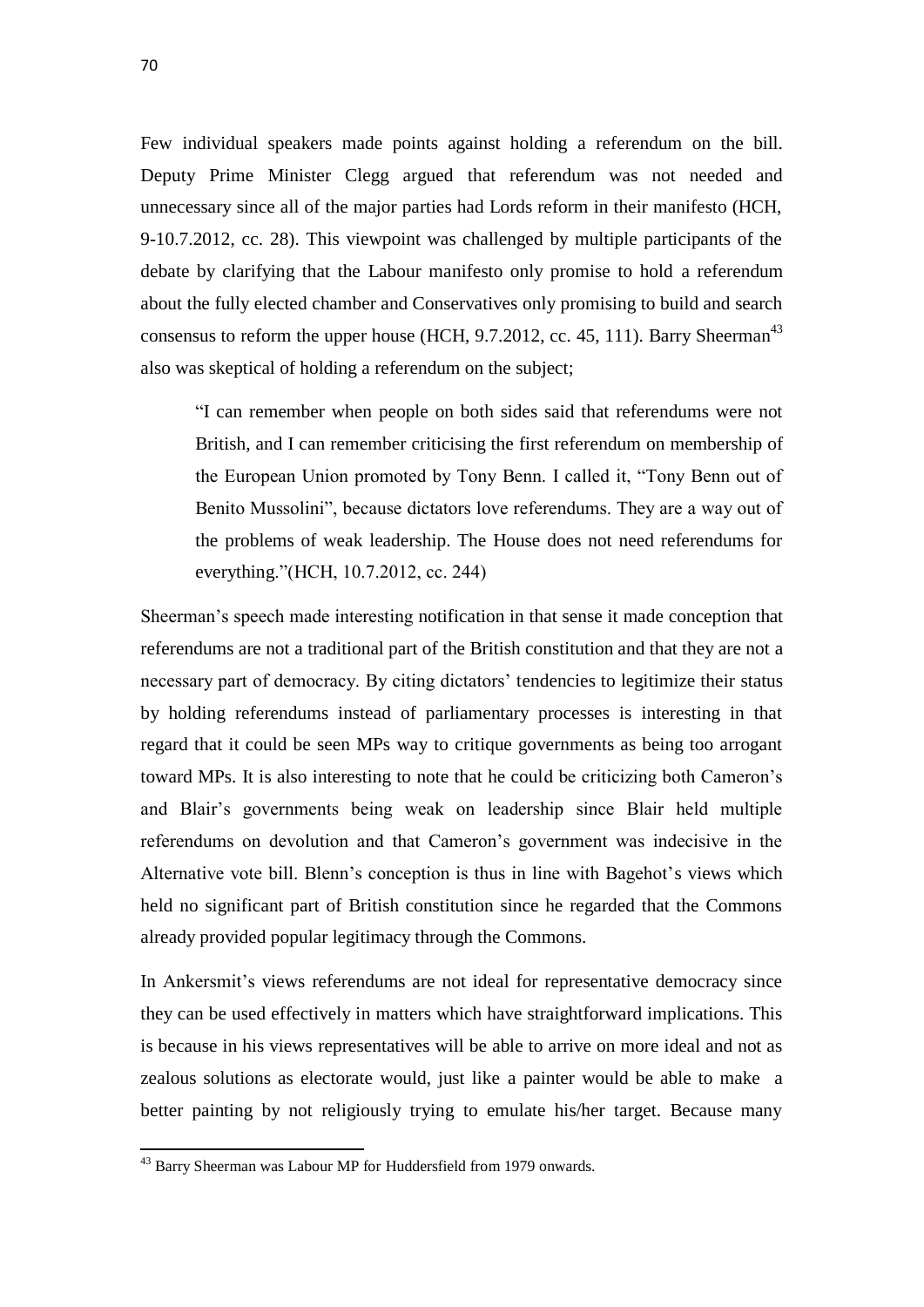political issues are intertwined with many other parts of the political and social spectrum and thus have effects on large parts of society, it is preferable in Ankersmit's views that representatives should make the majority of decisions instead of holding referendums because they have a better understanding on the larger picture than average elector. (Ankersmit F.R (2002), 115-116). Overall conceptions about holding a referendum on the Lords reform was not shared MPs participating in the debate and theories represented by Ankersmit and Bagehot. Since reforming the upper house would significantly change the British constitution and thus affect it by in more ways than just changing the way of how its members are selected, thus I argue that putting the reform in the form of a referendum would be unideal in Ankersmit's viewpoint. These viewpoints on having a referendum on the bill being necessary could be attributed to a rising number of referendums in general. Since many constitutional reforms were legitimized<sup> $44$ </sup> or rejected by referendum in during the last 15 years from the debate, it made sense for MPs to follow this trend.

### **4.3.5 Coalition and compromise in the debate**

The bill's objective of electing 80 % of the reformed upper house by using proportional party list system instead of being fully elected chamber was seen as a compromise between the differing coalition parties. Conceptions of how this compromise was viewed differed between MPs in the debate regarding that how desirable compromise the bill included was.

A number of both Conservative and Labour speakers saw the bill in lacking guiding principle in it was conceived. Since the Liberal Democrats' manifesto promised to introduce fully elected second chamber, many MPs noted that as a betrayal of their ideal by retaining appointed membership which they saw as a way to continue Prime minister's patronage (HCH, 9-10.7.2012, cc. 64, 78-79, 81, 250, 257-258). In these speeches lack of clear manifesto behind the bill and the electoral link was seen as the main reason why the bill lacked democratic legitimacy and should be thus rejected. Also the bill's goal to elect part of its' members were seen as unambitious reform in perspective of end-goal of ending patronage, Malcolm Rifkind made joke that if Christopher Columbus was a Liberal Democrat, he would have been satisfied with

<sup>&</sup>lt;sup>44</sup> These include referendums for founding devolved legislatures and the Alternative vote referendum.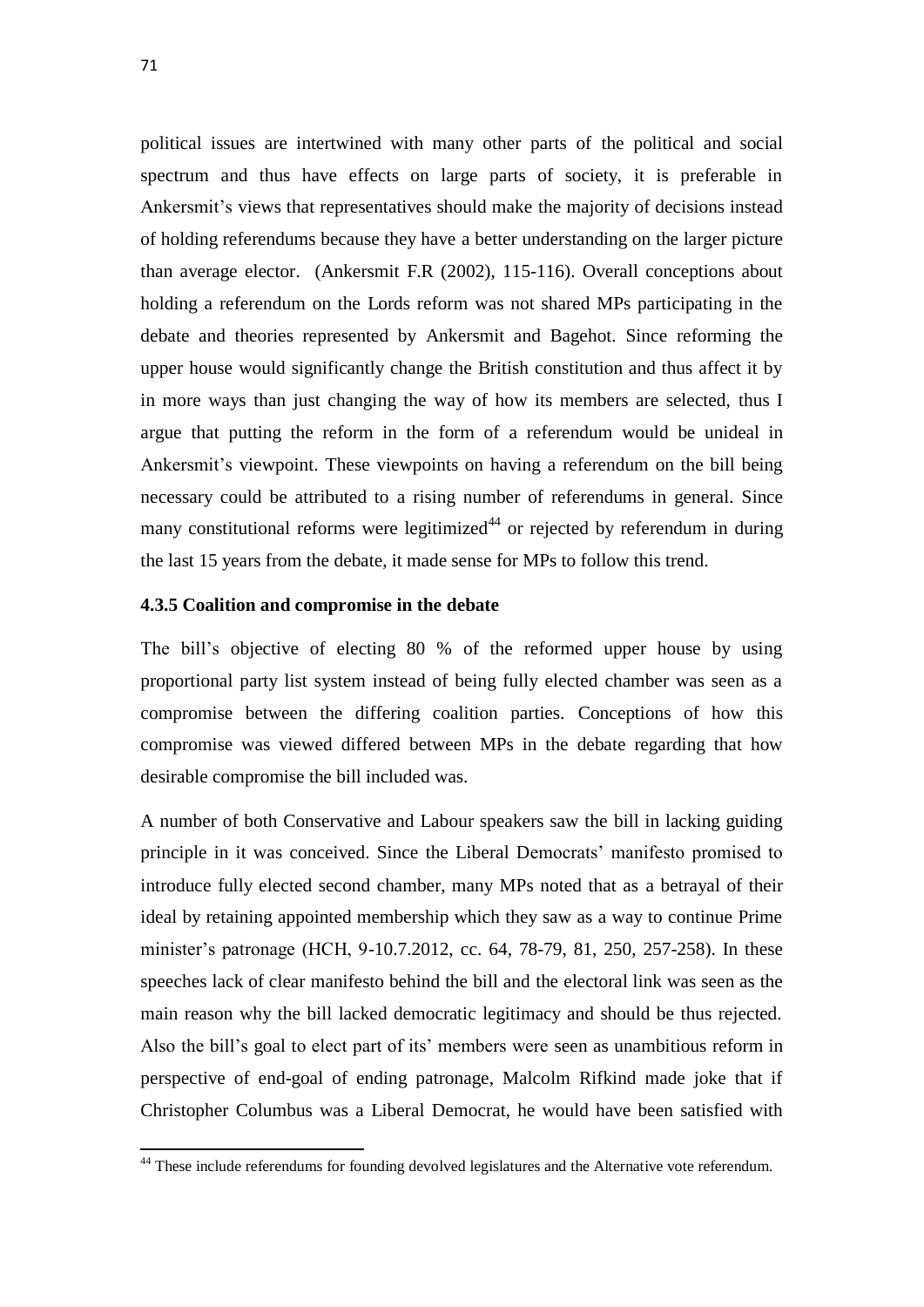discovering mid-Atlantic instead of going all the way to America (HCH, 9.7.2012, cc. 51). The bill was seen in the similar fashion to arrive in middle point instead of the historical ending point of the Lords reform that has been promised.

Motives for the bill were questioned during the debate regarding coalition politics. Since the method of election for the reformed upper house was to be a proportional system, many members saw the bill as Liberal Democrats' way to gain more power instead of a genuine desire for reform. Also, the way of not putting the Lords reform into a referendum was seen as a way to railroad the bill through without consulting the public, the reason for this way of legislation was seen motivated by failure for Liberal Democrats to adopt the alternative vote system in the referendum last year. Alongside lacking clear manifesto mandate for the bill, it was perceived as a form of blackmailing by Liberal Democrats in coalition agreements to introduce the bill as a reform without any consensus in different parties of coalition and opposition (HCH, 9-10.7.2012, cc. 54, 78-79, 89, 218, 238-239). As such Jim Dowd<sup>45</sup> called the bill as "a horse designed by a committee that failed to produce camel bill" due to being cobbled together from conflicting reasons and agendas (HCH, 9-10.7.2012, cc. 108- 109). Also, like in the Alternative vote debate, the coalition was seen in negative terms due to its lack of transparency and requirement of compromise which was deemed as undesirable horse-trading designed for the good of the coalition government than the nation (HCH, 9-10.7.2012, cc. 88, 213, 248). Angela Eagle<sup>46</sup> made a point that the way that previous Labour governments made constitutional reforms differed from that of the coalition;

"Labour has a proud record of reforming the Lords. We have been responsible for all the major changes to the other place over the past 100 years: the removal of hereditary peers, the introduction of an elected Speaker and the creation of the Supreme Court. We wanted to go further and tried in the previous Parliament to pass legislation in favour of an elected Chamber, spending extra time trying to forge a cross-party consensus. This Government seem to spend so much time on inter-coalition diplomacy, however, that they

<sup>&</sup>lt;sup>45</sup> Jim Dowd was Labour MP for Lewisham West and Penge from 1992 onwards.

<sup>46</sup> Angela Eagle was Labour MP for Wallasey from 1992 onwards. She was also a minister of Labour cabinets during 2007-2010.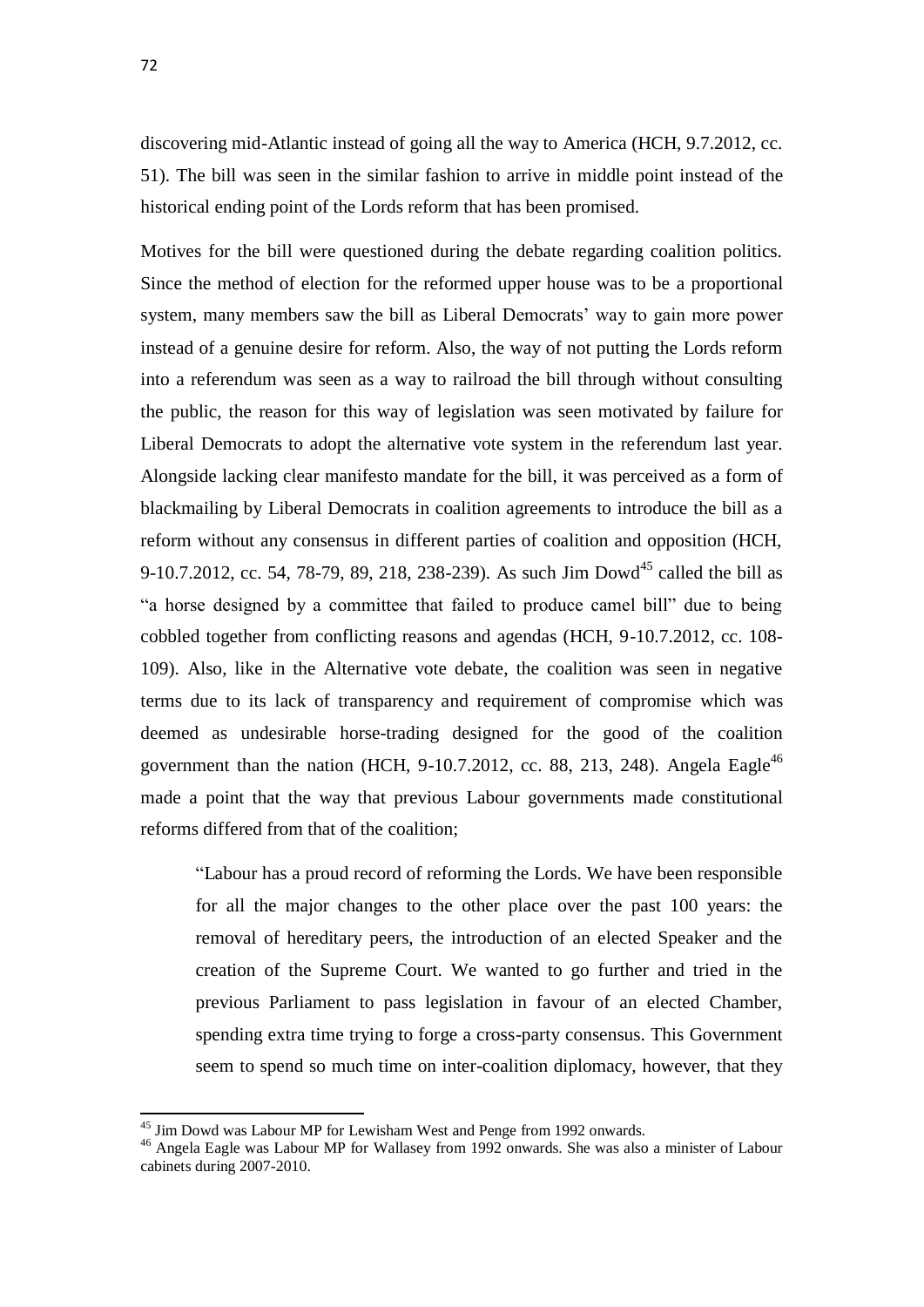keep forgetting to work with Her Majesty's official Opposition, and on issues of constitutional change, that is an insult and a mistake." (HCH, 10.7.2012, cc. 198)

In her speech we can see that she perceived way of how the bill was being produced and prepared as inferior compared to the Labour constitutional reforms between 1997-2010. Since opposition which included Labour was not consulted when preparing the bill, the Conservative manifesto promise to build consensus for the Lords reform was weakened since it was worked as a coalition project rather than cross-party one. It is notable too that she made a distinction between ordinary and constitutional laws, the latter one should be changed only by consensus in her conceptions.

Reasons for these conceptions toward coalitions and compromises can be seen in the traditional British constituency system which emphasized the electoral link between MP and electorate instead representability; manifestos in which MPs were elected were seen as imperative. Due to the rarity of multiparty coalition governments in British political culture there was usually no need for compromise in decision-making since one party could pass most of its' legislation on its own. This Ankersmitian view of British constitution was thus dominant in conceptions of coalitions and compromise in the debate just like in the Alternative vote debate; Since either alternative vote or partially elected second chamber were not in neither of coalition parties' manifestos, they were regarded illegitimate and a lacking popular mandate.

In some speeches across all of the main parties the bill was seen as an okay compromise toward a more democratic house. These speakers argued that in order to Britain to stand as a democratic nation should have most of the legislators elected and saw the contemporary system of appointments antithesis to that ideal (HCH, 9- 10.7.2012, cc. 85, 101, 206, 209). In these speeches the ability of Prime minister to appoint members of the upper house was seen outdated part of the constitution and saw that giving that power to the people as a way for democratic reform. Some speeches also mentioned that the bill contained practical compromise between democracy and expertise which were seen as opposite ideals in the debate. For example, John Stevenson argued that compromise crucial because the House of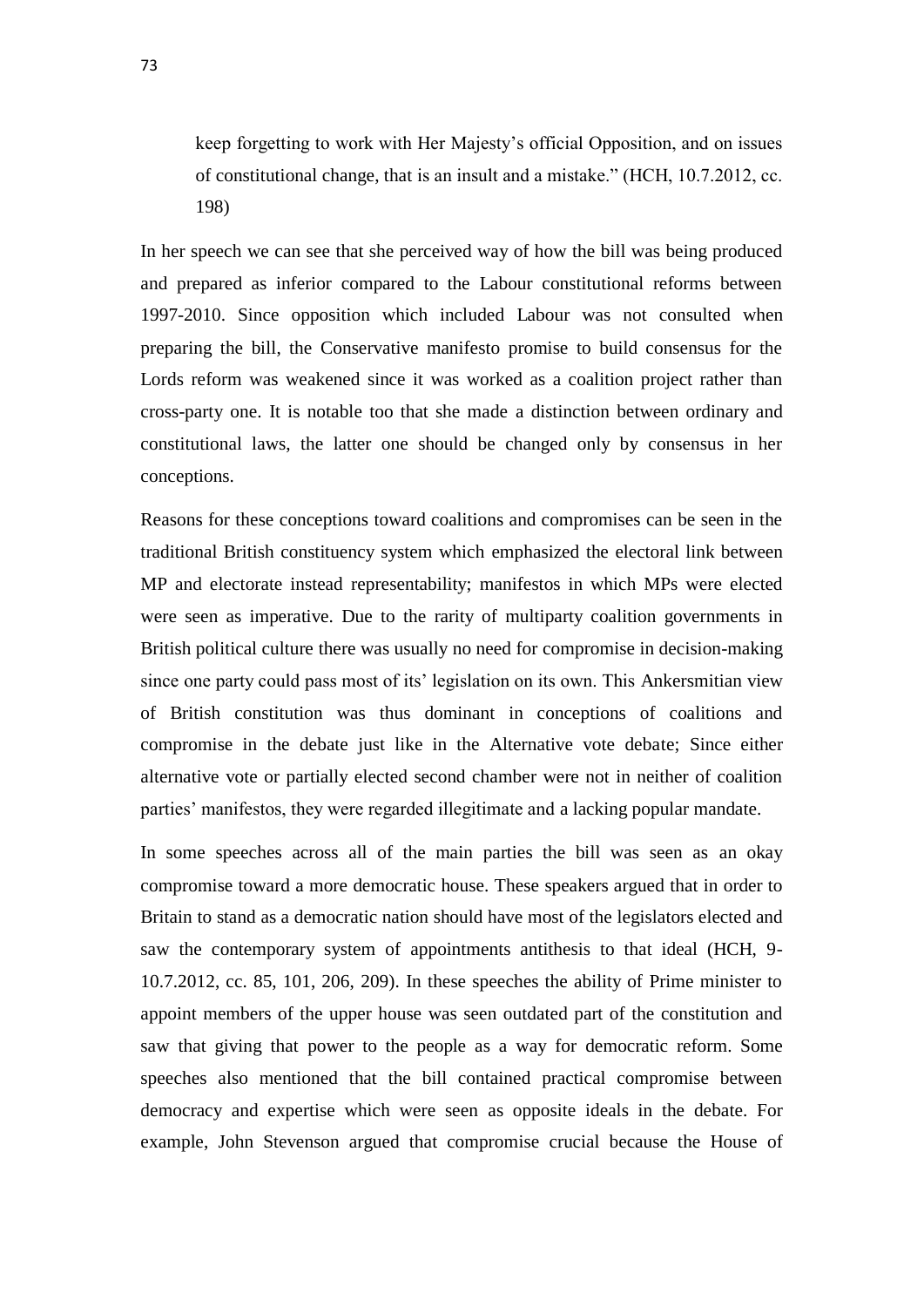Commons contained 650 different conceptions of ideal reformed upper chambers and that the status quo was indefensible (HCH, 9.7.2012, cc. 106). These conceptions were however in a minority in the debate and the bill was not seen just as a stepping stone toward greater reform rather than the end goal itself. These conceptions could be explained by MPs agenda to limit powers of the Executive and potentially to increase their chances to gain another office; being elected on election into the second chamber is a more equal way for such promotion for backbenchers than relying on being accepted into the parties' Front benches or gaining prime Minister's favor.

Reasons for these conceptions toward coalitions and compromises can be seen in the traditional British constituency system which emphasized the electoral link between MP and electorate instead representability; manifestos in which MPs were elected were seen as imperative. Due to the rarity of multiparty coalition governments in British political culture there was usually no need for compromise in decision-making since one party could pass most of its' legislation on its own. This Ankersmitian view of British constitution was thus dominant in conceptions of coalitions and compromise in the debate just like in the Alternative vote debate; Since either alternative vote or partially elected second chamber were not in neither of coalition parties' manifestos, they were regarded illegitimate and lacking a popular mandate. Although some conceptions of compromise saw them as a way forward for reform toward the fully democratic house, even they agreed that the bill was a temporary solution to the problem of democratic deficiency instead of a final solution. Only in few speeches the bill's compromise was seen desirable in itself rather than as a step forward into the right direction.

#### **4.4 Conclusions**

Overall the conceptions of Bagehot about the House of Lords were largely present in the debate and shared by participants of the debate. The idea of the Lords being revisionary chamber instead of legislative one was a central point of the debate since the majority of debaters saw changing the way to select its' members changing the nature of the upper house's relation to the Commons into more equal one. As such the bill was seen undesirable since it would have unexpected effects on the relationship between the houses as unwritten constitution had no guarantees on how it could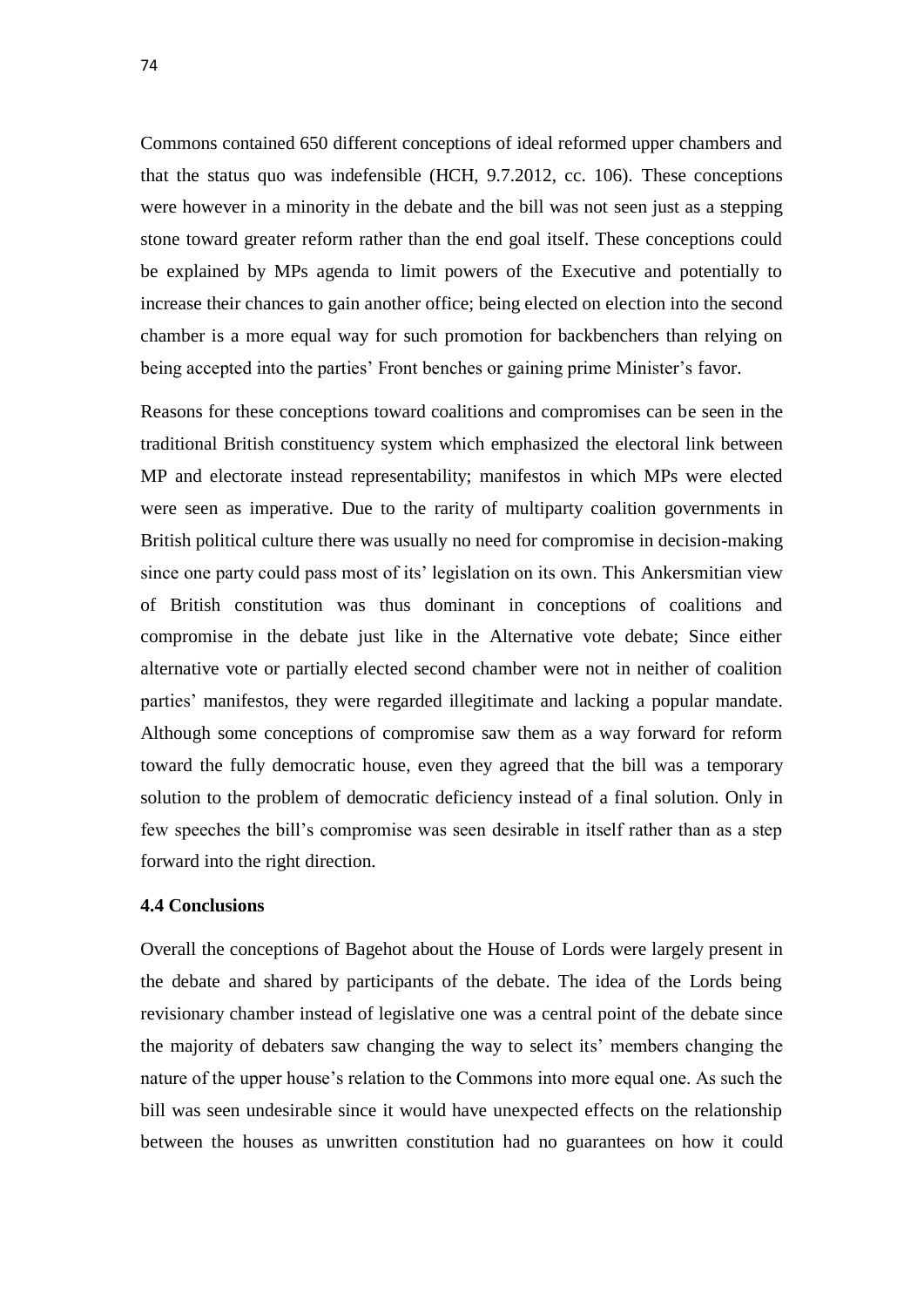evolve in the future. Also, Bagehot's view of the Lords containing expertise not present in the lower chamber was used frequently as a way to legitimize the appointment system against demands for more democracy.

Democracy was used as a desirable characteristic for an ideal upper house for many MPs. This conception was utilized mainly as a way to reject the bill since it was seen lacking in its' democratic ideals in many Labour speeches. Also, the way which the bill was presented into the parliament was seen as undemocratic since it was seen lacking expert and opposition input, as such both content and conduct of the bill was seen lacking in democracy. Since many of constitutional reforms were introduced by referendum during the previous and contemporary governments, a significant amount of speeches made clear that a House of Lords reform should be introduced only by referendum. As such these ideas made a distinction between Ankersmit's conceptions of referendums and how they should only be used in simple issues.

Like in the Alternative vote debate many MPs held their manifesto promises as imperative and saw it as a legitimate reason to break party discipline in voting against the bill. This link between electorate and MP is thus shared in the conceptions presented in the debate and the viewpoints of Ankersmit about peculiarities of British constitution of emphasizing the link instead of a proportional representation of electorate in the formation of the parliament.

Other political systems and how they handled the issue of the upper house was also brought up often in the debate. As a whole, the second chamber was seen necessary for the British system where parliament had to a keep government in check instead of the written constitution. Although unicameral systems were contrasted positively few times with the British system during the debate, these were seen as an exception to the rule rather than good standards themselves. Indirectly elected second chambers were portrayed positively to the Lords since their membership was not seen based on government's patronage. Also, their lack of popular mandate made them lesser of two chambers, this was a norm shared by a majority of MPs in the debate. The USA system where the two houses of the Congress were equal, however, draw negative comparisons since it was perceived as a cause of political gridlocks. This strict division of powers in the USA constitution in two of its houses was criticized also by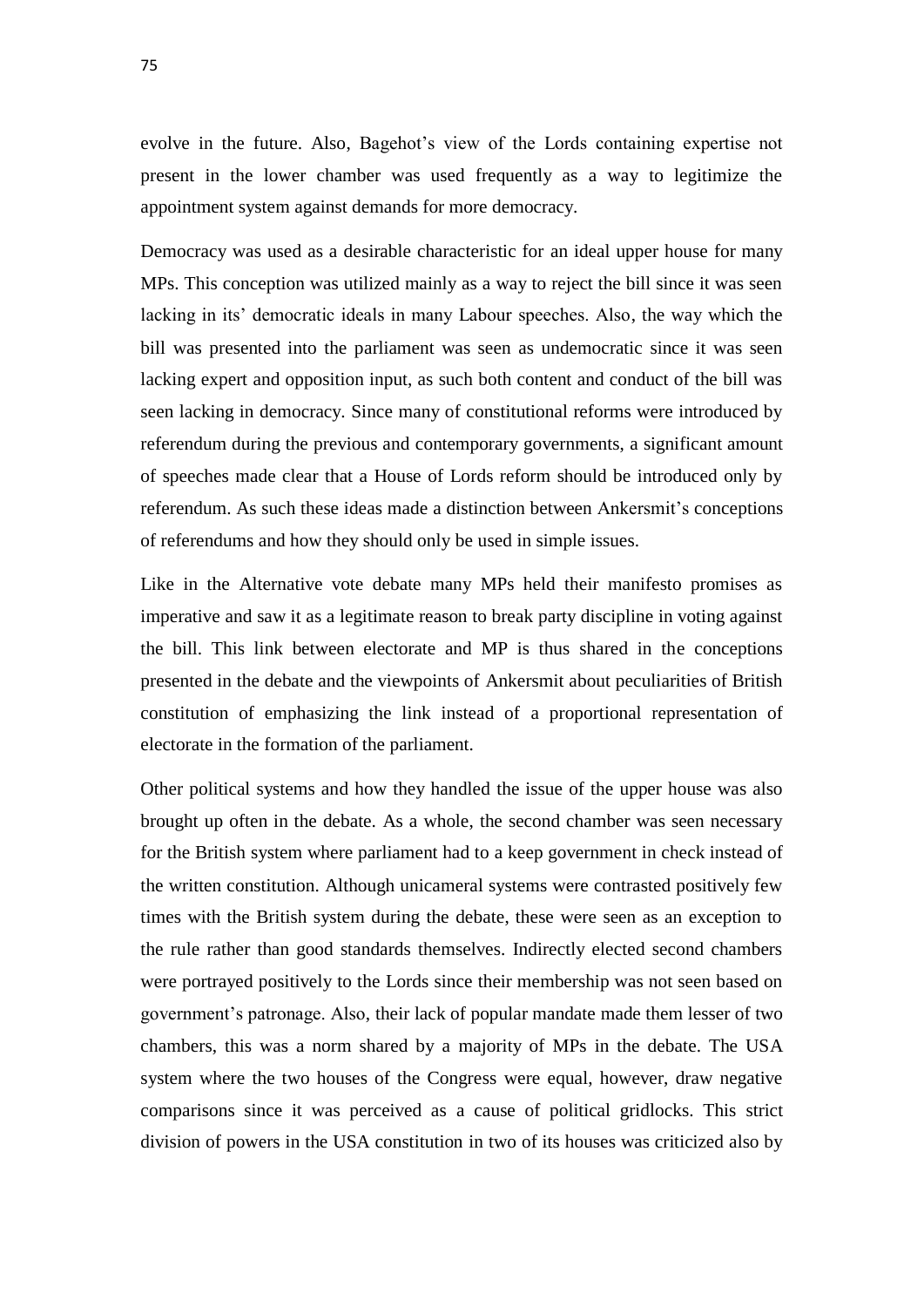Bagehot who likewise thought it as leading to a gridlock. As such the USA was negatively portrayed as a polity in the debate whereas countries with indirectly elected upper chambers received positive mentions in the terms of upper chambers.

In conclusion conceptions of Bagehot and Ankersmit were shared in many aspects in the debate about the House of Lords reform bill 2012 although many MPs differed due to recent developments of British constitution mainly in the regards of referendums and democratic ideals.

### **5. Fixed terms parliament bill – "either predictability or right of election"**

The third and final piece of constitutional legislation which I will be covering debates Fixed-term parliament act 2011. Unlike the other bills which we have covered previously in this thesis, this bill passed as a whole unlike Parliamentary constituencies and electoral system in which only constituency equalization and reduction came into effect and the House of Lords reform which was abandoned during its' second reading.

The main content of the bill was to introduce fixed polling dates for general elections for the House of Commons. Before the bill was passed the right to decide election date belonged to the prime minister<sup>47</sup>. In the previous system prime minister could hold general elections whenever he thought that s/he should consult the public about important and controversial decisions or when s/he felt that her/his cabinet no longer enjoyed support from the parliament which could be manifested in a vote of noconfidence or as a failure to pass crucial legislation. The only limitations to this right came from the Parliament act 1911 which determined that the maximum lifetime of the parliament is five years and thus general elections should be held within this time or few weeks after the maximum term (Harrison & Boyd ( 2006), 38).

The traditional right of the prime minister to decide election dates was valued highly by Bagehot who saw it as one of the strengths of the British constitution compared to the American system of fixed election dates. The main strength of this power was that it allowed more flexibility in political culture and by allowing the change of Executive during a parliamentary term. This was seen by Bagehot as crucial power

<sup>&</sup>lt;sup>47</sup> In theory, the Crown had the right to dissolve parliament by the request of prime minister before the bill was passed. In practice, monarch did not utilize this power on his own after 1834.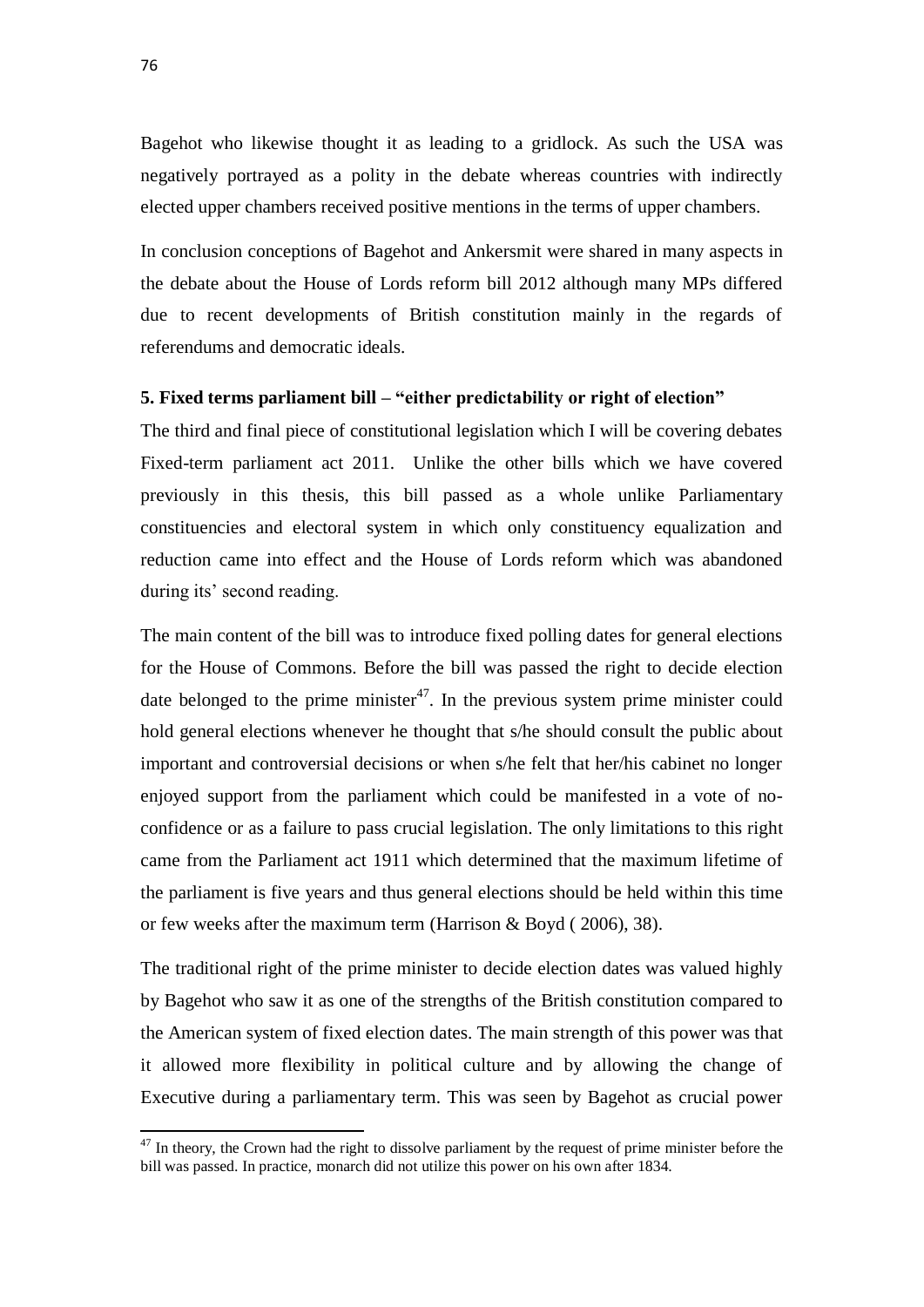for the parliament which could hold Executive account and challenge it more effectively. Also, this kind of parliamentary system gave parliamentary debates more significance since they could affect a voting result and thus force the Executive to observe the parliament and its' mood in introducing new legislation. It was also easier to remove incapable leaders in the British constitution than in the American constitution which does not allow legislative bodies to remove Executive from power by a vote of no-confidence. Bagehot also saw that ability to dissolve the parliament and hold early elections when the Executive and the majority of parliament could not agree anymore prevented longtime gridlocks in political life, Bagehot contrasted this strength of the British system with the American system in which early elections are impossible which alongside stark separation of powers between the Congress and presidency often resulted into gridlock between the two which in turn greatly limited what kind of legislation could be passed for next years (Bagehot (1867), 52-54, 151- 152). Another advantage this flexible system has it allows holding early elections when a government needs a public mandate in important constitutional issues and thus allows executive to gain legitimacy or rejection for their agenda. (Craig (2018), 484-485).

The power of the prime minister to set election dates was not however without any criticism. The most common criticism was that it could be used to give the party in power advantage in setting election date when the party is doing well in the polls. There has been a contradiction in the evidence pointing toward this argument; post-WWII some prime ministers have gained an advantage in holding elections significantly earlier than the maximum term limit allows whereas there also exist cases when holding early general elections had backfired on the party in power. Schleiter and Belu have argued that nearly 60 % of postwar general elections were timed so that incumbent party had a political advantage. Second common criticism of this power was that it could cause speculation about when elections will be organized and thus cause disruptions in the economy and legislative stability. This has usually happened when the incumbent prime minister had resigned midway through a parliamentary term and her/his successor was expected to gain legitimacy by holding early elections (Schleiter & Belu (2018), 303-305).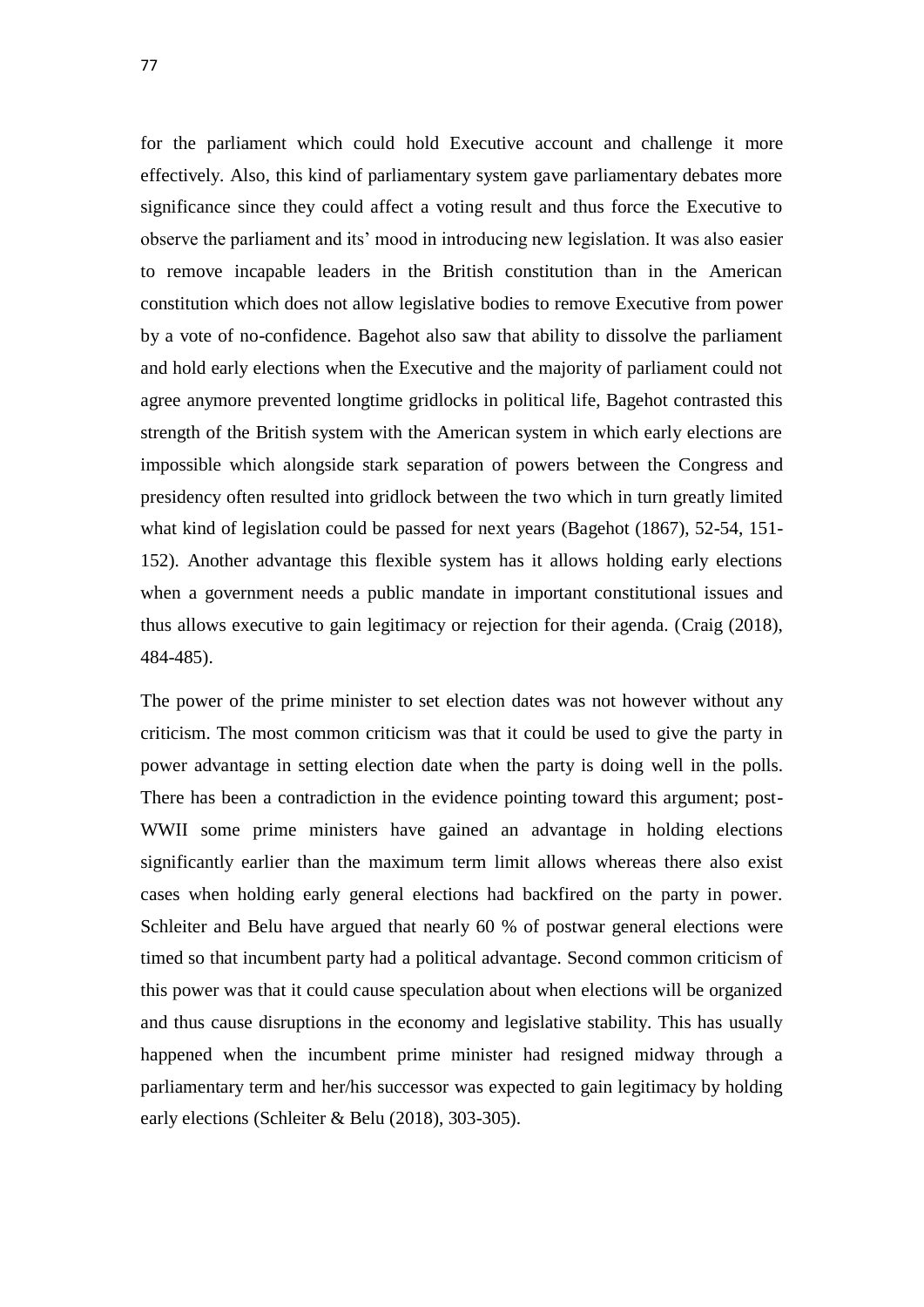When the coalition government came to power in 2010, one of the first constitutional reforms they started to legislate was the Fixed-term parliament act 2011 which had the goal of removing the power of the prime minister to dissolve the parliament prematurely. It also set to set procedures for the cases when a government lost their confidence and limited possibilities when early elections could be held. In short, the bill set parliamentary terms 5 years long and an election must be held up to two months after the term limit had been reached. In the case of motion of no-confidence passes there is a 14-day time when other MPs could try to form a new government and gain the support of the parliament. If no one is able to form a new government, early elections will occur. The House of Commons can also be dissolved by a majority of 2/3 of its' total membership (UK parliament website: Fixed-term Parliaments Act 2011). Overall I argue that the bill's aim is to introduce more American constitution style of political culture into the British parliament and thus Bagehot would oppose the bill on the grounds of it limiting the flexibility of the constitution. As such I expect that the bill is being opposed on these grounds. I also expect that predictability of election dates and political advantage brought by the prime minister's power to set the polling days will be brought as an argument for the bill.

I have analyzed the second reading, third reading and report stage debates about the bill in order to analyses how fixed-term parliaments and traditional privilege of prime minister to dissolve the parliament and hold general elections were regarded by MPs participating in the debate and what kind of conceptions they had about the traditional British constitution in this regard and how they wanted to reform or preserve it.

#### **5.1 Stability and rigidness as concepts in the debate**

The idea of fixed terms was welcomed by MPs from all the parties present in the debate. Election dates having fixed dates were seen beneficial for the country since it would bring predictability and stability to the country compared to the system in which election dates are subject to desires of prime minister. Graham Allen<sup>48</sup> from the Labour argued that;

<sup>&</sup>lt;sup>48</sup> Graham Allen was Labour MP for Nottingham North from 1987 onwards.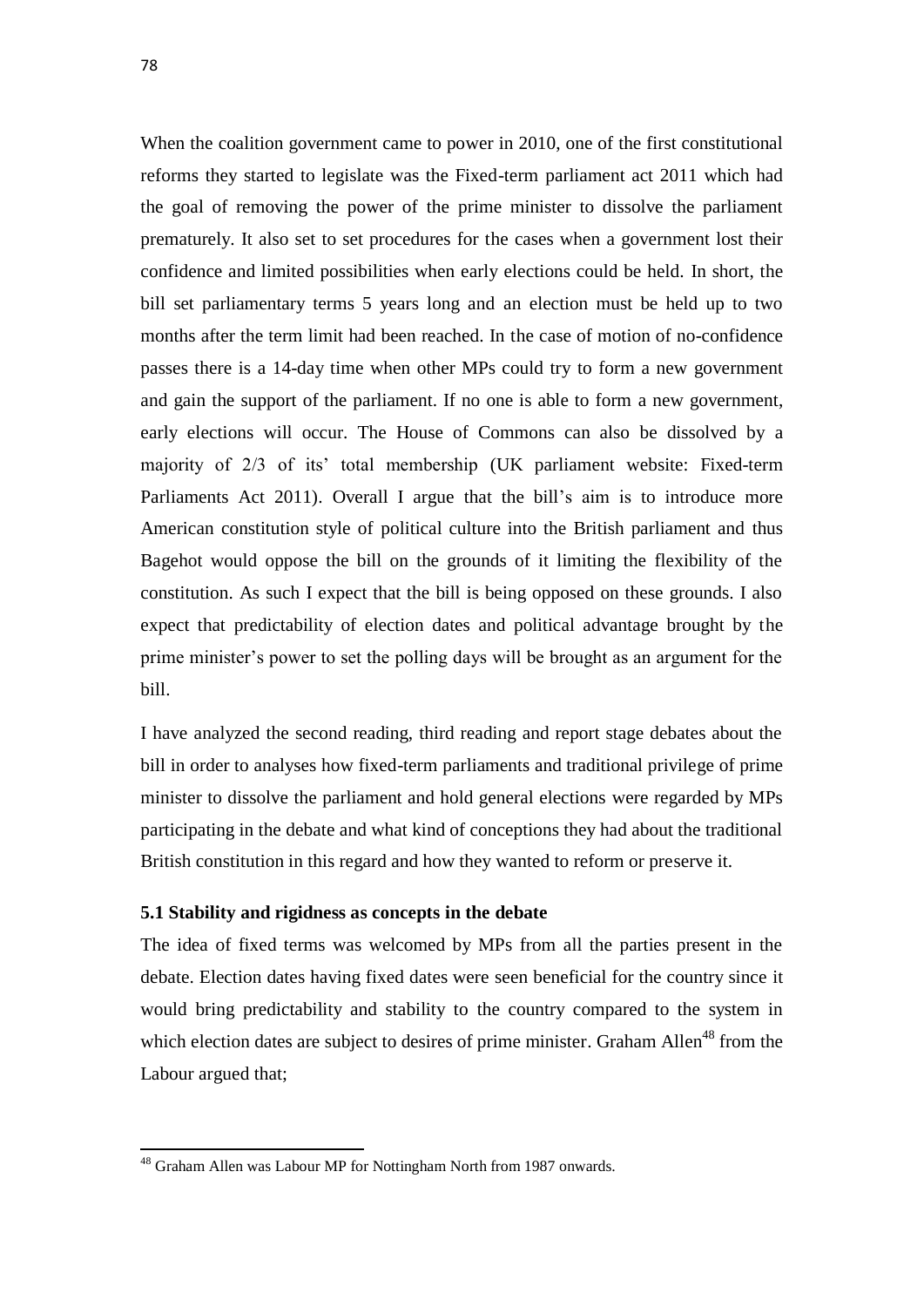"The other thing about a fixed-term Parliament is predictability and continuity. Instead of permanent politics-as-entertainment, in which there is speculation about impending general elections and people feed tittle-tattle and gossip to raise or lower the political temperature, we will know that we can get on with serious business while knowing the date of the next general election and putting such considerations aside. That is something of great importance, and would lead to us as parliamentarians being able to seize greater control of what we do in this place on a number of issues, rather than being engaged, even at arm's length, in speculation about when an election will take place." (HCH, 13.9.2010, cc. 660)

In his speech we can see that Graham conceived traditional power of the prime minister to decide polling dates as a game which would distract the public from more important political issues. It is interesting that he made comparisons to it being entertainment instead of legitimate politics to make use of flexible dates for elections. As such it was seen as another distraction from the parliamentary work MPs were doing as having early elections forced them to focus on getting re-elected. This kind of conception about the prime minister's right to play with dates and fixed-terms parliaments being the solution to it was shared by most of Labour MPs participating the debate (HCH, 13.9.2010, cc. 695 & HCH, 18.1.2011, cc. 762-763).

Also, members of the coalition parties also saw fixed-terms preferable to the old system of Prime ministerial power over the electoral dates. They raised most of the same concerns about potential speculation alongside fixed-terms allowing the coalition and future governments to fix problems the country was and would be facing in the future alongside being able to make decisions on a long-term basis rather than on daily basis. Thus a majority of speeches from both the Conservatives and the Liberal Democrats shared conceptions of fixed-term being beneficial for both the economy and the politics of the United Kingdom (HCH, 13.9.2010, cc. 621, 649, 664, 670 & HCH, 18.1.2011, cc. 758, 771, 804).

The idea of fixed-terms was not supported unanimously, however. Few Conservative MPs raised their opposition to the bill since they were against the core principles of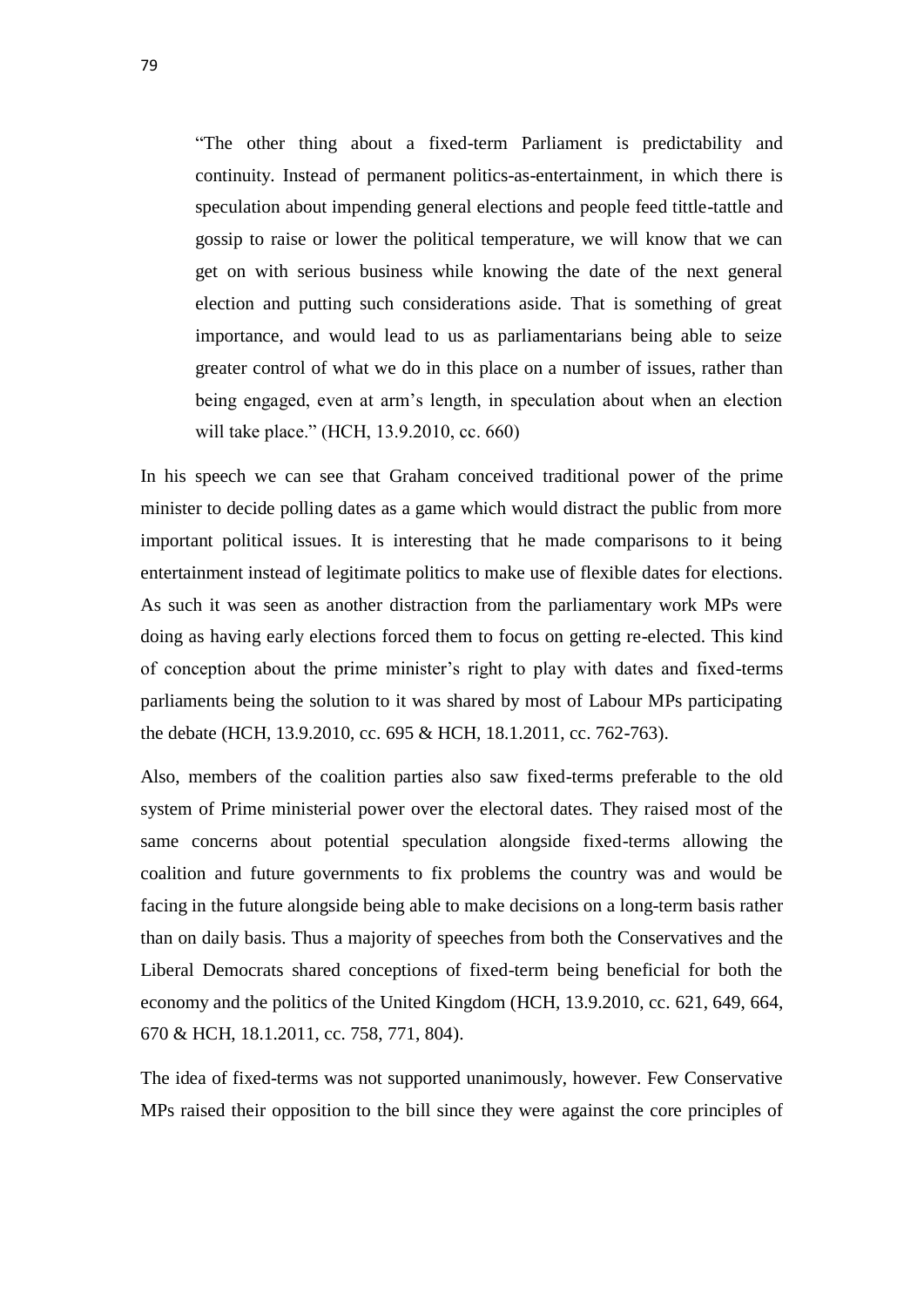1

the bill. William  $Cash<sup>49</sup>$  argued in his speech that the bill's provisions were an invasion to the principle of parliament being able to bind successive parliaments and as such he saw that the bill threatened the very democracy itself. His argumentation was based on the notion of each parliament being voted by different people meant that each parliament was fundamentally different and thus no one could set common standards for all of them, these included the length of each parliamentary session (HCH, 18.1.2011, cc. 715). These kinds of conceptions of were shared by some of his fellow Conservatives who also raised that in a situation which required a government to make important decisions without legitimacy from election manifesto was unideal in fixed-terms due to not being able to easily dissolve parliaments. Also being able to cause snap elections with a majority of one vote was deemed natural right for the British people since they argued that elections were the basis of democracy (HCH, 13.9.2010, cc. 654-655, 684, 688 & HCH, 18.1.2011, cc. 711).

These kinds of conceptions for fixed-terms parliaments being preferable to the traditional system could be explained by it being more beneficial for the majority of MPs in multiple ways. Since in the system where the Prime minister could dissolve the parliament with only a few limitations at any time s/he prefers planning for the next elections are more challenging than in fixed dates system. This could potentially cause significant problems for individual MPs since they could have planned to focus on other subjects before they learn that an election is going to be organized in a few months. In this small timeframe fundraising and producing campaign materials could prove challenging especially to smaller parties since they could not rely heavily on big donors as larger ones. Also since decisions about dates for elections were made by a prime minister alongside his/her frontbench instead of parliamentary consultation, having fixed-terms could have seen as a way to increase individual MP's power over the subject. This was one major discourse which is going to be covered in the next sub-chapter.

Although the idea of having fixed-term parliaments was accepted by a large majority of MPs in the debate, the term limit of 5 years was the main source of criticism towards the bill. Even though 5 years was maximum term limit before the bill was

<sup>&</sup>lt;sup>49</sup> William Cash was Conservative MP for Stafford during 1984-1997 and MP of Stone from 1997 onwards.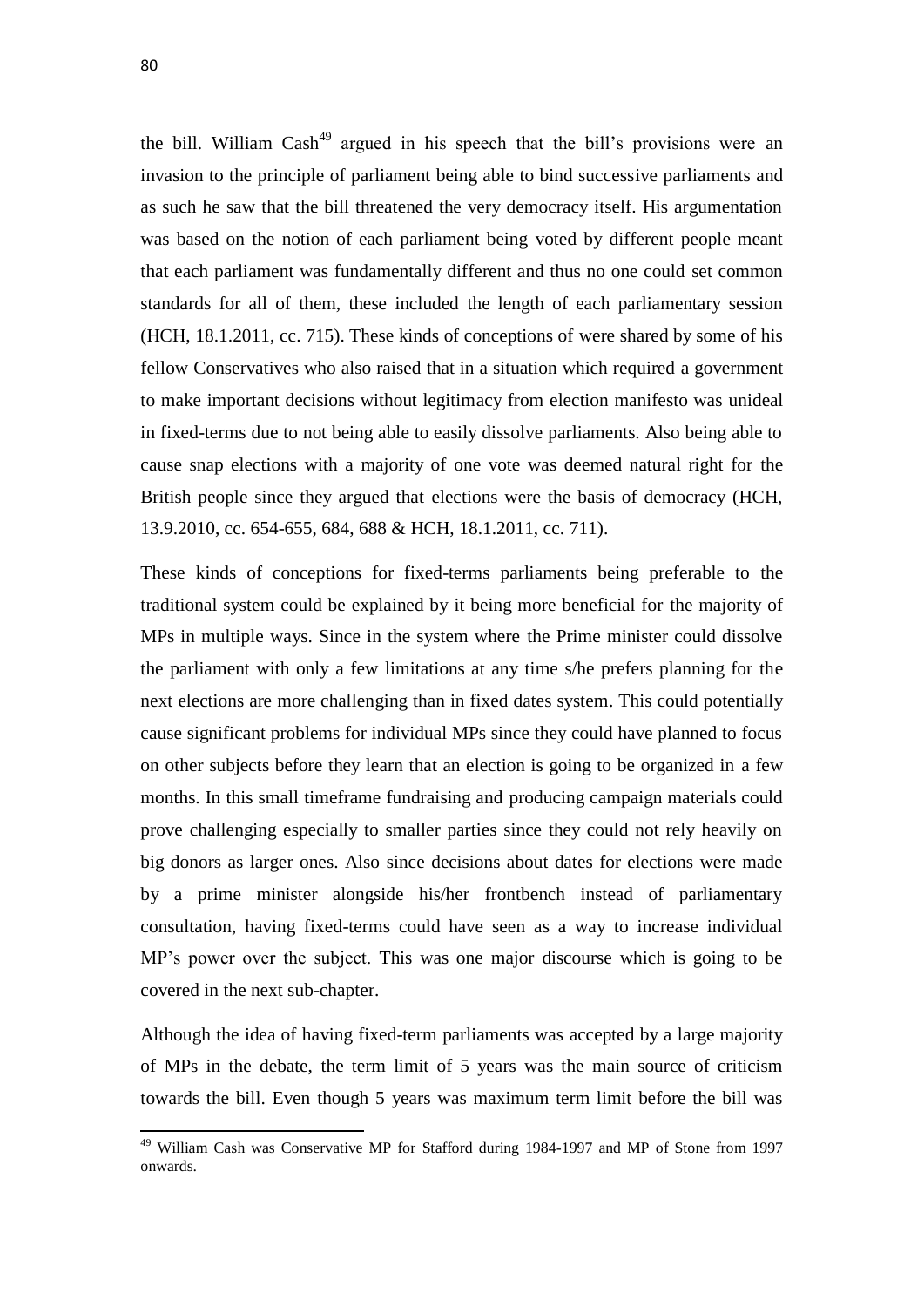passed, parliamentary terms often did not last over 4 years. For example of 18 post-WWII parliaments, only  $six^{50}$  lasted for full 5 years or close to it. As such it was customary that parliament was to be dissolved earlier than the act required it to be. Since the bill also limited the cases of early dissolution of the House of Commons, the maximum term length became a point of contention. It was thus not surprising that in many speeches during the debate issue of term length became major point and accordingly multitude of demands were made in order to change 5-year terms which the bill proposed into 4-year terms.

Labour MPs were most vocal in their criticism of 5-year parliamentary terms. As mentioned before, 4-year parliaments were seen by them as a norm rather than 5-year ones. Gavin Shuker<sup>51</sup> cited Herbert Asquith in the debate that his intention for Parliament act 1911 which set maximum term lengths as five years was having an intention of having 4-years parliaments as a norm rather than five years (HCH, 13.9.2010, cc. 686). In his speech, Shuker thus made a distinction between the maximum limit and normal length of the parliament in criticizing the government for not understanding this distinction between the two. Four-year parliaments were seen as standards for the western democracies around the world and 5-year terms would make the British parliamentary terms one of the longest in the world $52$  and thus weaken democracy by making MPs less account to the public since they would have to campaign elections less often. Thus five-year terms were conceived as weakening the legitimacy of the parliament and thus increasing political apathy of the public (HCH, 13.9.2010, cc. 681, 697 & 18.1.2011, cc. 720, 800). Austin Mitchell<sup>53</sup> made unique point in proposing triennial parliaments inspired by his perceptions about British parliamentary history and politics of New Zealand. He thus argued that;

"The Power report, three years back, indicated the massive degree of alienation, the massive misunderstanding and ignorance about politics and the massive mistrust of politicians. People think that politicians are in politics only to further their own ends and to enrich themselves. How do we get

 $\overline{a}$ 

<sup>&</sup>lt;sup>50</sup> Parliamentary terms of 1945-1950, 1959-1964, 1974-1979, 1987-1992, 1992-1997 and 2005-2010.

<sup>&</sup>lt;sup>51</sup> Gavin Shuker was Labour MP for Luton South from 2010 onwards.

 $52$  Other major countries which have five-year legislative terms are France which has a semipresidential system instead of a parliamentary system and Italy which is a parliamentary system.

<sup>&</sup>lt;sup>53</sup> Austin Mitchell was Labour MP for Great Grimsby from 1977 onwards.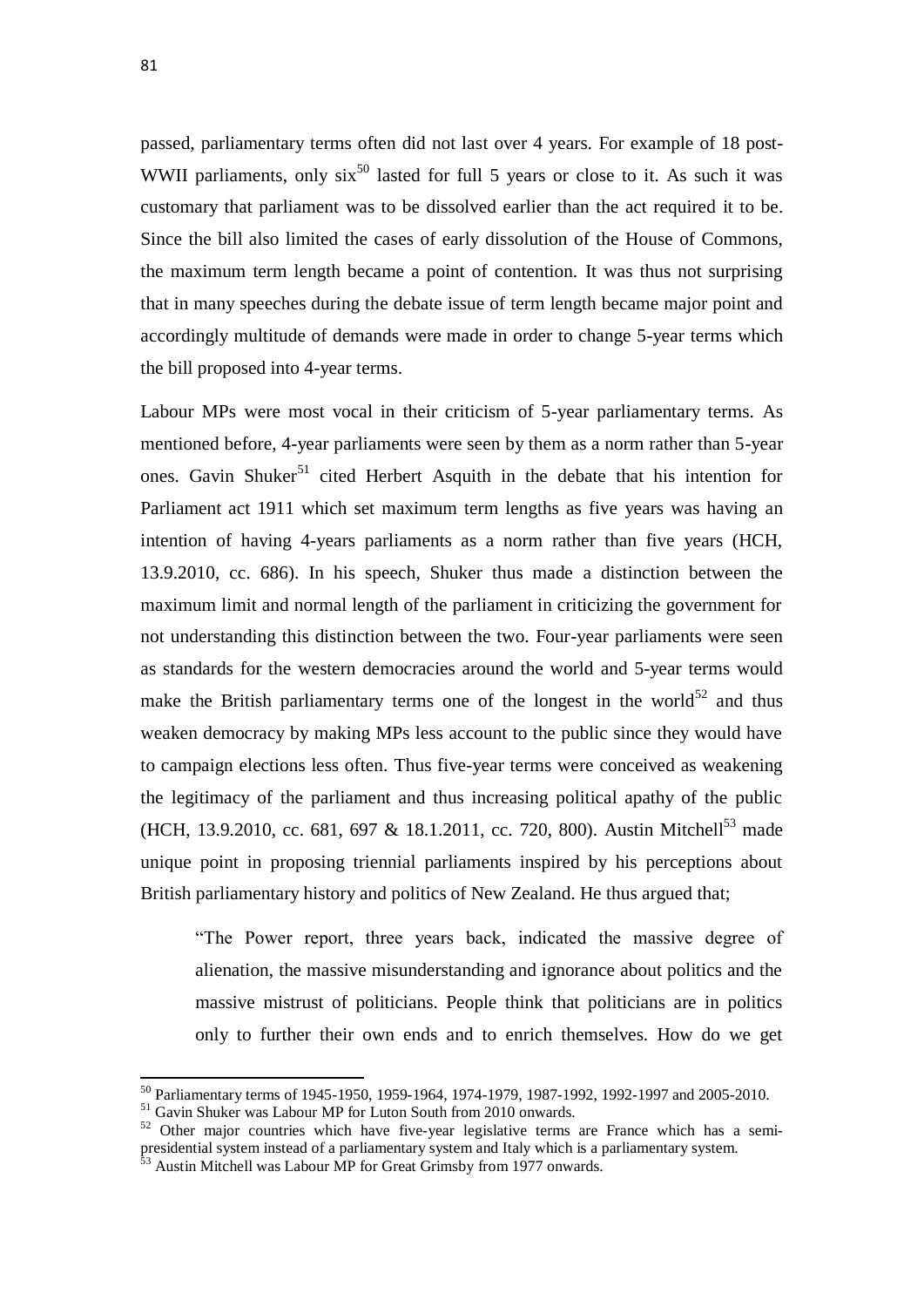around that? We can do so by bringing ourselves into closer touch with the people through triennial elections, as works well in New Zealand. There is no more effective way of keeping a Government under control, ensuring that the Government serve the causes of the people and that MPs work for the people—that we do our duty in our constituencies—than having three-year Parliaments." (HCH, 13.9.2010, cc. 682)

As such Mitchell saw that shortening the term length for fixed-term parliaments would bring two kinds of benefits. The first was to reduce disinterest toward politics which had become a major problem in most of the western democracies and has manifested in low turnouts in elections. The second benefit he saw in having shorter terms was having more responsible governments since governments needed to think the electorate more often in triennial elections than in five-year elections. Overall one of the major argument Labour MPs had against the bill that four-year parliaments were conceived as more democratic and accountable than five-year parliaments.

The second major argument against the bill was represented in fixed five-year parliaments being in a conflict with elections of the devolved legislatures. Since the devolved legislatures had fixed elections every four years and their next elections were scheduled for May 2015 before the bill was passed alongside the bill having general elections during the same year and month, many MPs felt that the government did not value on devolved legislatures. The government's solution to this was to postpone next elections of the devolved legislatures to next year in order to avoid a clash with general elections. Most of the MPs from regional parties voiced their dissatisfaction with the bill how it had taken accord of devolution in Britain. Pete Wishart<sup>54</sup> from the Scottish National party referenced Aretha Franklin's song "Respect" on what the government lacked toward the devolved legislatures in their constitutional reforms. He also noted that it would have been much easier for the government to have the four-year parliamentary term for the House of Commons since it would have been in the line with terms of devolved legislative bodies and would have prevented any clash with two elections in the near future. Instead, the government went on a thoughtless way with the reform by insisting on having five-

<sup>&</sup>lt;sup>54</sup> Pete Wishart was SNP MP for Perth and North Perthshire from 2001 onwards.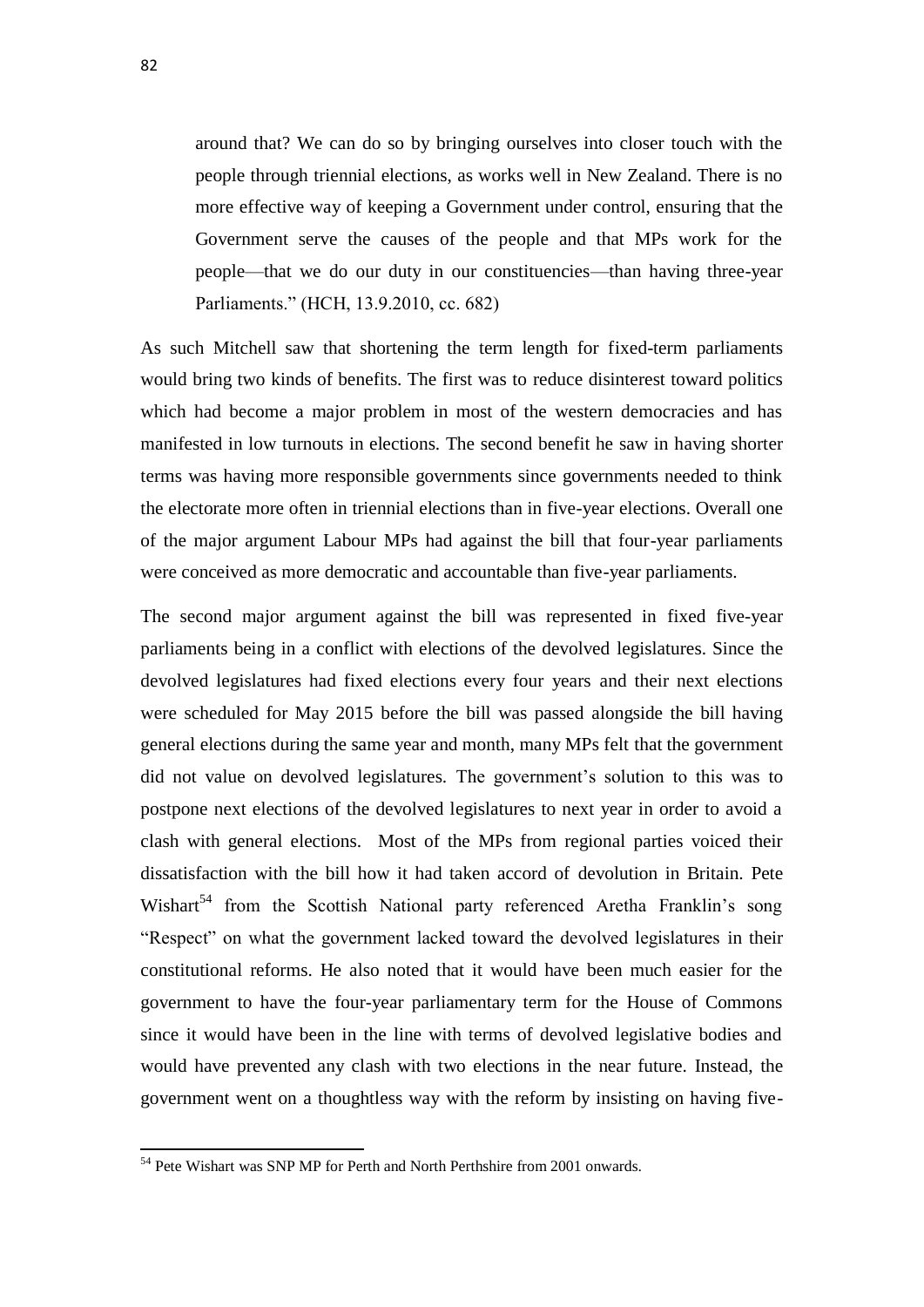year terms which would eventually clash with other elections alongside with clauses to move election dates of devolved elections and thus disrespecting them. In the case of clashing elections Wishart saw that Scottish and other devolved elections would be put into second place compared to general elections in media and thus both the devolved parliaments and democracy would suffer as a result (HCH, 13.9.2010, cc. 672-674).

Other MPs also raised similar concerns about the elections of devolved legislatures. The issue of not consulting devolved legislatures before drafting the bill was seen as an insult to the devolved assemblies, alongside the clashing election dates distracting public attention from devolved legislatures' elections thus the bill was seen as undermining democracy. Combining multiple elections to the same was not seen viable since media was not expected to focus equally with regional issues as the national ones, these kinds of conceptions were similar to those already uttered in the alternative vote debate in which having referendum taking place during the same time as regional elections was seen as a violation to the principle of devolution. These opinions favoring four-year terms instead of five-year terms due to avoiding clashing elections were voiced from all of the major parties and regional parties (HCH, 13.9.2010, cc. 669, 689-690, 698 & 18.1.2011, cc. 787). Individually interesting contribution to the debate was made by Andrew Percy<sup>55</sup> who insisted that the House of Commons should adopt the same system as devolved legislatures regarding election dates in order to simplify British politics in order to revitalize public trust in politics. He strengthened this opinion by pointing out that most of the parliaments which lasted for five years were not ideal parliaments in how efficient they were (HCH, 18.1.2011, cc. 805-806). His speech is notable since he argued that the National parliament should follow the example of devolved legislatures which were modeled after parliaments of continental Europe in many ways<sup>56</sup> and as such indirectly criticized traditional British constitution in this manner. Also interesting is that he is from the Conservative Party which is usually seen skeptical toward devolution compared to other parties in the Commons. The point he made against

 $\overline{a}$ 

<sup>&</sup>lt;sup>55</sup> Andrew Percy was Conservative MP for Brigg and Goole from 2010 onwards.

<sup>&</sup>lt;sup>56</sup> Scottish Parliament and Welsh Assembly, for example, use the mixed-member proportional electoral system, inspired by German Bundestag, instead of FPTP-system. They also have fixed election dates as mentioned before.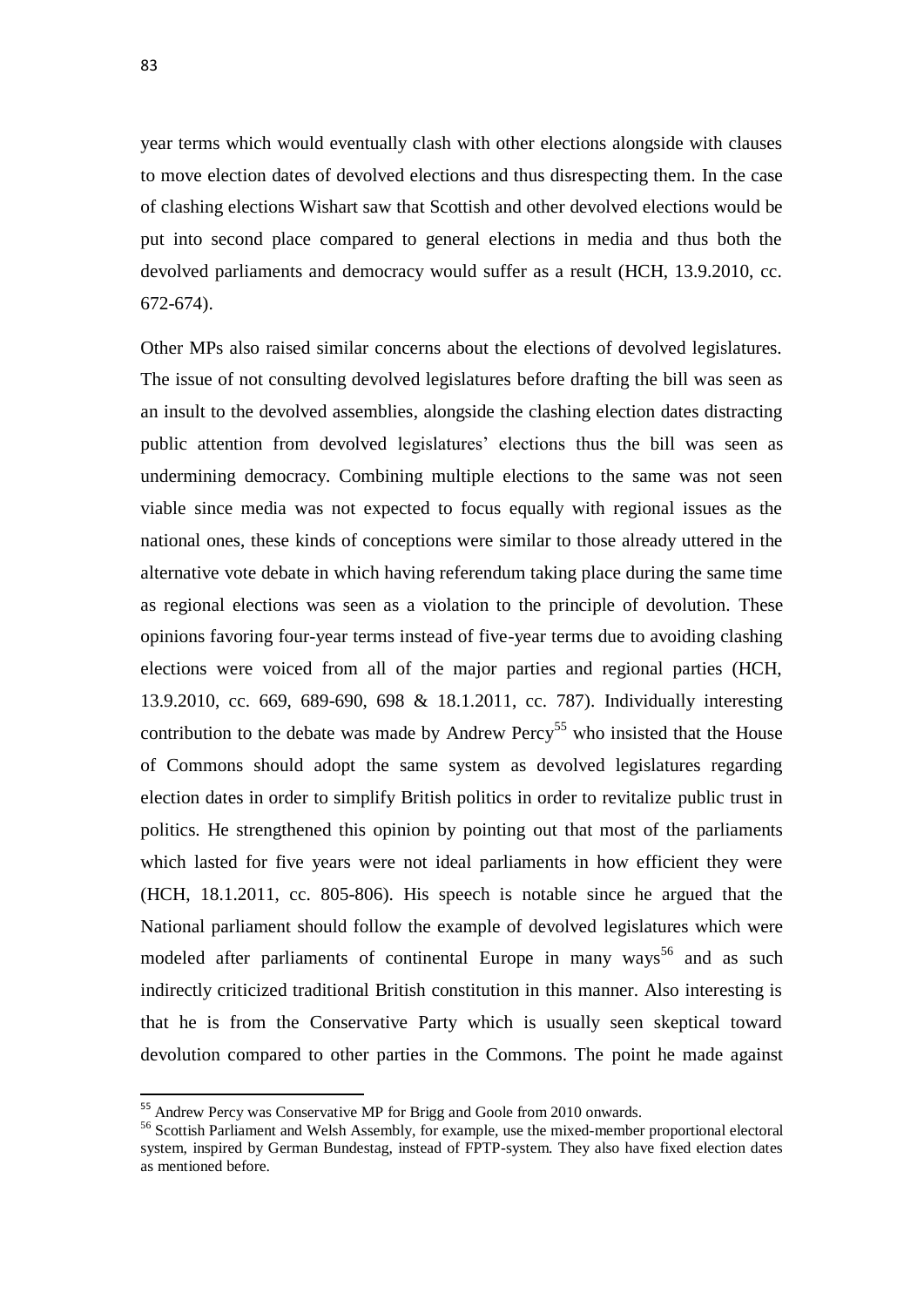five-year parliaments can be seen in the context of Gordon Brown's government which was the last parliament which sat for its' full term. Since the Conservative Party was in opposition during Brown's government, it is not surprising that many Conservative MPs were bitter after their long period in opposition.

Reasons for raising election dates of devolved legislatures as an issue could be explained by their importance for regional parties and national parties. Since most of the regional parties wielded candidates only in their own regions and thus were unable to gain a majority in Westminster elections, they saw elections for their devolved legislatures more important since they could gain majorities there and gain governmental powers. National parties focusing on defending election dates from clashing with general elections could be explained by elections of devolved legislatures being relatively soon after the debate since those elections focused on regional and devolved issues it would have been natural to raise issues concerning them in national politics. Also at the time Labour party and Liberal Democrats had a large number of seats in devolved legislatures relative to their seats in Westminster, as such gaining more seats in devolved parliaments could be seen as a way to increase their influence and compensate their lack of influence in Westminster parliament.

Reasons for supporting four-year fixed-term parliaments could be seen in the background of Brown's ministry which lasted as long as the term allowed it to. Since Brown became prime minister midway through the parliamentary term of 2005-2010, many MPs could have seen it as inefficient executive due to lack of popular legitimacy. Even with these problems Brown continued to govern for three years without consulting electorate. This could have been seen as an indifferent way of governing which is similar to how USA politics worked in Bagehot's conceptions as a negative example of the Executive. Since four-year terms require governments to consult electorate more often than five-year parliaments and thus make situation similar Brown's government more unlikely, support for shorter parliamentary terms could also be seen as a method to make parliaments more effective. Thus legislative effectiveness could be used as an argument for both five-year parliaments and fouryear parliaments.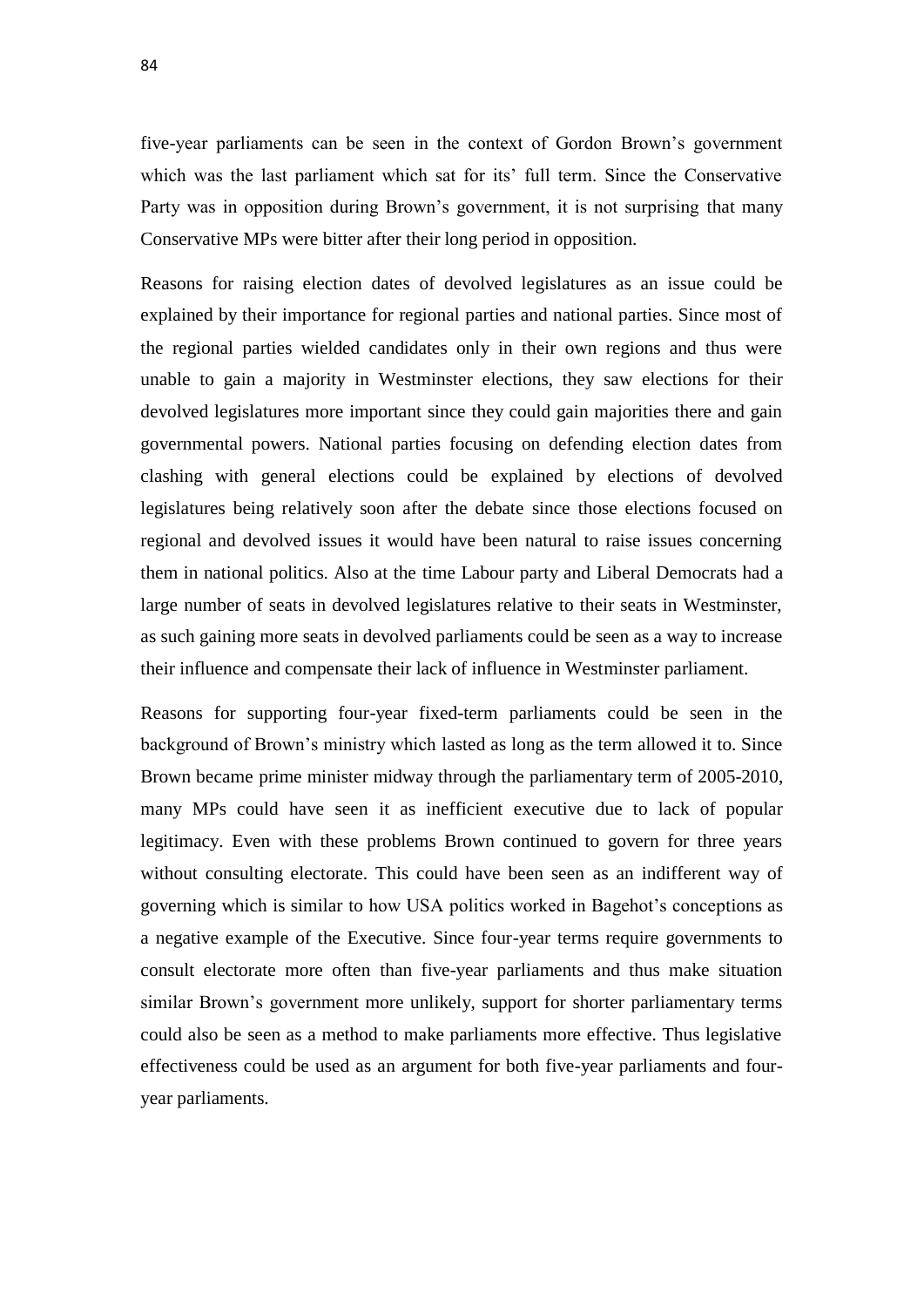In the face of criticism on the grounds of clashing elections members of the coalition parties made justifications for having five-year terms instead of four. Nick Clegg made a point in his two speeches about that of last five parliaments three had lasted for five years and the trend was that parliaments were lasting longer than they used to be normally. Thus he made an opening for the agenda that natural life expectancy of the parliament has been rising and thus it would need to be reflected in the bill. He also noted that the final year of parliaments is usually focused on electioneering and as such actual length of parliament functioning in the five-year terms is four years. He also mentioned international examples of other democracies having five-year fixedterms parliaments and those five-year parliaments have precedence (HCH, 13.9.2010,cc. 625-626 & 18.1.2011, cc. 794). Some Conservative MPs also voiced similar opinions in their speeches pointing that there is nothing wrong about five-year parliaments, they also pointed that the Labour preference for four-year parliaments was in conflict with the last Labour premiership which lasted for full five years. They also pointed that it would be beneficial for turnout in elections for devolved assemblies if all of the elections would be held on the same day, in this issue they were a small minority in the house (HCH, 13.9.2010, cc. 692-693 & 18.1.2011, cc. 757-758, 804).

In these speeches we can see that some MPs saw an evolution in the natural length of parliaments over the time and as such argued that the government should set maximum length based on recent developments instead of longtime arithmetical averages. This notion is interesting since it puts emphasis on modern developments rather than traditional constitutional views and as such challenges how long parliaments should last. Although Bagehot would agree on the notion that there would not be any average parliamentary terms since different situations would make each parliament different, he would not argue that term length based on parliaments which were able to govern efficiently during relatively stable period of British history since they did not have any crisis which required immediate legitimacy from the public. As such I argue that advocates of any term limits do not represent traditional British constitutional viewpoints in the style of Bagehot.

Overall the main issue in the debate about the term limits and the idea of fixed-terms was how much MPs preferred stability or popular legitimacy. Since longer terms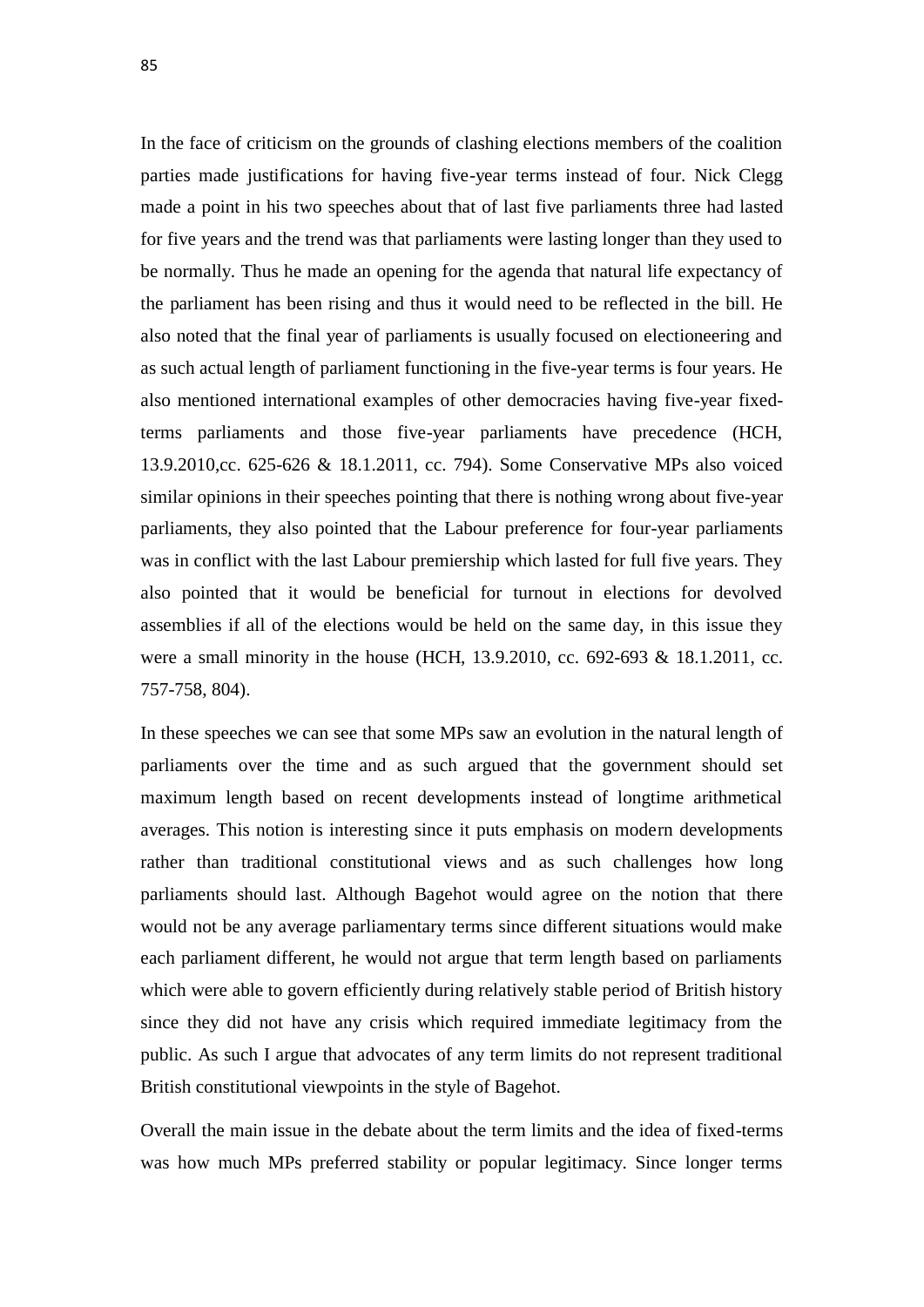were seen as more stable than shorter ones, many participants in the debate saw that it would be beneficial to the country's economy since it would lead to a longer-term approach by Executive. It was also seen by MPs as more predictable and safe for individual parliamentarians to have longer parliaments and have them on fixed dates since they made electioneering easier to plan around. These conceptions were mostly shared by members of the coalition parties. This viewpoint was opposed by mainly Labour MPs who argued that longer parliaments would damage British democracy and public interest in the public while accepting fixed-terms. The issue of term length also brought devolution as a part of the debate since the five-year term for the House of Commons brought a chance for two elections clashing with each other. As such agenda of having four-year terms was intertwined with the issue of devolution, this manifested in critical opinion toward the bill from MPs of regional parties.

#### **5.2 Reduction of executive's power in the debate**

One of the main justifications for introducing fixed-term parliaments was to remove the power of the prime minister to set polling date and thus increase the power of the parliament alongside reducing the power of the Executive. The coalition government justified the introduction of the bill on the grounds of it enlarging parliamentary powers to determine its' election dates and dissolution of parliament. Nick Clegg in the governmental bench pointed out that the bill would be historical in the sense it was first time ever when prime minister gave up right to set up election dates. This was done according to him in order to regain public confidence in the parliament which was lost following the expense scandal during the last parliamentary term (HCH, 13.9.2010, cc. 622-624).

Other MPs also praised the bill for taking away the traditional power of the prime minister to set general elections on the date on his/her preference, this was seen by many members as a relic of old which did not fit in contemporary democratic politics. The main issue of opposition against the traditional power of prime minister was that it was perceived that prime minister used his/her right to set election dates for the benefit of a party in power. As covered in previous subchapter unpredictability of the traditional system was also cited as an argument for fixed-terms since it would hinder parliamentary work (HCH, 13.9.2010, cc. 659-661, 672, 679 & 18.1.2011, cc. 804).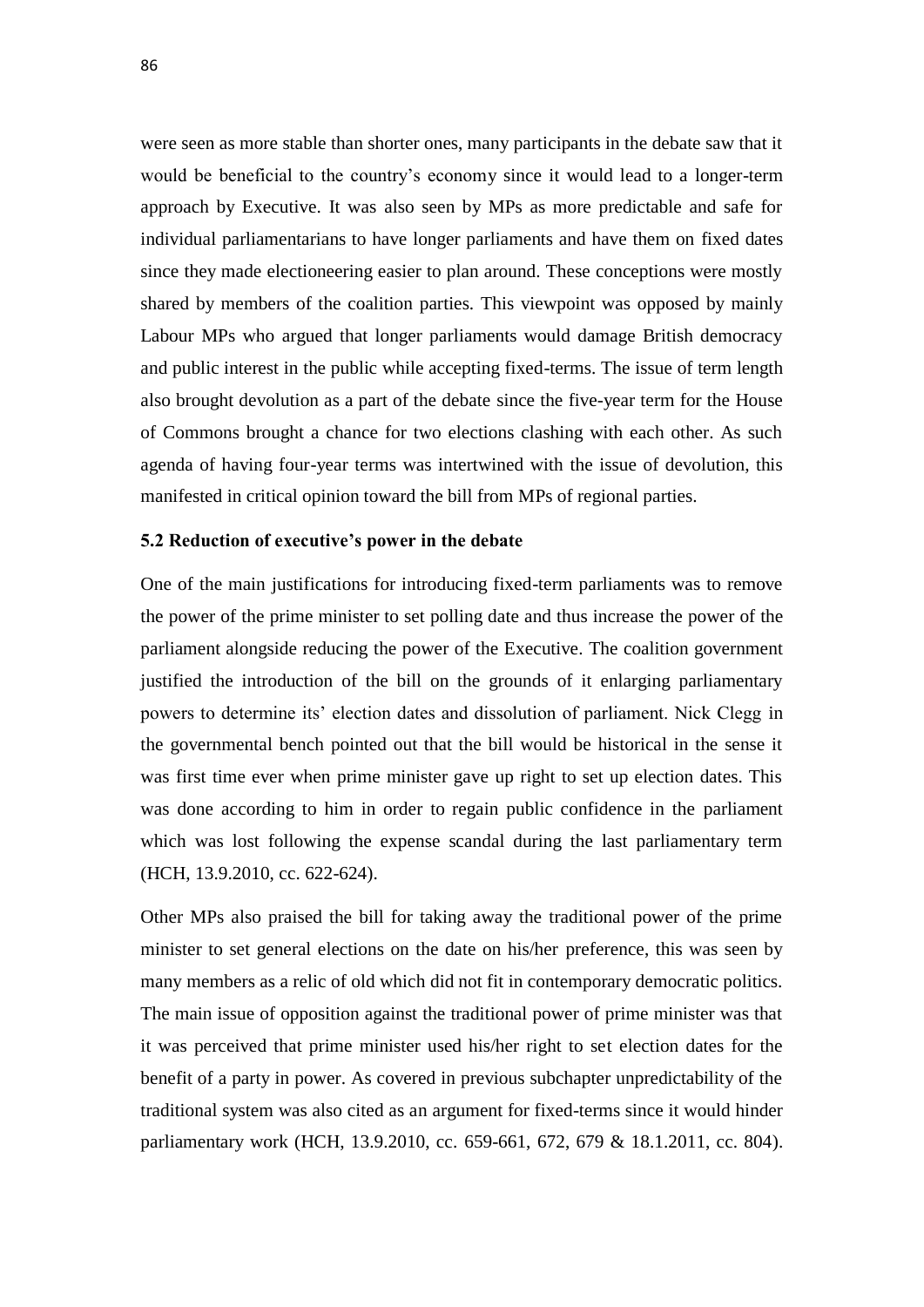Interestingly Dan Byles cited the USA as an example of how fixed-term parliaments do not make political culture any less democratic than the United Kingdom. He also argued that no matter how limited and regulated power of the prime minister to set election dates is, it would be used for political advantage regardless. As an example he mentioned France where President has the power to dissolve the National Assembly early in case of emergency. Although this power was intended to be used only in special circumstances, it has been used for political advantage regularly during the French Fifth Republic<sup>57</sup>. As such Byles was willing to abolish the executive's power over setting election dates completely and grant it to parliament (HCH, 18.1.2011, cc. 753-755). These notifications are interesting since they are in contrast with the thought of Bagehot concerning fixed-term parliaments as he would have preferred prime minister's power to call early elections as a way to solve political gridlock instead of parliamentary stability.

The idea that the bill strengthened the power of parliament was not shared by all MPs in the house, however. Provisions of the bill were seen as inadequate in preventing early elections by manipulation of government in the case of motion of no-confidence and thus effectively governments could dissolve parliaments early when they wished for it. Few speeches also pointed out that 14-day time for forming a new government after a motion of no-confidence would take power away from the public compared to automatic dissolution of such vote in the traditional system. As such in these speeches the bill was seen either pointless or in need of amendments in order for it being able to achieve its' agenda (HCH, 13.9.2010, cc. 669, 675-676, 684 & 18.1.2011, cc. 725, 745). Austin Mitchell noted in his speech that majority government could easily find a way for early dissolution like Gerhard Schröder did in 2005 by losing a vote of noconfidence intentionally and thus bypass 2/3 majority required for dissolving the parliament proposed by the bill. Since a motion of no-confidence required a simple majority instead of supermajorities, it would be no problem for a government to simply abstain from voting in such circumstances and thus engineer fall of the government in his opinion (HCH, 13.9.2010, cc. 682-683).

<sup>&</sup>lt;sup>57</sup> Since presidential and legislative elections had different term lengths before 2002 and French president has the power to appoint the prime minister, it was beneficial for a president to call early elections soon after he was elected unless presidential party already had a majority in National Assembly.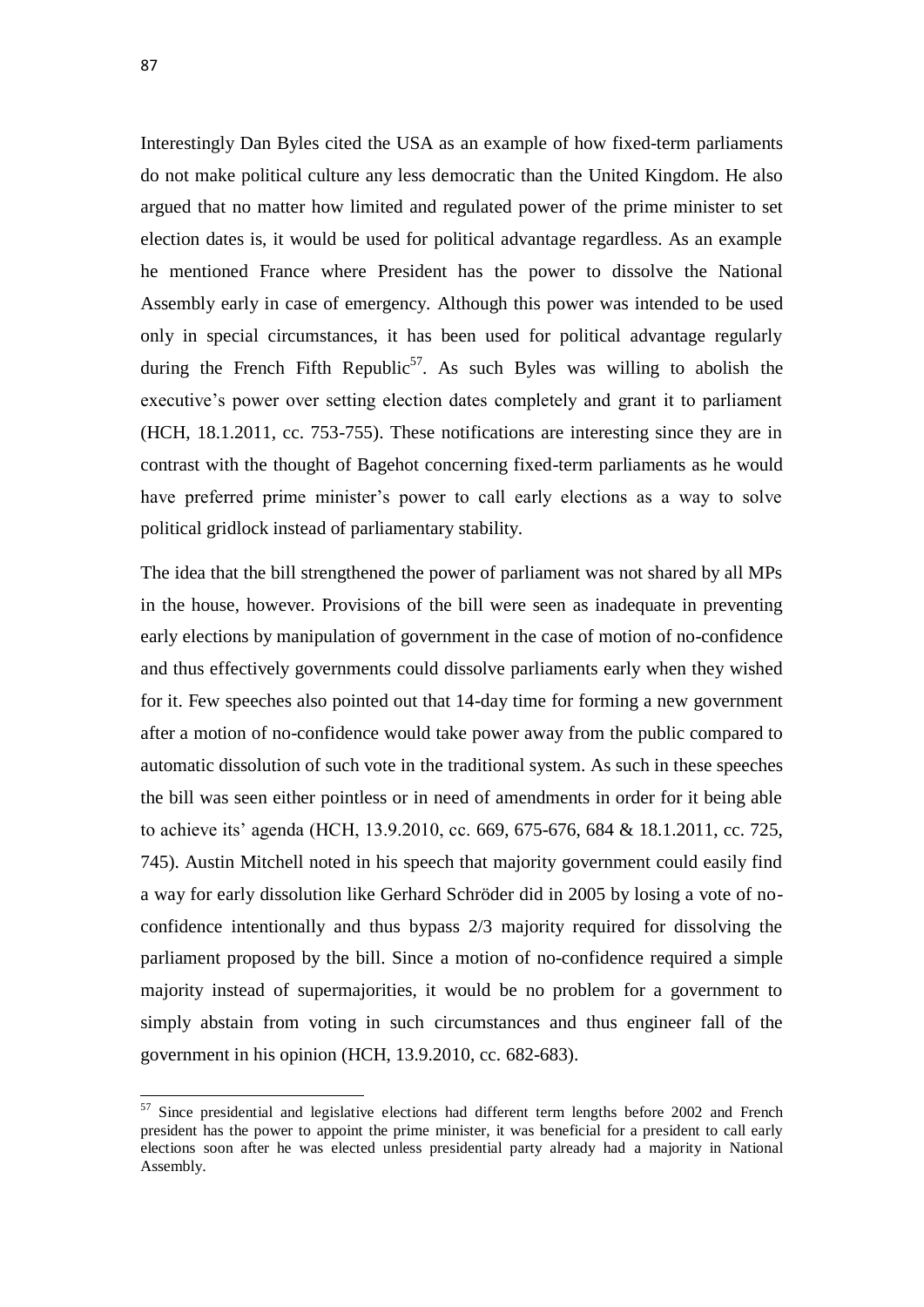1

Other major criticism concerning the bill based on the grounds of the relationship between powers of executive and legislative branches was how the bill was being drafted. Since the bill received no pre-legislative work and no Green or White paper regarding the issue of the bill, many MPs saw that the government did not give parliament enough power to influence the content of the bill. Lack of consultation with opposition by the coalition was also seen as detrimental for the bill since the bill was perceived as partisan act instead of consensual one expected for constitutional bills. As such the government was accused of not giving power back to parliament altruistically (HCH, 13.9.2010, cc. 636-637, 640, 653, 658, 678,). As a way to solve the issue of partisanship both Gavin Shuker and William Cash proposed coalition government to have a free vote on term lengths instead of forcing controversial fiveyear terms (HCH, 13.9.2010, cc. 686, 695). Interestingly criticism concerning the power of the parliament was voiced in both coalition and opposition MPs, this could be attributed to the fact fixed-term parliaments was a part of the coalition agreement and as such decided in the leadership of both coalition parties. Due to being part of this agreement the government could not have modified before and during its' passage in the parliament.

Role of the monarch in the dissolution of the parliament was touched in few speeches during the debate. Geoffrey  $\text{Cox}^{58}$  emphasized the importance of monarch in the case of dissolution of parliament in that regard that the monarch acted as a safeguard against prime minister's aspirations when setting dates for early elections. As such he argued that prime minister's privilege to hold early elections could easily be kept in the cases when they threaten interest of the nation while having the possibility of consulting the public in cases when important constitutional matters needed legitimacy. As an example, he mentioned Asquith's bid to reform the House of Lords in 1910 without early elections, in that situation the monarch advised Asquith to hold early elections instead of steamrolling the reform without going to the country. Adopting fixed-terms parliaments would prevent consulting the public and weaken the British constitution without any significant benefits according to him. In his conclusion he argued that the parliament should not discard role of the monarch in

<sup>58</sup> Geoffrey Cox was Conservative MP for Torridge and West Devon from 2005 onwards.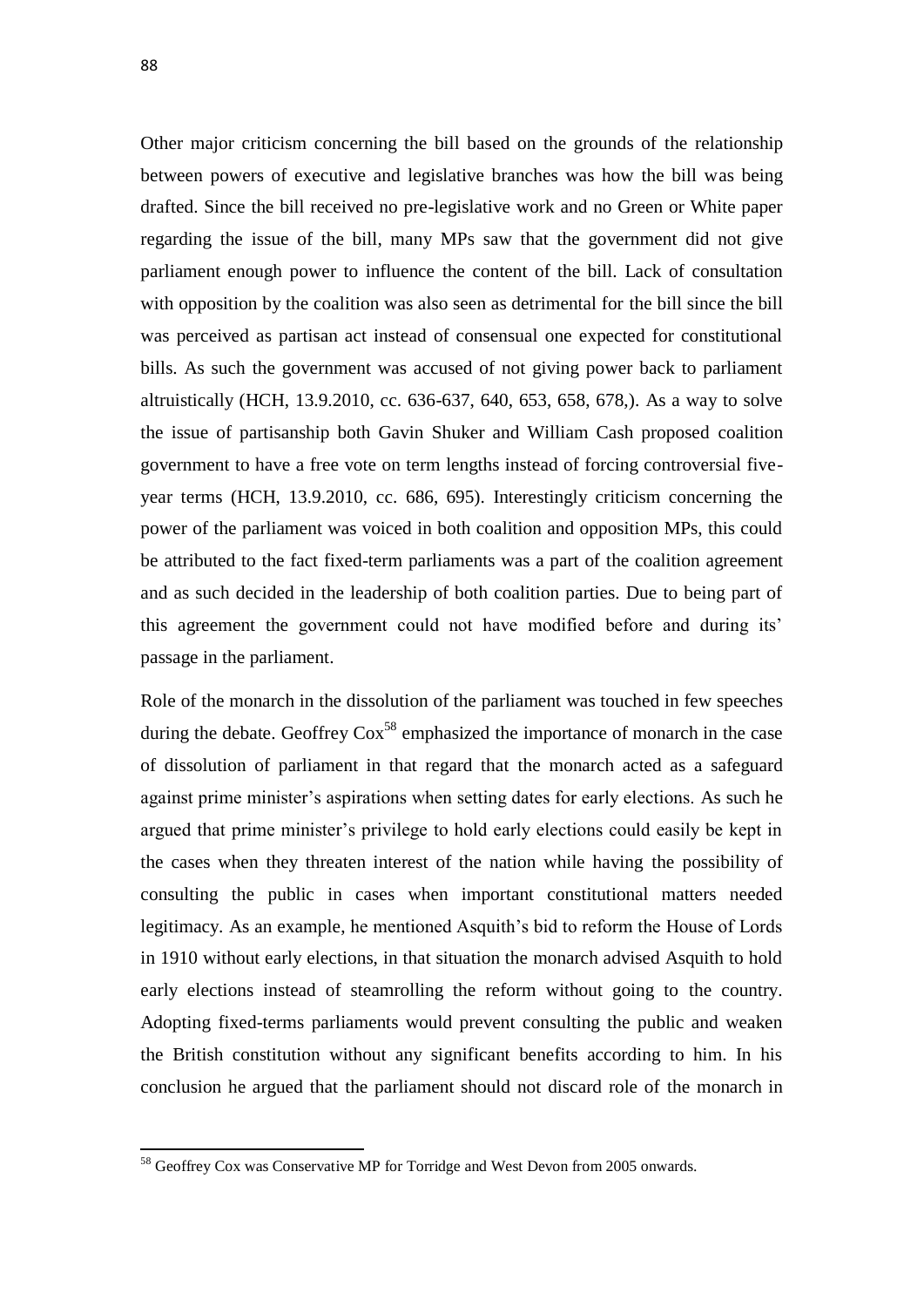such haste fashion and amend the bill to keep the balance between the crown and the parliament in its' dissolution (HCH, 13.9.2010, cc. 654-655).

An issue of keeping the power of proroguing the parliament in the hands of the monarch was also brought up in a few speeches during the debate. By proroguing parliament a prime minister could suspend parliamentary business without dissolving parliament and thus prevent legislation detrimental to his/her cause and prevent a vote of no-confidence from passing according to few Labour MPs. Thus retaining the power to prorogue could be used for governmental advantage (HCH, 13.9.2010, cc. 697 & 18.1.2011, cc. 734-736). These notions about prorogations for political gain were challenged MPs of the coalition parties as theoretical situations as it was rarely used even in the current constitution. As such, they conceived power to prorogue the parliament as a minor issue which would not become a major problem in the future (HCH, 18.1.2011, cc. 742, 765,768). As such there existed a clear divide between the governmental parties and opposition regarding prorogue during the debate.

Overall issues regarding powers of Executive, the parliament and monarch were brought up in speeches during the debate frequently. Even though taking power away from executive was seen as a positive factor for the bill, many participants of the debate perceived bill having insufficient provisions to prevent prime ministers from holding early elections. Some Conservative MPs criticized the bill for disabling government from consulting the public in the middle of a parliamentary term and as such they perceived that the bill weakened British constitution and democracy instead of strengthening it. They also preferred that monarch acted as a silent safeguard against executive's pursuit of political advantage instead of transferring the power to parliament. Thus conceptions of Bagehot regarding fixed-terms parliaments were voiced in the debate even though they were minority's opinion.

### **5.3 Coalition and fixed-term parliaments in the debate**

Since fixed-term parliaments were in both Liberal Democrats' and Labour's but not in the Conservative party's manifestos issue of coalition government not having legitimacy for the bill was raised often in the debate. (Labour manifesto 2010, 9:3 &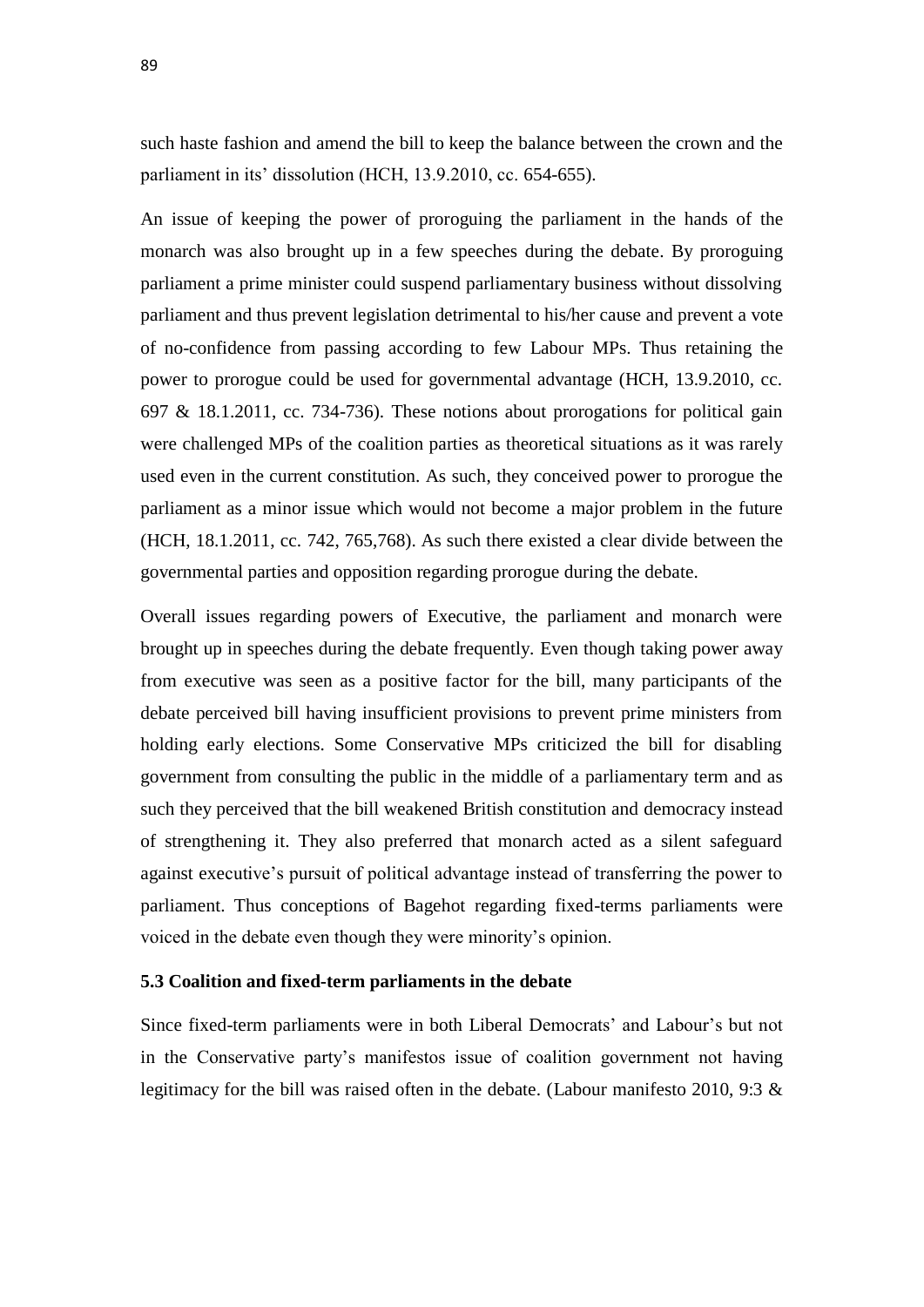Liberal Democrat manifesto 2010, 88) Also, electoral promises<sup>59</sup> of introducing fouryear fixed-term parliaments by both Liberal Democrats and Labour party were brought up since it was in contradiction with the bill's agenda to introduce five-year parliaments. In these criticism references were made about Liberal Democrats' previous policy compromises including the Alternative vote referendum which we have covered earlier when analyzing that debate (HCH, 13.9.2010, cc. 678, 681, 697). Conservatives were also a target of being accused as converts to fixed-terms parliaments by Sadiq Khan although this was seen as a positive change by debaters in the opposition. He, however, was harsher on Liberal Democrats' deviation from electoral promises which he saw as ruining the original promise of four-year parliaments (HCH, 18.1.2011, cc. 797-798).

Other main criticism regarding the coalition politics during the debate was due to fact that the bill was regarded as being beneficial toward the coalition and its' parties. Since the bill provided 14-day time after a motion of no-confidence passed for a new government to be formed before dissolution and new elections, many MPs saw that it allowed parties to change their coalition partners and executive without consulting the public. This was perceived as fundamental change compared to the traditional system in which dissolution of parliament was immediate after a motion of no-confidence. The Liberal Democrats were especially seen benefiting from the bill due to their kingmaker position in the parliament and their negotiations with both Conservatives and the Labour party for forming a government in the aftermath of the general election of 2010 (HCH, 13.9.2010, cc. 684, 695 & 18.1.2011, cc. 725-726). These kinds of speculations about intentions of Liberal Democrats were made mostly by Conservative MPs, likely due to fear of potential betrayal by Liberals midway through the parliamentary term due to compromises required to be made by both parties. Also due to seat allocation Conservatives could not find alternative coalition partners<sup>60</sup> easily in the case of Liberal democrats withdrawal from the government, for this reason the bill would not benefit the Conservative party as much as Liberal Democrats.

 $\overline{a}$ 

<sup>&</sup>lt;sup>59</sup> Neither Liberal Democrats and Labour Party did not specify a term length for fixed-term parliaments in their manifestos. During the election campaign leadership of both parties stated that four-year terms were on their agenda, however.

 $60$  Their only likely coalition party in this situation would have been Democratic Unionist party which had 8 seats and thus would not bring majority for Conservatives.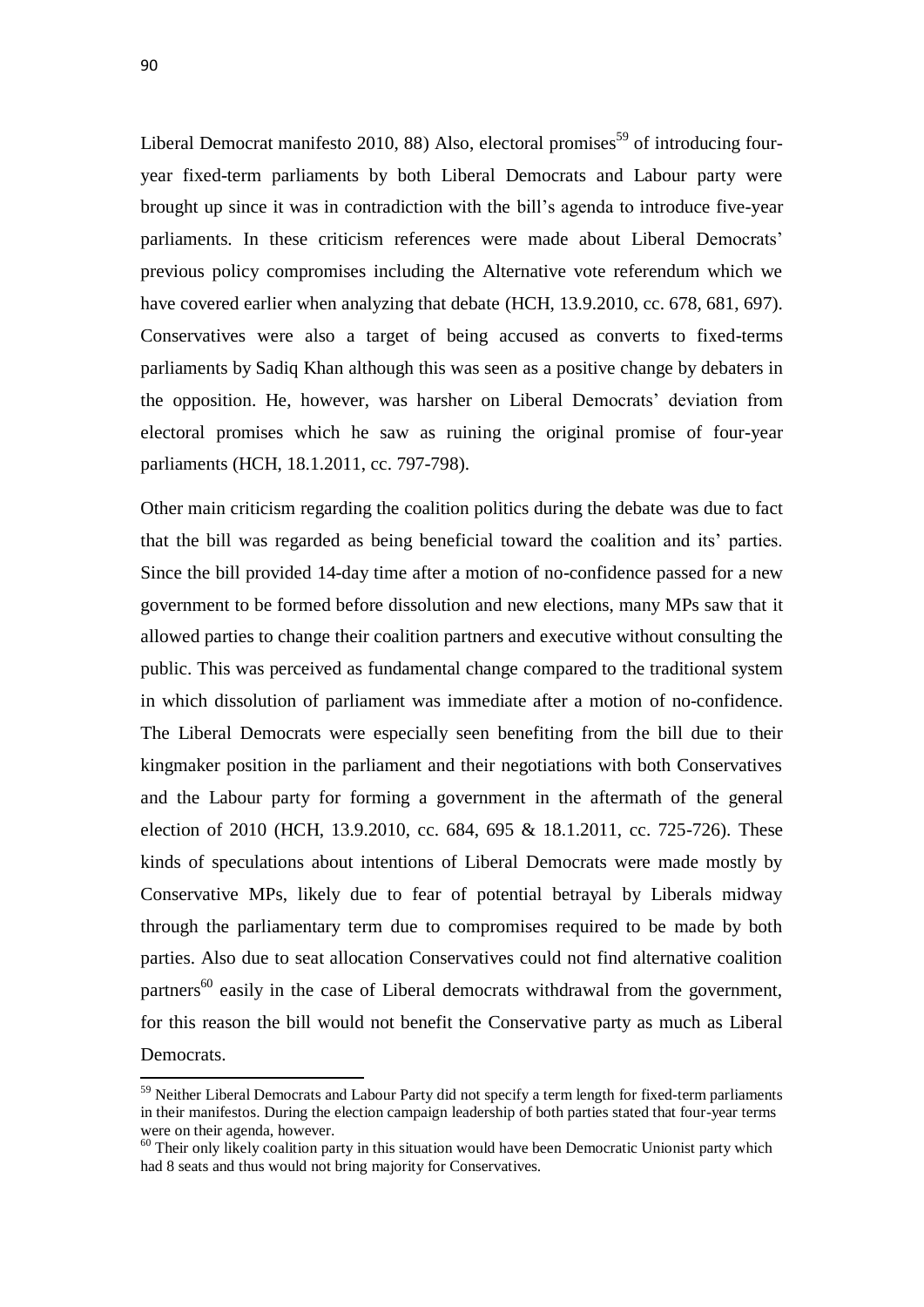Due to both conflicting interests of the coalition as perceived by numerous MPs and limitation of cases for early elections in the bill, the bill was perceived as a method to prevent the coalition parties from divorcing each other prematurely. As such the bill was perceived by participants of the debate as being beneficial for the coalition instead of the nation. The debaters strengthened this viewpoint by pointing out the lack of consultation with the opposition and pre-legislative work which we analyzed in the previous sub-chapter. Thus coalition politics was perceived as an obstacle for careful constitutional legislation and being motivated only by narrow interest of the coalition parties. These conceptions were voiced in both Conservative and Labour MPs (HCH, 13.9.2010, cc.685, 697 & 18.1.2011, cc. 729-730, 802).

The coalition was not seen totally without its' credits, however. Three Conservative MPs (Eleanor Laing, Jacob Rees-Mogg and Charles Walker) raised positive aspects which the coalition had made government possible to do and praised how Liberal Democrats have shown their ability to make compromises regarding their other electoral promises (HCH, 13.9.2010, cc. 684 & 18.1.2011, cc. 709, 800-801). These included fixing economy which was in shambles after the global recession which started in 2008 and reducing deficit alongside increasing tuition fees which was perceived important for Liberal Democrats by Conservatives due to their electoral manifesto. Despite praising making improvements possible for the economy, the coalition's pursuit of the bill was seen as a necessary evil which was required in an exceptional situation or as a mistake. As such coalitions themselves were not conceived as positive on their own.

Overall conceptions of multiparty coalitions were nearly unanimously negative and pejorative. These perceptions were used to criticize the flaws of the bill and flaws of the bill were attributed to coalition politics which required making compromises. Deviations of election promises were seen as a direct result of a coalition and as a dangerous future for British democracy if coalition governments were to be formed in the future since they would render election manifestos into empty letters. These conceptions could be explained by the emphasis on the link between electorate and representative as theorized by Ankersmit when explaining differences in British and Continental ideas of representation. As we have analyzed debate on the Alternative vote referendum and constituency reduction, MPs put emphasis on electoral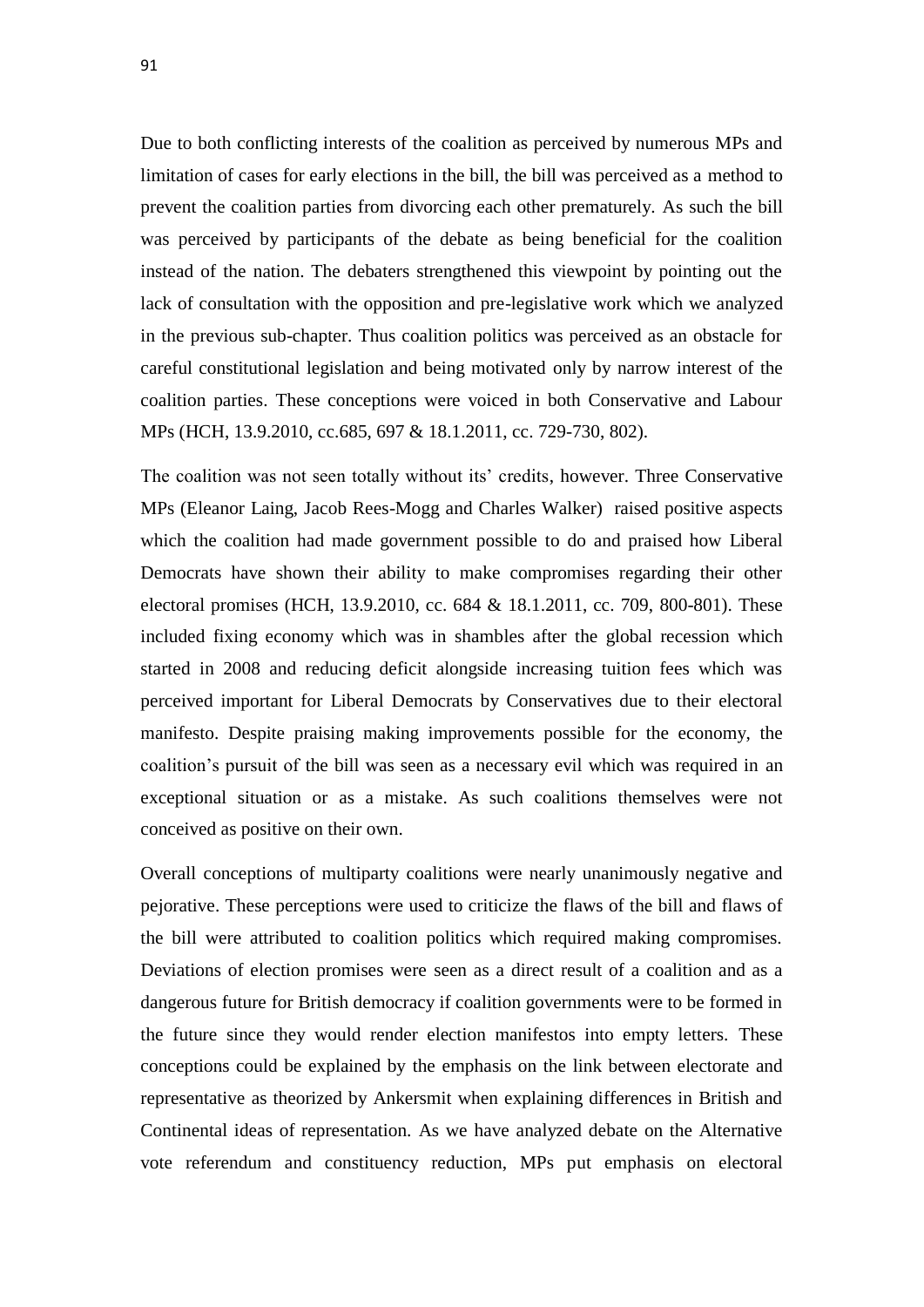manifestos and lack of electoral mandate for most of the constitutional reforms by the coalition government. Since the bill could be seen normalizing coalitions since option for having snap elections would be removed in the cases when a general election would produce a hung parliament, MPs voicing opposition to the bill can be seen sharing Ankersmit's ideas of British representation.

## **5.4 Conclusions**

Overall conceptions toward having fixed-term parliaments were accepting towards them during the debate. Thus the majority of participants of the debate did not share the fundamental idea of Bagehot about fixed-term parliaments, Bagehot perceived fixed-term parliaments as one of the main reasons why he regarded British constitution to be superior compared to the USA constitution since it allowed more flexibility and consulting the public when a government needed legitimacy for their policies. Even though speeches defending prime minister's privilege to set election dates were made, the main issue dividing the government and opposition was the issue of length of parliamentary term.

Since five-year parliaments were regarded as long compared to international standards of four years the opposition focused on amending term length to four years. Four years was preferred also from the viewpoint of devolved legislatures since it would have prevented general elections from clashing with elections of devolved legislatures. Overall opposition conceived the idea of fixed-term parliaments preferable although they saw five-year terms as harmful for British democracy.

In the viewpoint of coalition parties the bill was met with more divisive reception. Whereas the majority of Conservatives and all Liberal Democrats participating the debate praised the bill for increasing power of the parliament over executive and removing prime minister's party political advantage in setting polling dates, some criticism was raised over that the bill should not bind future parliaments and that it allowed change of administration without elections. Some skepticism was raised in most of the parliamentary parties how effective was in preventing early elections and manipulations of government over it; on the other hand the bill perceived positively how it allowed early elections when supermajority of MPs agreed to dissolve it, on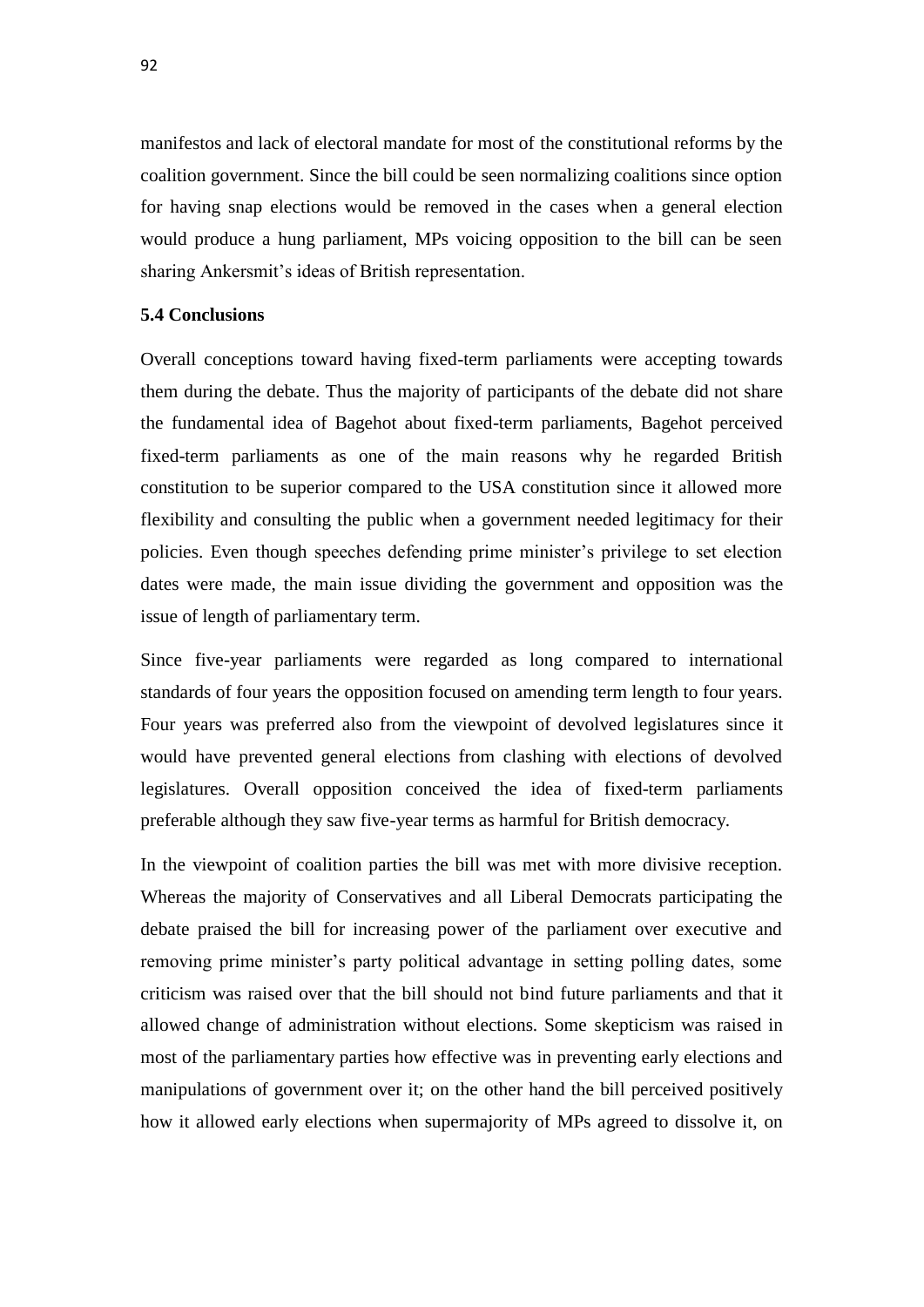the other hand, some MPs saw that it was a real possibility for future government to simply engineer a vote of no-confidence and have early elections as a result of it.

Coalitions were perceived as an obstacle for consensual constitutional decision making and for following election promises by an overwhelming majority of participants in the debate. Although some MPs from Conservatives praised the coalition for fixing economy which was in crisis, the constitutional reforms pursued by the coalition were only accepted as necessary evil.

Unlike in the Alternative vote and the House of Lords reform debates there were relatively few mentions of alternative polities during the debate. Aside from contrasting five-year terms with more common four-year terms, the Executive having power to dissolve the parliament was seen problematic even though using it was not considered as a norm. The Fifth Republic of France was cited as a reason why only the parliament should have power to dissolve it when required; otherwise the government would use it for partisan gain. As such the traditional British polity of having unfixed election dates was perceived unfavorably to the fixed-terms of other political regimes.

The question of how the Fixed-terms parliament act have actually changed the British constitution cannot be answered satisfactorily due to its passed relatively recently as of writing this thesis. Although the coalition lasted full parliamentary term of 2010- 2015, the traditional way of British political culture for the prime minister to hold early elections seems to be prevalent even after the passing of the bill in 2011. This was manifested in Theresa May's decision to seek dissolution of the parliament in 2017 by 2/3 majority vote in order to gain a stronger public mandate for her Brexit negotiations. In the snap election of 2017 manifesto of the Conservative party advocated the removal of the Fixed-term parliaments act 2011 and as such idea of fixed-term parliaments is likely going to be a point of contention in the future (Conservative manifesto 2017, 43). As such it will be interesting how the bill will fare in the future and does its' key idea remain part of the British constitution.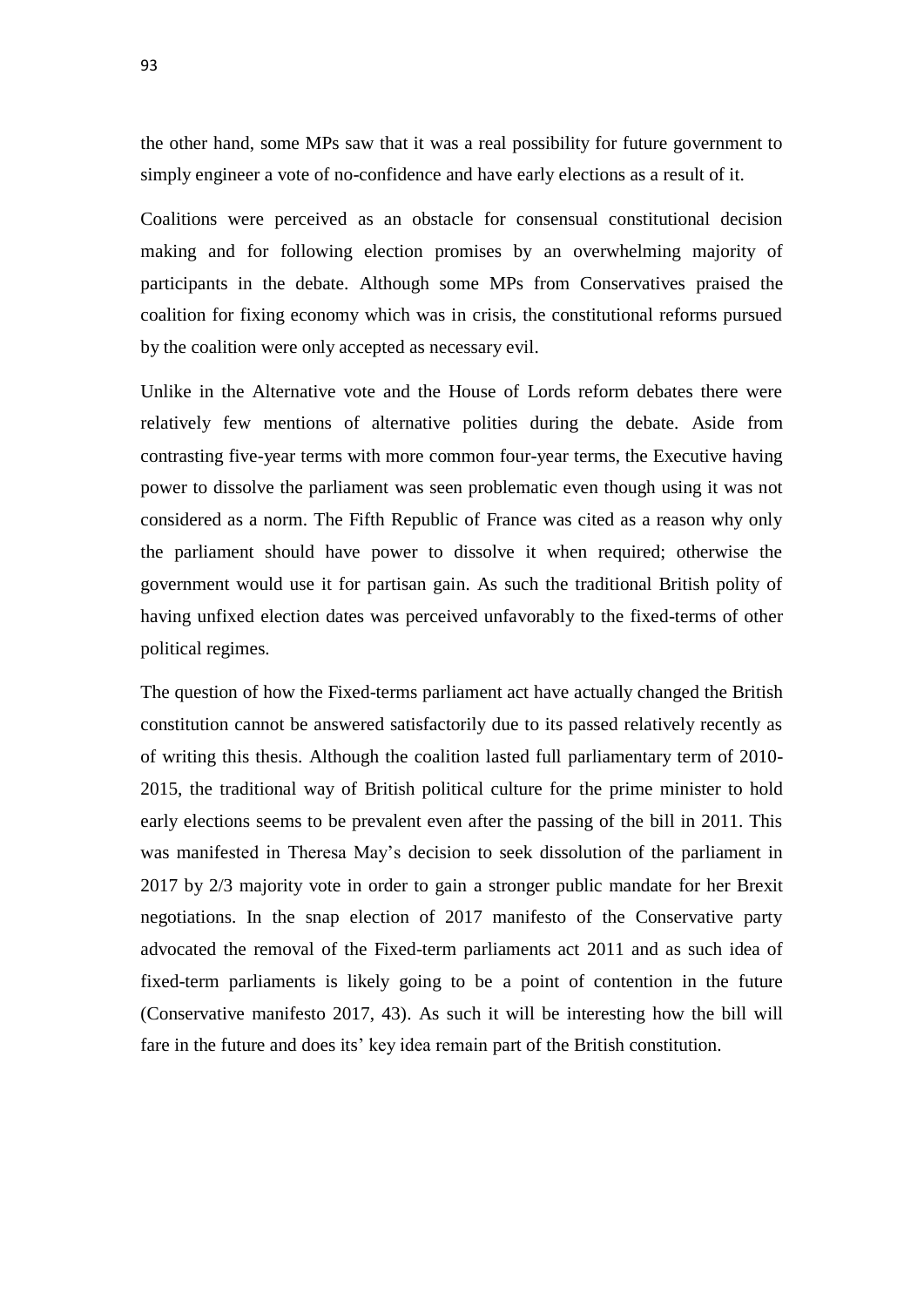### **6. Conclusions and discussion**

The British constitution is seen as unique in its' character when compared to other constitutions of the world. Due to its' lack of clear codification in written form like the most of other constitutions, the British constitution has been a subject of extensive analysis and theorizations over the centuries. One of the most influential theories concerning the British constitution was formulated by Walter Bagehot who divided it into dignified and efficient parts. Dignified parts were the House of Lords and the Crown which acted as an advisory rather than wielding actual power in everyday politics whereas efficient parts were the House of Commons and government of UK which used actual power in legislation and decision making. The other important divide between the two was that efficient power was based on a popular mandate which was based on members of the House of Commons being elected by the electorate. Thus Bagehot argued that the Commons held more legitimate mandate than the Lords and the Crown and as such would always be considered superior to the dignified parts of the constitution in cases when they ended up in conflict with each other. Bagehot also argued that the British constitution had more responsibility and flexibility compared to the constitution of USA since prime minister could be removed midterm and s/he could hold early elections when the situation required a public mandate for important legislation.

The other important theory which I chose to use as a framework was the theory of Frank Ankersmit who made several important notions about British constitutional ideas. Ankersmit makes a distinction between British and continental ideas of representation in political thought; in British system emphasis is put on a link between electorate and MPs who are expected to represent issues of their constituencies in the parliament whereas in continental systems put emphasis on proportionally representing all parts of society. Differences also exist according to Ankersmit regarding the division of power; in continental systems executive, legislative and judiciary powers are strictly separated from each other whereas there is no clear separation of these powers in the British system. Ankersmit also raises a point against referendums on the points that they lack strengths of representative politics and as such should be used when consulting straightforward political issues.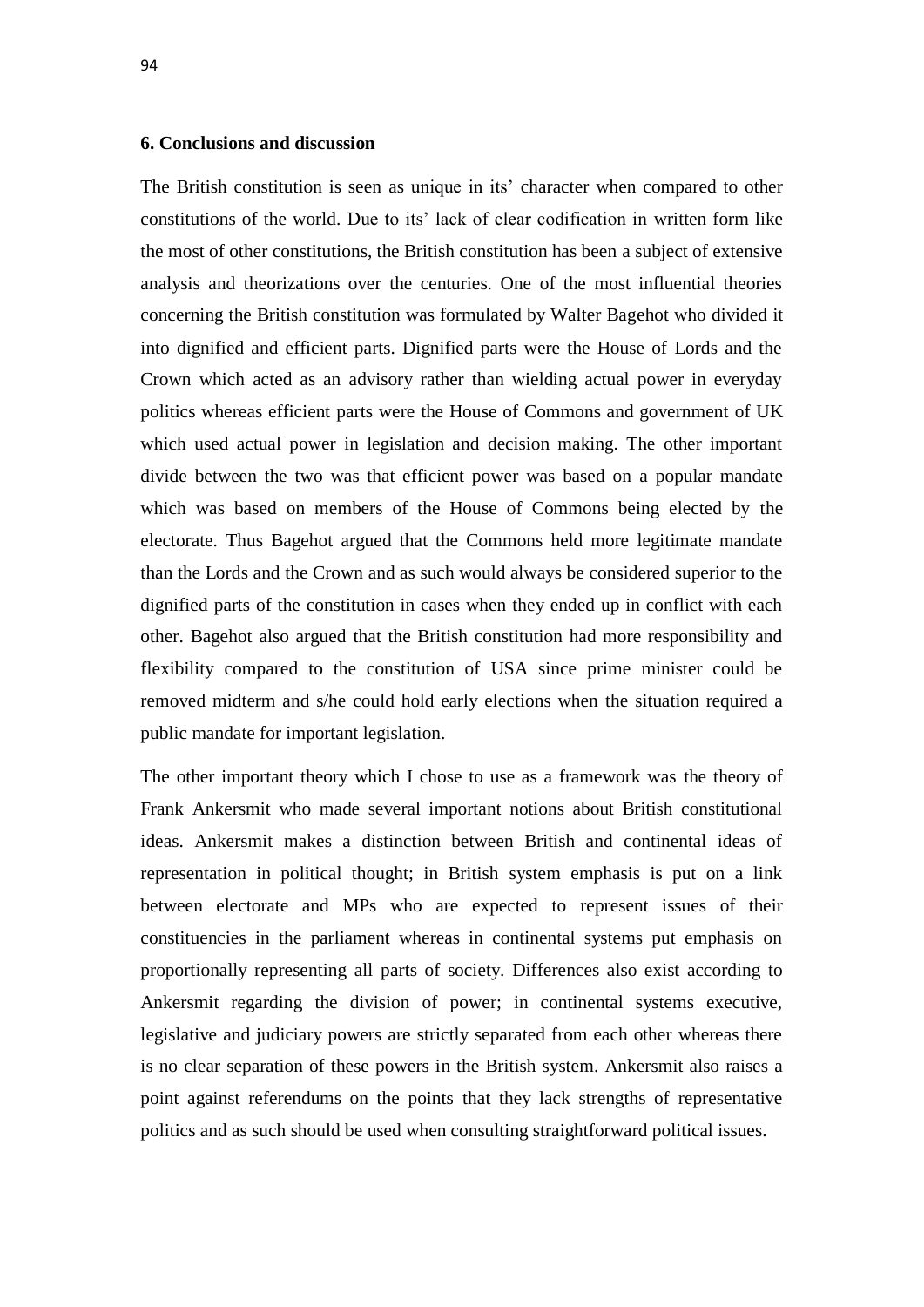In the framework of these two theories about the British constitution and political system I have studied and analyzed debates of constitutional and parliamentary reforms in the parliament pursued by David Cameron's during his first term as a prime minister during 2010-2015. I chose this time period since it was also the first time since World War II when a British government was composed of more than one party, this time a coalition of the Conservative party and Liberal Democrats. As such it was an interesting topic to analyze how coalitions were perceived in the debates. I utilized methods of the history of concepts and Cambridge school as a methodology when analyzing speeches held during debates concerning adopting Alternative vote system, reducing the number of constituencies, reforming the House of Lords into a more modern upper house and adopting fixed-term parliaments. These debates fit well with my theoretical framework and for this reason I chose to focus on these three debates.

Conceptions toward these parliamentary reforms during these three debates were diverse among how they shared ideas of Bagehot. In the debate concerning reducing constituencies and adopting alternative vote the idea of one MP per constituency was preferred over the principle of multimember constituencies which would blur connection between the electorate and their representatives according to the majority of MPs participating in the debate. Similar arguments were used to oppose reducing the number of constituencies by a plurality of Labour MPs. As such only Liberal Democrats and representatives of regional parties expressed their preference for multimember constituencies and more proportional electoral system.

Opinions and conceptions of the House of Lords reform bill 2012 were equally diverse during the debate. Even though nearly every MP who participated in the debate saw that the upper house was in a need of reform, ideas of what kind of chamber was to be preferred divided participants of the debate. Conservatives, and to lesser degree Labour, were divided into those who supported status quo with some adjustments regarding membership of the Lords, those who preferred partially elected chamber and those who wanted to have fully elected upper chamber. Liberal Democrats and minor parties in the debate voiced their desire for a fully democratic chamber. As such traditional House of Lords was seen as undemocratic due to its members being either appointed by the prime minister. On the other hand, this lack of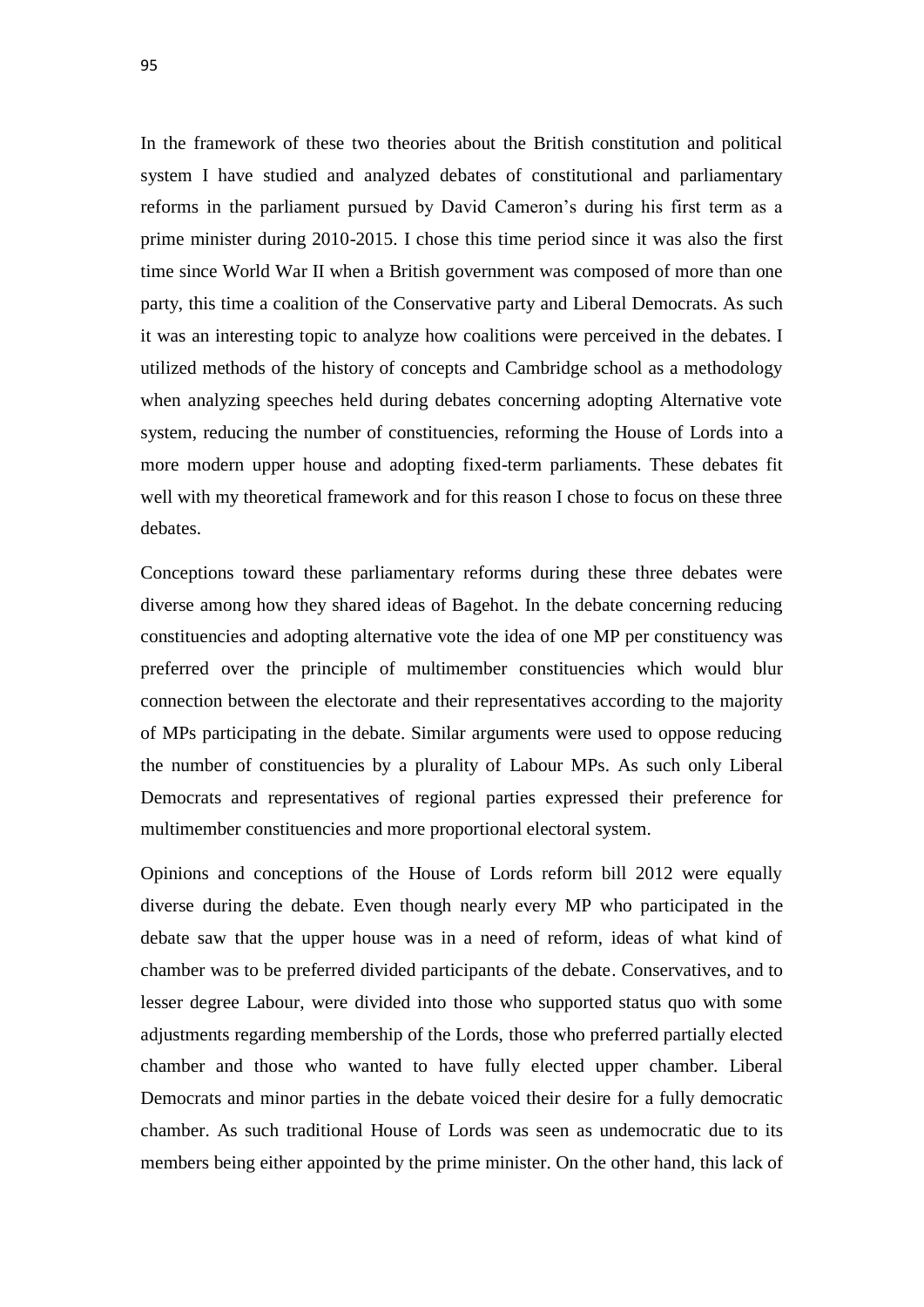democratic legitimacy meant for most members that the House of Lords could not gain primacy over the Commons and as such would guarantee that it would act as an advisory body rather than a second half of the legislative body. For this reason majority of MPs were against having members of the upper house democratically elected since according to them it would bolster the confidence of members of the reformed upper house and lead them to challenge the primacy of the Commons over legislation. Thus most of the MPs shared the viewpoint of Bagehot concerning that the House of Lords was an advisory chamber instead of being equal with the lower chamber.

Whereas viewpoints regarding issues of electoral link and role of the Lords during the two debates were in line with theories of Ankersmit and Bagehot, fixed-term parliaments received more positive conceptions. Since prime minister's prerogative to dissolve parliament was conceived as undemocratic and open to manipulation, adopting fixed-term parliaments were seen as a step toward more democratic governance. Majority of MPs, however, preferred to have some way of holding early elections in order to prevent gridlocks and gain popular legitimacy for contentious issues, this point being shared with Bagehot who argued that lack potential early elections made USA constitution inferior compared to the British constitution.

Referendums were required by a majority of MPs from opposition parties and few MPs from coalition parties in order to pass the House of Lords reform alongside Government's agenda to have the Alternative vote referendum. Although this could be seen as typical rhetoric from the opposition, it can also be seen as referendums becoming acceptable in British political culture. As such Ankersmit's idea of representative politics was being challenged and Britain was moving into what he would call referendum democracy at the conceptual level.

Multi-party coalition governments were conceived as inferior and undesirable by a clear majority among of those holding speeches during the three debates. Since conflicting interest between two parties of the coalition required the government to compromise, electoral manifestos could not be followed when making constitutional reforms and as such were perceived as untrustworthy. Also, lack of pre-legislation was seen caused by coalition politics and as such harmful for parliamentary process.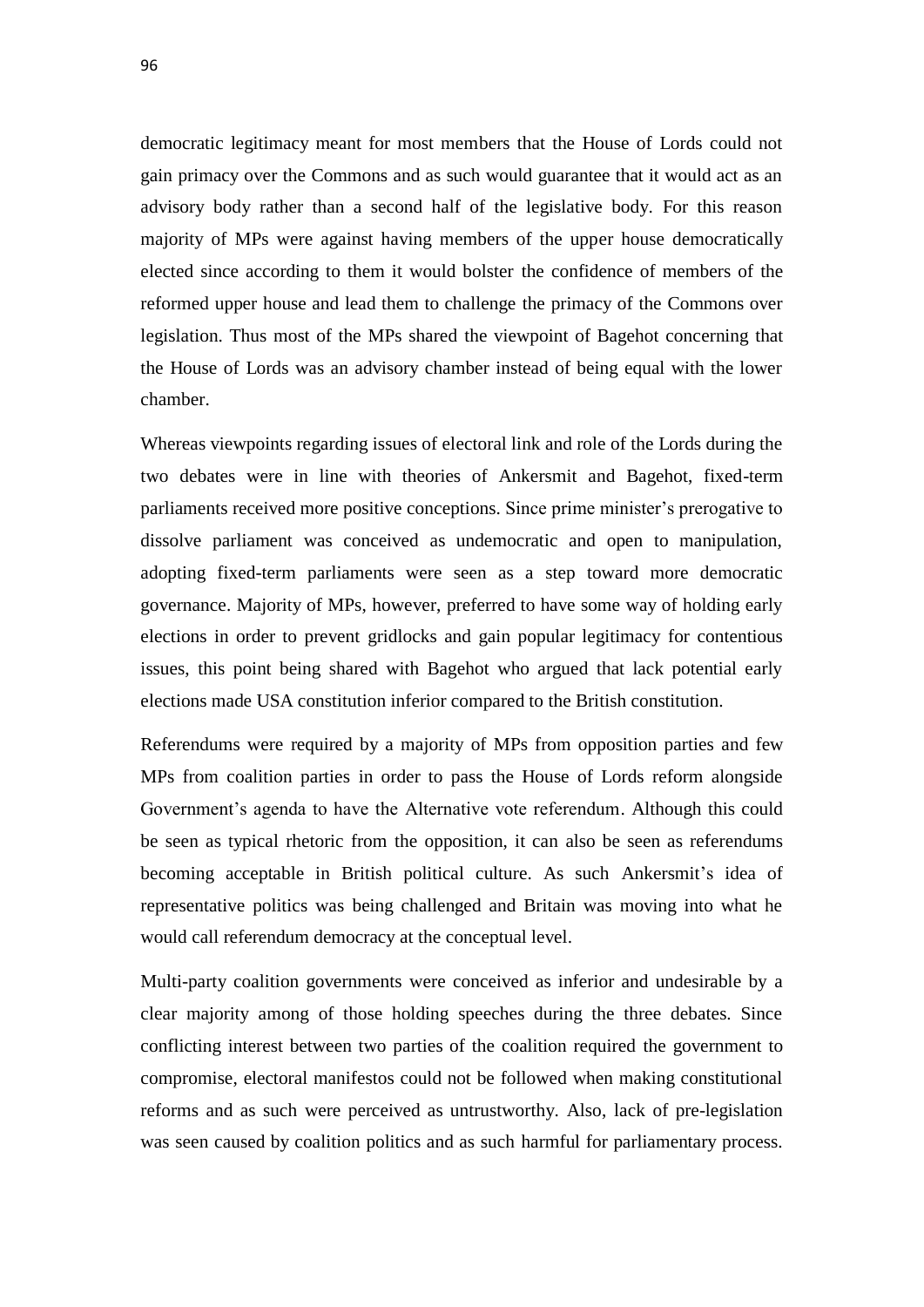Even MPs from coalition parties showed their dislike of coalitions openly during the debates and as such it can be said that according to the debates British political culture does not like coalitions.

The division between MPs of governmental and opposition parties was rather clear on the majority of issues debated in the debates. Even though both significant parts of Conservative and Labour MPs voiced their opposition toward contents of the bills, their point of objection toward them differed significantly. This could be seen in both House of Lords reform and Fixed-terms parliaments debates where Conservatives usually defended traditional constitutional system whereas Opposition's criticism was usually based on how they saw proposed reforms being insufficient in their pursuit of introducing more democratic institutions.

As a whole, the coalition's agenda for constitutional reforms could be seen as a failure since only the fixed-term parliaments were introduced as a result of them. Even fixed-term parliaments seem to be challenged by significant parts of British politicians and as such it remains to be seen will it become accepted part of the unwritten constitution. Why this failure happened and was the two-party coalition responsible for it? In the case of the electoral reform there existed no real alternatives for the alternative vote referendum since even the coalition between the Labour and the Liberal Democrats would have probably settled on the same referendum since it was included in the Labour manifesto, it is very unlikely the Labour would have agreed to have a referendum about proportional system since it would have endangered its status as a major party and due to opposition toward it by many Labour MPs which we saw during the debate about the Alternative vote referendum. Also, lack of the majority of this coalition and reliance on regional parties' support would have rendered it impossible to pass the reform without a referendum. We can only speculate how it would have changed the result of the referendum if it would have received more uniform support of this hypothetical government than in the actual referendum where governmental parties supported opposing sides while the Labour stayed on sidelines. Instead of referendum formation of a cross-party commission could have been another way to introduce electoral reform even though it is unlikely that a solution which would have satisfied all parties could have been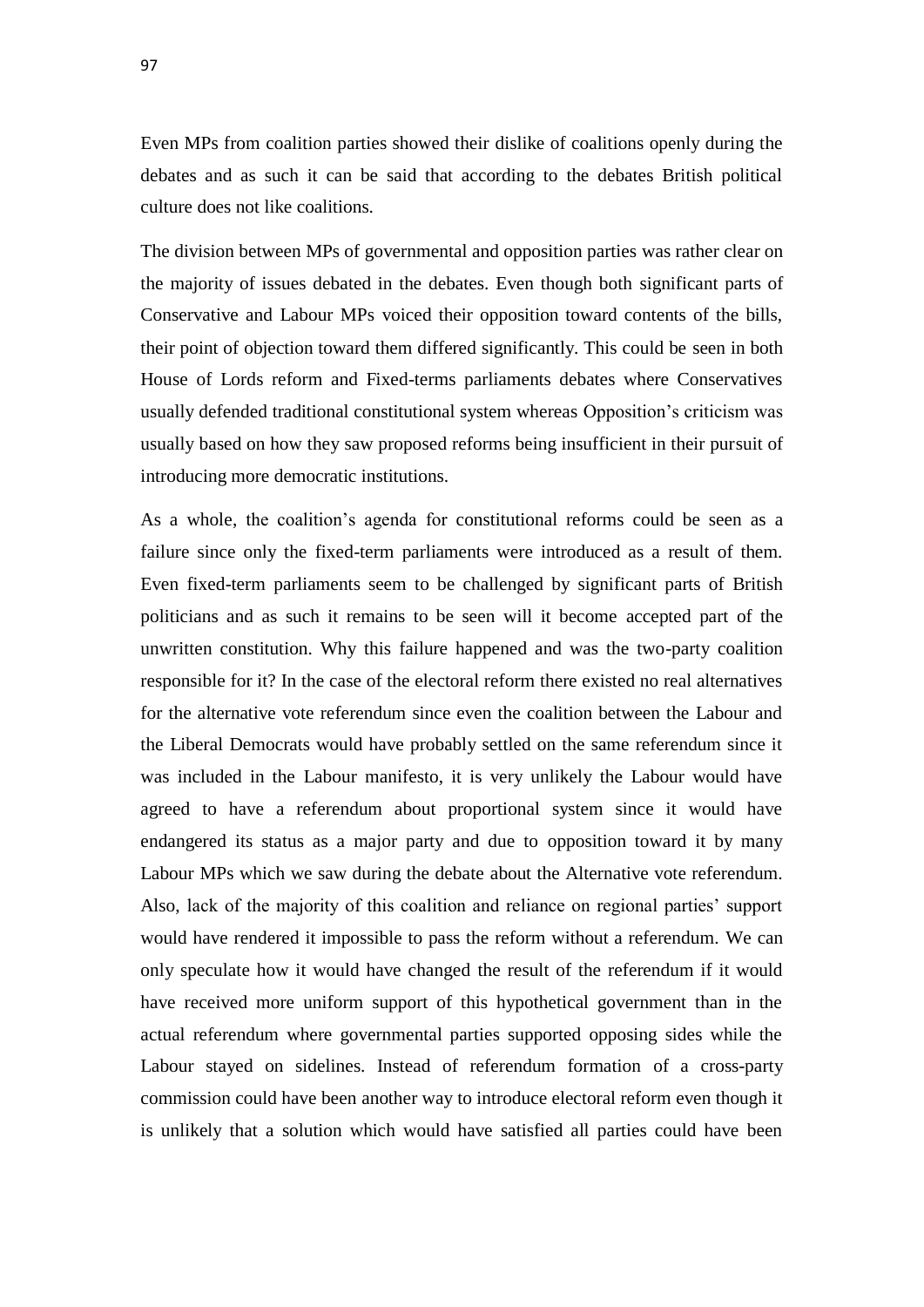found. As such passing reforms on the electoral system during the parliamentary term of 2010-2015 would have been unlikely even in alternative scenarios.

The House of Lords reform failed due to the rebellion within the Conservative Party. Rebels perceived the reform proposed by the coalition as a threat to the primacy of the House of Commons since the upper house would have 80 % of its member elected. Since even the Labour governments during 1997-2010 did not dare to reform the upper house into fully or partly elected second house, it is safe to assume that any measure to introduce even partly elected upper chamber would have received opposition from the Conservative party which included a significant amount of traditionalist MPs. As such introducing elected members for the House of Lords would have been difficult even for single party government let alone the coalition. Since there existed no clear consensus how the Lords should be reformed (or not reformed at all, or abolished altogether) between political parties any major reform on the composition of the upper house would have been unlikely in alternative scenarios. The most likely reform to pass regarding the Lords would have been a removal of remaining hereditary peers and Lords Spirituals since they represented last part of the traditional upper house. Also, their removal would have meant that there would not have caused a significant change in composition and nature of the House of Lords as an advisory chamber, this would have satisfied reformist MPs while remaining relatively acceptable for traditionalist MPs. Lack of cohesion in the major political parties regarding the issue alongside general disinterest toward reform remains the main reason why I argue that why the House of Lords reform failed in 2012 and is unlikely to be on agenda in the near future.

In the case of the Fixed-terms parliaments, the aforementioned hypothetical Labour-Liberal coalition would have probably introduced four-year terms instead of five-year terms. On this issue regional parties would have likely supported four-year terms since it would have prevented clashes between general and devolved elections, thus securing its passage even if every MP of the Conservative Party would have voted against it. We have to keep in mind, however, that these alternative scenarios are speculations and things could have happened differently in these scenarios that I have speculated. It could be also possible that Labour-Liberal coalition would not have worked due to disagreements on certain issues and as such caused fall of the coalition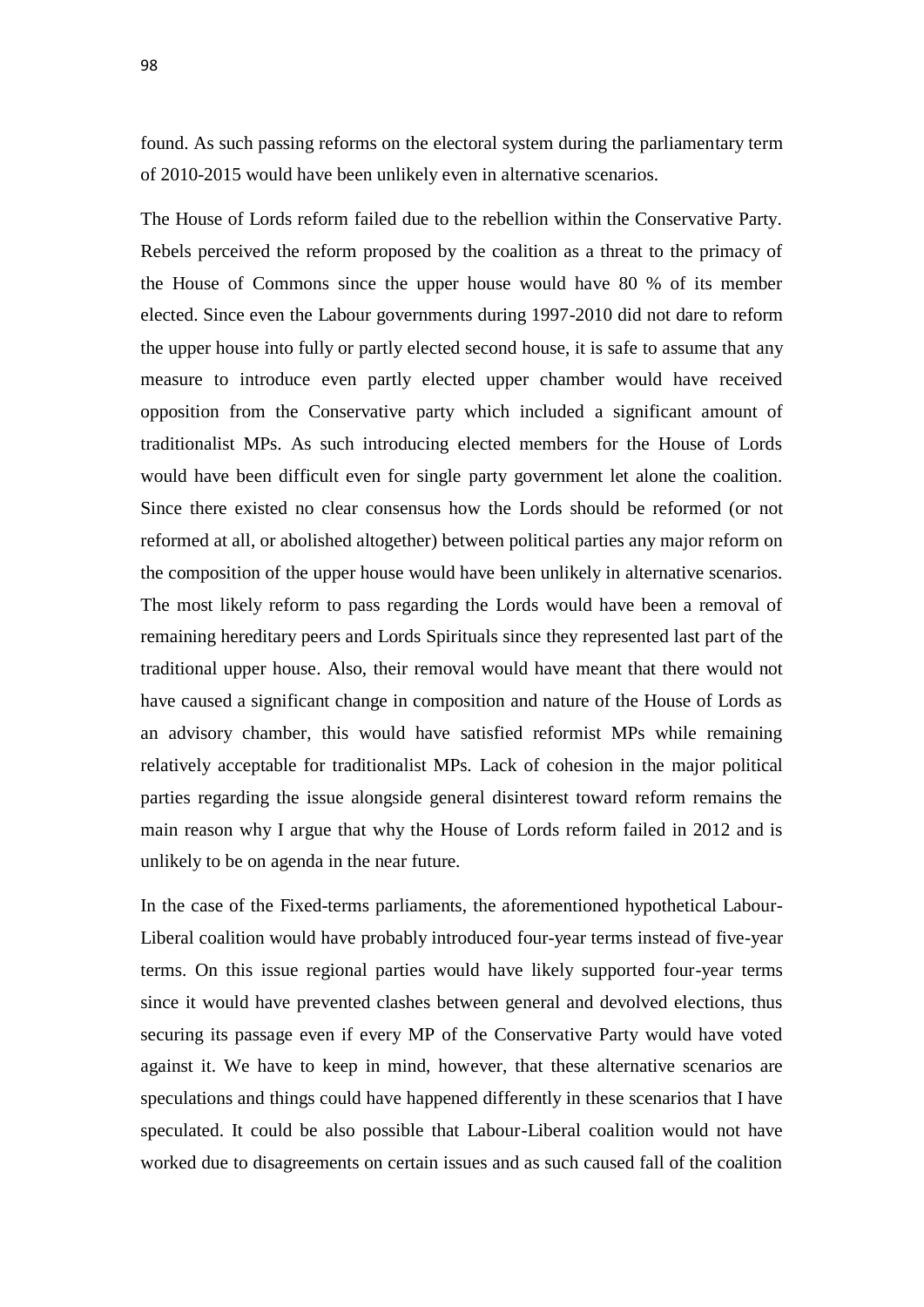midway through the parliamentary term. Alternatively, series of by-election defeats could have reduced its tiny majority (with support of regionalist parties) into minority and thus resulted into a motion of no-confidence.

The limits of this study left several interesting questions which arose during the writing process unanswered. Since I focused on debates during a single parliamentary session, it is impossible to review how the British constitution has evolved conceptually over the years. As such in the future studying evolution of concepts during a longer timeframe in the parliamentary debates could prove an interesting topic. For example, one could analyze debates concerning House of Lords reforms from 1911 onwards in order to find out how perceptions of the upper house have changed. Since I focused on the debates of House of Commons and not included debates of House of Lords concerning constitutional reforms, it would be interesting to review how members of the upper house debated about the constitution and saw their role in it.

Some interesting constitutional debates during the parliamentary term of 2010-2015 were omitted due to them not fitting on the theoretical framework of this thesis. These include debates about European Union and devolution which have become important political issues in British politics during the recent years due to Britain's withdrawal from EU and Scottish independence referendum. Devolution was an important point of contention in the debates I have analyzed and as such it would be fruitful to analyze constitutional debates in the framework of devolution and enlarge source material to include debates concerning mainly devolution such as debate of Scotland act 2012.

Alternatively point of future study concerning the reforms pursued by the coalition could be public debate concerning them. Since British newspapers usually have some bias toward certain parties, it would prove fruitful for future studies to analyze and compare how different newspapers presented these debates to the public and how did they conceive them. Also, a comparison between parliamentary and public debates could find out interesting conceptual differences between the two since their audience and format could create differences. Even though coalition politics was given focus in this thesis, it was limited to end-results and conceptions about them rather than larger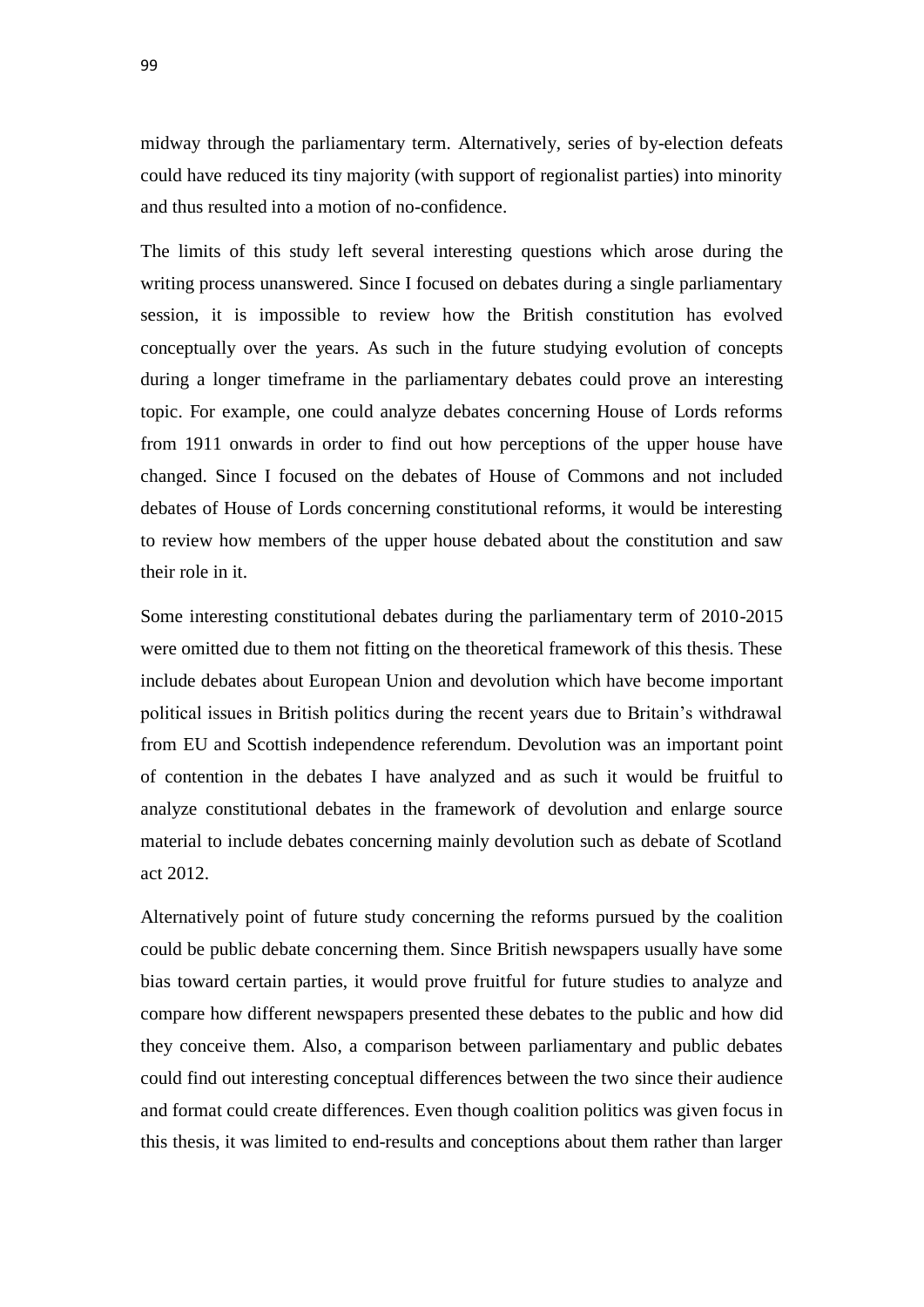decision making process of the coalition. As such it would be interesting to analyze how negotiations went and were concluded in the coalition.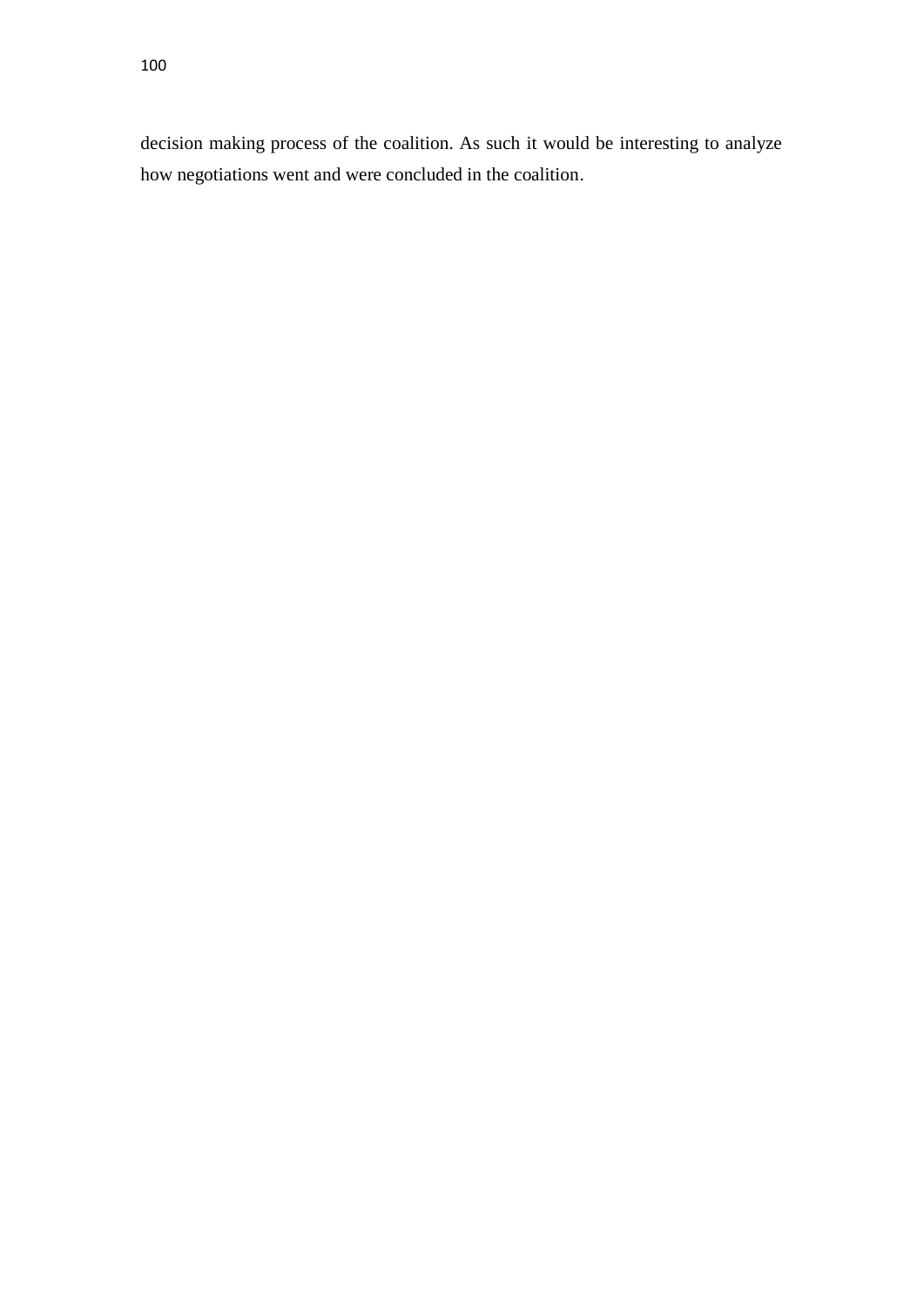## **7. Sources**

## **Primary sources**

House of Commons Hansard (HCH) 2010–2012.

http://www.parliament.uk/business/publications/hansard/commons/

# **Literature**

Ankersmit, F. R (2002), Political representation. Stanford, California: Stanford university press.

Bagehot, W. (1867): The English Constitution. Cambridge UP 2001.

Ball, Alan R (1981), British political parties : the emergence of a modern party system. London : Macmillan.

Ballinger, Chris (2012), The House of Lords 1911-2011 : A Century of Non-Reform. Oxford : Hart Publishing.

Blackburn, Robert & Kennon Andrew (2003), Griffith & Ryle on Parliament: functions, practices and procedures. London : Sweet & Maxwell

Bogdanor, Vernon (2011), "An era of Constitutional Reform" in *the Political Quarterly*, volume 81, Issue Supplement, pages S53–S64.

Bogdanor, Vernon (2011), The Coalition and the Constitution. Oxford : Hart Publishing.

Budge, Ian & McKay, David (1993), The developing British political system the 1990s. London : Longman.

Craig, Robert (2018), "Restoring Confidence: Replacing the Fixed‐term Parliaments Act 2011" in Modern Law Review, volume 81, Issue 3 pages 480-508.

Dorey, Pete (2009), **"**Change in Order to Conserve: Explaining the Decision to Introduce the 1958 Life Peerages Act" in Parliamentary History vol. 28 issue 2; p. 246-265.

Duverger, Maurice (1972), Party Politics and Pressure Groups: A Comparative Introduction. New York: Thomas Y. Crowell.

Green, E.H.H (2002), Ideologies of conservatism. New York : Oxford University Press.

Harrison, Kevin & Boyd, Tony (2006), "Changing Constitution". Edinburgh, Edinburgh University Press.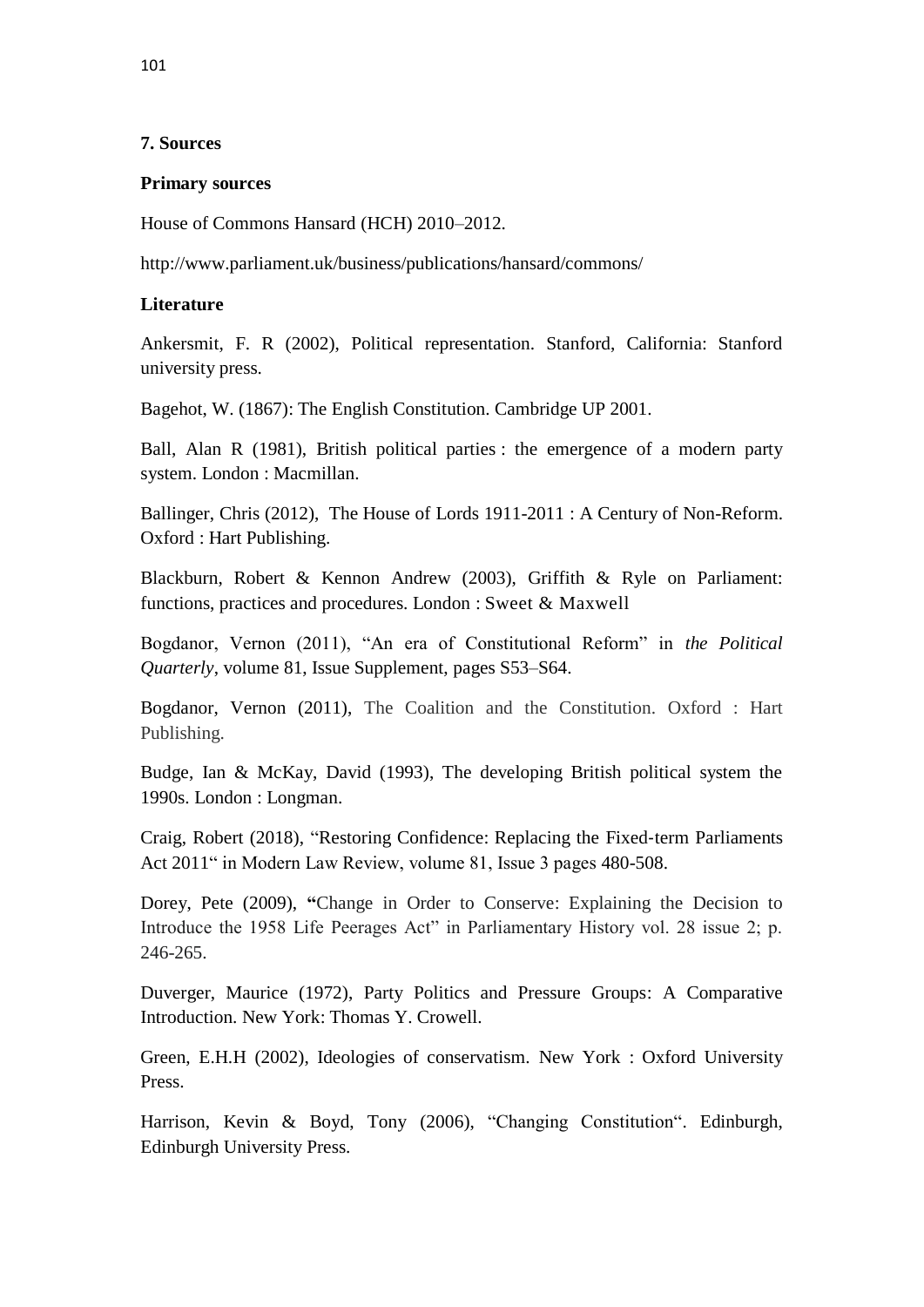Hazell, Robert & Yong, Ben (2012), The Politics of Coalition: How the Conservative-Liberal Democrat Government Works. Oxford: Hart Publishing.

Ihalainen, Pasi (1999), The Discourse on Political Pluralism in Early Eighteenth-Century England: A Conceptual Study with Special Reference to Terminology of Religious Origin. Helsinki: Suomen Historiallinen Seura.

Ihalainen, Pasi (2010), Agents of the People: Democracy and Popular Sovereignty in British and Swedish parliamentary and Public Debates, 1734-1800. Leiden: Brill Academic Publishers.

Ihalainen, Pasi & Palonen, Kari (2009), "Parliamentary Sources in the Comparative Study of Conceptual History". Parliaments, Estates and Representation, vol. 29, issue 1, 17—34.

Kelly, Richard (2011), "Nowhere to Run, Nowhere to Hide? The 2010 General Election and the Defence of First-past-the-post" " in *the Political Quarterly*, volume. 82, No.1 January–March, p. 42–49.

Kelso, Alexandra (2009), "Parliamentary reform at Westminster". Manchester : Manchester University Press.

Koselleck, Reinhart (1986/1998). "Social History and Begriffsgeschichte".Teoksessa: Hampsher-Monk, Ian, Tilmans, Karin, van Vree, Frank (eds.), History of Concepts:Comparative Perspectives. Amsterdam: Amsterdam University Press, 23– 35.

Qvortrup, Matt (2012), "Voting on Electoral Reform: A Comparative Perspective on the Alternative Vote Referendum in the United Kingdom" in *the Political Quarterly*, volume, 83, No.1 January–March, p. 108–116.

Palonen, Kari (2008). "Speaking pro et contra: the rhetorical intelligibility of parliamentary politics and the political intelligibility of parliamentary rhetoric" In The parliamentary style of politics, edited by Suvi Soininen and Tapani Turkka, 82–105. Helsinki: The Finnish Political Science Association.

Palonen, Kari (2012). Parlamentarismi retorisena politiikkana. Tampere: Vastapaino.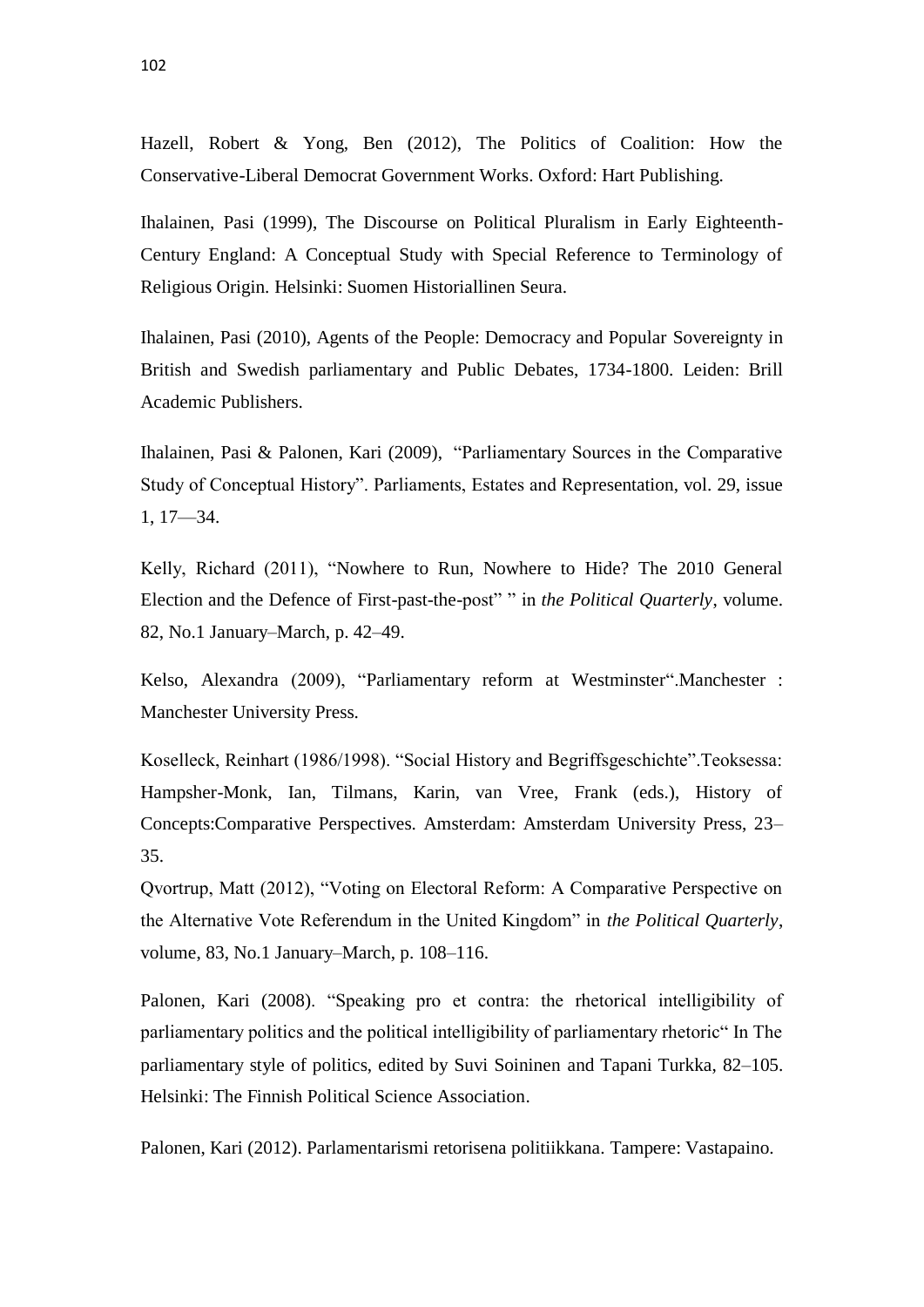Palonen, Kari (2017). "Concepts and Debates Rhetorical Perspectives on Conceptual Change" in Conceptual History in the European space, edited by Willibald Steinmetz, Michael Freeden & Javier Fernández Sebastián. New York : Berghahn Books.

Palonen, Kari (2018). "A comparison between three ideal types of parliamentary politics: representation, legislation and deliberation", in Parliaments, Estates and Representation, 38:1, 6-20.

Richter, Melvin (1995). The History of Political and Social Concepts. New York: Oxford University Press.

Schleiter, Petra & Belu Valerie (2018). "Electoral incumbency advantages and the introduction of fixed parliamentary terms in the United Kingdom" in The British journal of politics and international relations, volume 20, issue 2.

Searle, G.R (2001), The Liberal Party : triumph and disintegration, 1886-1929. Basingbroke : Palgrave.

Skinner, Quentin (2002). Visions of Politics. Volume 1: Regarding Method. Cambridge: University Press.

Threlfall, Monica (2010), "The Purpose of Electoral Reform for Westminster" in *the Political Quarterly*, volume 81, No.4 October–December, p. 522–536.

Thorpe, Andrew (2001), A history of the British Labour Party. Hampshire & New Yourk : Palgrave.

Webb, Paul (2000), The modern British party system. London : SAGE publications.

Wiesner, Claudia & Haapala, Taru & Palonen, Kari (2017). Debates, rhetoric and political action : practices of textual interpretation and analysis. New York : Palgrave Macmillan.

### **Other sources**

UK parliament website: https://www.parliament.uk/